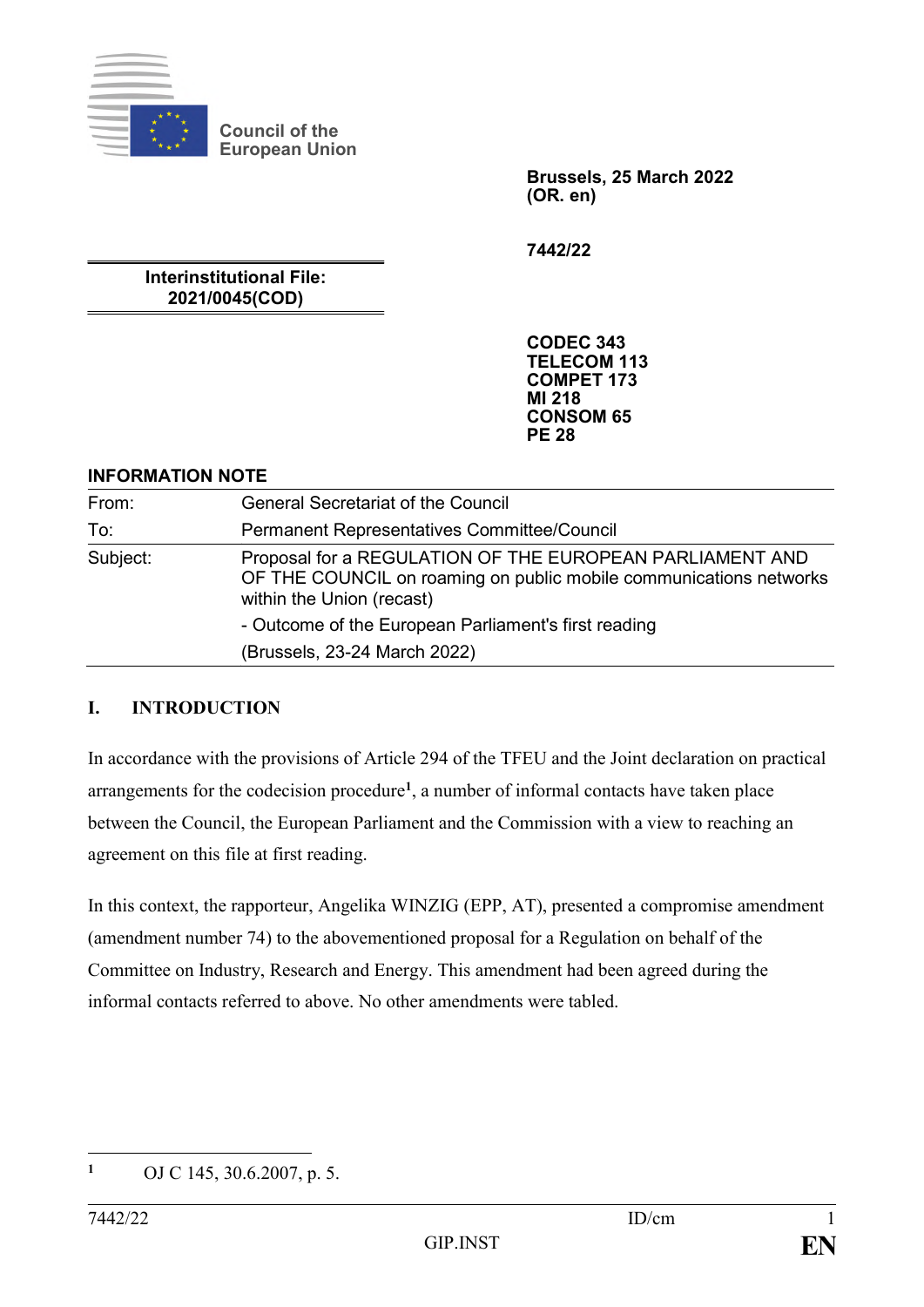# **II. VOTE**

When it voted on 24 March 2022, the plenary adopted the compromise amendment (amendment number 74) to the abovementioned proposal for a Regulation. The Commission's proposal as thus amended constitutes the Parliament's first-reading position which is contained in its legislative resolution as set out in the Annex hereto**<sup>2</sup>** .

The Parliament's position reflects what had been previously agreed between the institutions. The Council should therefore be in a position to approve the Parliament's position.

The act would then be adopted in the wording which corresponds to the Parliament's position.

1

<sup>&</sup>lt;sup>2</sup> The version of the Parliament's position in the legislative resolution has been marked up to indicate the changes made by the amendments to the Commission's proposal. Additions to the Commission's text are highlighted in *bold and italics.* The symbol " ▌" indicates deleted text.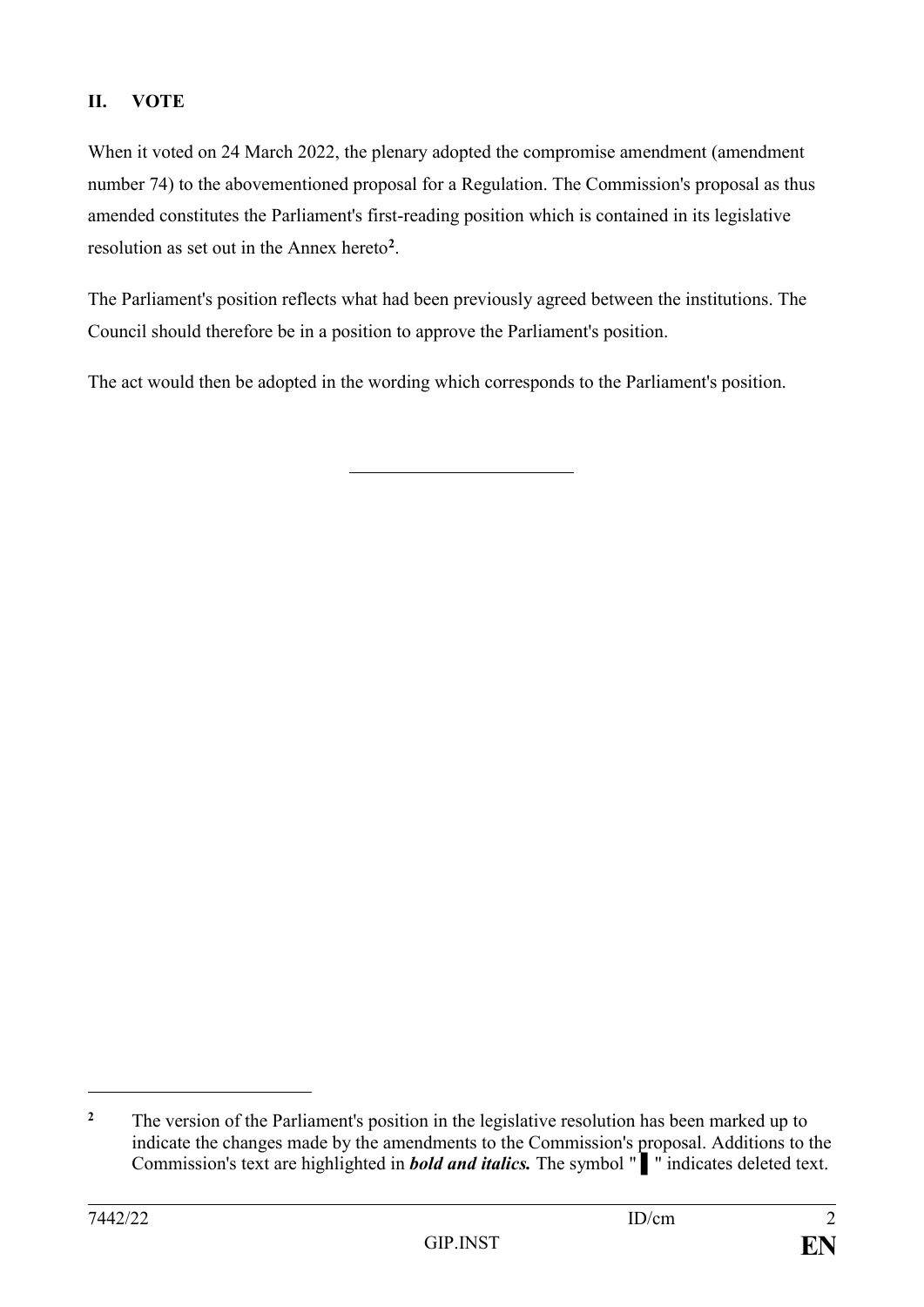## **P9\_TA(2022)0089**

## **Roaming Regulation (recast) \*\*\*I**

**European Parliament legislative resolution of 24 March 2022 on the proposal for a regulation of the European Parliament and of the Council on Roaming on public mobile communications networks within the Union (recast) (COM(2021)0085 – C9-0085/2021 – 2021/0045(COD))**

#### **(Ordinary legislative procedure – recast)**

#### *The European Parliament*,

- having regard to the Commission proposal to Parliament and the Council (COM(2021)0085),
- having regard to Article 294(2) and Article 114 of the Treaty on the Functioning of the European Union, pursuant to which the Commission submitted the proposal to Parliament (C9-0085/2021),
- having regard to the opinion of the Committee on Legal Affairs on the proposed legal basis,
- having regard to Article 294(3) of the Treaty on the Functioning of the European Union,
- $-$  having regard to the opinion of the European Economic and Social Committee of 7 July 2021<sup>3</sup>,
- having regard to the Interinstitutional Agreement of 28 November 2001 on a more structured use of the recasting technique for legal  $acts<sup>4</sup>$ ,
- having regard to the letter of 1 October 2021 sent by the Committee on Legal Affairs to the Committee on Industry, Research and Energy in accordance with Rule 110(3) of its Rules of Procedure,
- having regard to the provisional agreement approved by the committee responsible under Rule 74(4) of its Rules of Procedure and the undertaking given by the Council representative by letter of 15 December 2021 to approve Parliament's position, in accordance with Article 294(4) of the Treaty on the Functioning of the European Union,
- having regard to Rules 110, 59 and 40 of its Rules of Procedure,
- having regard to the opinion of the Committee on the Internal Market and Consumer Protection,
- having regard to the report of the Committee on Industry, Research and Energy (A9- 0286/2021),

1

<sup>&</sup>lt;sup>3</sup> OJ C 374, 16.9.2021, p. 28.<br><sup>4</sup> OJ C 77, 28.3, 2002, p. 1.

**<sup>4</sup>** OJ C 77, 28.3.2002, p. 1.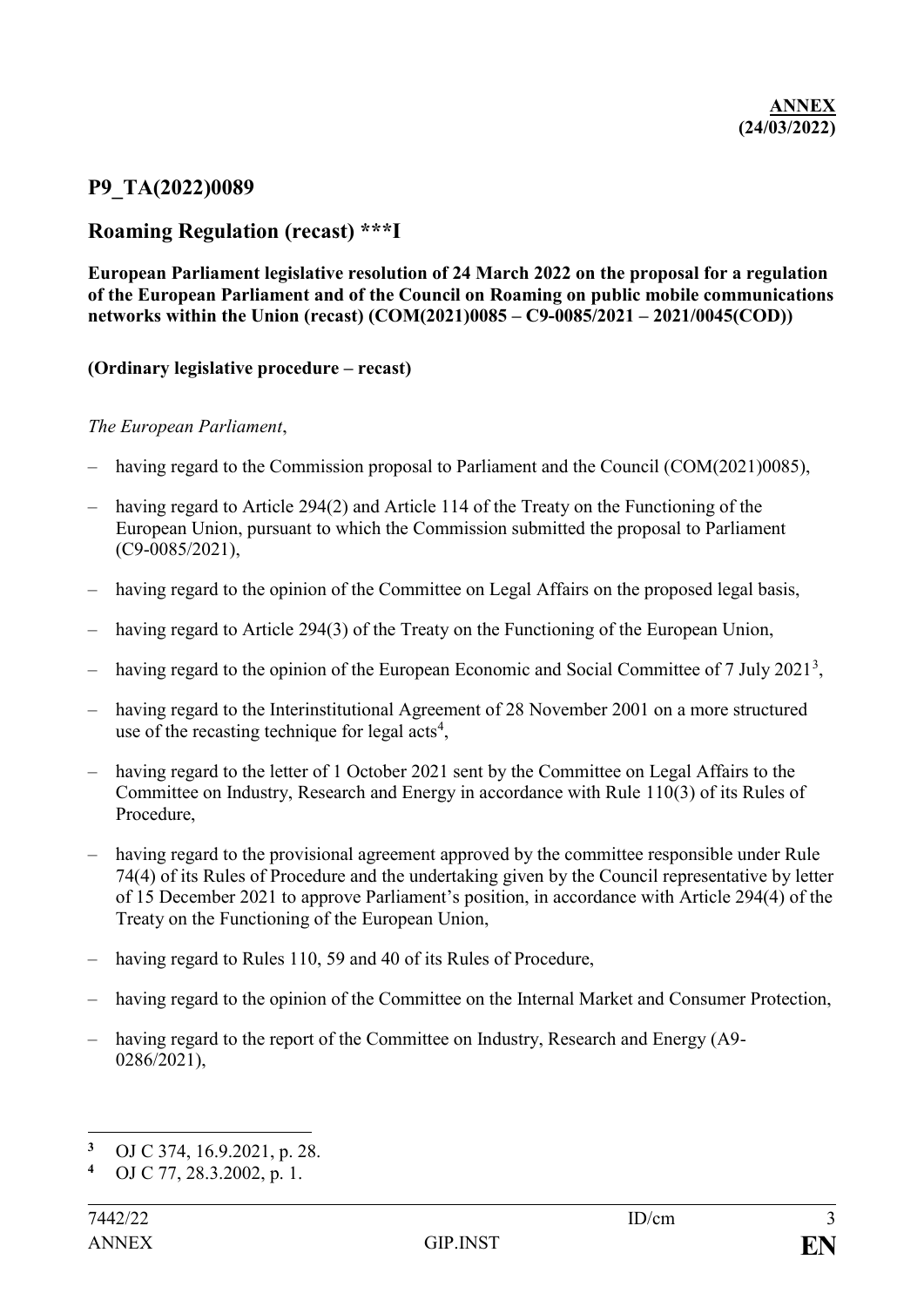- A. whereas, according to the Consultative Working Party of the legal services of the European Parliament, the Council and the Commission, the Commission proposal does not include any substantive amendments other than those identified as such in the proposal and whereas, as regards the codification of the unchanged provisions of the earlier acts together with those amendments, the proposal contains a straightforward codification of the existing texts, without any change in their substance;
- 1. Adopts its position at first reading hereinafter set out, taking into account the recommendations of the Consultative Working Party of the legal services of the European Parliament, the Council and the Commission;
- 2. Calls on the Commission to refer the matter to Parliament again if it replaces, substantially amends or intends to substantially amend its proposal;
- 3. Instructs its President to forward its position to the Council, the Commission and the national parliaments.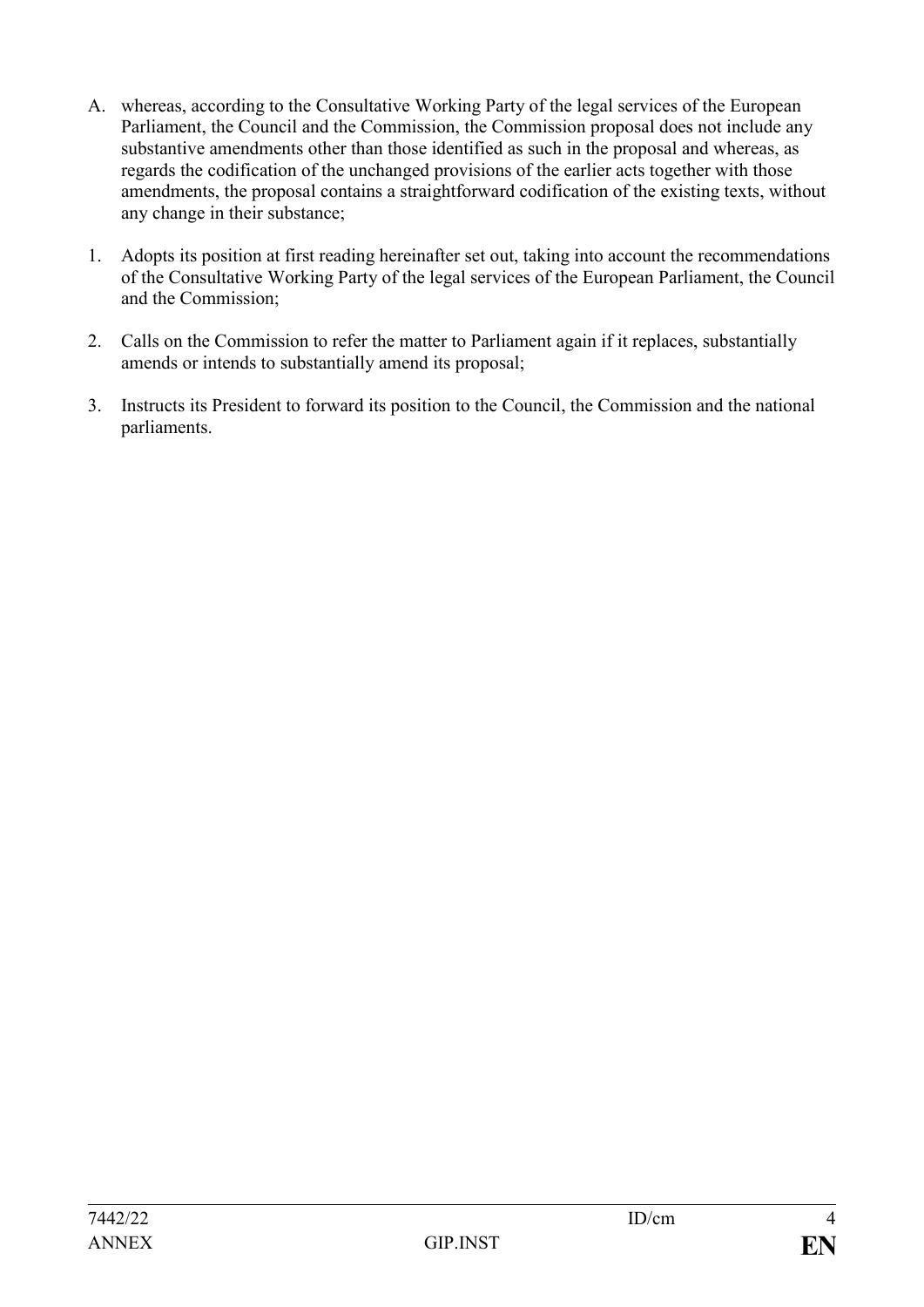## **P9\_TC1-COD(2021)0045**

### **Position of the European Parliament adopted at first reading on 24 March 2022 with a view to the adoption of Regulation (EU) 2022/… of the European Parliament and of the Council on roaming on public mobile communications networks within the Union (recast)**

(Text with EEA relevance)

THE EUROPEAN PARLIAMENT AND THE COUNCIL OF THE EUROPEAN UNION,

Having regard to the Treaty on the Functioning of the European Union, and in particular Article 114 thereof,

Having regard to the proposal from the European Commission,

After transmission of the draft legislative act to the national parliaments,

Having regard to the opinion of the European Economic and Social Committee<sup>5</sup>,

After consulting the Committee of the Regions<sup>1</sup>,

Acting in accordance with the ordinary legislative procedure<sup>6</sup>,

 $\overline{5}$  $5$  OJ C 374, 16.9.2021, p. 28.

Position of the European Parliament of 24 March 2022.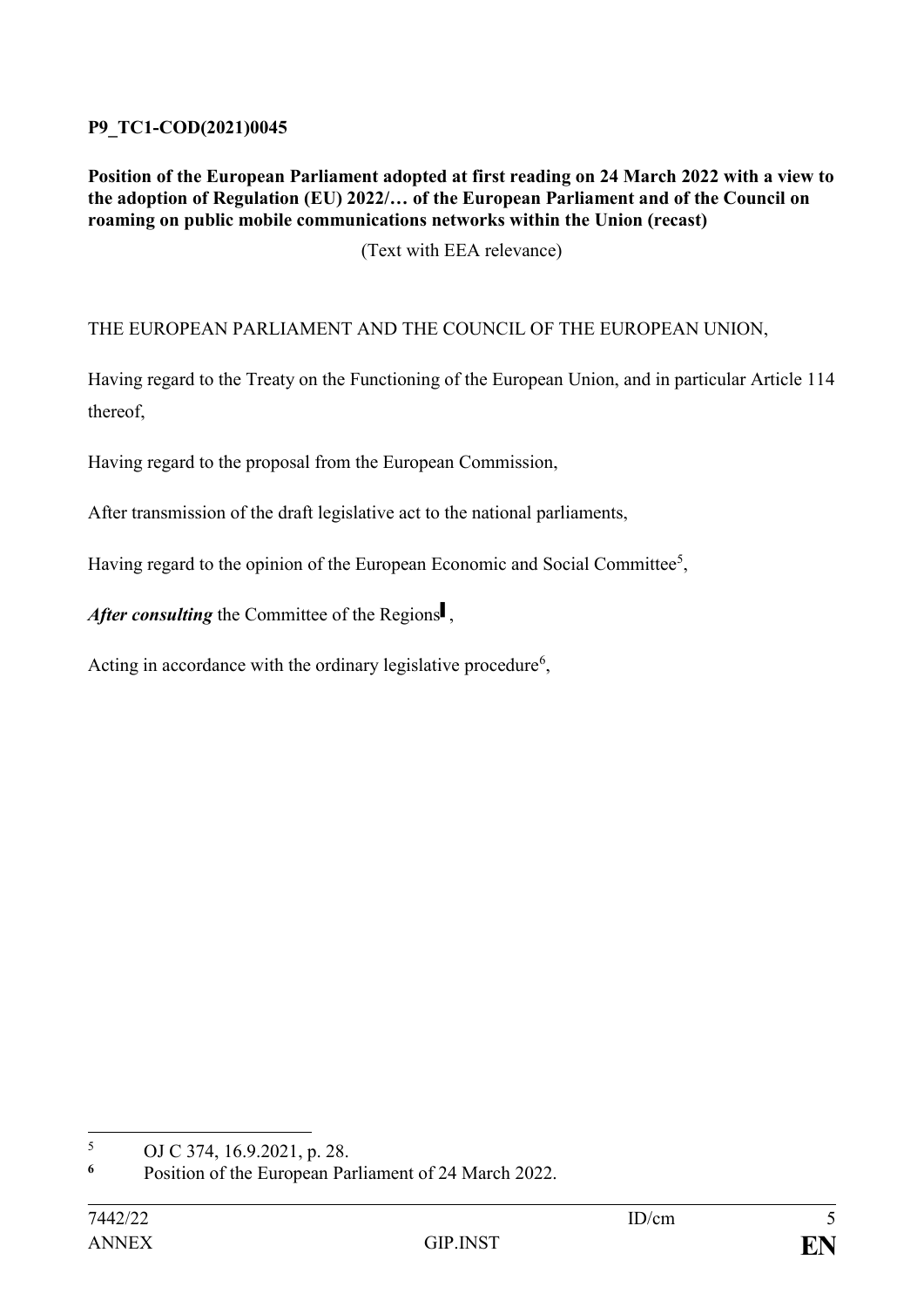## Whereas:

- (1) Regulation (EU) No  $531/2012$  of the European Parliament and of the Council<sup>7</sup> has been substantially amended several times<sup>8</sup>. Since further amendments are to be made, that Regulation should be recast in the interests of clarity.
- (2) In particular, Regulation (EU) 2015/2120 of the European Parliament and of the Council<sup>9</sup> amended Regulation (EU) No 531/2012 and required retail roaming surcharges to be abolished in the Union from 15 June 2017, subject to the fair usage of roaming services and the possibility of applying a derogation mechanism for the sustainability of the abolition of retail roaming surcharges, also referred to as 'roam-like-at-home' (RLAH). In addition, the Commission undertook a review of the wholesale roaming market with a view to assessing measures necessary to enable the abolition of retail roaming surcharges in accordance with Article 19 of Regulation (EU) No 531/2012. Following that review, Regulation (EU) 2017/920 of the European Parliament and of the Council<sup>10</sup> was adopted with the aim of regulating national wholesale roaming markets in order to abolish retail roaming surcharges by 15 June 2017 without distorting the domestic or the visited markets.

 $\boldsymbol{7}$ <sup>7</sup> Regulation (EU) No 531/2012 of the European Parliament and of the Council of 13 June 2012 on roaming on public mobile communications networks within the Union (OJ L 172, 30.6.2012, p. 10).

 $\frac{8}{9}$  See Annex I.

<sup>9</sup> Regulation (EU) 2015/2120 of the European Parliament and of the Council of 25 November 2015 laying down measures concerning open internet access and amending Directive 2002/22/EC on universal service and users' rights relating to electronic communications networks and services and Regulation (EU) No 531/2012 on roaming on public mobile communications networks within the Union (OJ L 310, 26.11.2015, p. 1).

<sup>&</sup>lt;sup>10</sup> Regulation (EU) 2017/920 of the European Parliament and of the Council of 17 May 2017 amending Regulation (EU) No 531/2012 as regards rules for wholesale roaming markets (OJ L 147, 9.6.2017, p. 1).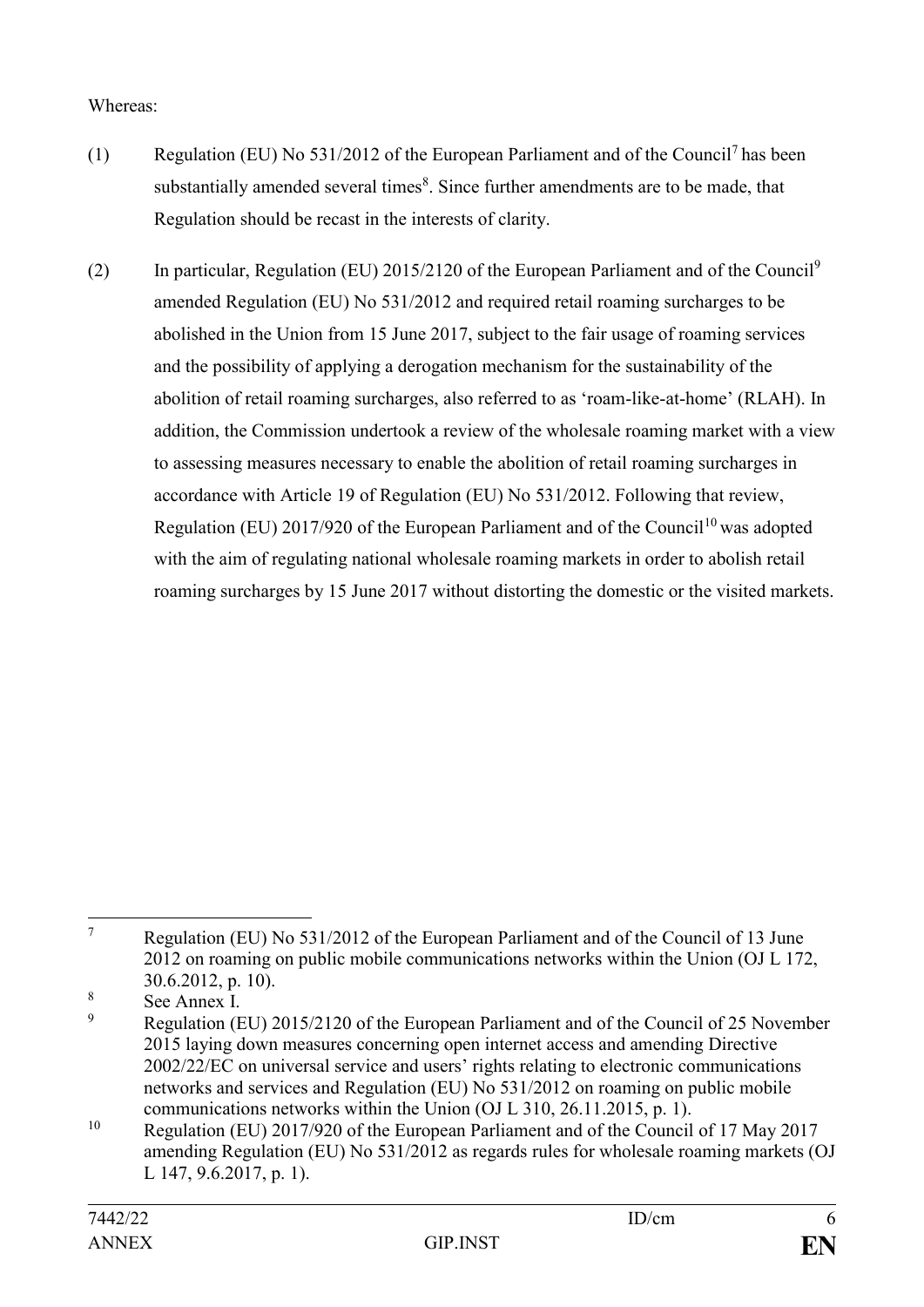(3) On 29 November 2019, the Commission published its first full review of the roaming market (the "Commission Report"), showing that travellers across the Union have benefited significantly from the abolition of retail roaming surcharges. The use of mobile services, namely regulated voice, SMS or data roaming services, while travelling in the Union has increased rapidly and massively, confirming the impact of the Union's roaming rules. The Commission Report concluded that, despite signs of some competition dynamics in both the retail and wholesale roaming markets, the underlying basic competition conditions have not changed and are not likely to change in the foreseeable future. The regulation of the retail and wholesale markets therefore remains necessary and should not be abandoned. In particular, the Commission Report found that, at the wholesale level, the sharp reduction in price caps has contributed to a further reduction in wholesale roaming prices, which has benefited net outbounder operators, that is, operators with a customer base that consumes more mobile services on the networks of partner operators in other Member States than those consumed by the partner operators' customer base on its own network. The Commission Report took note of the recommendation of the Body of European Regulators for Electronic Communications (BEREC) to further lower wholesale roaming price caps. The Commission also analysed and documented the need to further lower wholesale roaming price caps and assessed the level of reduction that enables visited operators to recover the costs of providing wholesale roaming services. The Commission Report referred to the requirement of Regulation (EU) No 531/2012 that roaming customers have access to the same services in other Member States, for the same price, provided that those services can be delivered on the visited network. The Commission Report took note of the very recent development of new ways of trading wholesale roaming traffic, such as online trading platforms that have the potential to foster competition on the wholesale roaming market and facilitate negotiation between operators. Finally, it observed that the separate sale of data roaming services has not been taken up by the market.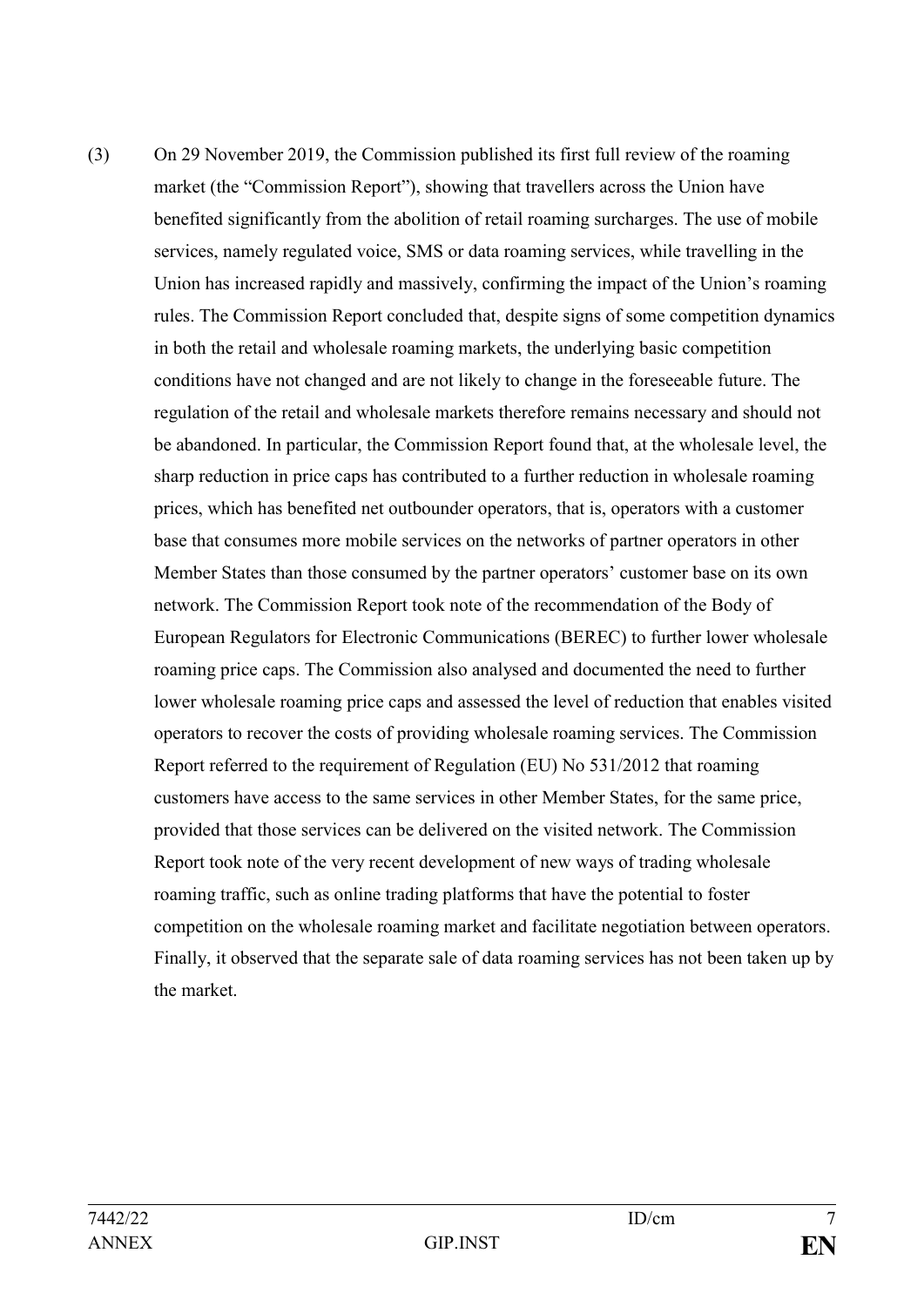(4) Regulation (EU) No 531/2012 expires on 30 June 2022 and the aim of this Regulation is to recast it while introducing new measures to increase transparency, including transparency with regard to the use of value-added services while roaming and *the use of roaming on non-terrestrial public mobile communications networks, and to ensure a genuine RLAH* experience in terms of quality of service and access to emergency services while roaming. The validity of this Regulation is set for 10 years, until 2032, *in order* to provide certainty in the market and minimise regulatory *burdens.* This Regulation introduces a *requirement that the Commission carry out reviews and submit reports to the European Parliament and to the Council* in *2025 and 2029, followed, if appropriate, by a legislative proposal to amend this Regulation, where* market developments so require. *Because of rapid market developments and the rapid roll-out of new technologies, the Commission should assess, in particular, whether it is appropriate to make a legislative proposal to amend this Regulation when issuing its first report in 2025.*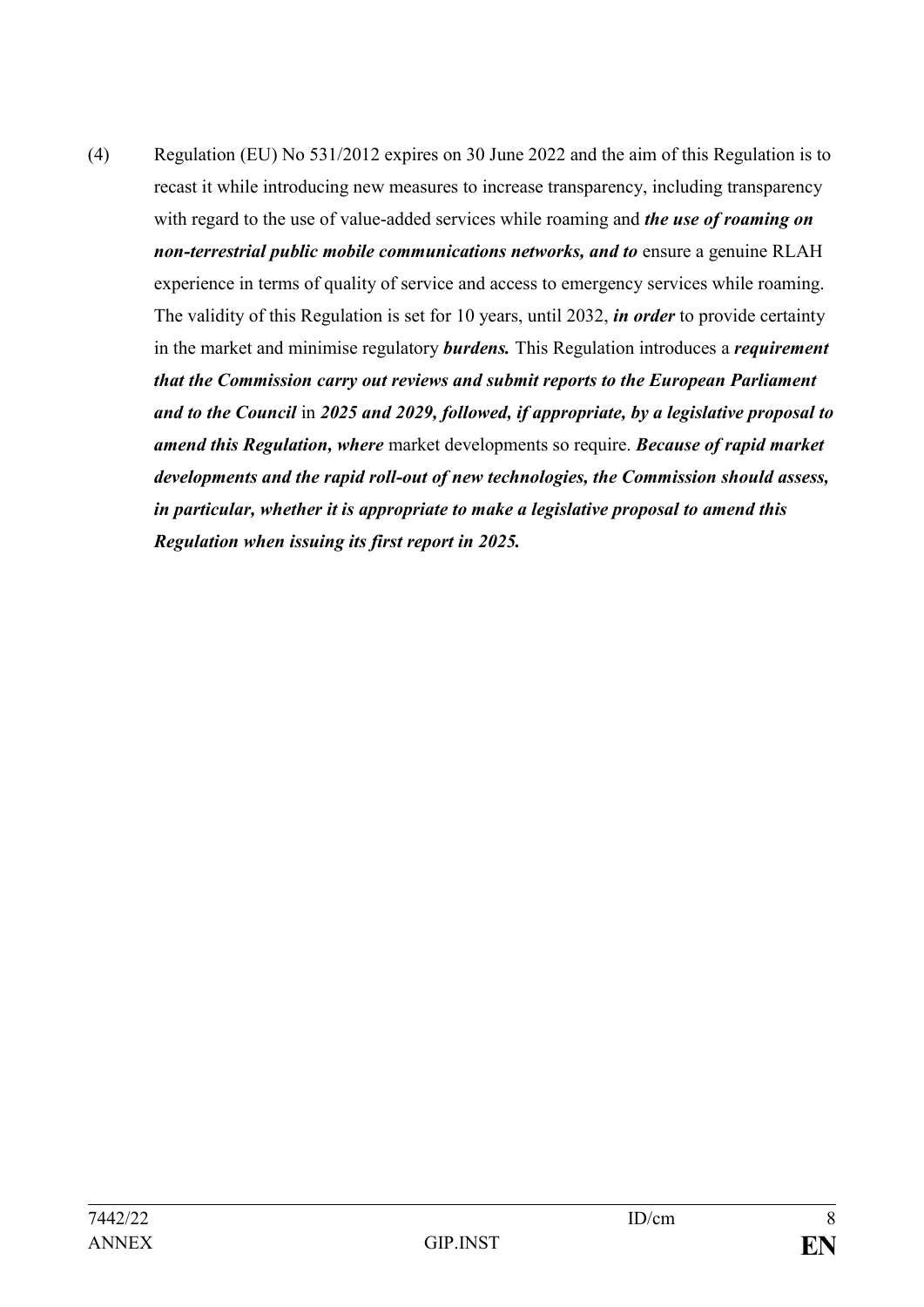- (5) The national regulatory authorities *or other competent authorities that are* responsible for safeguarding and promoting the interests of mobile customers who normally reside within their territory are not able to control the behaviour of the visited network operators situated in other Member States on whom those customers depend when using international roaming services. That lack of control could diminish the effectiveness of measures taken by Member States based on their residual competence to adopt consumer protection rules.
- (6) The mobile communications market remains fragmented in the Union, with no mobile network covering all Member States. As a consequence, in order to provide mobile communications services to their domestic customers travelling in other Member States, roaming providers purchase wholesale roaming services from, or exchange wholesale roaming services with, operators in visited Member States.
- (7) An internal telecommunications market cannot be said to exist while there are differences between domestic and roaming prices. Therefore, differences between domestic charges and roaming charges should be eliminated in order to establish an internal market for mobile communication services.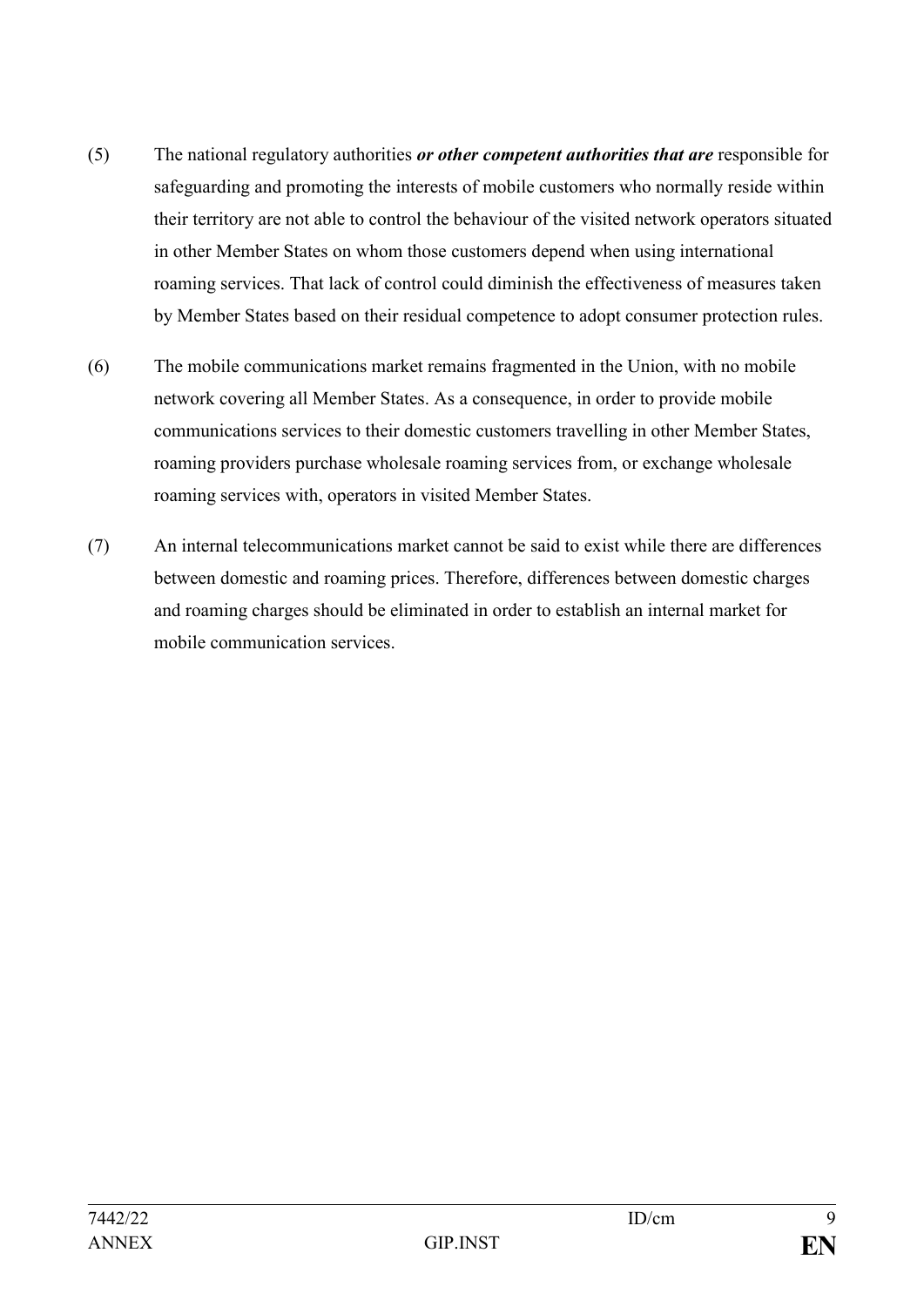- (8) A common, harmonised approach should be employed to ensure that users of terrestrial public mobile communications networks when travelling within the Union do not pay excessive prices for Union-wide roaming services, thereby enhancing competition concerning roaming services between roaming providers, achieving a high level of consumer protection and preserving both incentives for innovation and consumer choice. In view of the cross-border nature of the services concerned, such a common approach is needed to ensure that roaming providers can operate within a single coherent regulatory framework, based on objectively established criteria.
- (9) The widespread use of internet-enabled mobile devices means that data roaming is of great economic significance. This is relevant for both users and providers of applications and content. In order to stimulate the development of this market, charges for data transport should not impede growth, in particular considering that the *development and* deployment of *next generation, high-speed* networks and services *are* expected to *accelerate* steadily.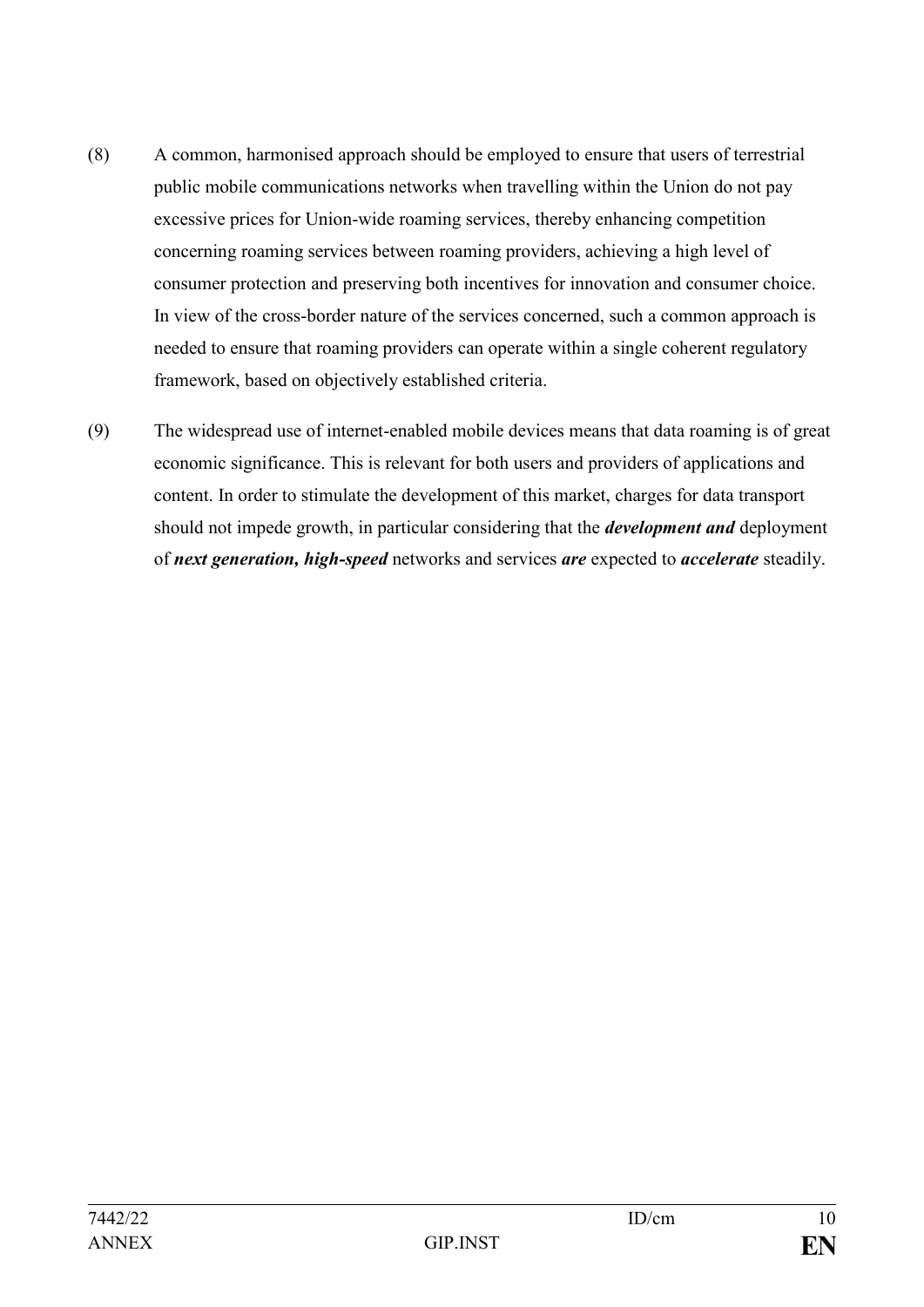- (10) Directives 2002/19/EC<sup>11</sup>, 2002/20/EC<sup>12</sup>, 2002/21/EC<sup>13</sup>, 2002/22/EC<sup>14</sup> and 2002/58/EC<sup>15</sup> of the European Parliament and of the Council aimed to create an internal market for electronic communications within the Union, while ensuring a high level of consumer protection through enhanced competition. *With the exception of Directive 2002/58/EC,*  those Directives were repealed by Directive (EU) 2018/1972 of the European Parliament and of the Council<sup>16</sup>. Directive (EU) 2018/1972 aims to stimulate investment in and takeup of very high capacity networks in the Union as well as to set new spectrum rules for mobile connectivity and 5G. Directive (EU) 2018/1972 also *provides for national regulatory authorities and other competent authorities, as well as BEREC, the Commission and the Member States, to pursue, inter alia, the objectives of contributing*  to the development of the internal market and promoting the interests of the citizens of *the Union. That Directive* ensures*, inter alia,* that all *end-users* have access to affordable communication, including the internet. It increases consumer protection and security for users, and facilitates regulatory intervention.
- (11) The retail and wholesale roaming markets exhibit unique characteristics which justify exceptional measures which go beyond the mechanisms otherwise available under Directive (EU) 2018/1972.

 $11$ Directive 2002/19/EC of the European Parliament and of the Council of 7 March 2002 on access to, and interconnection of, electronic communications networks and associated facilities (Access Directive) (OJ L 108, 24.4.2002, p. 7).

<sup>&</sup>lt;sup>12</sup> Directive 2002/20/EC of the European Parliament and of the Council of 7 March 2002 on the authorisation of electronic communications networks and services (Authorisation Directive) (OJ L 108, 24.4.2002, p. 21).

<sup>&</sup>lt;sup>13</sup> Directive  $2002/21/\text{EC}$  of the European Parliament and of the Council of 7 March 2002 on a common regulatory framework for electronic communications networks and services (Framework Directive) (OJ L 108, 24.4.2002, p. 33).

<sup>&</sup>lt;sup>14</sup> Directive 2002/22/EC of the European Parliament and of the Council of 7 March 2002 on universal service and users' rights relating to electronic communications networks and services (Universal Service Directive) (OJ L 108, 24.4.2002, p. 51).

<sup>&</sup>lt;sup>15</sup> Directive 2002/58/EC of the European Parliament and of the Council of 12 July 2002 concerning the processing of personal data and the protection of privacy in the electronic communications sector (Directive on privacy and electronic communications) (OJ L 201, 31.7.2002, p. 37).

<sup>&</sup>lt;sup>16</sup> Directive (EU) 2018/1972 of the European Parliament and of the Council of 11 December 2018 establishing the European Electronic Communications Code (OJ L 321, 17.12.2018, p. 36).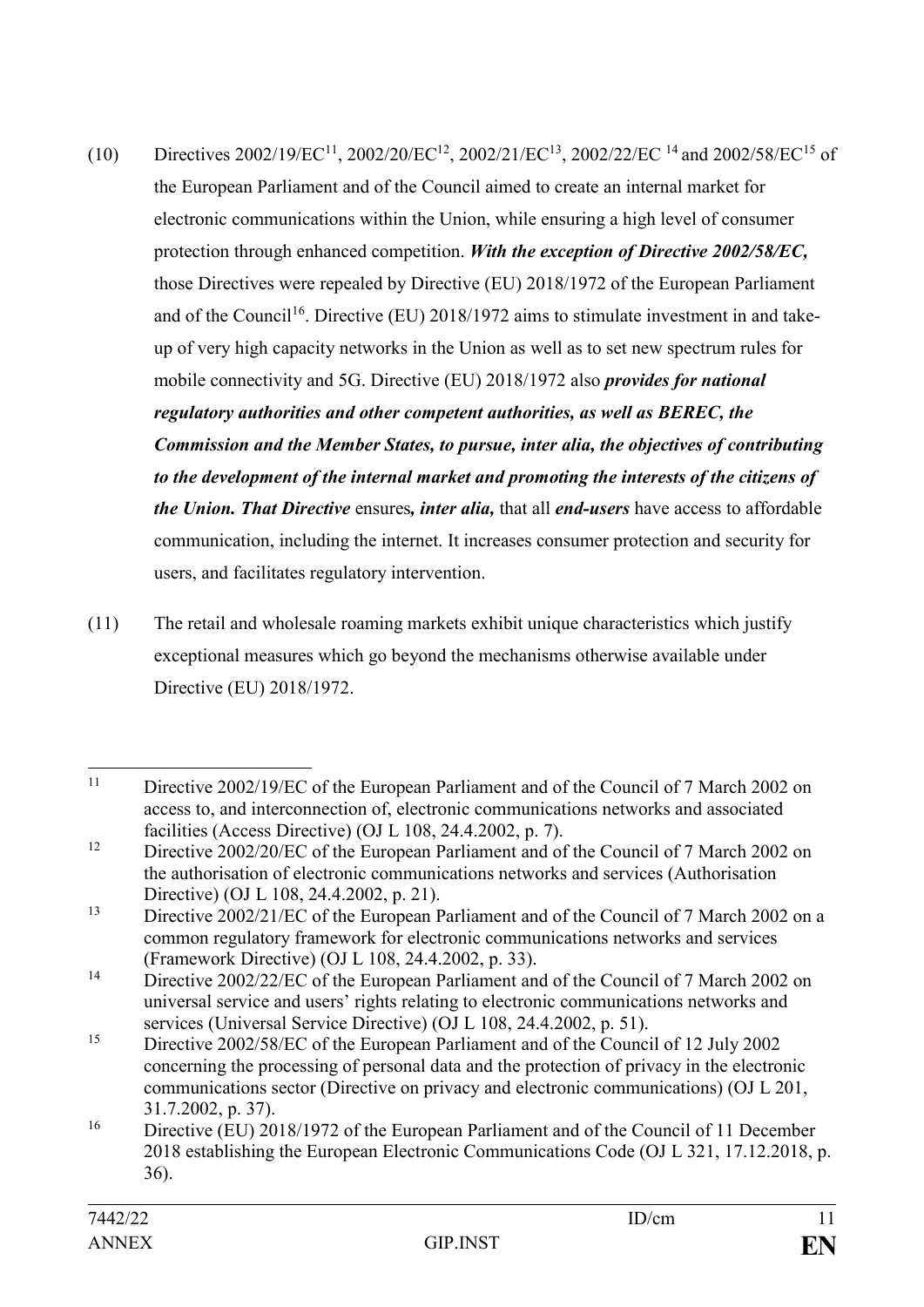- (12) This Regulation should allow for a departure from the rules otherwise applicable under Directive (EU) 2018/1972, namely that prices for service offerings are to be determined by commercial agreement in the absence of significant market power, thereby accommodating the introduction of complementary regulatory obligations which reflect the specific characteristics of Union-wide roaming services.
- (13) To protect roaming customers against increasing retail prices for regulated roaming services, namely regulated voice, SMS or data roaming services, due to fluctuations in the reference exchange rate of currencies other than the euro, a Member State whose currency is not the euro should use an average of several reference exchange rates over time to determine the maximum applicable surcharges in its currency. Where maximum charges are not denominated in euro, the applicable values should be determined in the relevant currency by applying the average of several reference exchange rates over time published in the *Official Journal of the European Union* (Official Journal) on the date specified in this Regulation. Where there is no publication on the date specified, the applicable reference exchange rates should be those published in the first Official Journal following that date and containing such reference exchange rates. To align the determination of values in currencies other than the euro with the rule applied to intra-EU communications in accordance with Regulation (EU) 2015/2120, the maximum charges in currencies other than the euro should be determined by applying the average of the reference exchange rates published by the European Central Bank on 15 January, 15 February and 15 March of the relevant calendar year in the Official Journal. Maximum charges calculated in this way for 2022 should apply from the date of entry into force of this Regulation until 15 May 2023.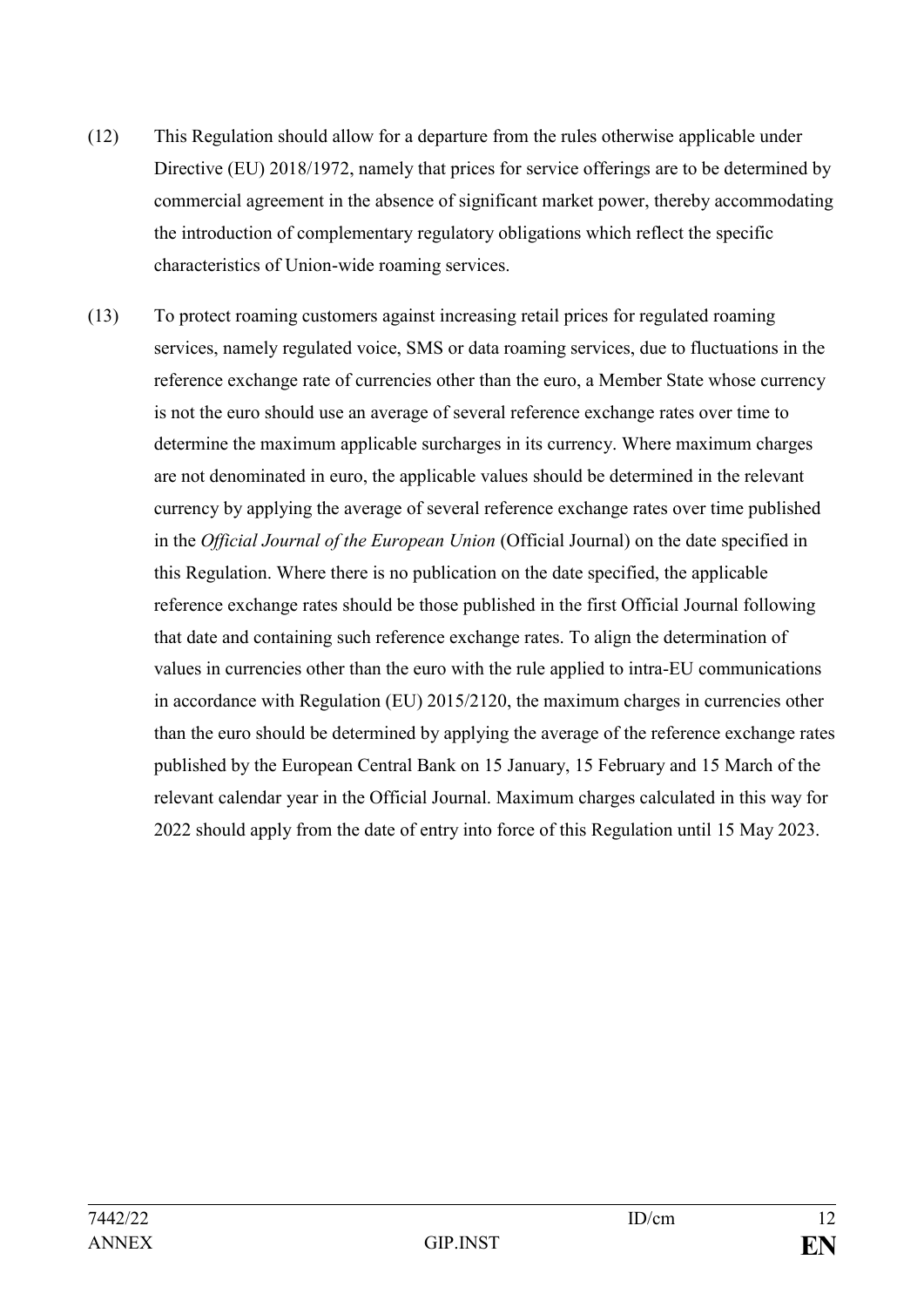(14) In order to allow for the development of a more efficient, integrated and competitive market for roaming services, there should be no restrictions *that prevent* undertakings from effectively negotiating wholesale access for the purpose of providing roaming services*, including for machine-to-machine communications*. Obstacles to access to such wholesale roaming services due to differences in negotiating power and in the degree of infrastructure ownership of undertakings should be removed. To that end, wholesale roaming agreements should respect the principle of technology neutrality and ensure that all operators have an equal and fair opportunity to access all available networks and technologies and should respect the principle that such agreements be negotiated in good faith to allow roaming providers to offer retail roaming services equivalent to the services they offer domestically. *This Regulation does not impose an obligation on roaming providers to conclude wholesale roaming agreements only with those operators that have the most advanced networks, subject to compliance with the retail quality of service requirements laid down in this Regulation. The operators seeking wholesale roaming access should have the freedom to negotiate their wholesale roaming agreements according to their own commercial needs and the best interests of their end-users. Therefore, in the course of making the transition towards next generation mobile communications networks and technologies, roaming providers should gradually ensure wholesale roaming access that enables the provision of retail roaming services in other Member States under equivalent contractual conditions as in their home Member State, in accordance with the objectives of RLAH. Roaming providers should offer retail roaming services that are equivalent to mobile communication services that they offer domestically where there is widespread coverage or when there are competitive offers for access to such next generation mobile communications networks and technologies in the visited Member State, in accordance with the BEREC guidelines for wholesale roaming access.*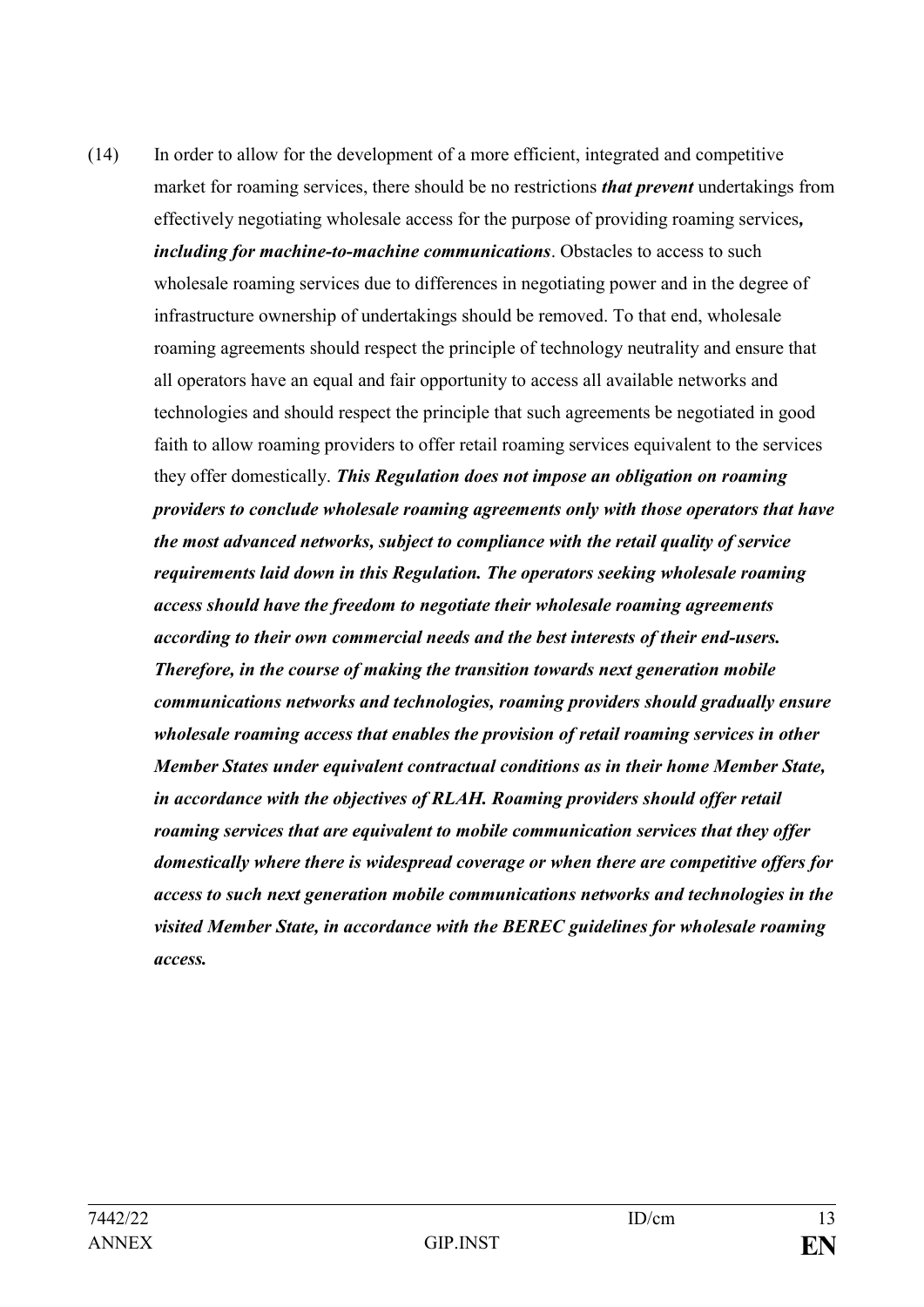Mobile virtual network operators (MVNOs) and resellers of mobile communication services without their own network infrastructure typically provide roaming services based on commercial wholesale roaming agreements with their host mobile network operators in the same Member State. Commercial negotiations, however, may not leave enough margin to MVNOs and resellers for stimulating competition through lower prices. The removal of those obstacles and balancing the bargaining power between MVNOs or resellers and mobile network operators by an access obligation and wholesale caps should facilitate the development of alternative, innovative and Union-wide roaming services and offers for customers. Directive (EU) 2018/1972 does not provide for a solution to this problem via the imposition of obligations on operators with significant market power.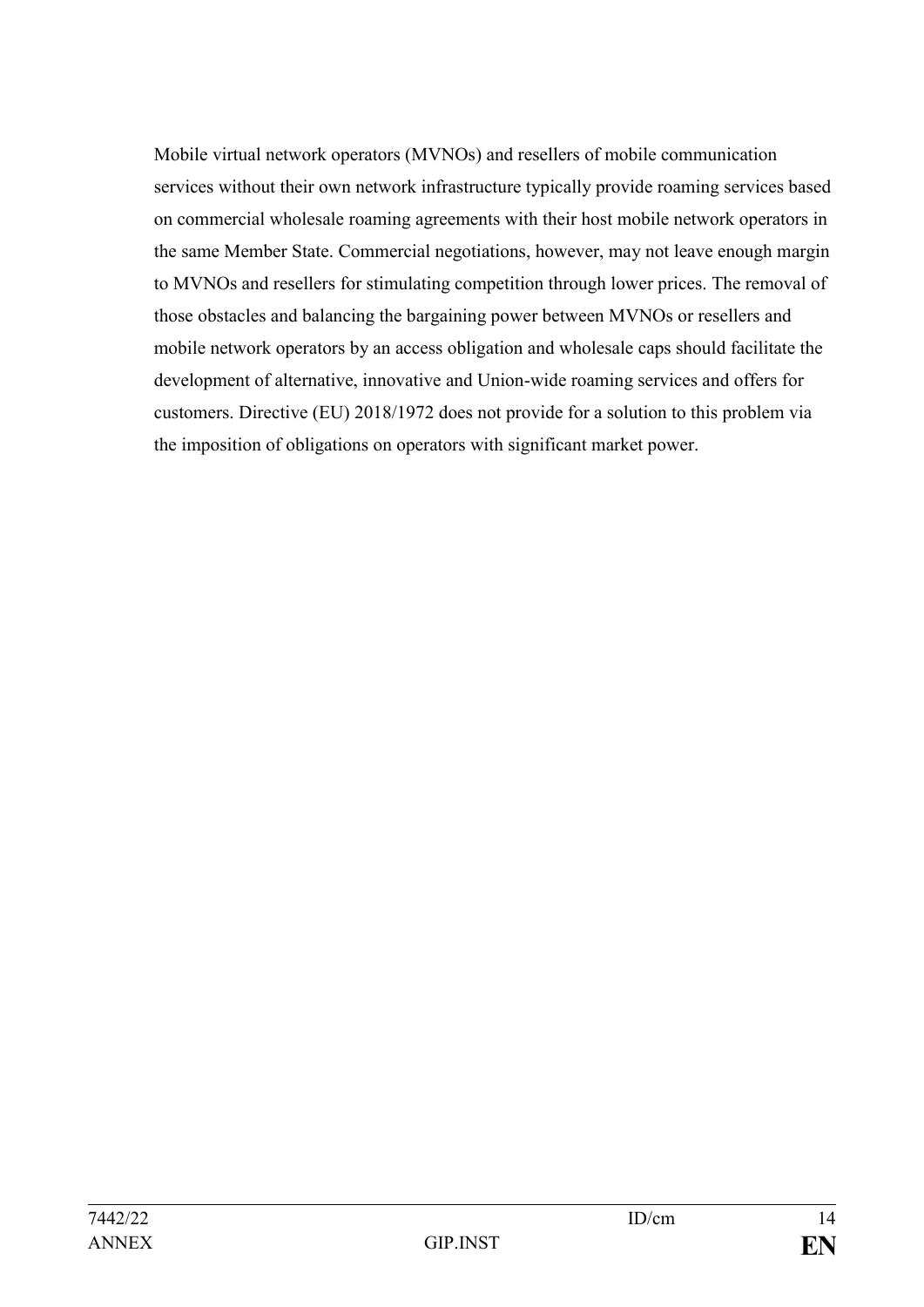(15) An obligation to meet reasonable requests for wholesale access to public mobile communications networks for the purpose of providing roaming services should therefore be provided for. Such access should be in line with the needs of those seeking access. Endusers of services requiring modern technologies and retail roaming services should be able to enjoy the same quality of service when roaming as they do domestically. A wholesale roaming access obligation should therefore ensure that access seekers can replicate the retail services offered domestically, unless visited network operators that are requested to provide access can prove that it is technically unfeasible to do so. *The parameters under which mobile services are offered by the visited network operator to its own domestic customers are understood to be technically feasible. Subject to the relevant wholesale roaming agreement and without prejudice to the retail obligations laid down in this Regulation, the visited network operator should ensure that roaming customers on its network are not subject to conditions that are less advantageous than those it offers to its domestic customers, for example in terms of quality of service, such as the available speed.* Access should be refused only on the basis of objective criteria, such as technical feasibility and the need to maintain network integrity*.*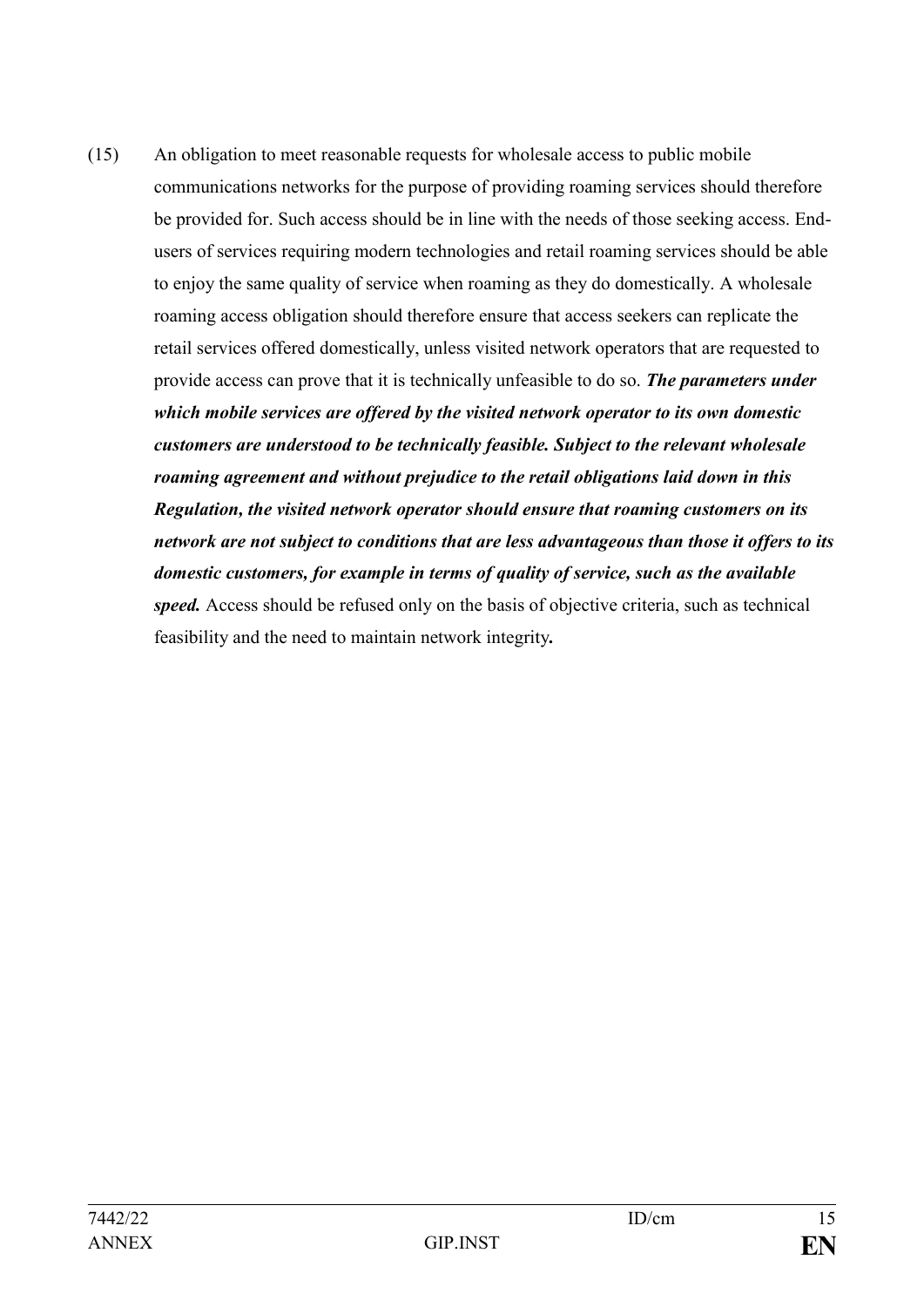# *The visited network operator should not refuse or limit access on the basis of commercial considerations in such a way that the provision of competing roaming*

*services is restricted*. Where access is refused, the aggrieved party should be able to submit the case for dispute resolution in accordance with the procedure set out in this Regulation. In order to ensure a level playing field, wholesale access for the purpose of providing roaming services should be granted in accordance with the regulatory obligations laid down in this Regulation applicable at the wholesale level and should take into account the different cost elements necessary for the provision of such access. A consistent regulatory approach to the wholesale access for the provision of roaming services should contribute to avoiding distortions between Member States. BEREC should, in coordination with the Commission and in collaboration with the relevant stakeholders, issue guidelines for wholesale access for the purpose of providing roaming services.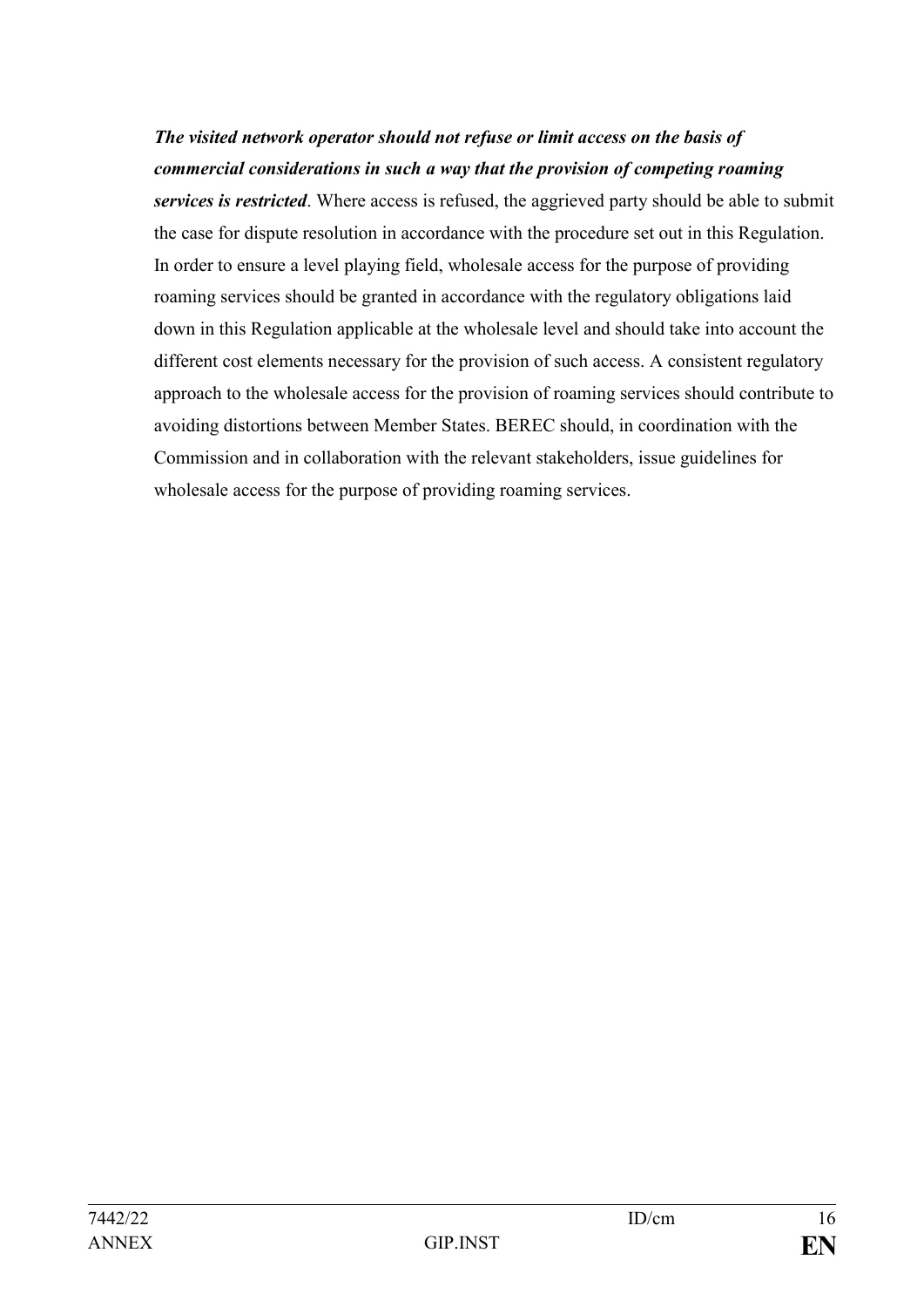(16) A wholesale roaming access obligation should include the provision of direct wholesale roaming services as well as the provision of roaming services on a wholesale basis for resale by third parties. The wholesale roaming access obligation should also cover the mobile network operator's obligation to enable MVNOs and resellers to purchase regulated wholesale roaming services from wholesale aggregators which provide a single point of access and a standardised platform to roaming agreements all over the Union. In order to ensure that operators provide access to all facilities necessary for direct wholesale roaming access and wholesale roaming resale access to roaming providers within a reasonable period of time, a reference offer should be published containing the standard conditions for direct wholesale roaming access and wholesale roaming resale access. The publication of the reference offer should not prevent commercial negotiations between access seeker and access provider on the price level of the final wholesale agreement or on additional wholesale access services that go beyond those necessary for direct wholesale roaming access and wholesale roaming resale access.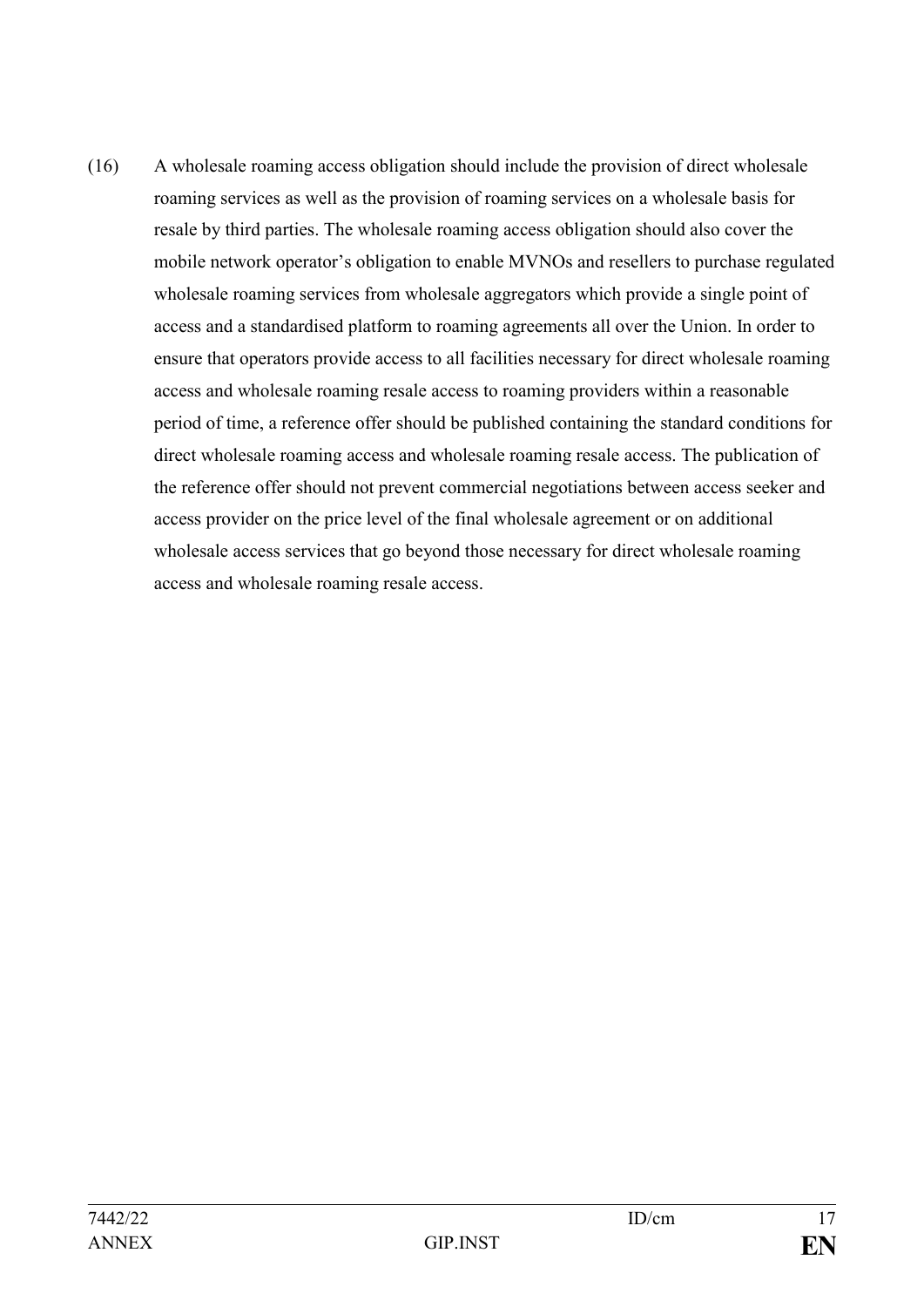- (17) A wholesale roaming access obligation should cover access to all the components necessary to enable the provision of roaming services, such as network elements and associated facilities; relevant software systems including operational support systems; information systems or databases for pre-ordering, provisioning, ordering, maintaining and repair requests, and billing; number translation or systems offering equivalent functionality; mobile networks and virtual network services.
- (18) If access seekers for wholesale roaming resale request access to facilities or services in addition to what is necessary for the provision of retail roaming services, mobile network operators may recover fair and reasonable charges for those facilities or services. Those additional facilities or services could, inter alia, be value-added services, additional software and information systems or billing arrangements.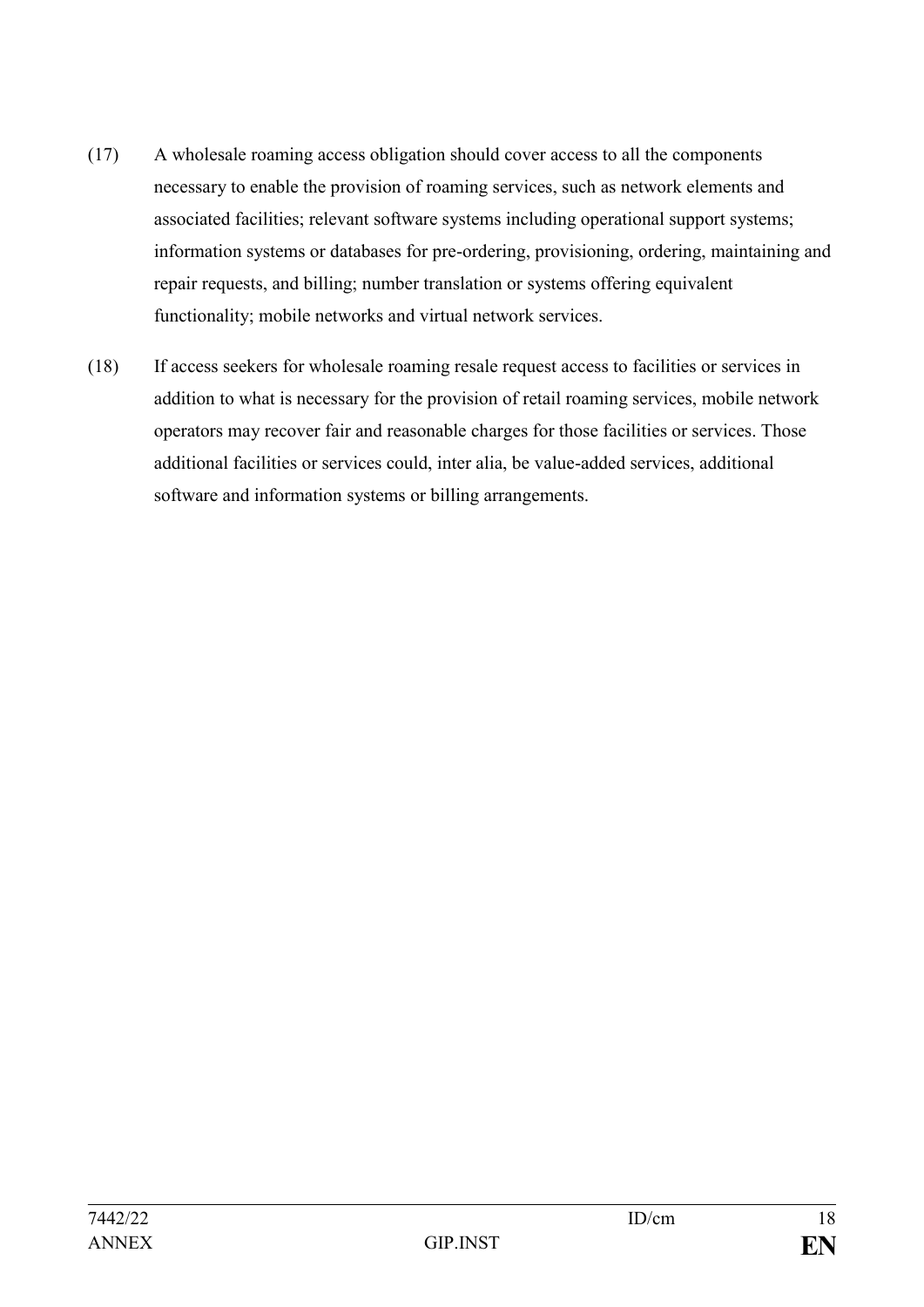(19) Article 109 of Directive (EU) 2018/1972 requires Member States to ensure that all endusers have access to emergency services, free of charge, through emergency communications to the most appropriate public safety answering point (PSAP). That Directive also requires Member States to ensure that access by end-users with disabilities to emergency services is available through emergency communications*, including when travelling within the Union,* and that such access is equivalent to that enjoyed by other end-users. *Those means of access could include a real time text service or total conversation service as provided for by Directive (EU) 2019/882 of the European Parliament and of the Council<sup>17</sup> or other non-voice communications services, such as SMS, messaging or video services through emergency applications, or relay services, which Member States deploy taking into account the requirements laid down in Union law and the capabilities and technical equipment of the national PSAP system. The implementation of the means of access to emergency services available to roaming customers with disabilities and the delivery of caller location information should be based to the greatest extent possible on European standards or specifications. Such standards should be promoted by the Commission and Member States in cooperation with European standardisation bodies and other relevant bodies.* 

 $14$ *<sup>14</sup> Directive (EU) 2019/882 of the European Parliament and of the Council of 17 April 2019 on the accessibility requirements for products and services (OJ L 151, 7.6.2019, p. 70).*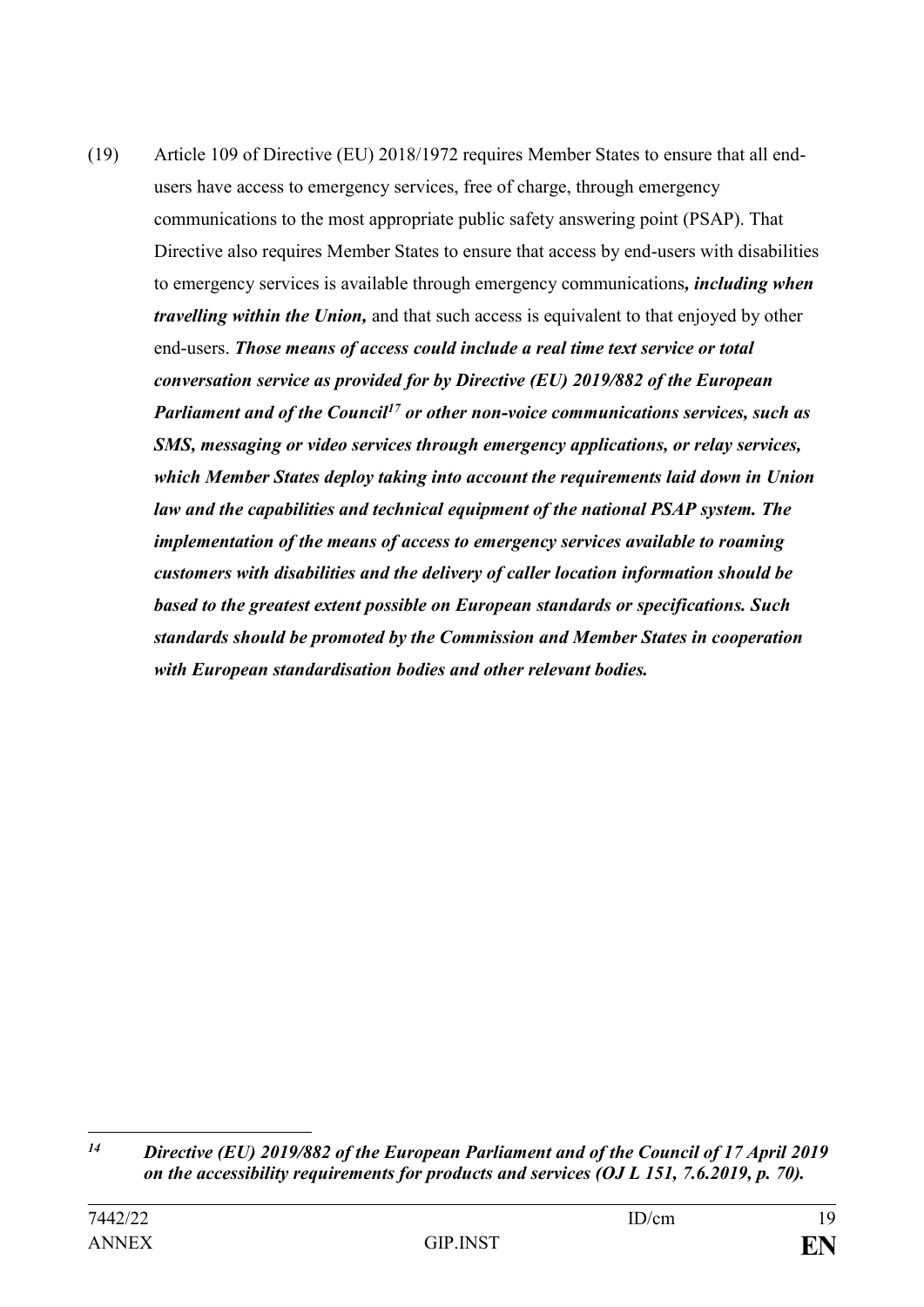It is for the Member States to determine the type of emergency communications that are technically feasible for ensuring roaming customers' access to emergency services. In order to ensure that roaming customers have access to emergency communications under the conditions laid down in Article 109 of Directive (EU) 2018/1972, visited network operators should *include in the reference offer information* about what type of emergency communications are mandated *and technically feasible for ensuring access for roaming customers* under national measures in the visited Member State. In addition, wholesale roaming agreements should include information on the technical parameters for ensuring access to emergency services, including by roaming customers with disabilities, as well as for ensuring the transmission of caller location information*, including handset-derived information,* to the most appropriate PSAP in the visited Member State. Such information should allow the roaming provider to identify and provide the emergency communication and the transmission of caller location free of charge.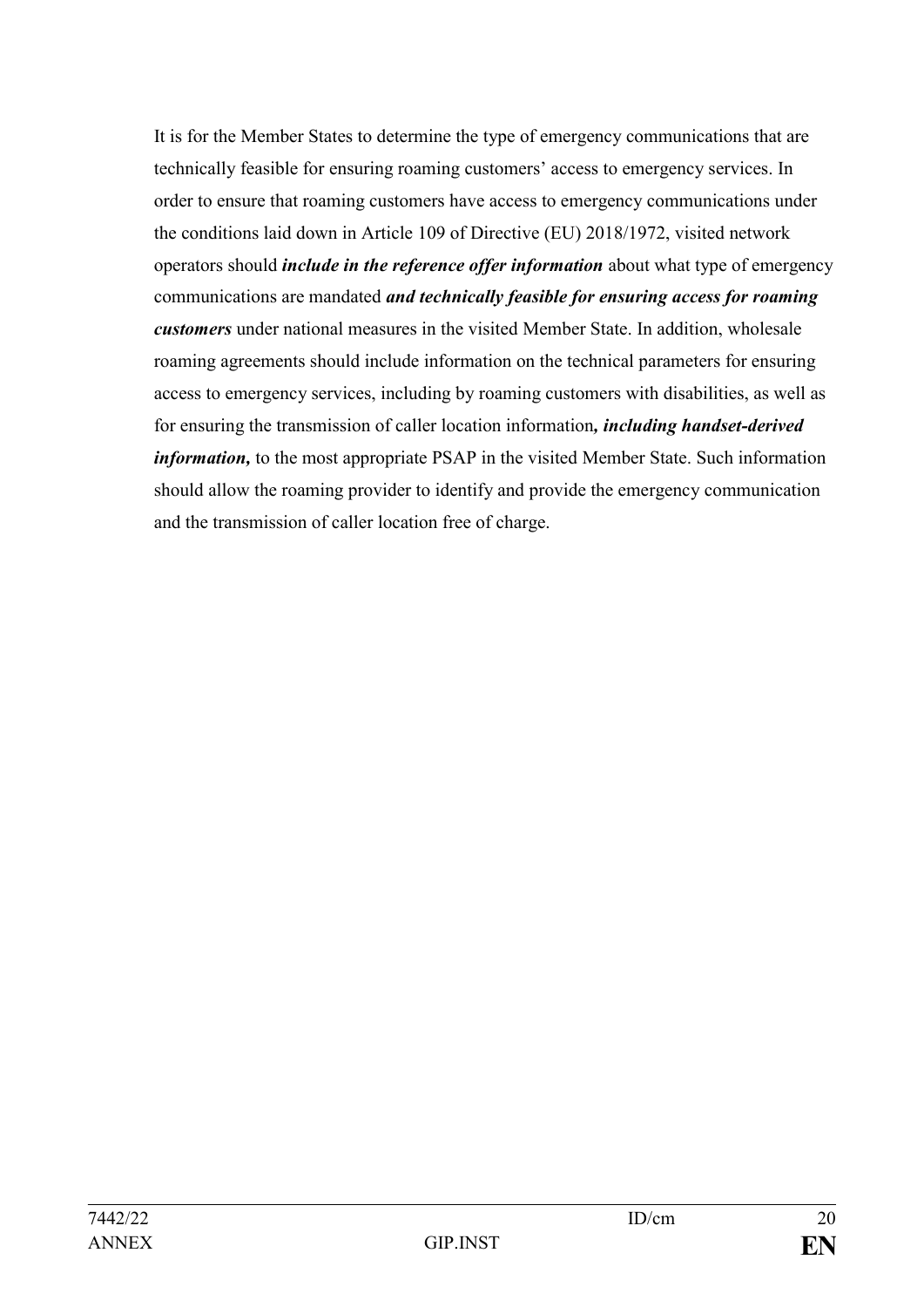(20) Certain conditions may be included in the reference offers in order to allow mobile network operators to prevent permanent roaming or anomalous or abusive use of wholesale roaming access. In particular, where the visited network operator has reasonable grounds for considering that permanent roaming by a significant share of the roaming provider's customers or anomalous or abusive use of wholesale roaming access is taking place, it should be able to require the roaming provider to provide, in an aggregated manner and in full compliance with Union and national data protection requirements, information allowing the determination of whether a significant share of the roaming provider's customers is in a situation of permanent roaming or whether there is anomalous or abusive use of wholesale roaming access, such as information on the share of customers with insignificant domestic consumption compared to the roaming consumption. Moreover, termination of wholesale roaming agreements with a view to preventing permanent roaming or anomalous or abusive use of wholesale roaming access should be effected only where less stringent measures have failed to address the situation.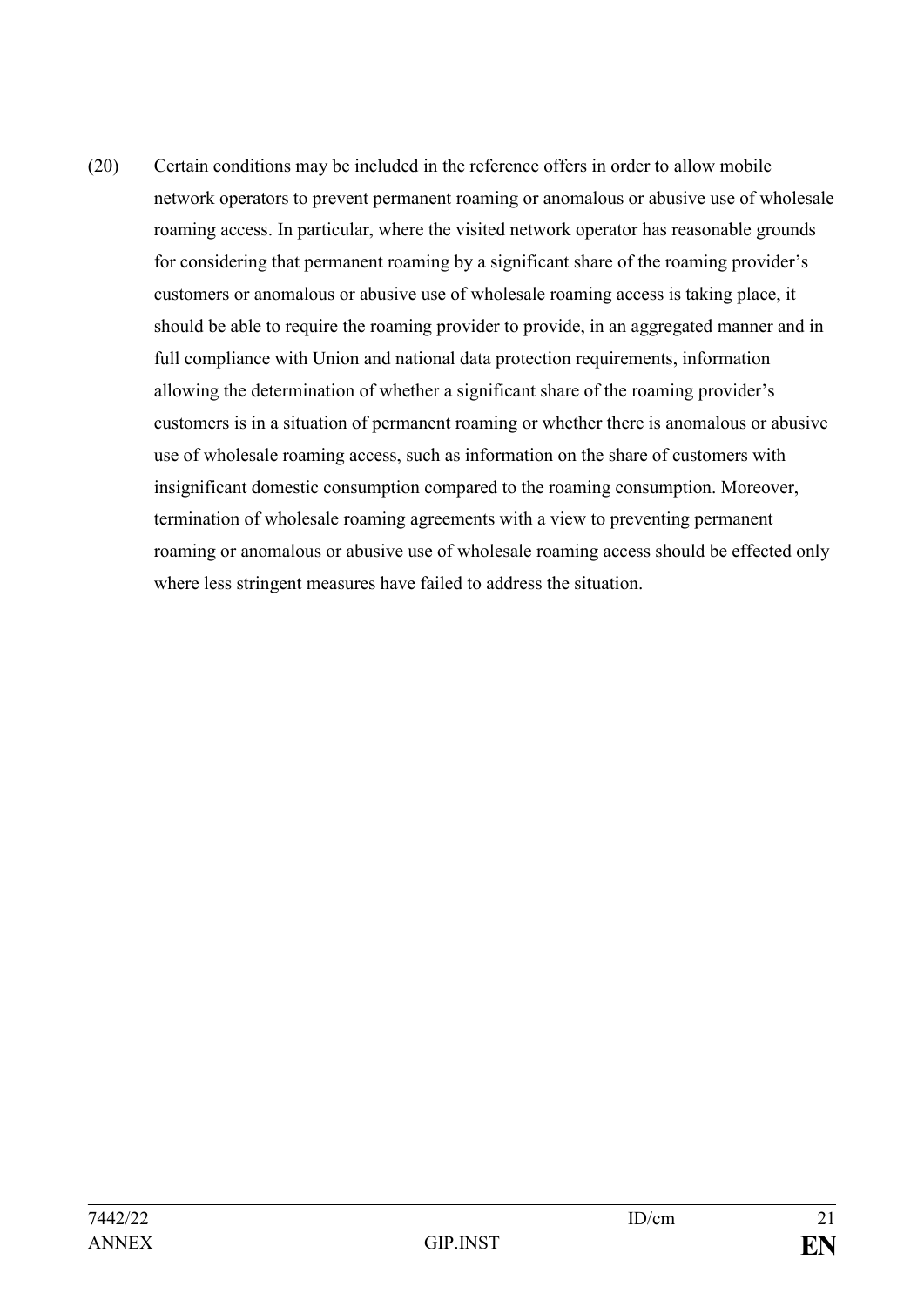Such termination should be subject to prior authorisation by the national regulatory authority of the visited network operator, taking the utmost account of the opinion of BEREC where it has been consulted. Less stringent measures could consist of setting higher wholesale charges not exceeding the maximum wholesale charges provided for in this Regulation for volumes exceeding an aggregated volume specified in the agreement. Such higher wholesale charges should be set in advance, or from the moment when the visited network operator has established and informed the home network operator that, based on objective criteria, permanent roaming by a significant share of the roaming provider's customers or anomalous or abusive use of wholesale roaming access is taking place. Less stringent measures could also consist of a commitment by the home network operator to adopt or revise the fair use policies applicable to its customers in accordance with the implementing acts adopted pursuant to this Regulation, or the possibility for the visited network operator to request that the wholesale roaming agreement be revised. In the interests of transparency, the national regulatory authority should make information concerning requests for authorisation to terminate wholesale roaming agreements available to the public, subject to business confidentiality.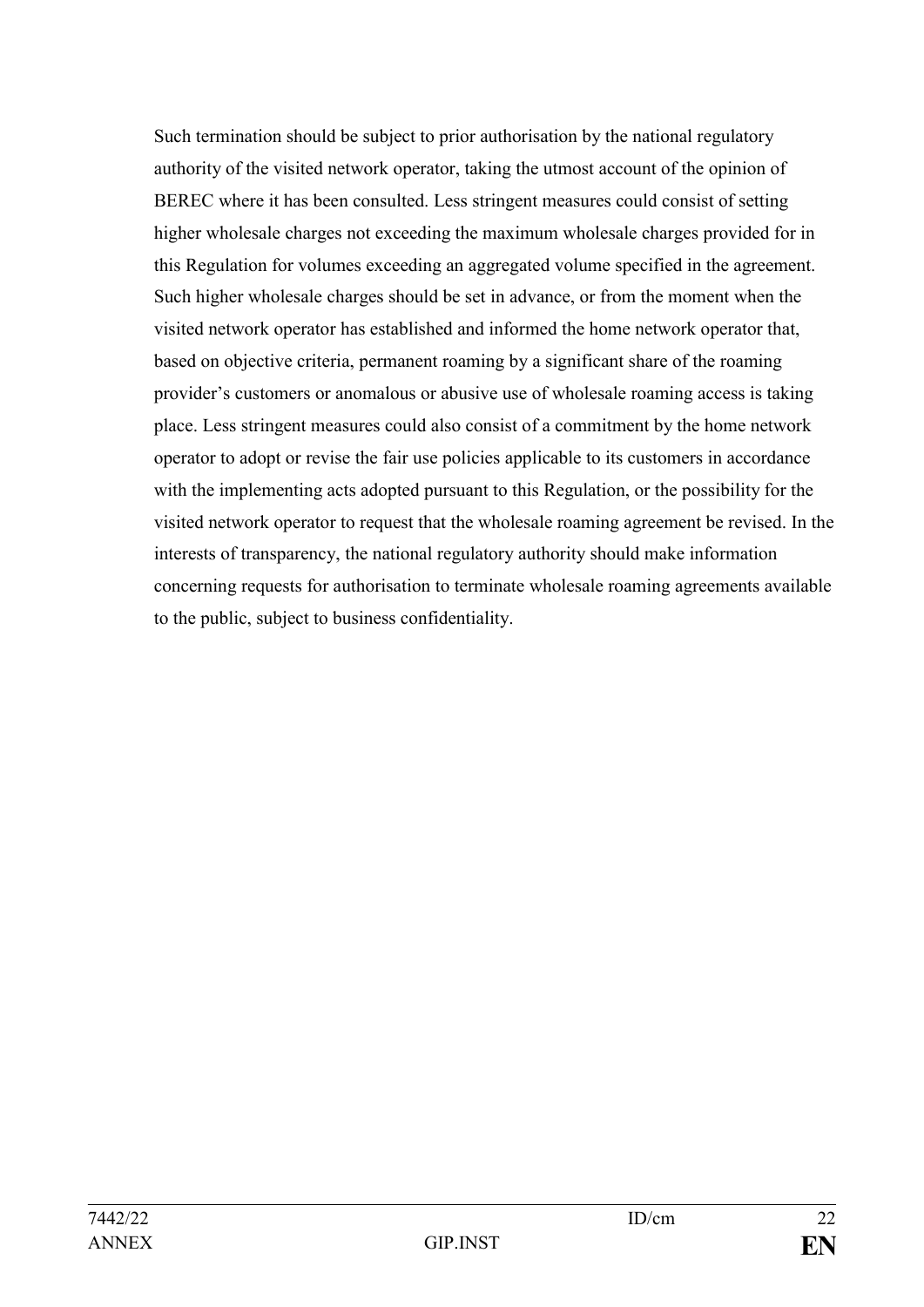(21) In order to allow for the development of more efficient, integrated and competitive markets for roaming services, when negotiating wholesale roaming access for the purpose of providing retail roaming services, operators should be given the possibility of negotiating innovative wholesale pricing schemes which are not directly linked to volumes actually consumed, such as flat payments, upfront commitments or capacity-based wholesale roaming agreements, or pricing schemes that reflect variations of demand across the year. *Subject to the limitations on permanent roaming included in this Regulation, machine*to-machine communications, namely services involving an automated transfer of data and information between devices or software-based applications with limited or no human interaction, are not excluded from the scope of this Regulation or the relevant wholesale roaming access obligations laid down in this Regulation*, including the provisions on fair usage of roaming services and the possibility for mobile network operators of including in their reference offers conditions to prevent permanent use of regulated roaming services or the anomalous or abusive use of wholesale roaming access*. However, permanent roaming is subject to commercial negotiations and can be agreed by two roaming partners in a wholesale roaming agreement. In order to allow the development of more efficient and competitive markets for machine-to-machine communications, it is expected that mobile network operators will increasingly respond to and accept all reasonable requests for wholesale roaming agreements on reasonable terms and explicitly allow permanent roaming for machine-to-machine communications.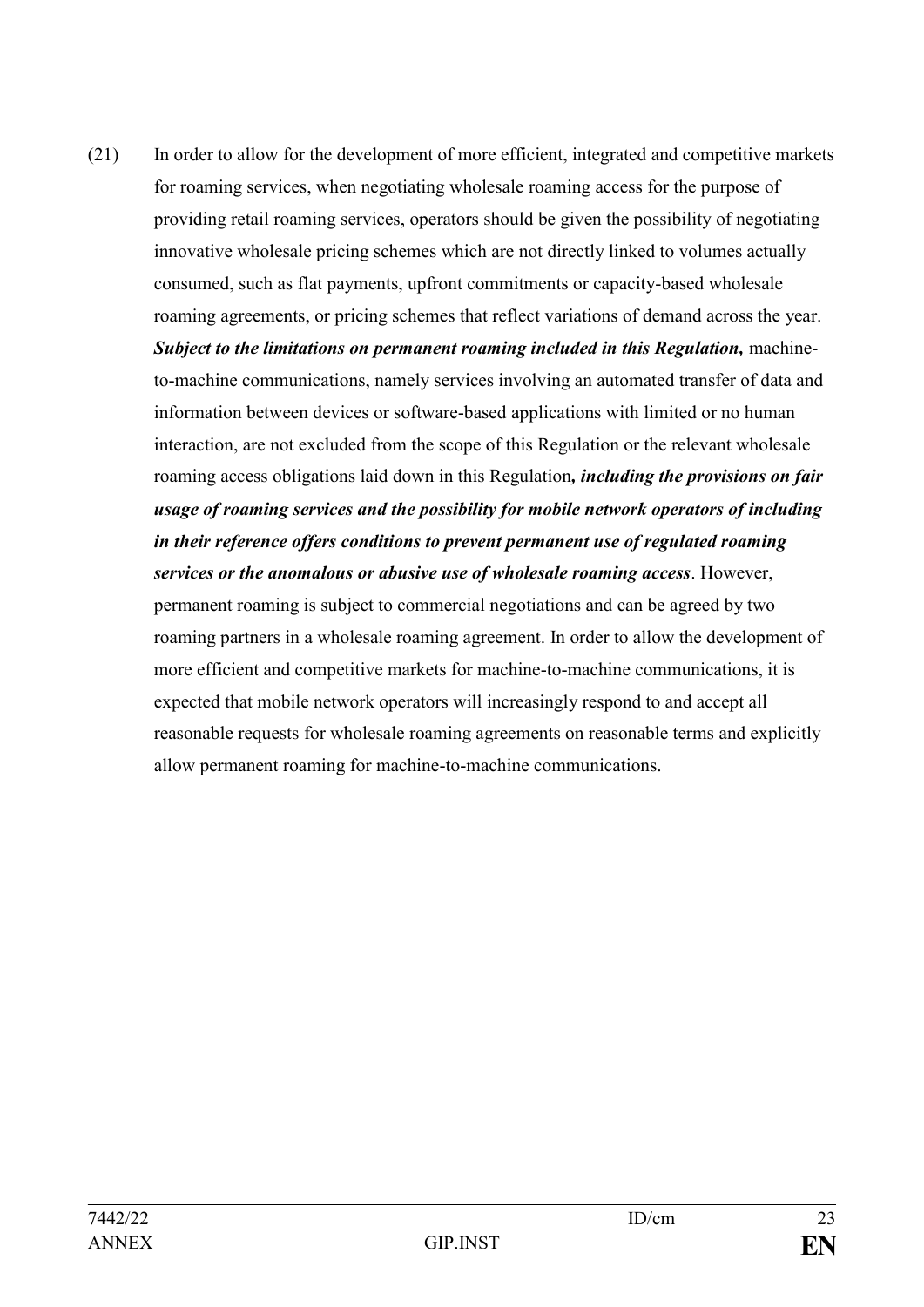They should be able to establish flexible wholesale roaming agreements enabling wholesale roaming services and to apply tariff schemes which are not based on the volume of data consumed but instead are based on alternative schemes, for example, the number of connected machines per month. In that context, in the event of a cross-border dispute, the parties involved should have recourse to the dispute resolution procedure laid down in Article 27 of Directive (EU) 2018/1972. The negotiating parties should have the option of agreeing not to apply maximum regulated wholesale roaming charges for the duration of wholesale roaming agreements. That would exclude the possibility for either party to subsequently request the application of volume based maximum wholesale charges to actual consumption, as set out in this Regulation. This should be without prejudice to obligations as regards the provision of regulated retail roaming services. Furthermore, the Commission Report takes note of the very recent development of new ways of trading wholesale roaming traffic, such as online trading platforms, that have the potential to facilitate the negotiation process between operators. The use of similar instruments could contribute to enhancing competition in the wholesale roaming market and drive further down actual wholesale rates charged.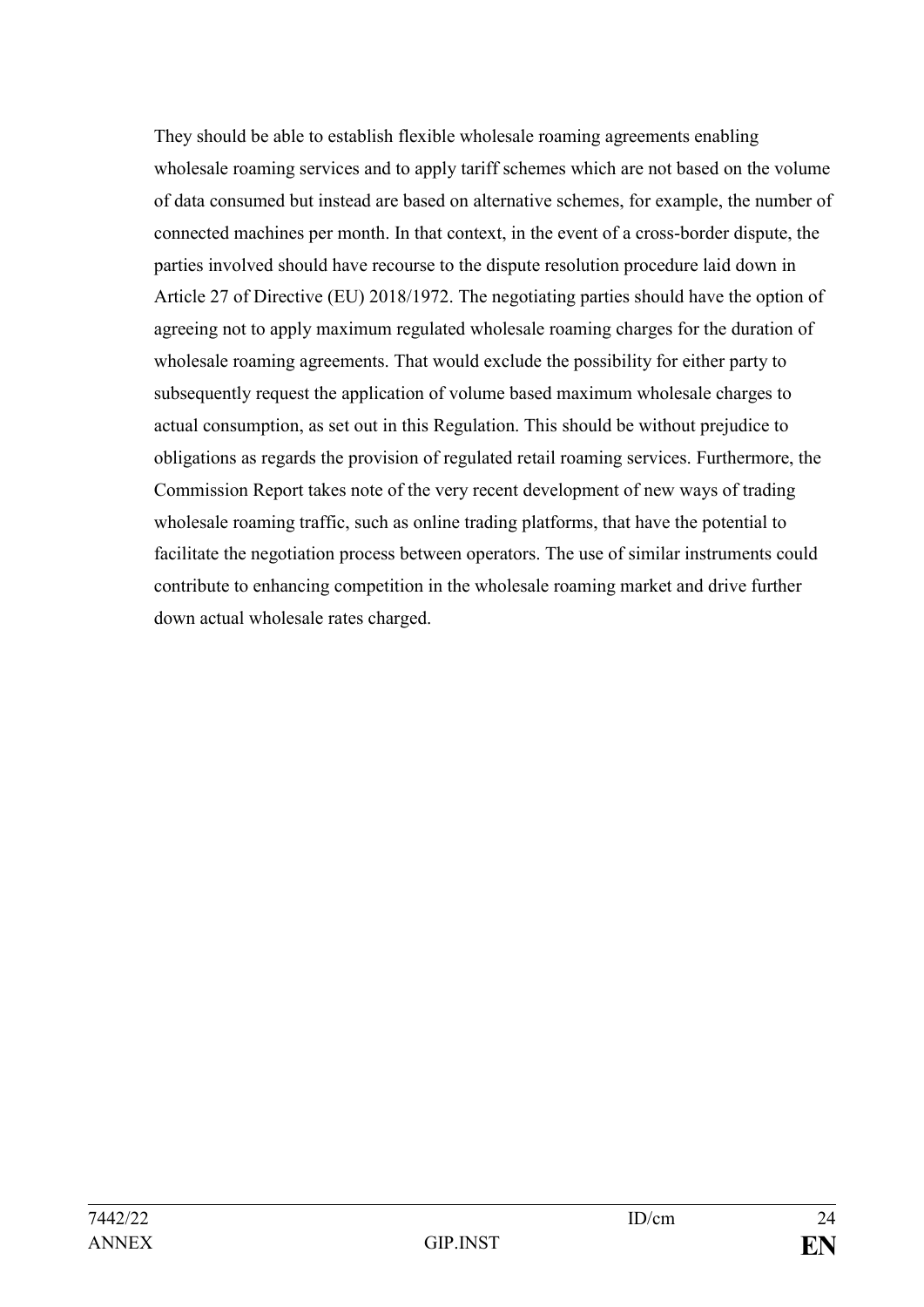- (22) Regulation (EU) No 531/2012 provides that end-users are not to be prevented by operators from accessing regulated data roaming services on a visited network offered by an alternative roaming provider. However, this structural measure, introduced by way of the obligation for the separate sale of data roaming services, has become ineffective following the introduction of RLAH. In addition, due to the lack of uptake in the market, this obligation no longer appears to be relevant. Therefore, provisions that require operators to provide separate sales of roaming data services at retail level should no longer apply.
- (23) In order to ensure uniform conditions for the implementation of this Regulation, implementing powers should be conferred on the Commission in respect of setting out detailed rules on the application of fair use policies and on the methodology for assessing the sustainability of the provision of retail roaming services at domestic prices, as well as on the application to be submitted by a roaming provider for the purposes of that assessment. Those powers should be exercised in accordance with Regulation (EU) No  $182/2011$  of the European Parliament and of the Council<sup>18</sup>. Until the adoption of those implementing measures, Commission Implementing Regulation (EU) 2016/2286<sup>19</sup> should continue to apply.

1

<sup>&</sup>lt;sup>18</sup> Regulation (EU) No 182/2011 of the European Parliament and of the Council of 16 February 2011 laying down the rules and general principles concerning mechanisms for control by Member States of the Commission's exercise of implementing powers (OJ L 55, 28.2.2011, p. 13).

<sup>19</sup> Commission Implementing Regulation (EU) 2016/2286 of 15 December 2016 laying down detailed rules on the application of fair use policy and on the methodology for assessing the sustainability of the abolition of retail roaming surcharges and on the application to be submitted by a roaming provider for the purposes of that assessment (OJ L 344, 17.12.2016, p. 46).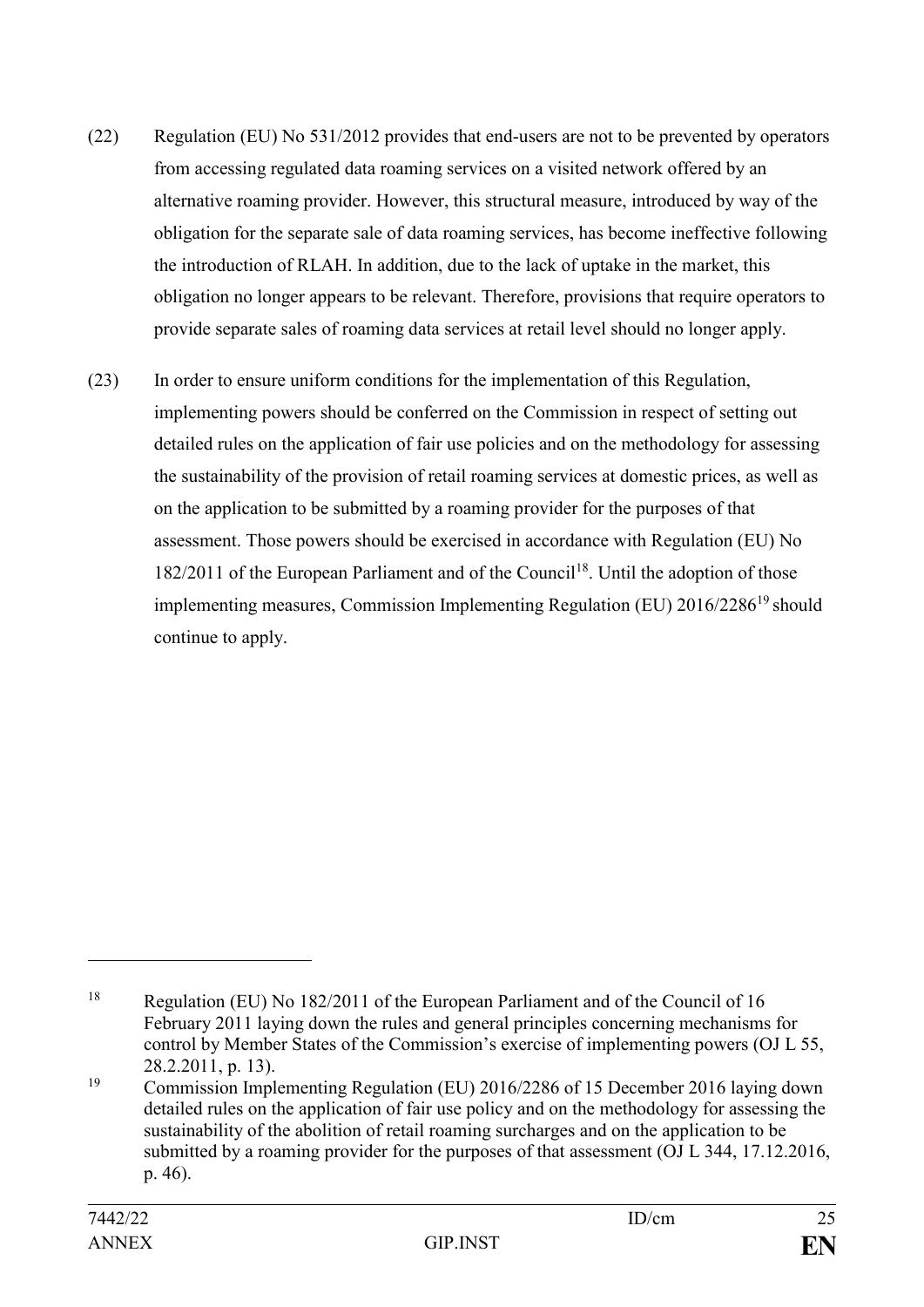- (24) Regulatory obligations should be imposed at both retail and wholesale levels to protect the interests of roaming customers, since experience has shown that reductions in wholesale prices for Union-wide roaming services may not be reflected in lower retail prices for roaming, owing to the absence of incentives for this to happen. On the other hand, action to reduce the level of retail prices without addressing the level of the wholesale costs associated with the provision of those services could risk disrupting the orderly functioning of the internal market for roaming services and would not allow a higher degree of competition.
- (25) The abolition of retail roaming surcharges in accordance with Regulation (EU) 2015/2120 was necessary to establish and ease the functioning of a digital single market across the Union. However, that Regulation alone was not sufficient to ensure the proper functioning of the roaming market. This Regulation should contribute to pricing models in domestic markets not being affected by the abolition of retail roaming surcharges.
- (26) The relevant domestic retail price should be equal to the domestic retail per-unit charge. However, in situations where there are no specific domestic retail prices that could be used as a basis for a regulated retail roaming service (for example, in the case of domestic unlimited tariff plans, bundles or domestic tariffs which do not include data), the domestic retail price should be deemed to be the same charging mechanism as if the customer were consuming the domestic tariff plan in that customer's Member State.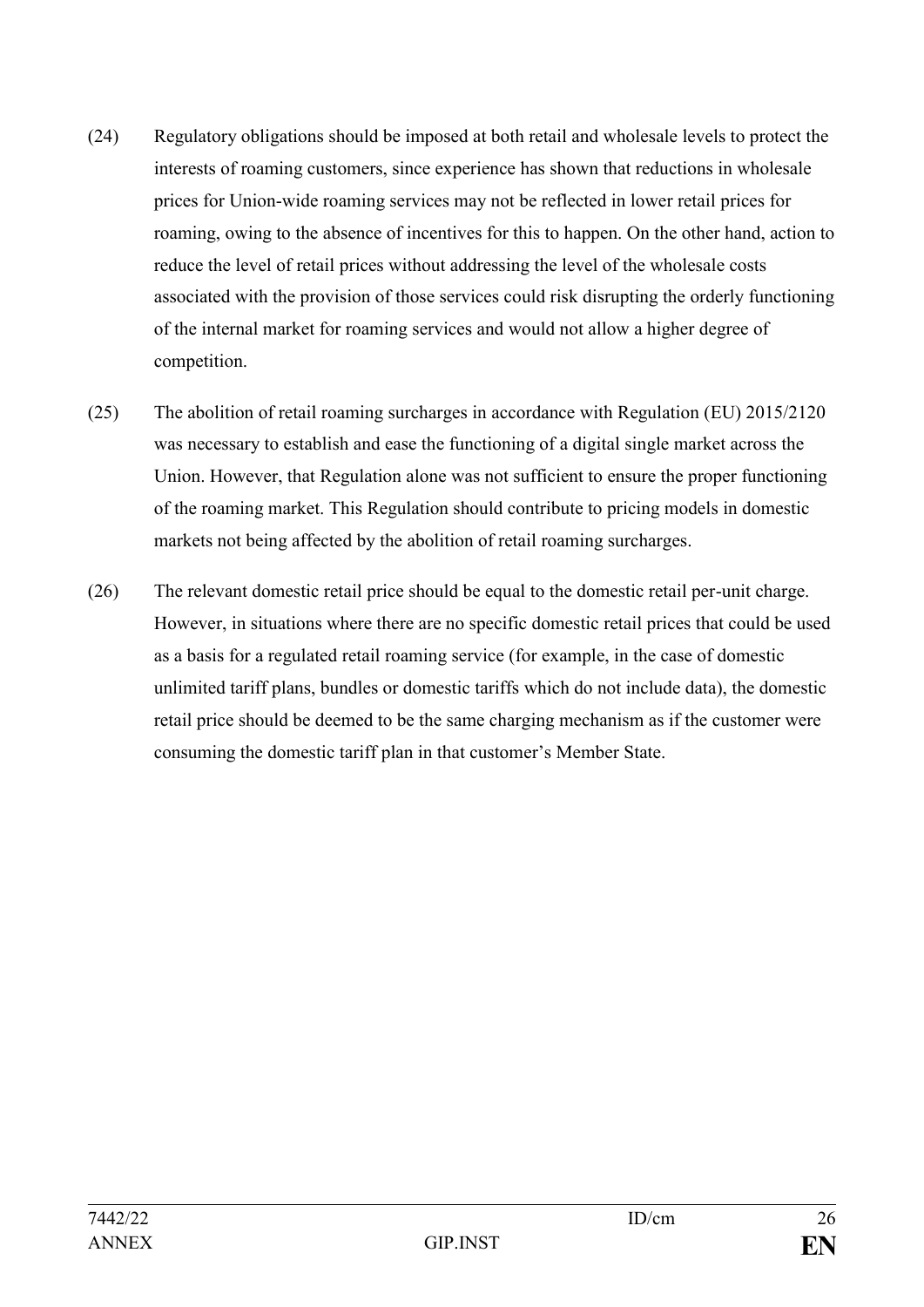(27) When roaming within the Union, roaming customers should ▌ be able to use the retail services to which they subscribe and benefit from the same level of quality of service as at home. To that end, *and in accordance with the wholesale access obligations laid down in this Regulation,* roaming providers *and mobile network operators* should take the necessary measures to ensure that regulated retail roaming services are provided under the same conditions as if such services were consumed domestically. *For example, if the maximum available data speed of the visited network is equal to, or higher than, the maximum available speed offered domestically by the roaming provider, the roaming provider should not offer a lower speed than the maximum available speed provided domestically. If the maximum available data speed of the visited network is lower than the maximum available speed offered domestically by the roaming provider, the roaming provider should not offer a lower speed than that maximum available speed of the visited network. Where a newer network generation or technology is available on the visited network, the roaming provider should not restrict the roaming service to a network generation or technology older than that offered domestically. Furthermore,* in particular *during the transition to next generation mobile communications networks and technologies, where the implementation of those networks and technologies by the roaming provider and the visited network operator are not comparable, the roaming provider may offer the regulated retail roaming service with the existing mobile communication technology. Commercial considerations that result in a reduction of the*  quality of *regulated retail roaming services, such as reducing bandwidth to reduce roaming volumes,* should be *prohibited. Operators should take reasonable measures to minimise any undue delay in handovers between mobile communications networks, without prejudice to Article 28 of Directive (EU) 2018/1972. National administrations and operators can conclude spectrum coordination agreements and ensure coverage, at least along 5G corridors and terrestrial transport paths*.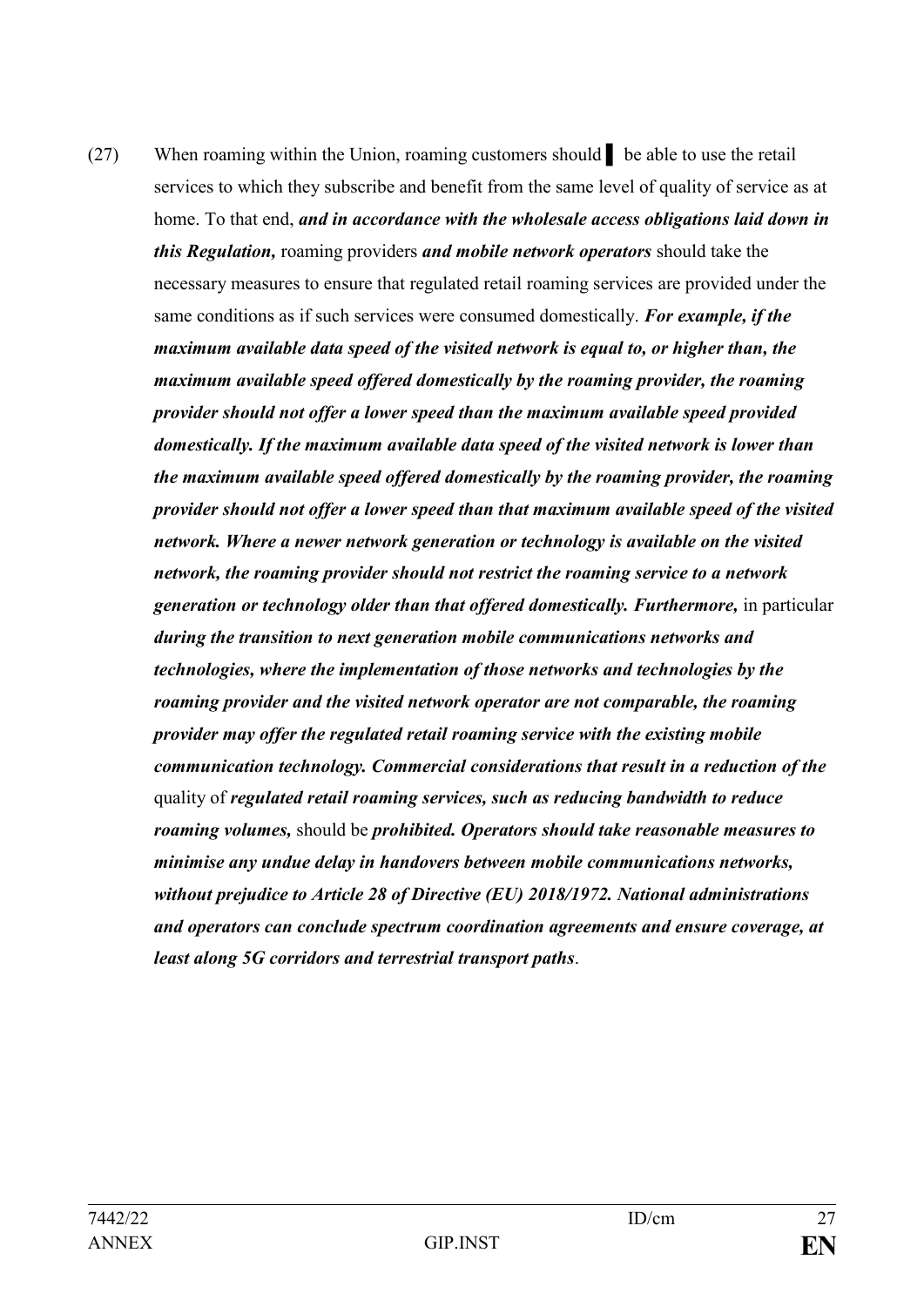(28) Roaming providers should be able to apply fair use policies to the consumption of regulated retail roaming services provided at the applicable domestic retail price. Fair use policies *should only address the* abusive or anomalous usage of regulated retail roaming services by roaming customers, such as the use of such services by roaming customers in a Member State other than that of their domestic provider for purposes other than periodic travel. *Implementing measures on the application of fair use policies should ensure that this objective is not circumvented by roaming providers to pursue other purposes to the detriment of roaming customers engaged in any form of periodic travel.* In cases of force majeure caused by circumstances such as pandemics*, temporary border closures* or natural disasters*,* which involuntarily extend the period of temporary stay of the roaming customer in another Member State, roaming providers should *extend* the applicable fair use allowance for an appropriate period upon a justified request by the roaming customer. Any fair use policy should enable the roaming provider's customers to consume volumes of regulated retail roaming services at the applicable domestic retail price that are consistent with their respective tariff plans. *Implementing measures on the application of fair use policies should take into account the many and varied patterns of periodic travel by roaming customers, in order to ensure that fair use policies do not act as a barrier to a genuine RLAH experience on the part of such customers.*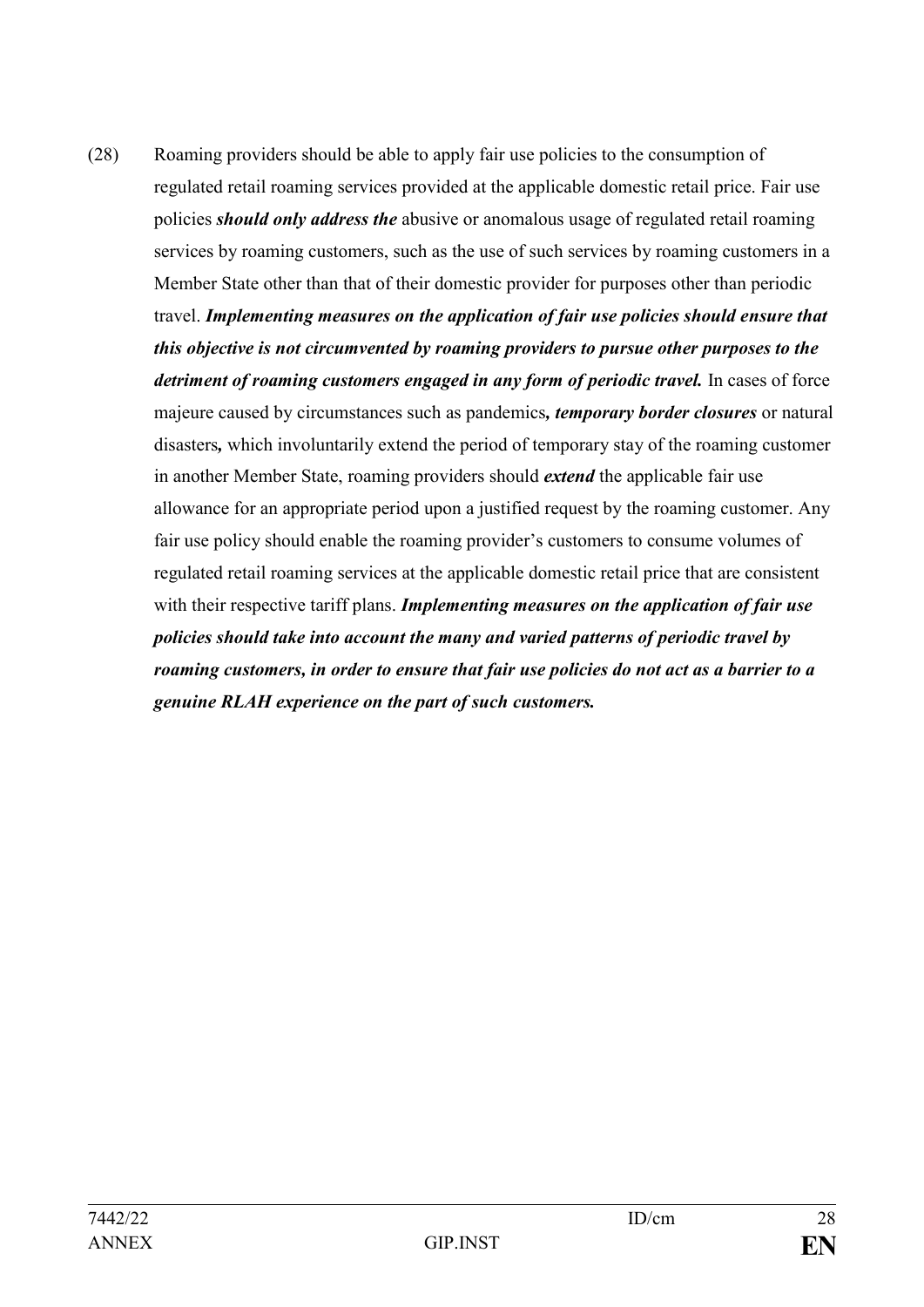*(29) When reviewing its implementing acts the Commission, after consulting BEREC, should assess the extent to which market conditions, consumption and travel patterns, the evolution and convergence of pricing and the observable risk of distortion of competition would allow for a sustainable provision of roaming services at domestic prices for periodic travel and the possibility of limiting the application and effects of the measures under a fair use policy to exceptional cases.*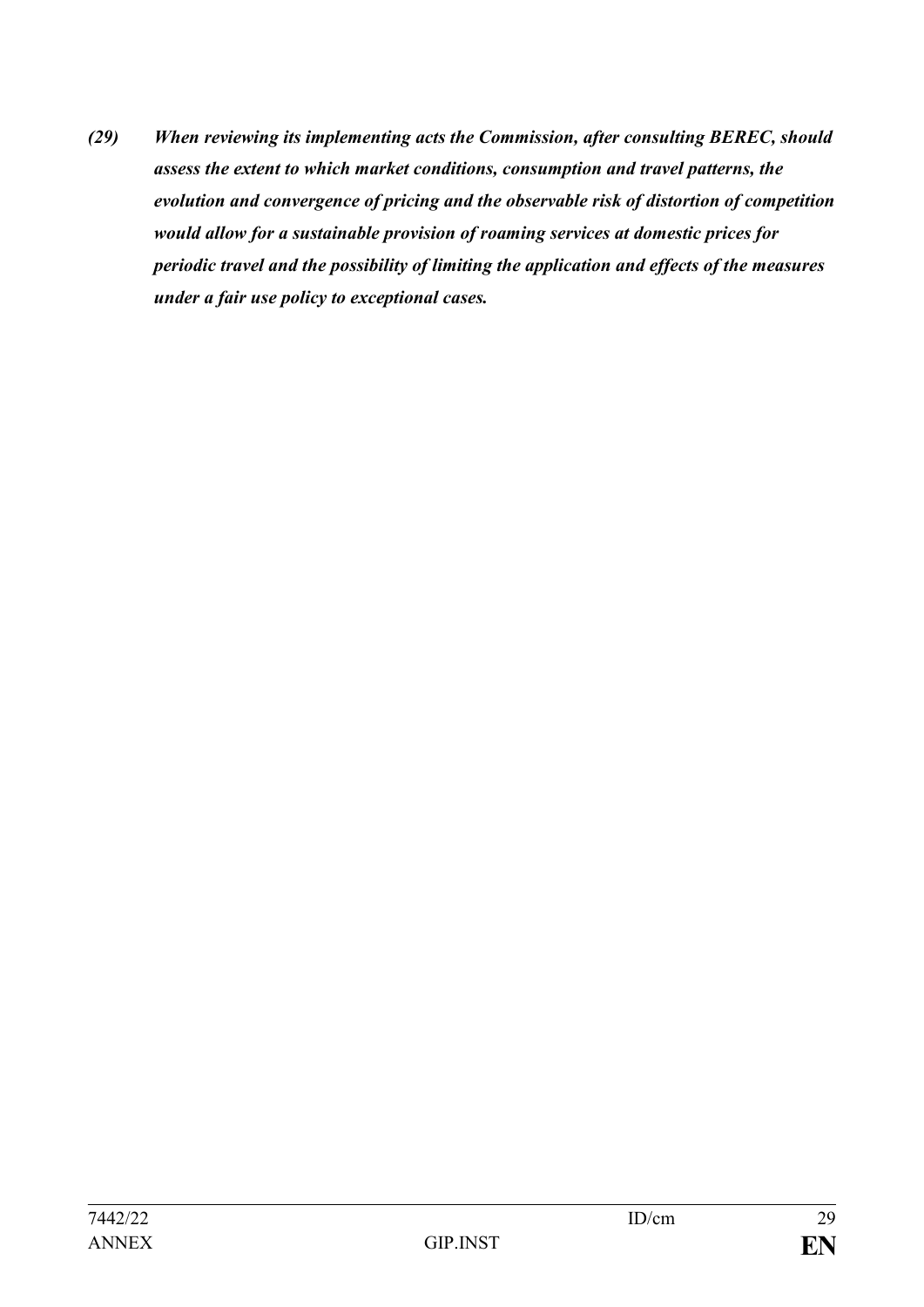(30) In specific and exceptional circumstances where a roaming provider is not able to recover its overall actual and projected costs of providing regulated retail roaming services from its overall actual and projected revenues from the provision of such services, that roaming provider should be able to apply for authorisation to apply a surcharge with a view to ensuring the sustainability of its domestic charging model. The assessment of the sustainability of the domestic charging model should be based on relevant objective factors specific to the roaming provider, including objective variations between roaming providers in the Member State concerned and the level of domestic prices and revenues. That may, for example, be the case for flat-rate domestic retail models of operators with significant negative traffic imbalances, where the implicit domestic unit price is low and the operator's overall revenues are also low relative to the roaming cost burden, or where the implicit unit price is low and actual or projected roaming services consumption is high. In order to avoid the domestic charging model of roaming providers being rendered unsustainable by such cost recovery problems, generating a risk of an appreciable effect on the evolution of domestic prices or so-called 'waterbed effect', roaming providers, upon authorisation by the national regulatory authority, should, in such circumstances, be able to apply a surcharge to regulated retail roaming services only to the extent necessary to recover all relevant costs of providing such services.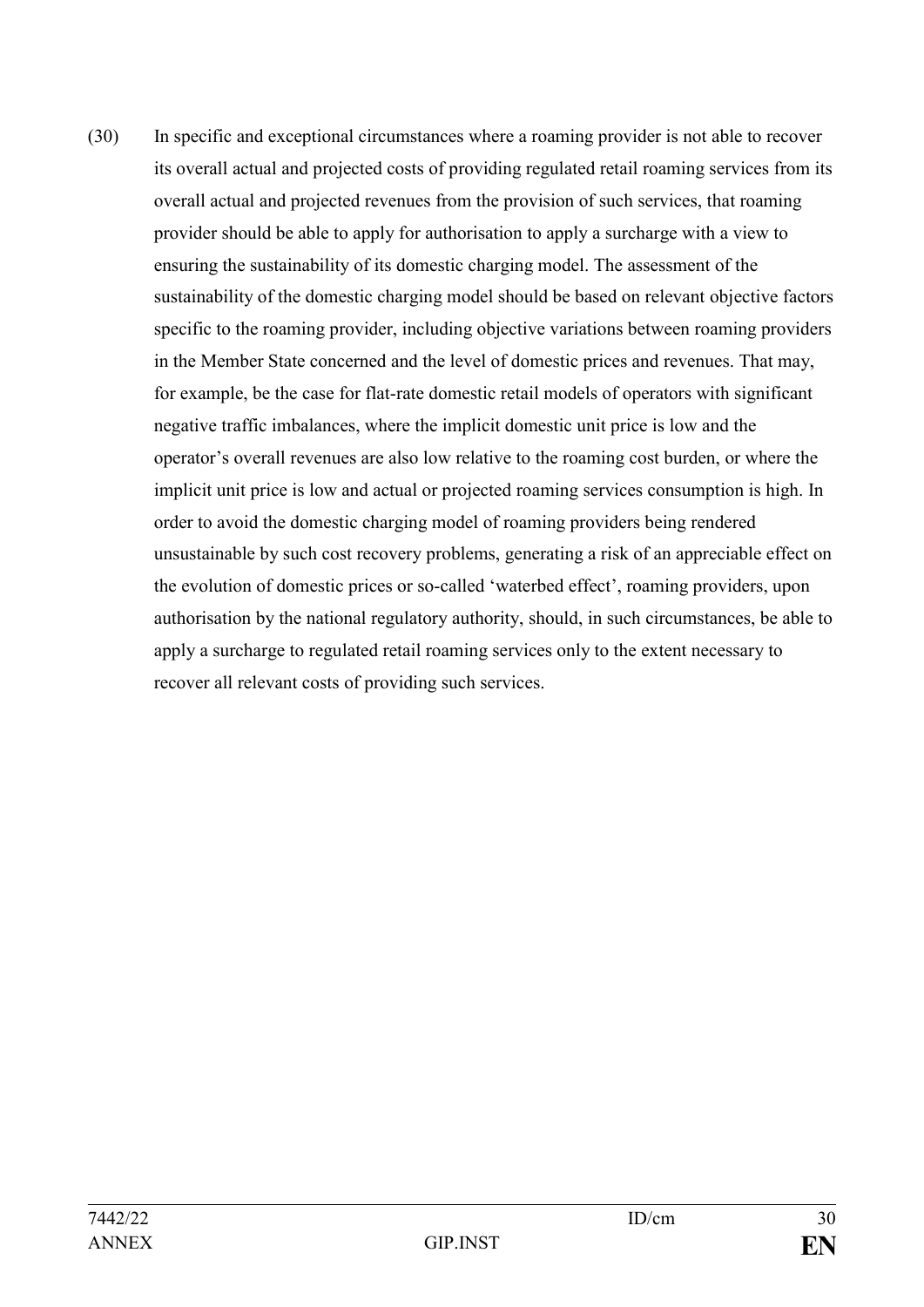- (31) To that end, the costs incurred in order to provide regulated retail roaming services should be determined by reference to the effective wholesale roaming charges applied to the outbound roaming traffic of the roaming provider concerned in excess of its inbound roaming traffic, as well as by reference to reasonable provision for joint and common costs. Revenues from regulated retail roaming services should be determined by reference to revenues at domestic price levels attributable to the consumption of regulated retail roaming services, whether on a unit-price basis or as a proportion of a flat fee, reflecting the respective actual and projected proportions of regulated retail roaming services consumption by customers within the Union and domestic consumption. Account should also be taken of the consumption of regulated retail roaming services and domestic consumption by the roaming provider's customers, and of the level of competition, prices and revenues in the domestic market, and any observable risk that roaming at domestic retail prices would appreciably affect the evolution of such prices.
- (32) Regulation (EU) No 531/2012 provides that, where a roaming provider applies a surcharge for the consumption of regulated retail roaming services in excess of any limits under any fair use policy, the sum of the domestic retail price and any surcharge applied for regulated roaming calls made, regulated roaming SMS messages sent or regulated data roaming services are not to exceed EUR 0,19 per minute, EUR 0,06 per SMS message and EUR 0,20 per megabyte used, respectively. Given the effective functioning of RLAH rules since 15 June 2017, that provision is no longer necessary.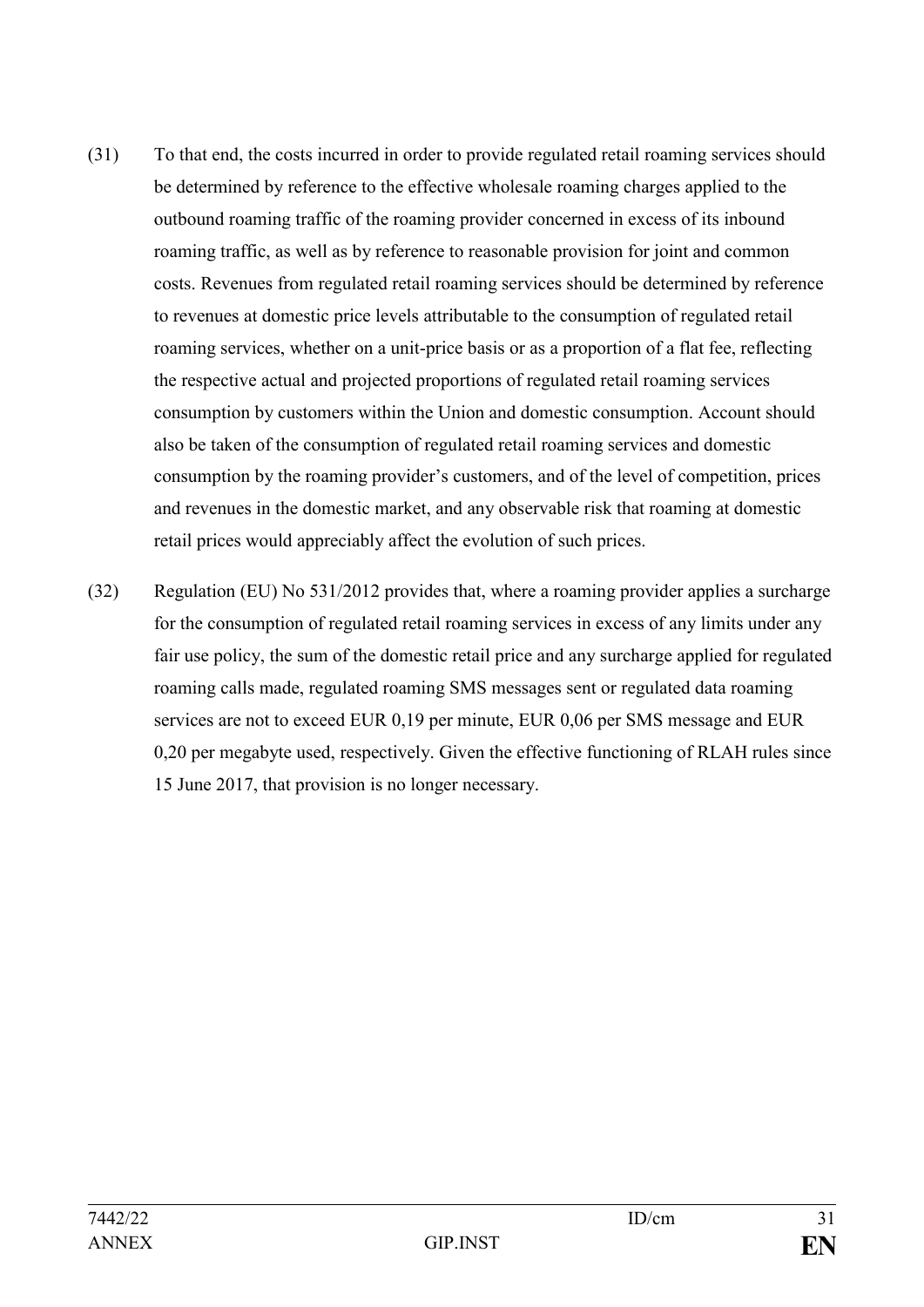(33) In accordance with the principle that 'the calling party pays', mobile customers do not pay for receiving domestic mobile calls and the cost of terminating a call in the network of the called party is covered in the retail charge of the calling party. The convergence of mobile termination rates across the Member States should allow the same principle to be applied to regulated retail roaming calls. Pursuant to Article 75(1) of Directive (EU) 2018/1972, the Commission has established, by means of Commission Delegated Regulation (EU) 2021/654<sup>20</sup>, a single maximum Union-wide voice termination rate for mobile services in order to reduce the regulatory burden in addressing the competition problems relating to wholesale voice termination consistently across the Union. Delegated Regulation (EU) 2021/654 includes a three-year glide path: the single maximum Union-wide mobile voice termination rates is to be EUR 0,7 cent in 2021, EUR 0,55 cent in 2022, EUR 0,4 cent in 2023, reaching the single maximum Union-wide mobile voice termination rate of EUR 0,2 cent from 2024 onwards. In the situations set out in this Regulation where roaming providers are allowed to apply a surcharge to regulated retail roaming services, the surcharge applied to regulated roaming calls received should not exceed the single maximum Union-wide mobile voice termination rate set by the Commission for the relevant year in Delegated Regulation (EU) 2021/654. If the Commission subsequently concludes that it is no longer necessary to set a single maximum Union-wide mobile voice termination rate, any surcharge applied to regulated roaming calls received should not exceed the rate set by the latest delegated act adopted under Article 75 of Directive (EU) 2018/1972.

<sup>1</sup> **<sup>20</sup>** Commission Delegated Regulation (EU) 2021/654 of 18 December 2020 supplementing Directive (EU) 2018/1972 of the European Parliament and of the Council by setting a single maximum Union-wide mobile voice termination rate and a single maximum Union-wide fixed voice termination rate (OJ L 137, 22.4.2021, p.1).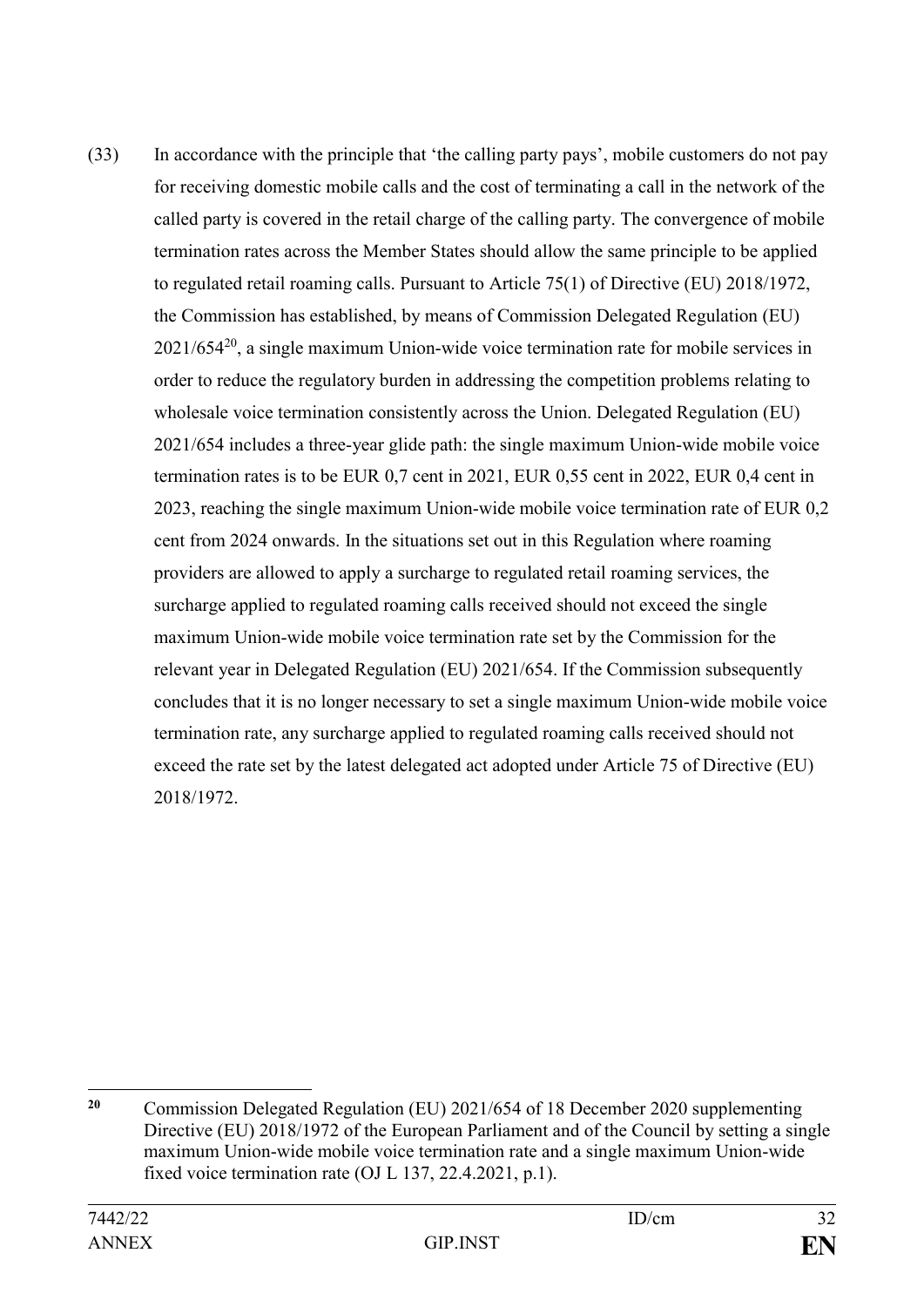- (34) Where providers of Union-wide regulated roaming services make changes to their retail roaming tariffs and to accompanying roaming usage policies in order to comply with the requirements of this Regulation, such changes should not trigger for mobile customers any right under national laws transposing Directive (EU) 2018/1972 to withdraw from their retail contracts.
- (35) A retail contract which includes any type of regulated retail roaming service should specify, *in a clear and comprehensible manner,* the characteristics of that regulated retail roaming service, including the expected level of quality of service. *Although roaming providers do not exercise control over visited networks, the roaming services provided are subject to the wholesale roaming agreement with the visited network operator. Therefore, in order to empower roaming customers, roaming* providers should *inform their customers in the retail contract, in a clear manner, how the quality of the roaming services can differ in practice from the services consumed domestically. Roaming providers should also explain, to the extent possible, how other* relevant factors can affect the quality of service, such as the *speed, latency and availability of roaming services or other services when roaming, due to* availability of certain technologies, coverage or variation due to external factors such as topography. *Such a retail contract should also include clear and comprehensible information about the complaints procedure that is available where the quality of service does not correspond to the terms of the retail contract. The roaming provider should handle any complaints in that regard in a timely and effective manner.*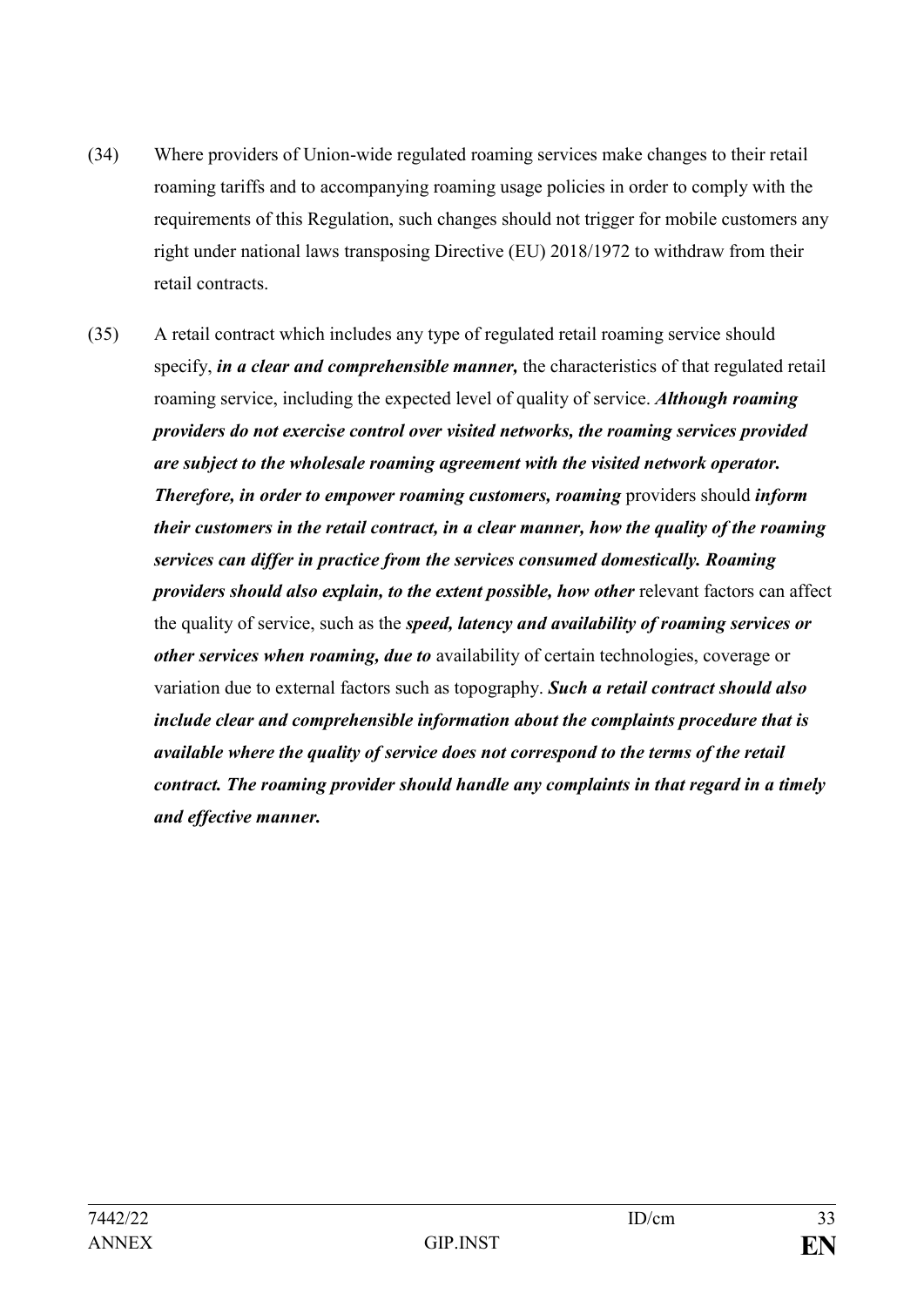*(36) In order to ensure that roaming customers are adequately informed about the quality of their roaming service, roaming providers should publish the relevant information on their webpages. To that end, they should include information about reasons why a roaming service could be offered under conditions that are less advantageous than those offered domestically. That information should contain, in particular, a clear and comprehensible explanation of possible significant deviations from the advertised or estimated maximum upload and download speeds that are offered domestically, and how such deviations can impact the roaming service to which the customer subscribes. The information could also include a clear and comprehensible explanation as to how any volume limitations, speed, available network generations and technologies and other quality of service parameters may in practice have an impact on the data roaming service, and in particular on the use of content, applications and services when roaming.*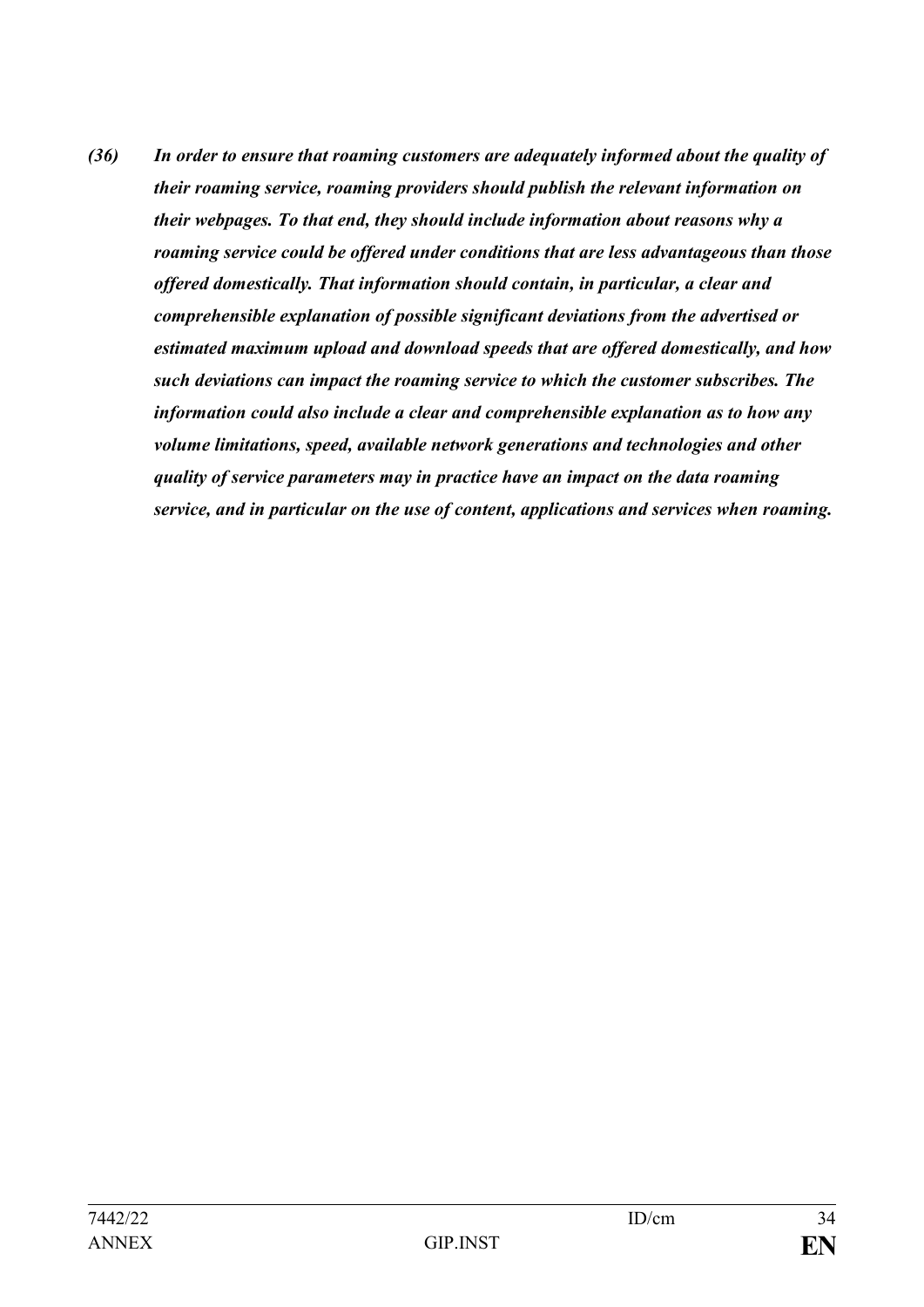(37) Roaming customers and home operators sometimes unwittingly incur large bills as a result of the lack of transparency on the numbers used for value-added services across the Union and on the wholesale prices charged for value-added services*, without prejudice to Article 97 of Directive (EU) 2018/1972*. Communications to certain numbers which are used for providing value-added services, for example, premium-rate numbers, freephone numbers or shared cost numbers, are subject to particular pricing conditions at the national level. This Regulation should not apply to the part of the tariff that is charged for the provision of value-added services but only to the tariffs for the connection to such services. The RLAH principle might create an expectation for roaming customers that communications to such numbers while roaming should not incur any increased costs in comparison to the domestic situation. However, this is not always the case when roaming. Roaming customers are confronted with increased costs, even when they call numbers that are free when called domestically. This could erode customer confidence in using their phones when roaming and could result in 'bill shock', thus having a negative impact on a genuine RLAH experience. At retail level, this is mainly caused by the insufficient level of transparency regarding the higher charges which can be incurred for communications to numbers used for value-added services. Therefore, measures should be introduced to *raise awareness of the risk of high bills and to* increase transparency regarding the terms relating to communications to numbers for value-added services. To that end, roaming customers should be informed in their retail contract, and should be notified and warned, in a timely*, user-friendly* manner free of charge, that communications to numbers for valueadded services in roaming can entail additional charges. *The facility to deactivate thirdparty billing in Annex VI to Directive (EU) 2018/1972, if available, may be applied to roaming situations.*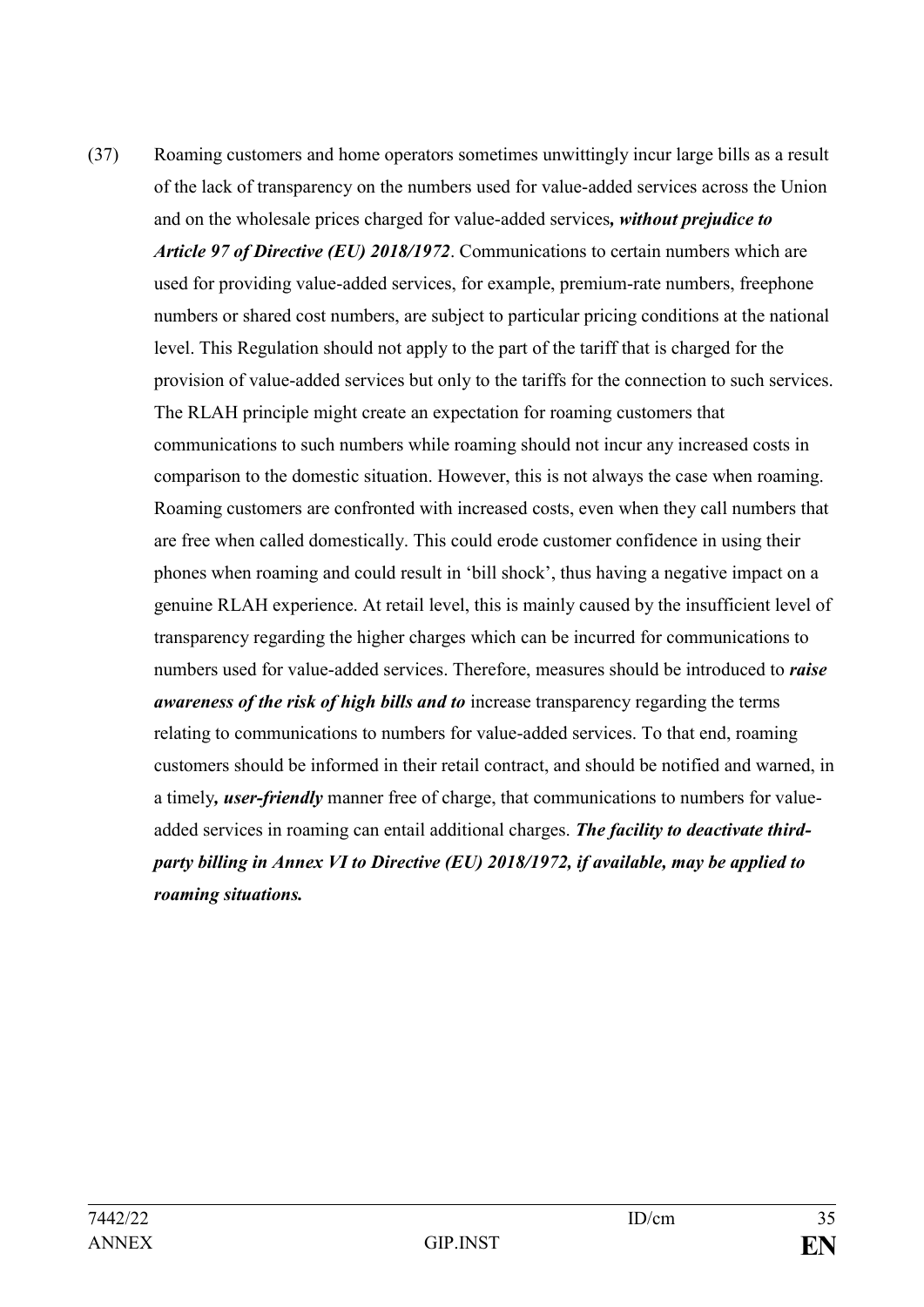- (38) The functioning of wholesale roaming markets should allow operators to recover all the costs of providing regulated wholesale roaming services, including joint and common costs. *The cost model relied upon for the purposes of the review process took into the utmost account investments made by operators in order to deliver mobile roaming services, such as the cost of spectrum, the cost of equipment and infrastructure investments, as well as the infrastructure deployed by operators and the technology that is expected to dominate consumption until the next review. The review planned for 2025 will rely on a new cost model, taking the utmost account of technological developments observed in the interim period.* This should preserve incentives to invest in visited networks and avoid any distortion of domestic competition in the visited markets caused by regulatory arbitrage by operators using wholesale roaming access remedies to compete in domestic visited markets.
- *(39) In light of the objectives of this Regulation to ensure continued competition and the protection of end-users, this Regulation should set wholesale roaming price caps that reflect developments in the operators' costs of providing wholesale roaming services. The cost model used for the purposes of the review process and referred to in the impact assessment carried out for the purposes of this Regulation demonstrates that operators' costs have been gradually decreasing and continue to decrease. Considering the expected timeline for the planned review of wholesale caps on the basis of the two reports to be submitted by the Commission to the European Parliament and to the Council by 30 June 2025 and 30 June 2029, maximum wholesale charges should decrease on the basis of a glide path, taking into account relevant cost estimates and likely market developments in the period between 2022 and 2027.*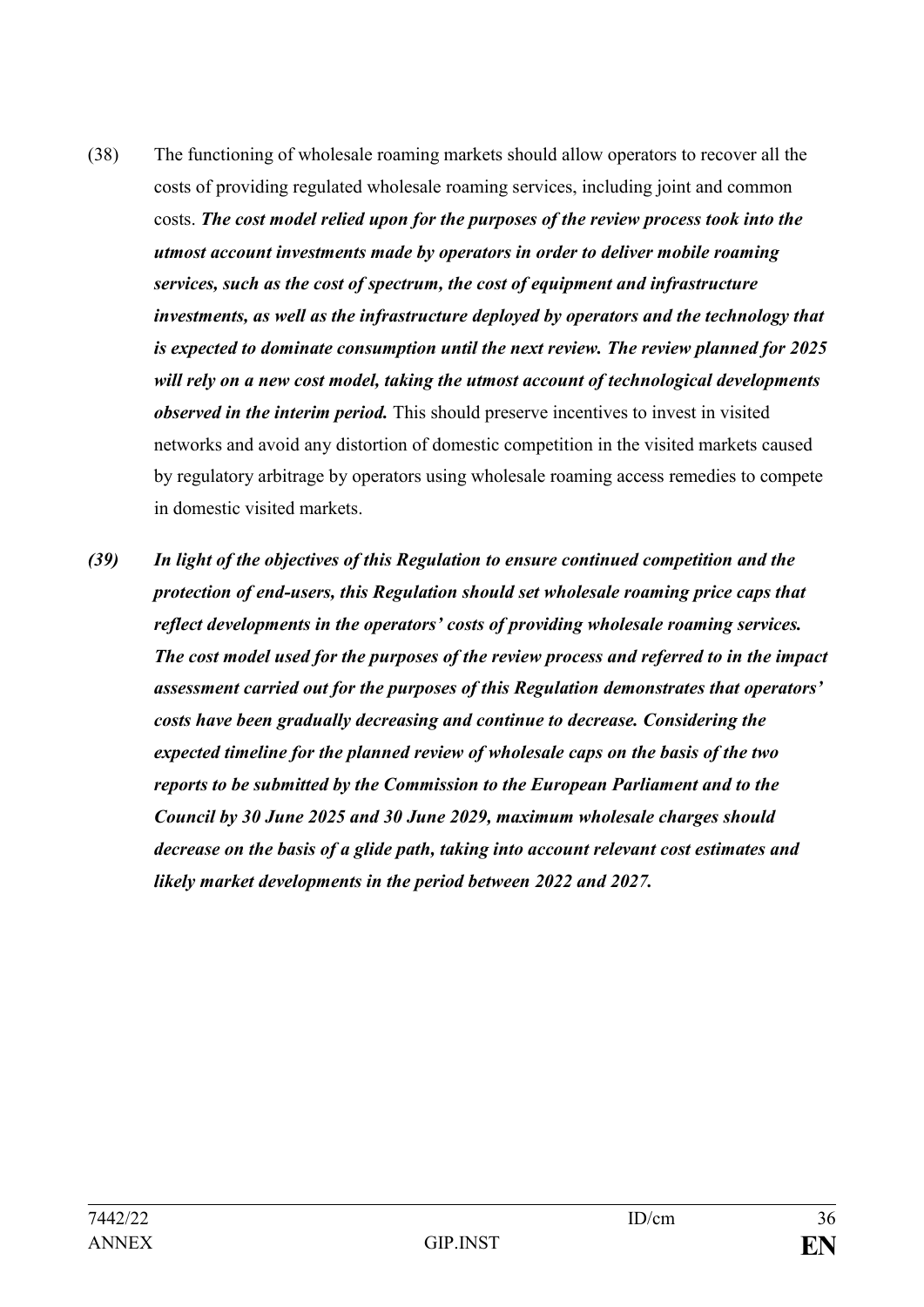- *(40) The cost estimates for the provision of wholesale roaming services, including joint and common costs, have been assessed on the basis of several sources. One source was a general cost model for wholesale roaming services used for the purposes of the review process, which estimated the costs of an efficient operator when providing roaming wholesale services. The outcome of the cost model enables analysing costs, for each year in each Member State, under different scenarios and assumptions in the years in which it estimates costs. The cost model was populated with data submitted by the operators and was subsequently confirmed by the relevant national regulatory authorities. Seasonality was also taken into account for the Member States able to illustrate that it affected operators' network dimensioning. Throughout the period in which the cost model was developed, operators, BEREC and national regulatory authorities were consulted. The cost assessment also drew on current wholesale roaming charges in the Union and took into account the anticipated future take-up of updated network technologies, in line with indications received from BEREC in its opinions.*
- (41) With regard to rules on wholesale charges, regulatory obligations at Union level should be maintained since any measure that enables RLAH across the Union without addressing the level of the wholesale costs associated with providing wholesale roaming services could risk disrupting the internal market for roaming services and would not encourage more competition. Wholesale charges at an appropriate level should facilitate sustainable competition, including by new entrants, small and medium-sized enterprises and start-ups.
- (42) Maximum wholesale charges should act as a safeguard level and should ensure that operators can recover their costs, including joint and common costs. They should also enable the widespread sustainable provision of RLAH, while at the same time leaving a margin for commercial negotiations between operators.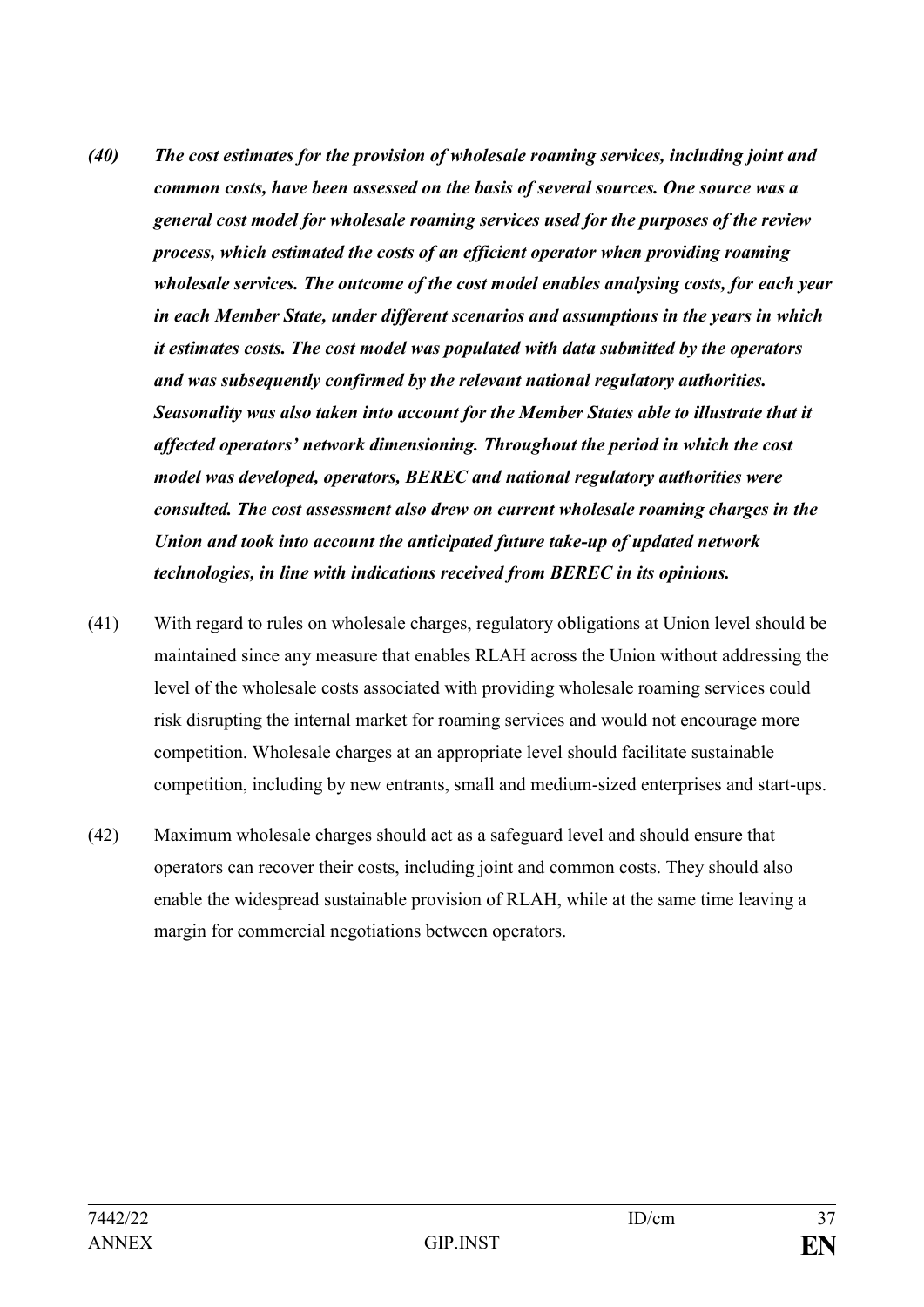- (43) The practice by some mobile network operators of billing for the provision of wholesale roaming calls on the basis of minimum charging periods of up to 60 seconds, as opposed to the per-second basis normally applied for other wholesale interconnection charges, creates a distortion of competition between those operators and those applying different billing methods, and undermines the consistent application of the maximum wholesale charges laid down in this Regulation. Moreover it represents an additional charge which, by increasing wholesale costs, has negative consequences for the pricing of voice roaming services at retail level. Mobile network operators should therefore be required to bill for the wholesale provision of regulated roaming calls on a per-second basis.
- ▌
- (44) To ensure that roaming customers have uninterrupted and effective access to emergency services free of charge, visited networks should not levy on the roaming providers any wholesale charges related to *any type of* emergency communications.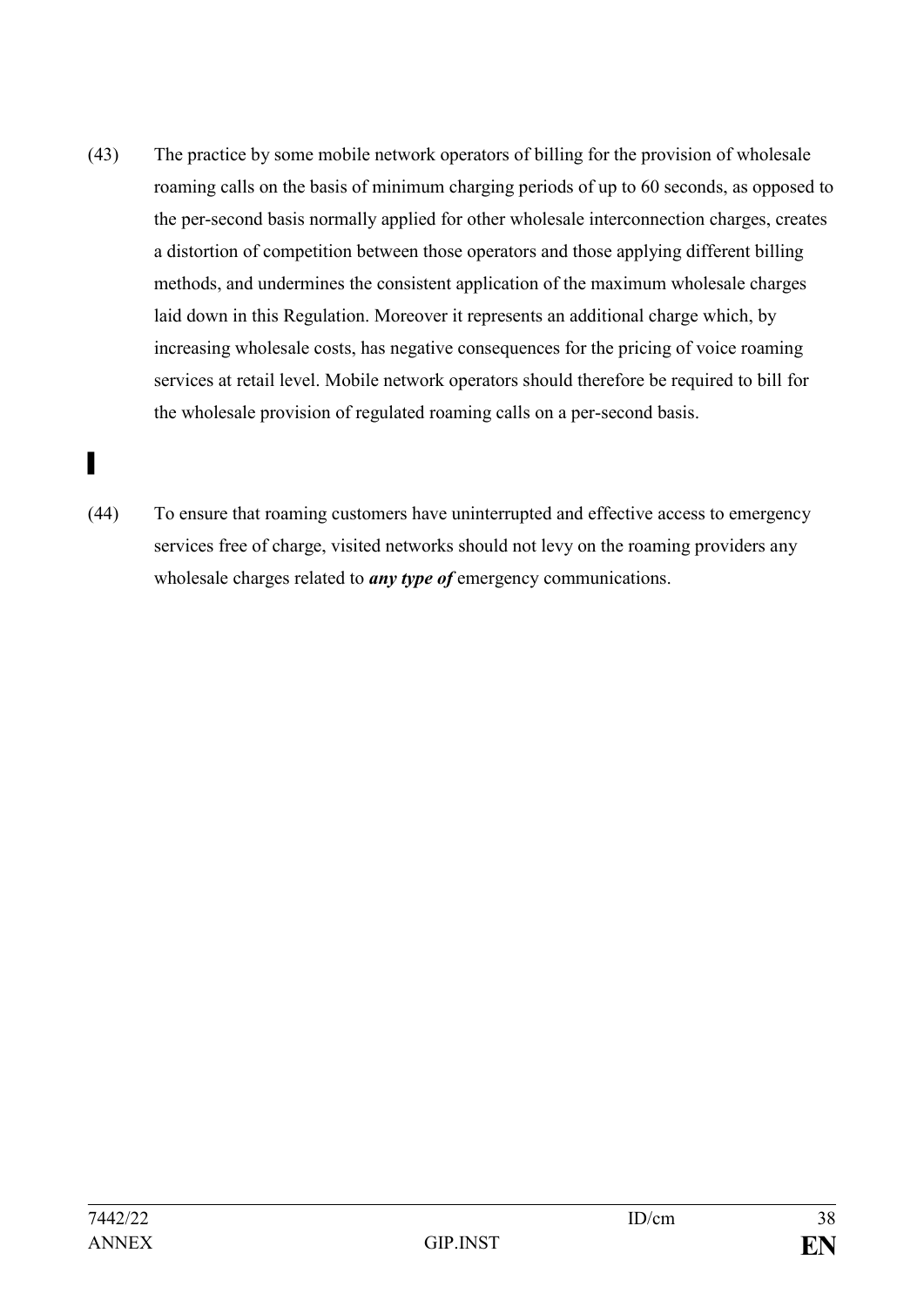(45) In order to improve the transparency of retail prices for roaming services and to help roaming customers make decisions on the use of their mobile devices while abroad, providers of mobile communication services should supply their roaming customers with information free of charge about the roaming charges applicable to them when using roaming services in a visited Member State. Since certain customer groups might be well informed about roaming charges, roaming providers should provide a possibility to easily opt-out from that automatic message. In addition, roaming customers should be provided with a text message including a link to *access, free of charge,* a webpage *established by the roaming provider* giving detailed information about the types of services, namely calls and SMS messages, that may be subject to increased costs, *without prejudice to Article 97 of Directive (EU) 2018/1972*. *Roaming customers should be fully informed, in a clear manner, of any charges applicable to freephone numbers while roaming.* Moreover, roaming providers should actively give their customers, provided that the latter are located in the Union, on request and free of charge, additional information on the per-minute, per-SMS message or per-megabyte data charges, including VAT, for the making or receiving of voice calls and for the sending and receiving of SMS messages, MMS messages and other data communication services in the visited Member State.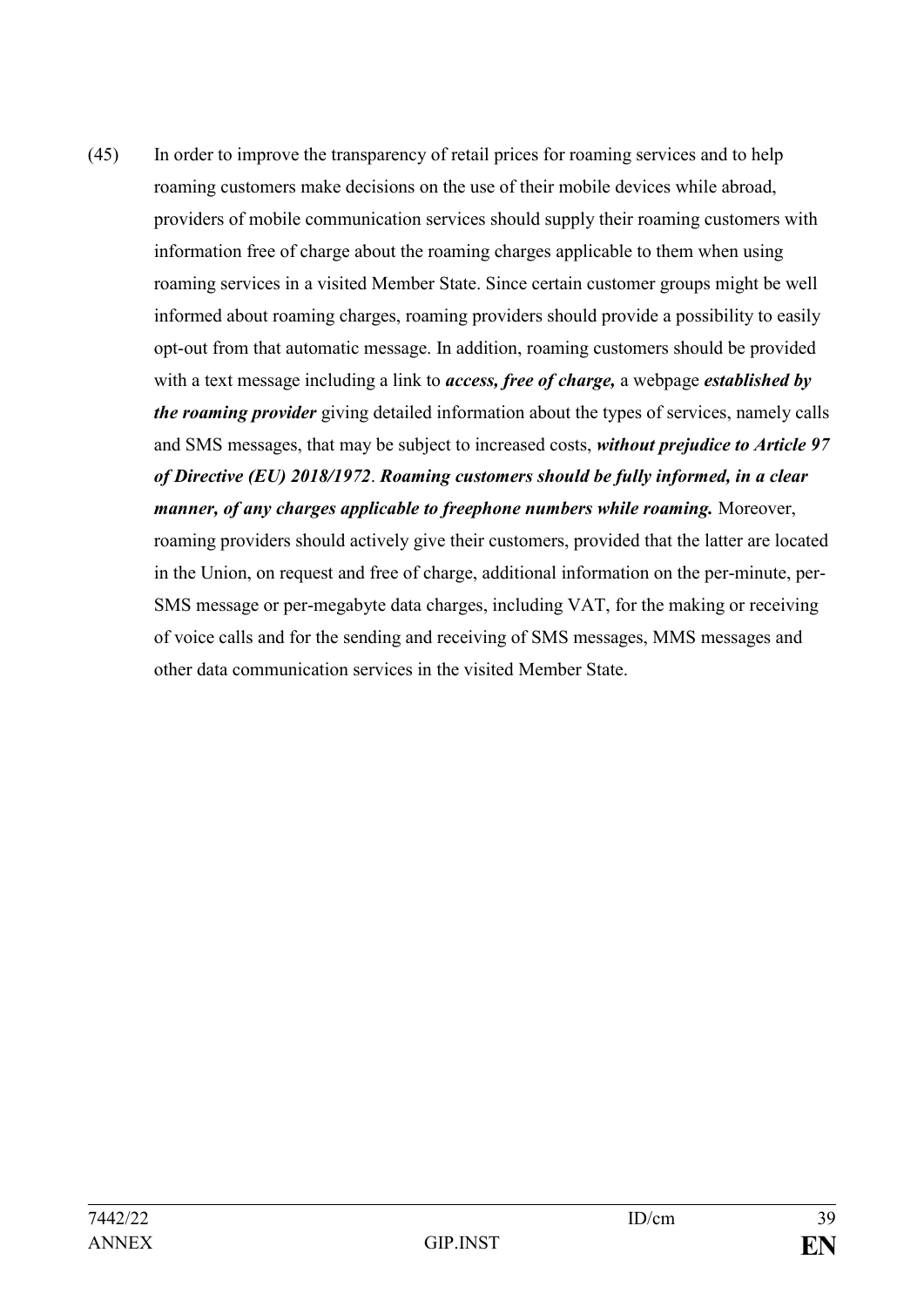*(46) A roaming customer can connect to a non-terrestrial public mobile communications network, such as on board marine vessels (MCV services) as defined in Commission Decision 2010/166/EU<sup>21</sup> or on aircraft (MCA services) as defined in Commission Decision 2008/294/EC<sup>22</sup>, that are provided through types of radio networks other than terrestrial networks, by means of specific devices mounted on board. Those services are often accessible on international waters or on board aircraft. Charges incurred by roaming customers when they intentionally or inadvertently connect to non-terrestrial networks are significantly higher than tariffs for regulated roaming services. Roaming customers are accustomed to benefiting from RLAH and the use of roaming services at domestic prices. Due to the absence of a consistent approach to transparency and safeguard measures for connections to non-terrestrial networks, roaming customers are at greater risk of bill-shock. Therefore, additional transparency and safeguard measures should be introduced to apply to connections to non-terrestrial networks such as on marine vessels and aircraft. Roaming providers should take reasonable steps to apply such transparency and safeguard measures. Such steps could include network operation measures, financial limits, an opt-out mechanism, or equivalent measures. They should, in particular, include measures to ensure that adequate information is provided in a clear and comprehensible manner, in order to empower roaming customers to actively prevent such instances of inadvertent roaming. Roaming providers that offer an opt-out mechanism should inform roaming customers about the limitations of the instant opt-in or reactivation of the service, such as the risk that without their connection to the network they will be unable to reactivate connection to a non-terrestrial network. Roaming providers should inform their roaming customers about the possibility of manually and instantly opting out of roaming on their handset device, either through the settings or by activating flight mode. To the extent possible, when planning and operating their networks, roaming providers should aim to prioritise connections to terrestrial networks to minimise the risk of inadvertent connection to non-terrestrial* 

 $21$ *<sup>21</sup> Commission Decision 2010/166/EU of 19 March 2010 on harmonised conditions of use of radio spectrum for mobile communication services on board vessels (MCV services) in the European Union (OJ L 72, 20.3.2010, p. 38).*

*<sup>22</sup> Commission Decision 2008/294/EC of 7 April 2008 on harmonised conditions of spectrum use for the operation of mobile communication services on aircraft (MCA services) in the Community (OJ L 98, 10.4.2008, p. 19).*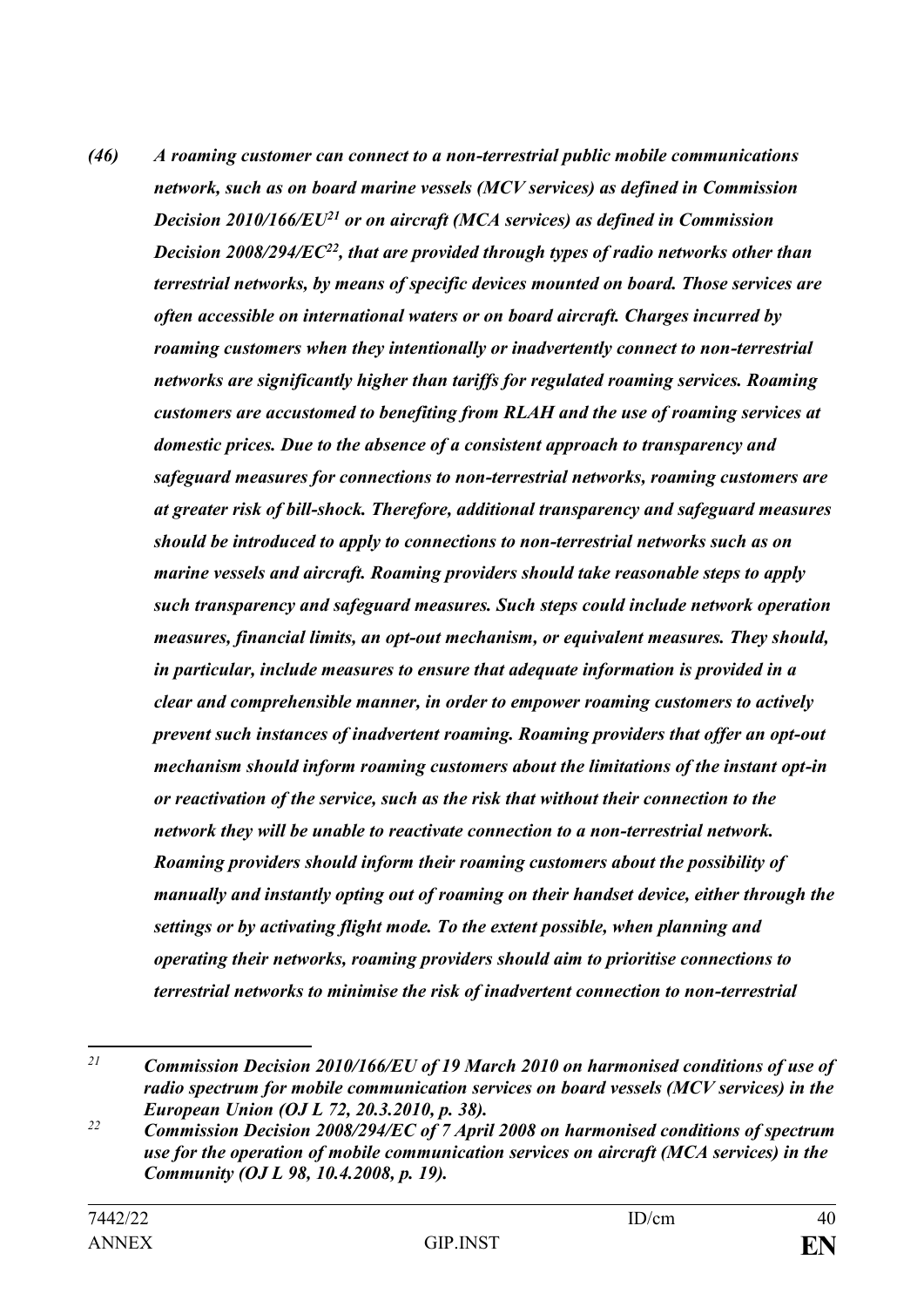*networks. In order to ensure a high level of protection for roaming customers, when connecting to non-terrestrial public mobile communications networks, providers of mobile communication services should provide their roaming customers with information about any additional charges that apply, by way of a text message free of charge every time a connection to such a network is established.* 

(47) This Regulation should in relation to regulated retail roaming services lay down specific transparency requirements aligned with the specific tariff and volume conditions applicable following the abolition of the retail roaming surcharges. In particular, provision should be made for roaming customers to be notified, in a timely *and user-friendly* manner and free of charge, of the applicable fair use policy, when the applicable fair use volume of regulated voice, SMS or data roaming services is fully consumed, of any surcharge, and of accumulated consumption of regulated data roaming services.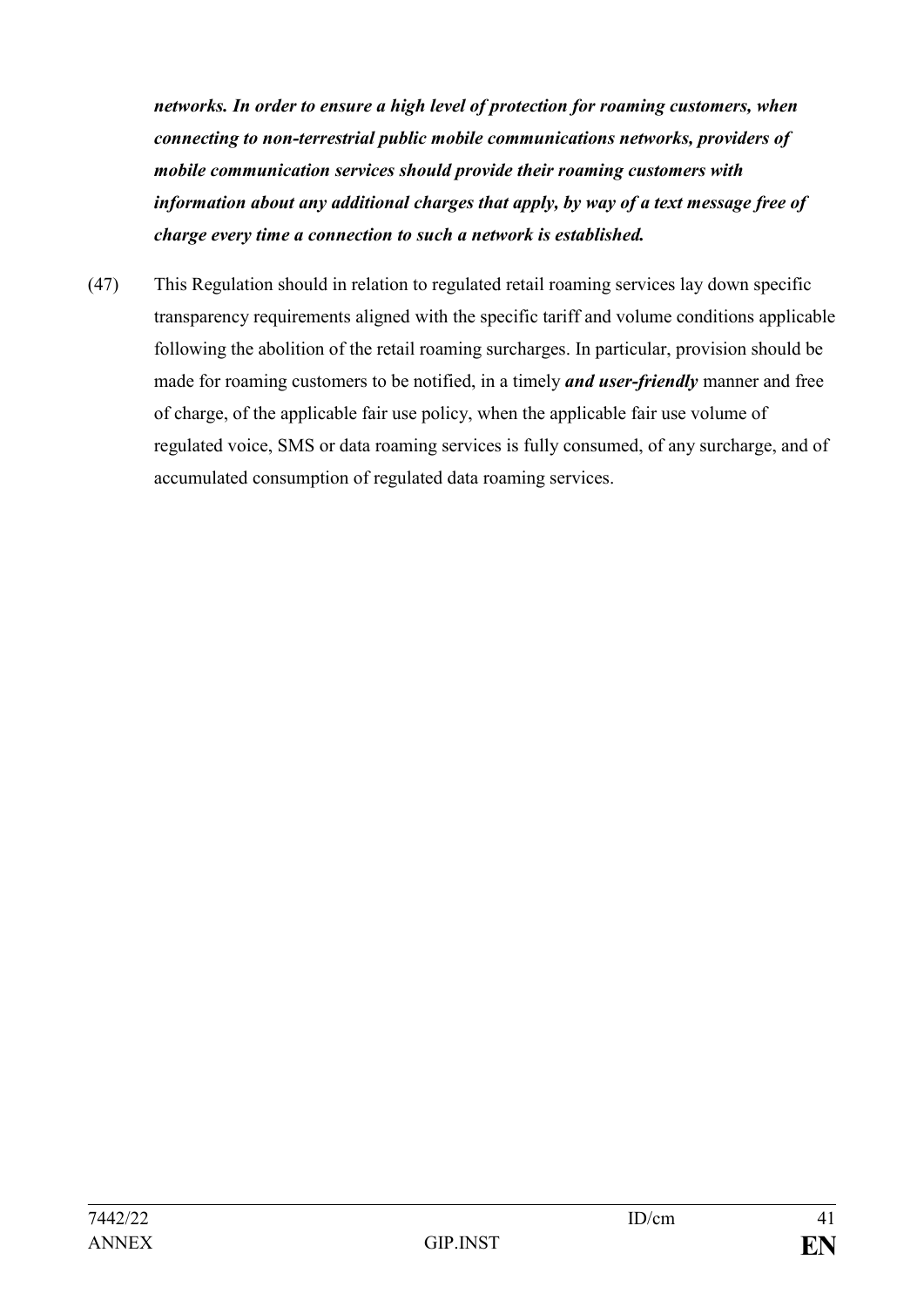(48) Customers living in border regions should not receive unnecessarily high bills due to inadvertent roaming. Roaming providers should therefore take *all* reasonable steps *to minimise the risk of inadvertent roaming and* to protect customers against incurring roaming charges while they are located in their Member State. *Such steps should include financial limits, mechanisms to opt out of roaming on a network outside the Union where technically feasible, or equivalent measures. Such steps* should *in particular*  include adequate measures for the provision of information *in a clear and comprehensible manner* in order to empower customers to actively prevent such instances of inadvertent roaming. National regulatory authorities *and other competent authorities responsible for safeguarding and promoting the interests of customers who normally reside within their territory* should be alert to situations in which customers face problems with paying roaming charges while they are still located in their Member State and should take appropriate steps to mitigate the problem.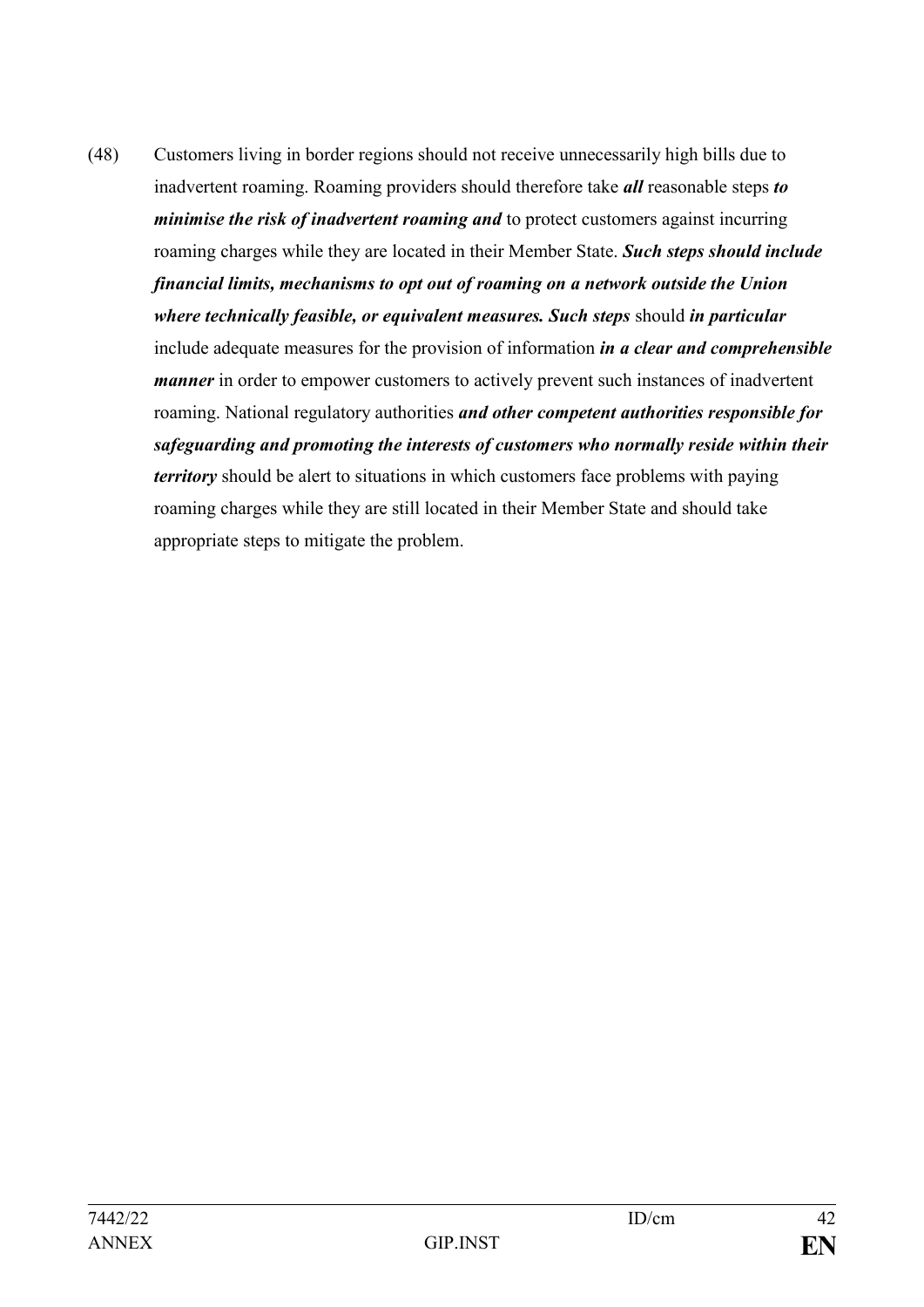- (49) Moreover, measures should be laid down to ensure the transparency of retail charges for all data roaming services, *including for connecting to non-terrestrial public mobile communications networks,* in particular to eliminate the problem of bill shock, which constitutes a barrier to the smooth functioning of the internal market, and to provide roaming customers with the tools they need to monitor and control their expenditure on data roaming services. Equally, there should be no obstacles to the emergence of applications or technologies which can be a substitute for, or alternative to, roaming services, including but not limited to Wi-Fi.
- (50) In addition, in order to avoid bill shocks, roaming providers should establish one or more maximum financial or volume limits for their outstanding charges for *all* data roaming services, expressed in the currency in which the roaming customer is billed, which they should offer to all their roaming customers, free of charge, with an appropriate notification, in a media format that can be consulted again subsequently, when that limit is being approached. Upon reaching that maximum limit, customers should no longer receive or be charged for those services unless they specifically request continued provision of those services in accordance with the terms and conditions set out in the notification. In such a case, they should receive free confirmation, in a media format that can be consulted again subsequently. Roaming customers should be given the opportunity to opt *out of* those maximum financial or volume limits within a reasonable period or to choose not to have such a limit. Unless customers state otherwise, they should be put on a default limit system.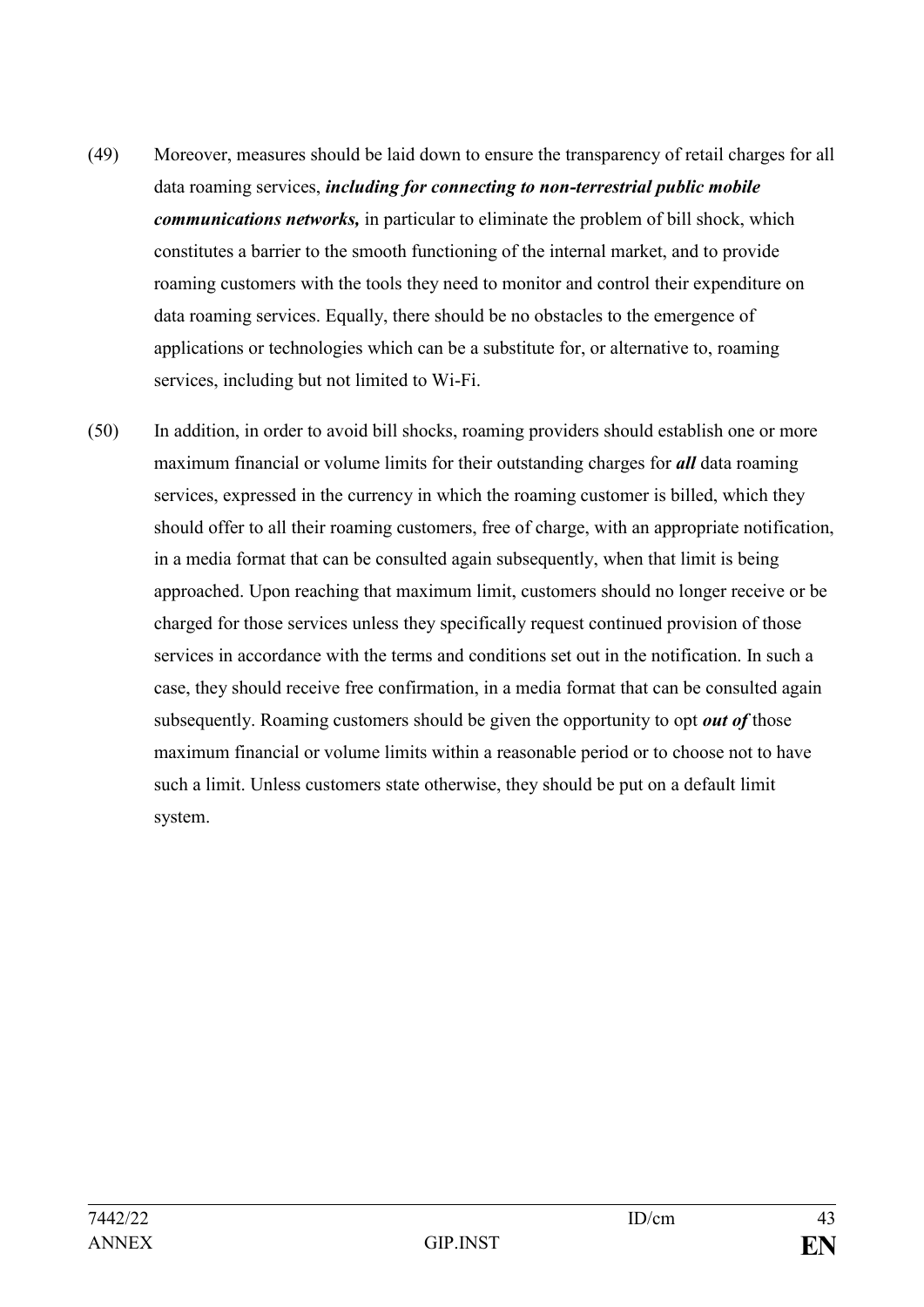- (51) These transparency measures should be seen as minimum safeguards for roaming customers, and should not preclude roaming providers from offering their customers a range of other facilities which help them to predict and control their expenditure on data roaming services.
- (52) Customers under pre-paid tariffs may also suffer from bill shocks for the use of data roaming services. For that reason provisions on cut-off limit should also apply to those customers.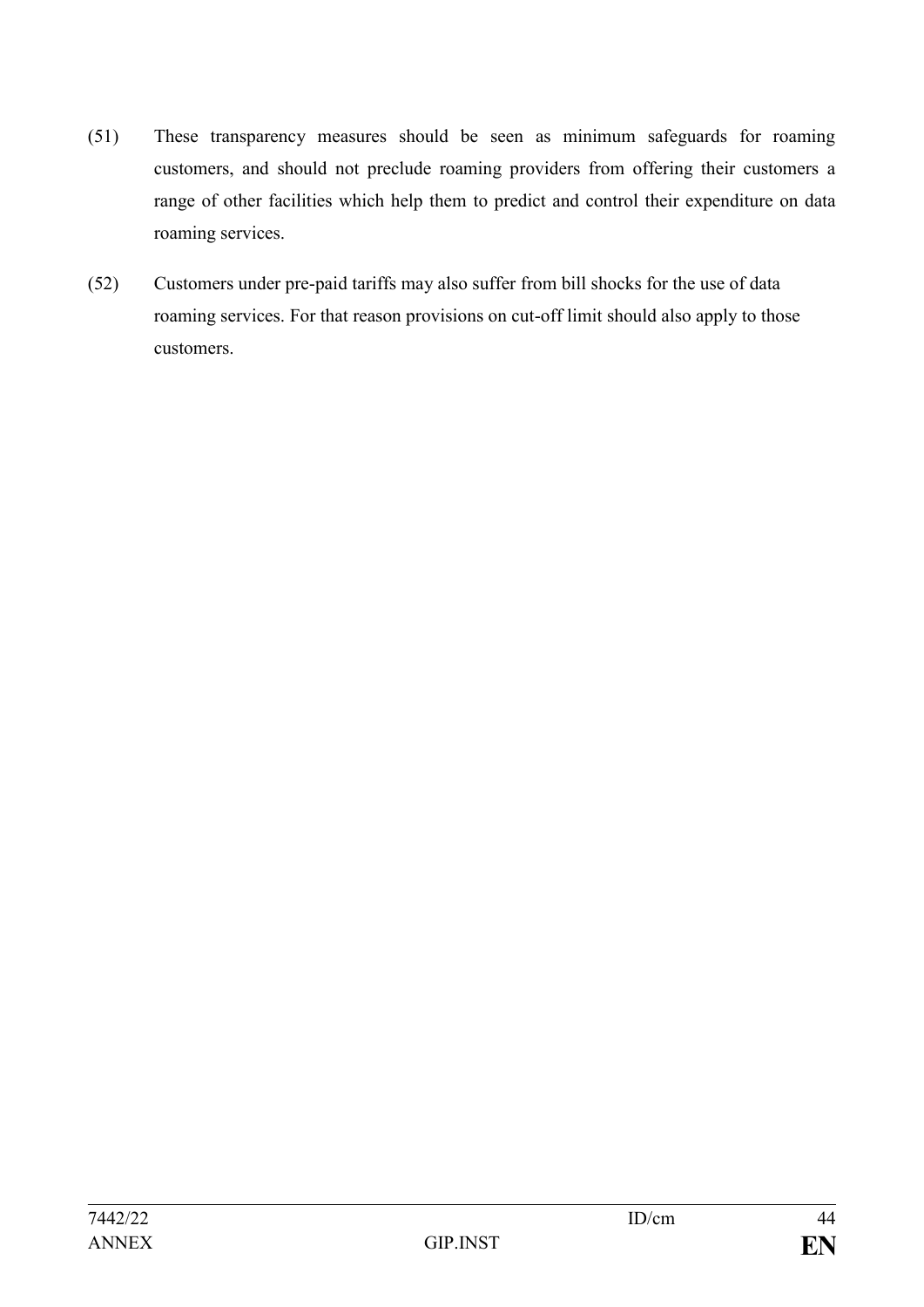*(53) Consumers do not always distinguish between access to electronic communications services while roaming, namely where end-users access such services in visited Member States, and intra-EU communications, namely where consumers located in their home Member State make calls or send SMS messages to another Member State. While roaming and intra-EU communications constitute two distinct and separate markets, certain parallels can be drawn between them from a consumer perspective. Since 15 May 2019, the retail price, excluding VAT, that can be charged to consumers for regulated intra-EU communications has been capped at EUR 0,19 per minute for calls and EUR 0,06 per SMS message. With the prolongation of the RLAH measures introduced by this Regulation, which address the risk of discouraging cross-border communication and enabling the establishment of an internal market, it should be considered appropriate to look into the development of the intra-EU communications market. To that end, the existing measures should be evaluated in light of the application of Directive (EU) 2018/1972 and, in particular, the rules on interpersonal communication services, and the introduction of single maximum Union-wide voice termination rates, which is a component of the cost structure of intra-EU communications. The Commission, with the support of BEREC, should assess the effects of the existing measures introduced by Regulation (EU) 2018/1971 of the European Parliament and of the Council<sup>23</sup> and determine whether and to what extent there is an ongoing need to reduce the caps in order to protect consumers. That assessment should take place at least one year before the expiry of those measures on 14 May 2024.*

<sup>1</sup> *<sup>23</sup> Regulation (EU) 2018/1971 of the European Parliament and of the Council of 11 December 2018 establishing the Body of European Regulators for Electronic Communications (BEREC) and the Agency for Support for BEREC (BEREC Office), amending Regulation (EU) 2015/2120 and repealing Regulation (EC) No 1211/2009 (OJ L 321, 17.12.2018, p. 1).*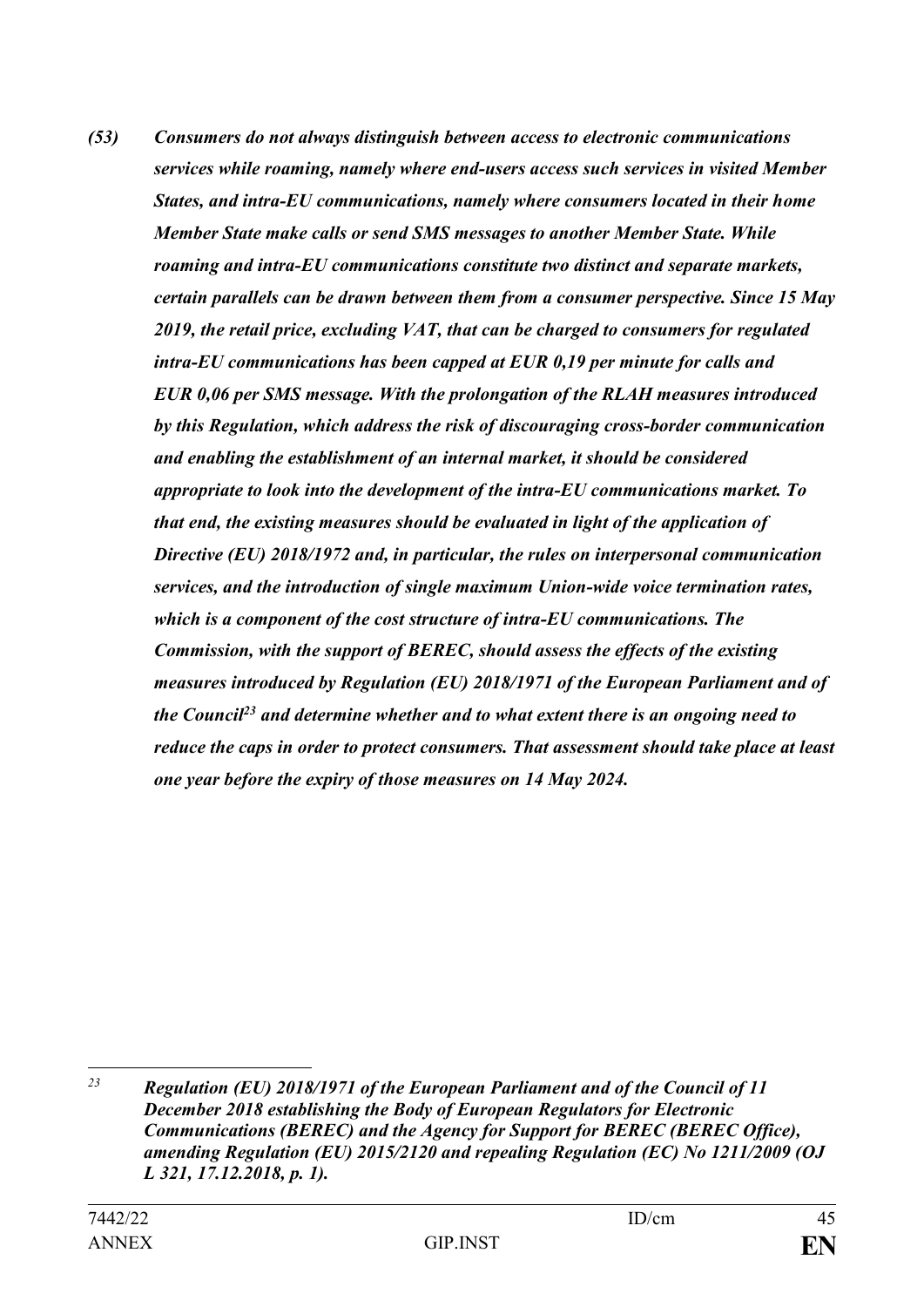- (54) There are considerable disparities between regulated roaming tariffs within the Union and roaming tariffs incurred by customers when they are travelling outside the Union, which are significantly higher than prices within the Union, where roaming surcharges are only exceptionally applied following the abolition of retail roaming charges. Due to the absence of a consistent approach to transparency and safeguard measures concerning roaming outside the Union, consumers are not confident about their rights and are therefore often deterred from using mobile services while abroad. Transparent information provided to consumers could not only assist them in the decision as to how to use their mobile devices while travelling abroad (both within and outside the Union), but could also assist them in the choice between roaming providers. It is therefore necessary to address the problem of the lack of transparency and consumer protection by applying certain transparency and safeguard measures also to roaming services provided outside the Union. Those measures should facilitate competition and improve the functioning of the internal market.
- *(55) Union citizens face high roaming charges when using retail roaming services in third countries. Therefore, initiatives that aim to lower the roaming charges for roaming services between the Union and third countries on a reciprocal basis should be encouraged. In particular, end-users in the Union external border regions would greatly benefit from lower roaming charges with the neighbouring third countries.*
- (56) If the visited network operator in the visited third country does not allow the roaming provider to monitor its customers' usage on a real-time basis, the roaming provider should not be obliged to provide the maximum financial or volume limits for safeguarding customers.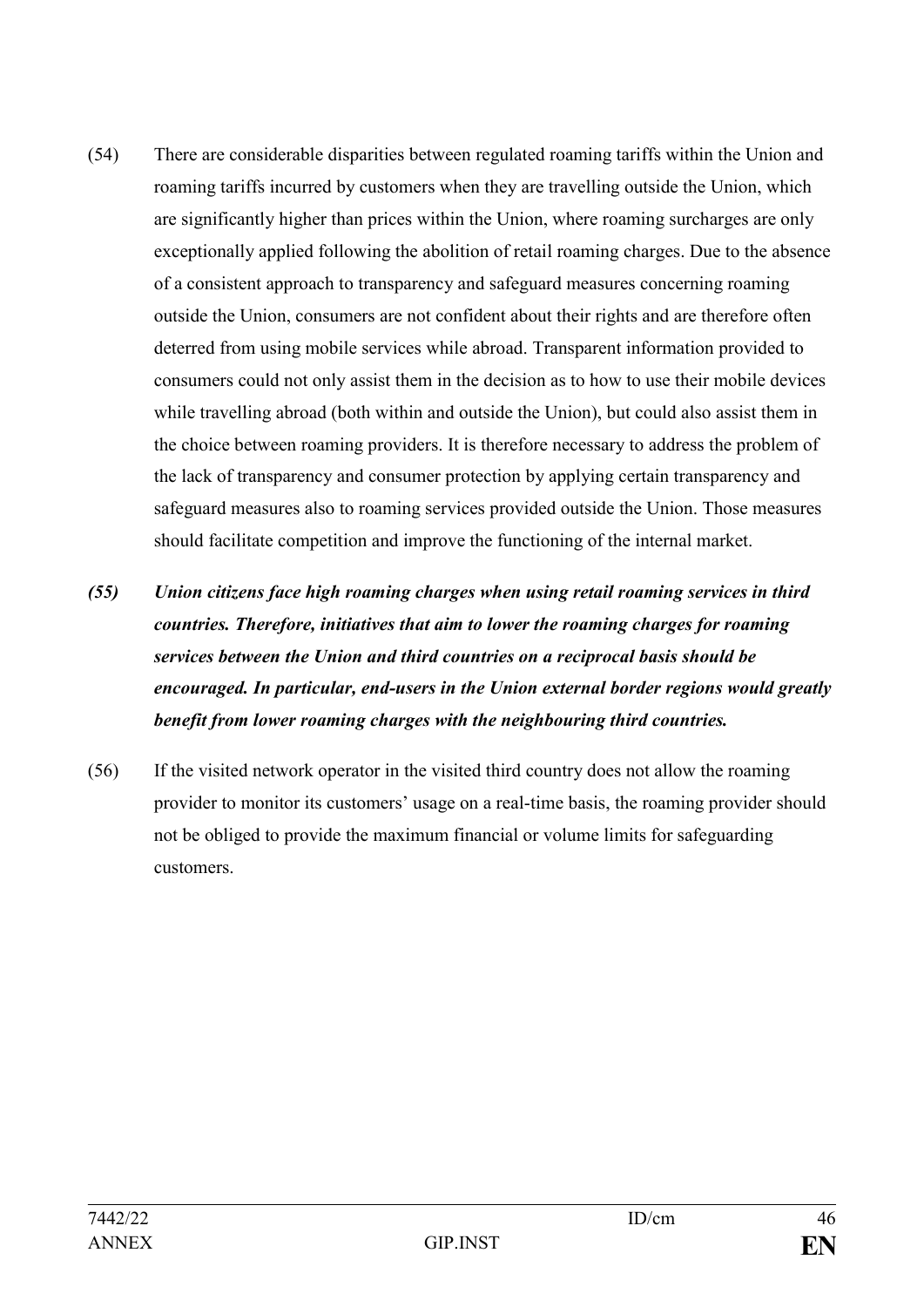(57) Roaming providers should inform roaming customers of the possibility of accessing emergency services free of charge by calling the single European emergency number '112' and should inform roaming customers of alternative means of access through emergency communications *that are technically feasible for use by roaming customers, in particular by roaming customers with disabilities*. Alternative means of access through emergency communications enable roaming customers, in particular roaming customers with disabilities, to access emergency services through means other than calls. For example, alternative means of access may be ensured through emergency applications, messaging, relay services or real time text or total conversation implemented pursuant to Article 4 of Directive (EU) 2019/882. *The information on the means of access should be provided by an SMS message which informs the roaming customer of the possibility of accessing emergency services free of charge by calling the single European emergency number '112' and which provides a link to a dedicated webpage, that can be accessed free of charge and complies with Directive (EU) 2016/2102 of the European Parliament and of the Council<sup>24</sup>, describing, in an easily understandable way, the alternative means of access to emergency services in the visited Member State and indicating only those means of access that are technically feasible for use by roaming customers. The dedicated webpage should contain information in the language in which the roaming provider communicates with the roaming customer.*

 $\overline{24}$ *<sup>24</sup> Directive (EU) 2016/2102 of the European Parliament and of the Council of 26 October 2016 on the accessibility of the websites and mobile applications of public sector bodies (OJ L 327, 2.12.2016, p. 1).*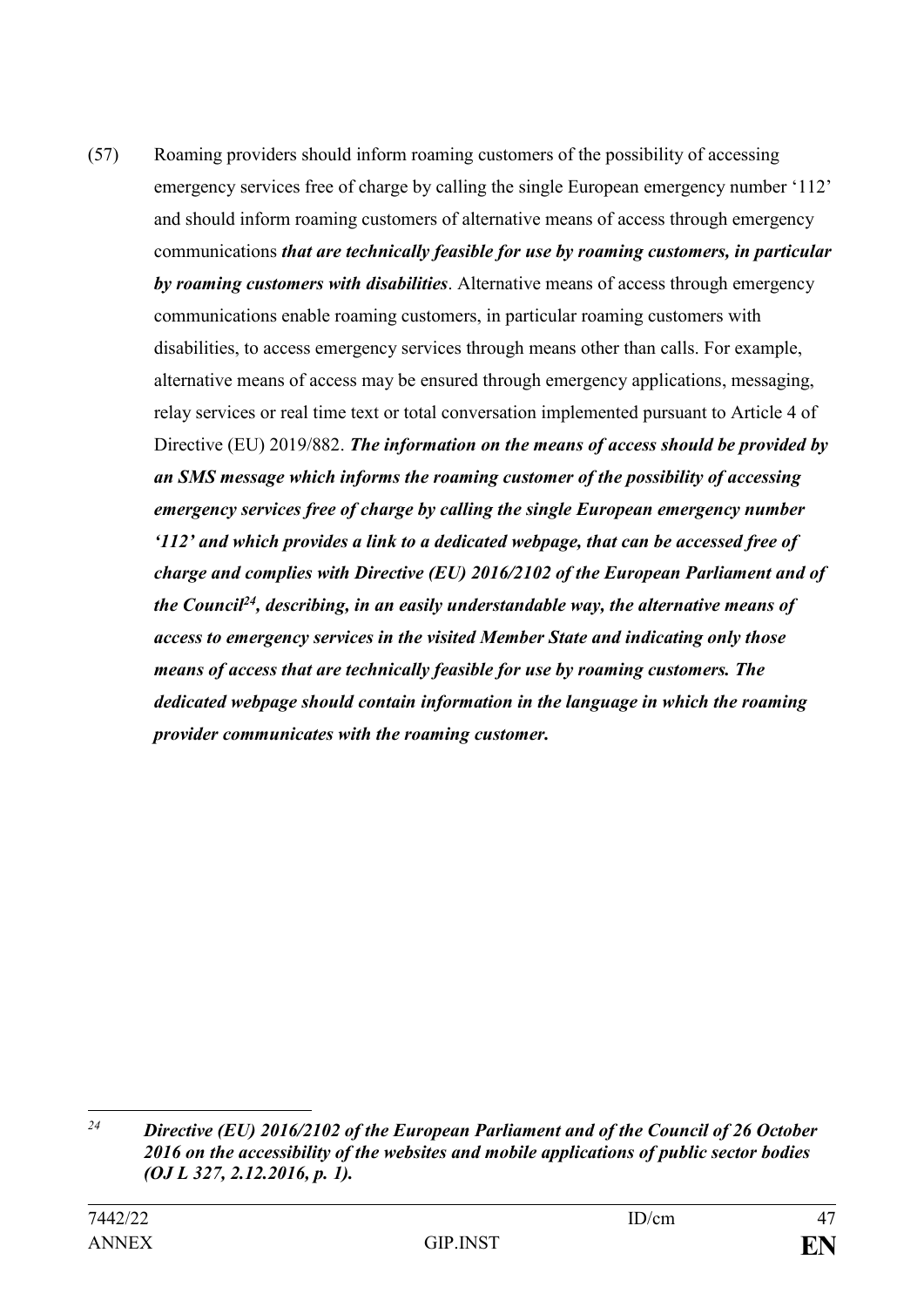*(58) Article 110 of Directive (EU) 2018/1972 requires Member States to ensure that their public warning systems transmit public warnings to end-users concerned, namely endusers who are located in the geographic areas potentially being affected by imminent or developing major emergencies and disasters during the warning period, including roaming end-users. Currently available technologies enable national authorities to send public warnings to concerned roaming customers without the need for prior action by the roaming customer, such as downloading an application. However, in some Member States, public warning mobile applications which allow sending rich information to endusers are deployed, sometimes in addition to the previously mentioned technologies.. In the Member States where the link to such a national public warning mobile application is provided in the database of the means of access to emergency services that are mandated in each Member State established pursuant to this Regulation, roaming providers should inform roaming customers of the link to that application. The information should be provided in the language in which the roaming provider communicates with the roaming customer. With reference to the preamble to Directive (EU) 2018/1972, the Commission will assess possibilities for enabling roaming customers concerned to receive public warnings issued by the competent national authorities, including through a mobile application when travelling within the Union, through a Union-wide public warning system that complements national public warning systems.*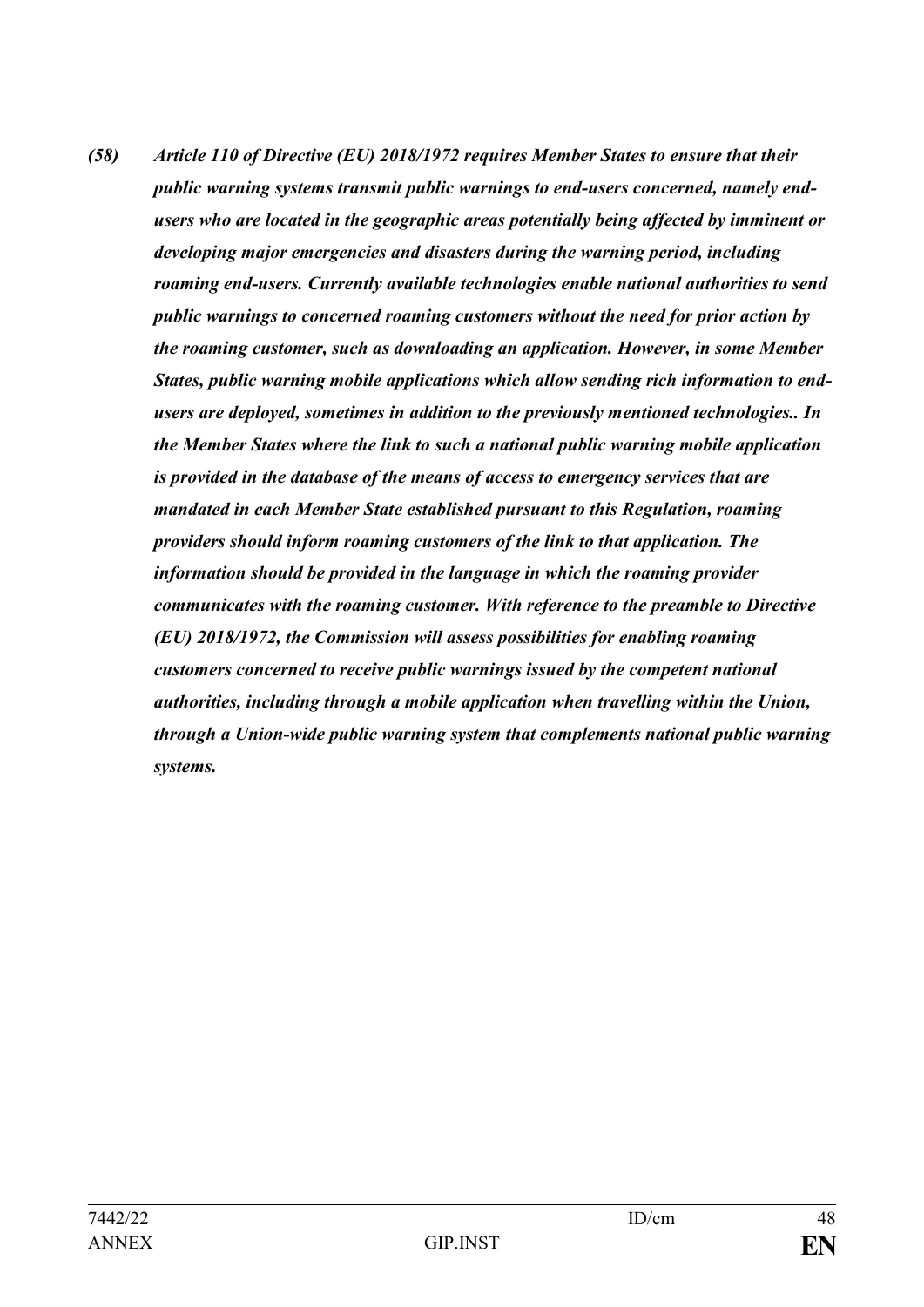(59) Numbering ranges, including those used for value-added services, are set in the national numbering plans and are not harmonised at Union level. Operators may therefore not be able to recognise the numbering ranges for value-added services in all countries in advance. Numbering ranges used for value-added services are subject to particular pricing conditions at the national level, and in many cases their termination rates are not regulated. While this is understood by roaming providers, the level of the wholesale charges they will incur may still be unexpectedly high. In a roaming scenario, operators are unable to address this issue because they lack information on numbering ranges used for value-added services throughout the Union. To address this problem, BEREC should establish and maintain a single Union-wide, secure database of numbering ranges for value-added services. The database is intended to enhance transparency, enabling national regulatory authorities and*, where applicable, other competent authorities, as well as* operators, to have direct access to information about which numbering ranges can generate higher costs (termination rates) in all Member States. It represents a necessary intermediate step to increase transparency at retail level as it could be used to inform roaming customers about the types of services that may be subject to increased charges when roaming*. With a view to providing better consumer protection and transparency, it should be possible for the database to contain additional information, for example about the tariffs associated with numbering ranges for value-added services, such as per minute or per act tariffs. Such tariff information could be made available on the dedicated webpage providing information about value-added services*. BEREC should establish the procedures by which competent authorities are to provide and update the information in the database of numbering ranges for value-added services established pursuant to this Regulation.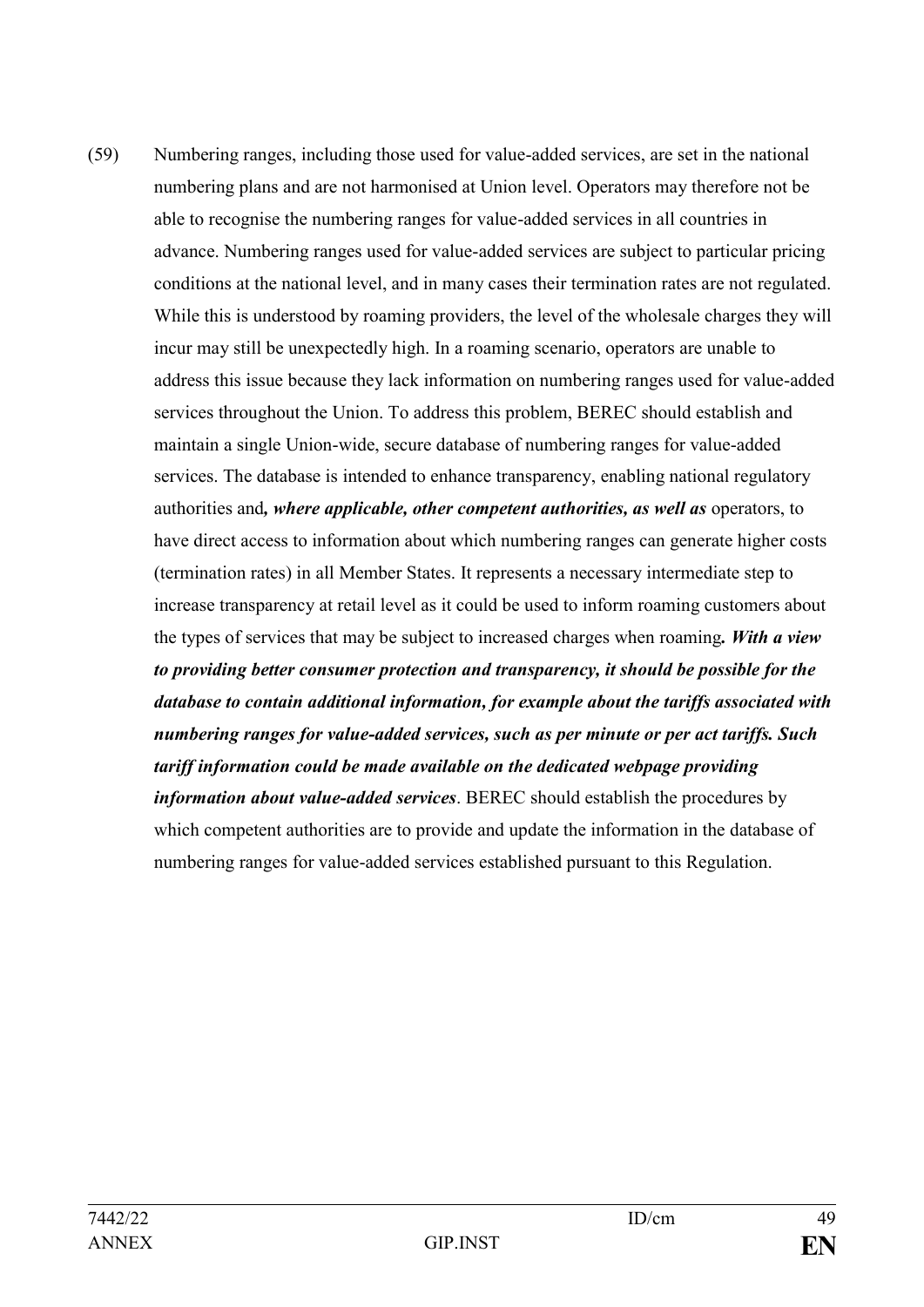*(60) BEREC should establish and maintain a single Union-wide database of means of access to emergency services that are mandated and are technically feasible to be used by roaming end-users in each Member State. The database is intended to help national operators, national regulatory authorities and, where applicable, other competent authorities to be informed of all these means of access to emergency services deployed in the Union. Member States should be able to update the database with the link to the national public warning mobile application, if applicable. BEREC should establish the procedures by which the competent authorities are to provide and update the information requested pursuant to this Regulation.*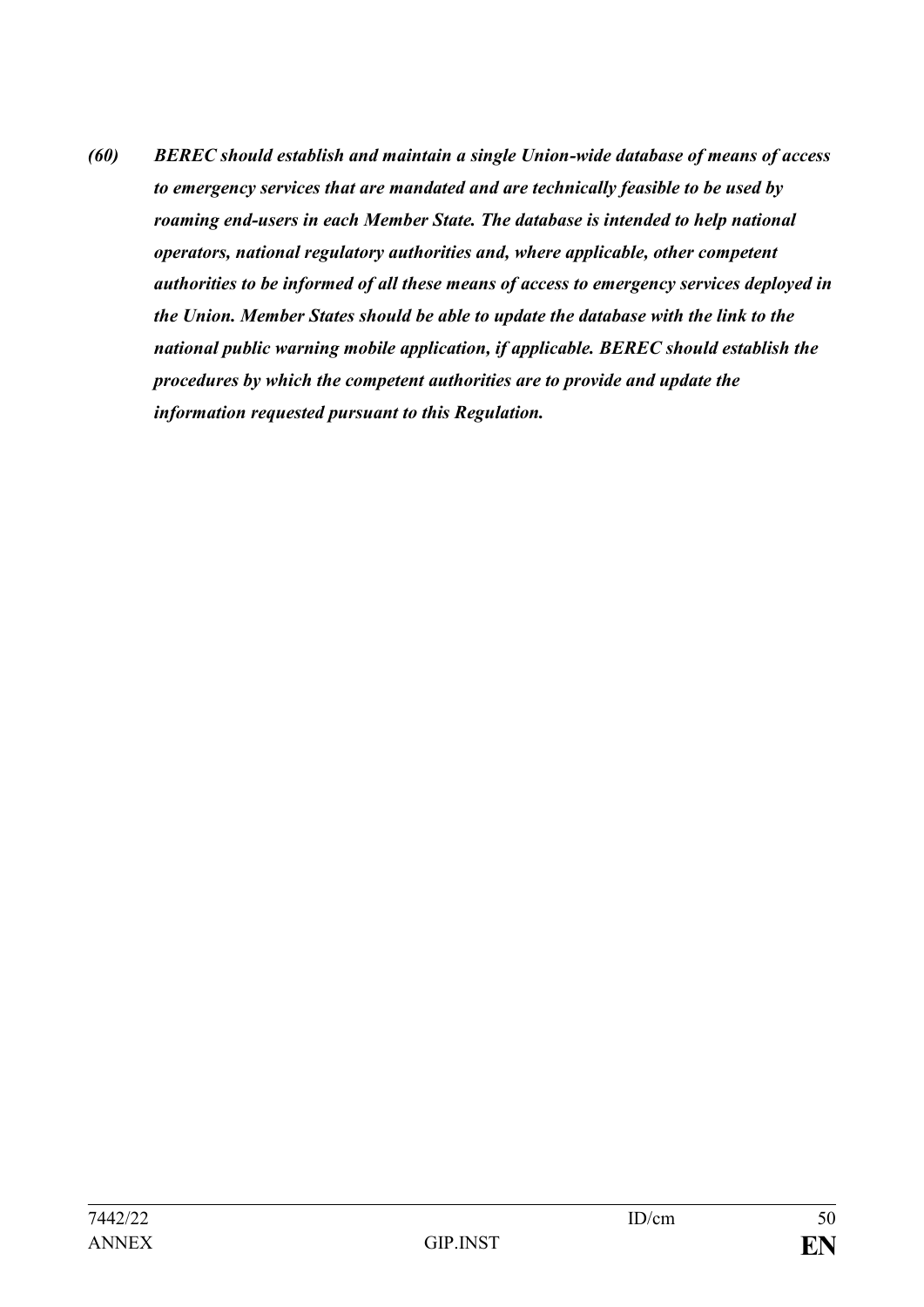(61) *Where Member States assign to competent authorities other than national regulatory authorities some of the tasks related to end-user protection, for instance regarding information requirements for retail contracts, transparency, or contract termination, the competence of those competent authorities for those tasks covers all parts of the retail contract, including the roaming related rights and obligations. Without prejudice to the assignment of tasks under Directive (EU) 2018/1972*, the national regulatory authorities *and, where applicable, other competent authorities* which are responsible for carrying out tasks under that Directive should have the powers needed to monitor, supervise and enforce the obligations under this Regulation within their territory. They should also monitor developments in the pricing of voice, SMS and data services for roaming customers within the Union including, where appropriate, the specific costs related to roaming calls made and received in the outermost regions of the Union and the need to ensure that these costs can be adequately recovered on the wholesale market, and that traffic-steering techniques are not used to limit choice to the detriment of customers. They should ensure that up-to-date information on the application of this Regulation is made available to interested parties and publish the results of such monitoring. Information should be provided on corporate, post-paid and pre-paid customers separately.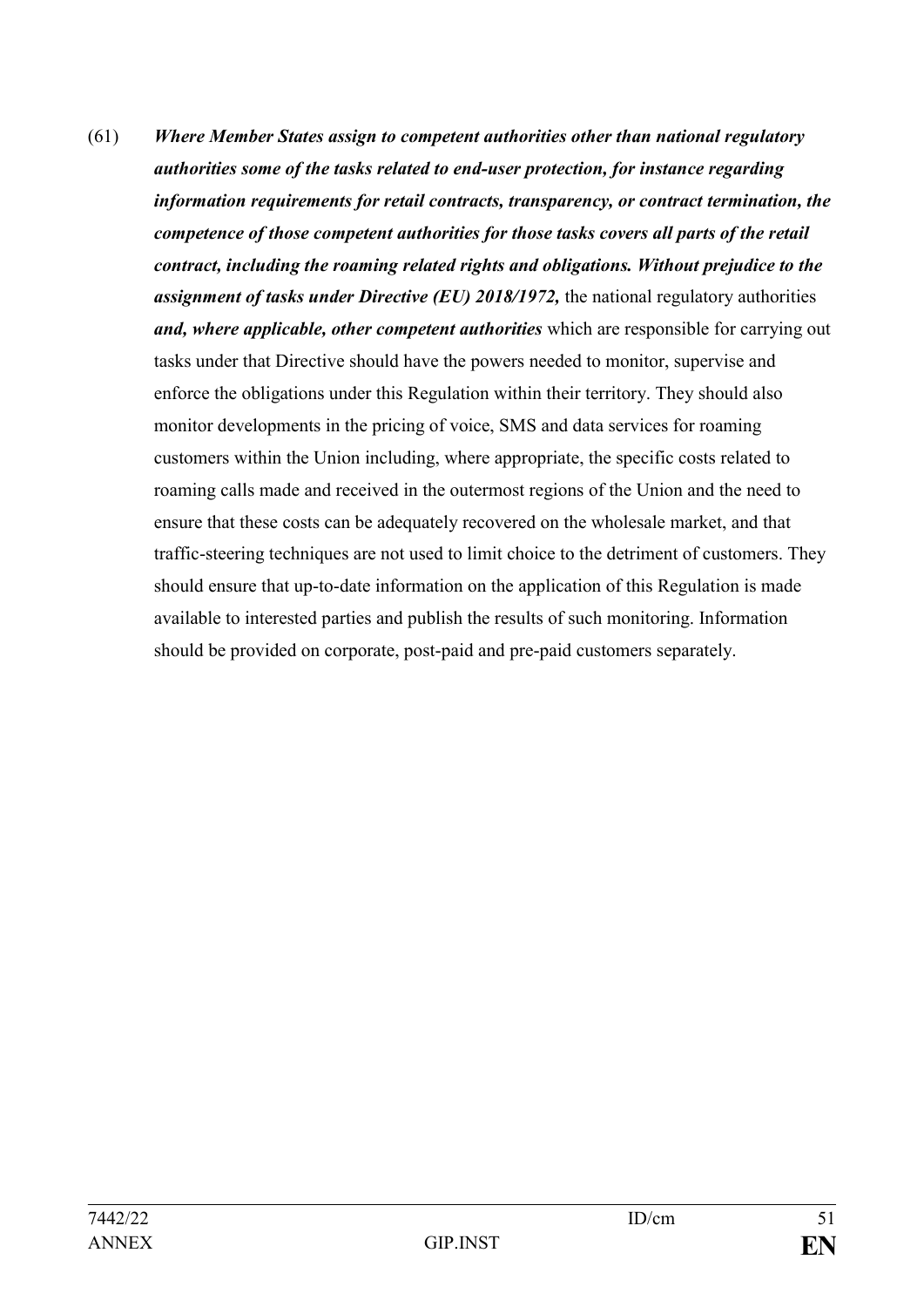- (62) In-country roaming in the outermost regions of the Union, where mobile telephony licences are distinct from those issued in respect of the rest of the national territory, could benefit from rate reductions equivalent to those practised on the internal market for roaming services. The implementation of this Regulation should not give rise to less favourable pricing treatment for customers using in-country roaming services as opposed to customers using Union-wide roaming services. To that end, the national authorities may take additional measures consistent with Union law.
- (63) While ensuring business confidentiality and in order to monitor and supervise the application of this Regulation and developments in wholesale roaming markets, national regulatory authorities should be entitled to require information on wholesale roaming agreements that do not provide for the application of the maximum wholesale roaming charges. Those authorities should also be allowed to require information on the adoption and application of conditions in wholesale roaming agreements aiming to prevent permanent roaming and any anomalous or abusive use of wholesale roaming access for purposes other than the provision of regulated roaming services to roaming providers' customers travelling within the Union.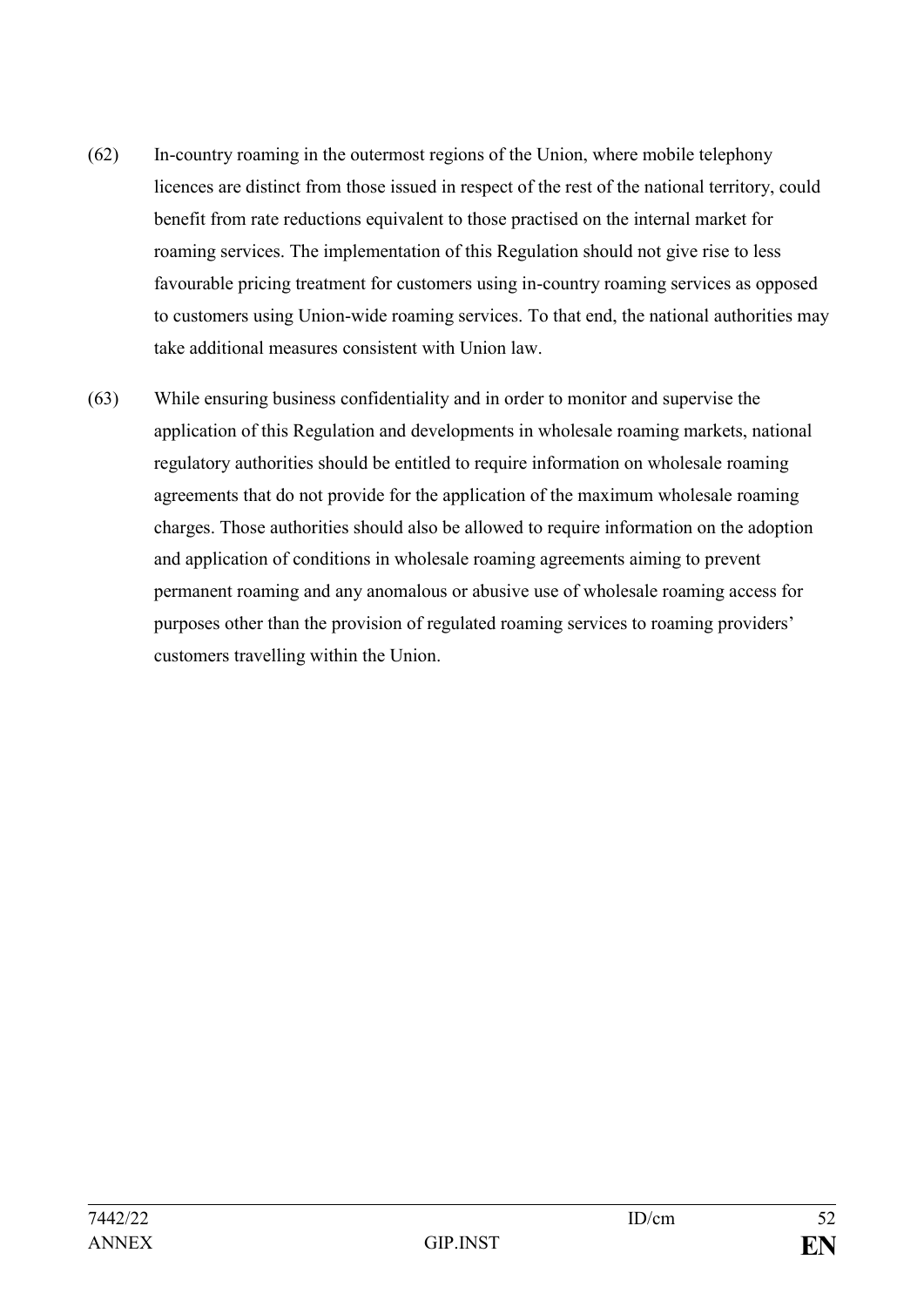- (64) Where Union providers of mobile services find the benefits of interoperability and end-toend connectivity for their customers jeopardised by the termination, or threat of termination, of their roaming arrangements with mobile network operators in another Member State or where they are unable to provide their customers with services in another Member State as a result of a lack of agreement with at least one wholesale network provider, national regulatory authorities*, or other competent authorities in the situations referred to under Article 61(2), points (b) and (c) of Directive (EU) 2018/1972, should* make use, where necessary, of the powers under Article 61 of that Directive to ensure adequate access and interconnection, taking into account the objectives set out in Article 3 of that Directive, in particular the development *of the* internal market by favouring the provision, availability and interoperability of pan-European services, and end-to-end connectivity.
- (65) The specific price regulation applicable to wholesale roaming services entails that an overall Union cap applies to a composite product which may also include other wholesale roaming access and interconnection inputs, including, in particular, those subject to national or, potentially, cross-border regulation. In this regard divergences across the Union in the regulation of those inputs are predicted to decrease, in particular because of additional measures taken in accordance with Directive (EU) 2018/1972 aiming to ensure greater consistency of regulatory approaches. In the meantime, any dispute between visited network operators and other operators on the rates applied to those regulated inputs necessary for the provision of wholesale roaming services should be addressed, taking into account BEREC's opinion, where it has been consulted, in accordance with the specific regulatory obligations applicable to roaming as well as with Directive (EU) 2018/1972.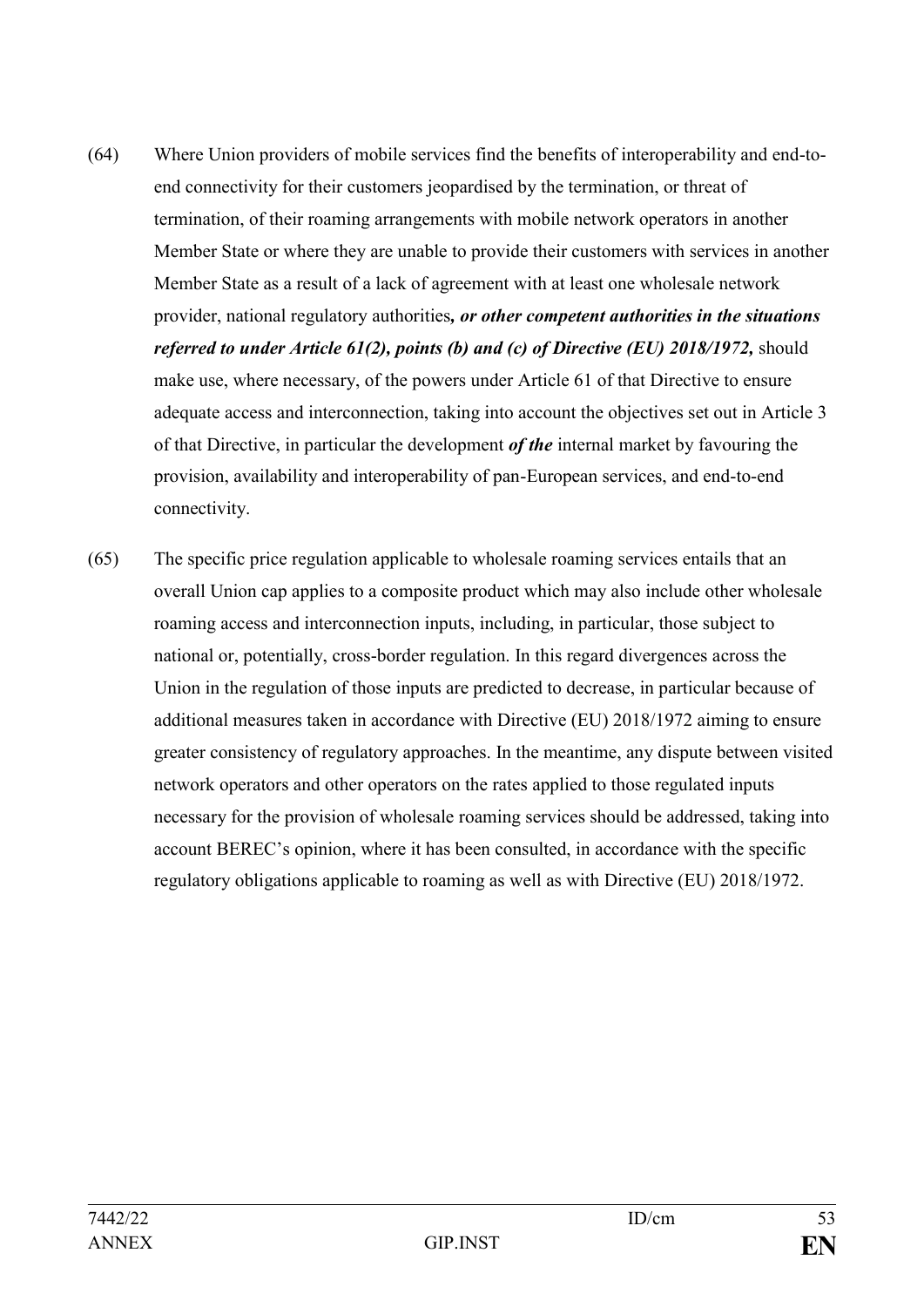(66) It is necessary to monitor and to review regularly the functioning of wholesale roaming markets and their interrelationship with the retail roaming markets, taking into account competitive and technological developments and traffic flows. The Commission should submit two reports to the European Parliament and to the Council*, followed, if appropriate, by a legislative proposal*. In those reports, the Commission should, in particular, assess whether RLAH has any impact on the evolution of tariff plans available on the retail markets. That should include, on the one hand, an assessment of the emergence of any tariff plans that include only domestic services and that exclude retail roaming services altogether, thus undermining the very objective of RLAH and, on the other, an assessment of any reduction in the availability of flat-rate tariff plans, which could also represent a loss for consumers and undermine the objectives of the digital single market. The Commission's reports should, in particular, analyse the extent to which exceptional retail roaming surcharges have been authorised by national regulatory authorities, the ability of home network operators to sustain their domestic charging models and the ability of visited network operators to recover the efficiently incurred costs of providing regulated wholesale roaming services.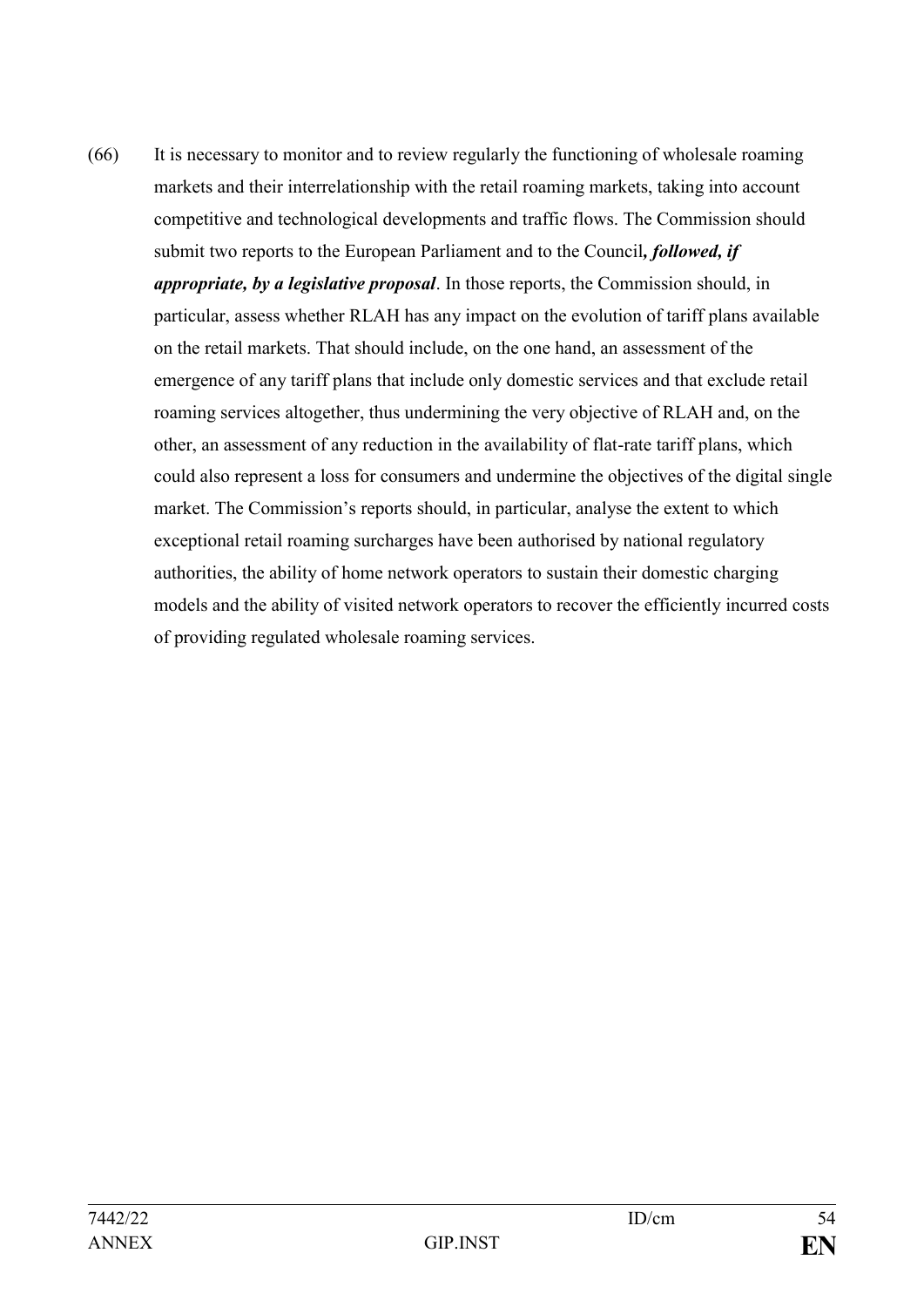In addition, the Commission's reports should assess: how, at wholesale level, access to the different network technologies and generations is ensured; the *information about wholesale pricing for data services ;* the level of usage of trading platforms and similar instruments to trade traffic at wholesale level; the evolution of machine-to-machine roaming; persistent problems at retail level in relation to value-added services; **l** the application of the measures on emergency communications*; the transparency measures on roaming in third countries and non-terrestrial public mobile networks aiming to prevent inadvertent roaming; the effectiveness of the quality of service obligations laid down in this Regulation; and the extent to which customers are properly informed in their retail contracts about those obligations and can benefit from a genuine RLAH experience. Furthermore, the Commission's reports should assess what impact the rollout and implementation of new technologies, as well as pandemics and natural disasters, have on the roaming market*. In order to enable such reporting with a view to assessing how the roaming markets adapt to RLAH rules, sufficient data should be gathered on the functioning of those markets after the implementation of those rules.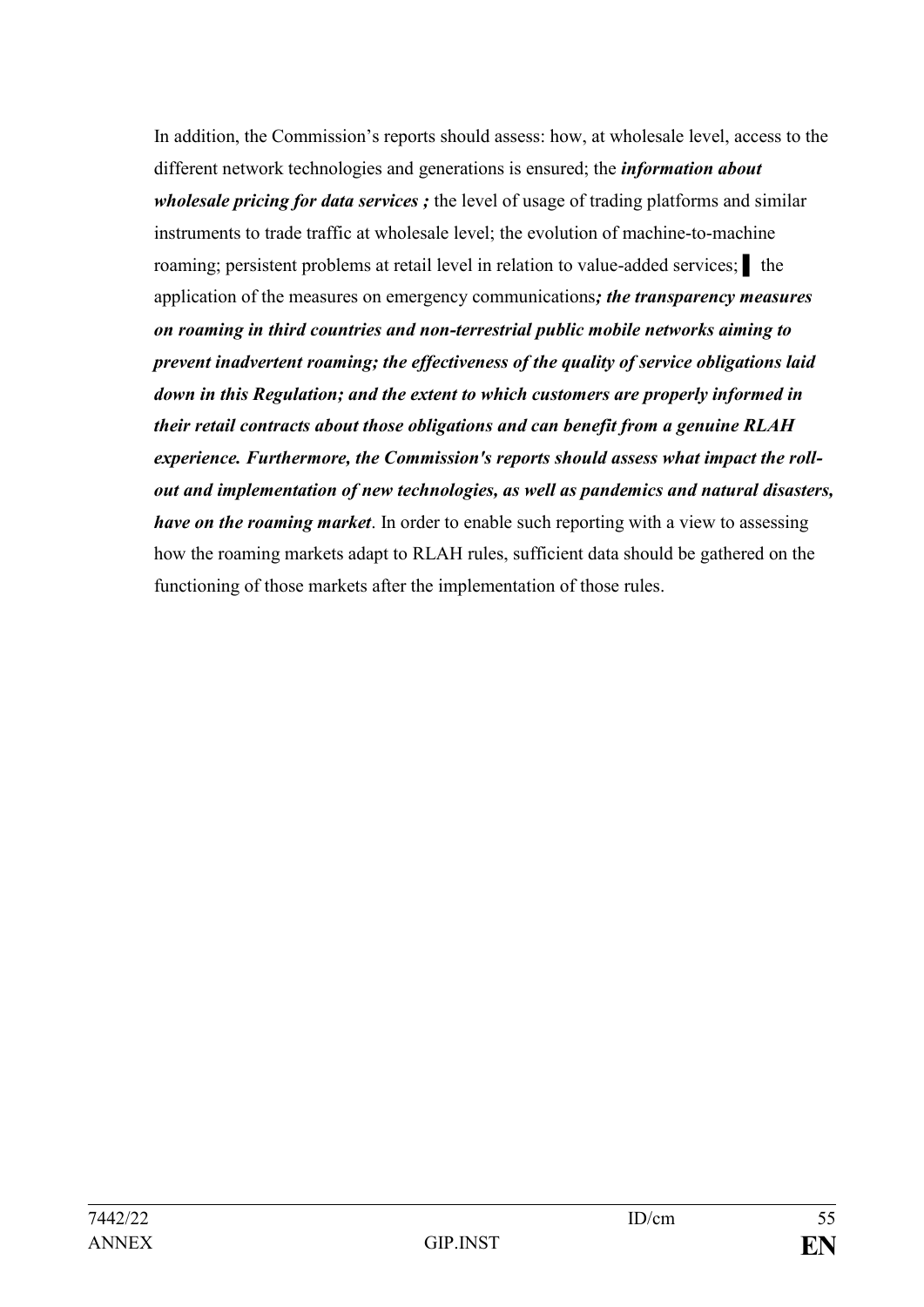(67) In order to assess competitive developments in Union-wide roaming markets and to report regularly on changes in actual wholesale roaming charges for unbalanced traffic between providers of roaming services, BEREC should *continue to* collect data from national regulatory authorities*. Where applicable, national regulatory authorities should be able to coordinate with other competent authorities. Such data should include* the actual charges applied for balanced and unbalanced traffic, respectively, *together with actual traffic volumes for the relevant roaming services. The collection of data that allows the monitoring and assessment of the impact of changes in travel behaviour and consumption patterns, such as changes caused by pandemics, is vital for the analysis required in the reports provided for by this Regulation*. BEREC should also collect data on cases where parties to a wholesale roaming agreement have opted out of the application of maximum wholesale roaming charges or have implemented measures at wholesale level that aim to prevent permanent roaming or anomalous or abusive use of wholesale roaming access for purposes other than the provision of regulated roaming services to roaming providers' customers while the latter are periodically travelling within the Union. On the basis of the data collected with sufficient level of granularity, BEREC should report regularly on the relationship between retail prices, wholesale charges and wholesale costs for roaming services. *By 30 June 2027, the Commission should submit a report to the European Parliament and to the Council, based on the regular BEREC reports, followed, if appropriate, by a legislative proposal.* BEREC should also collect the necessary data to allow the monitoring of the elements to be assessed by the Commission in the reports provided in this Regulation.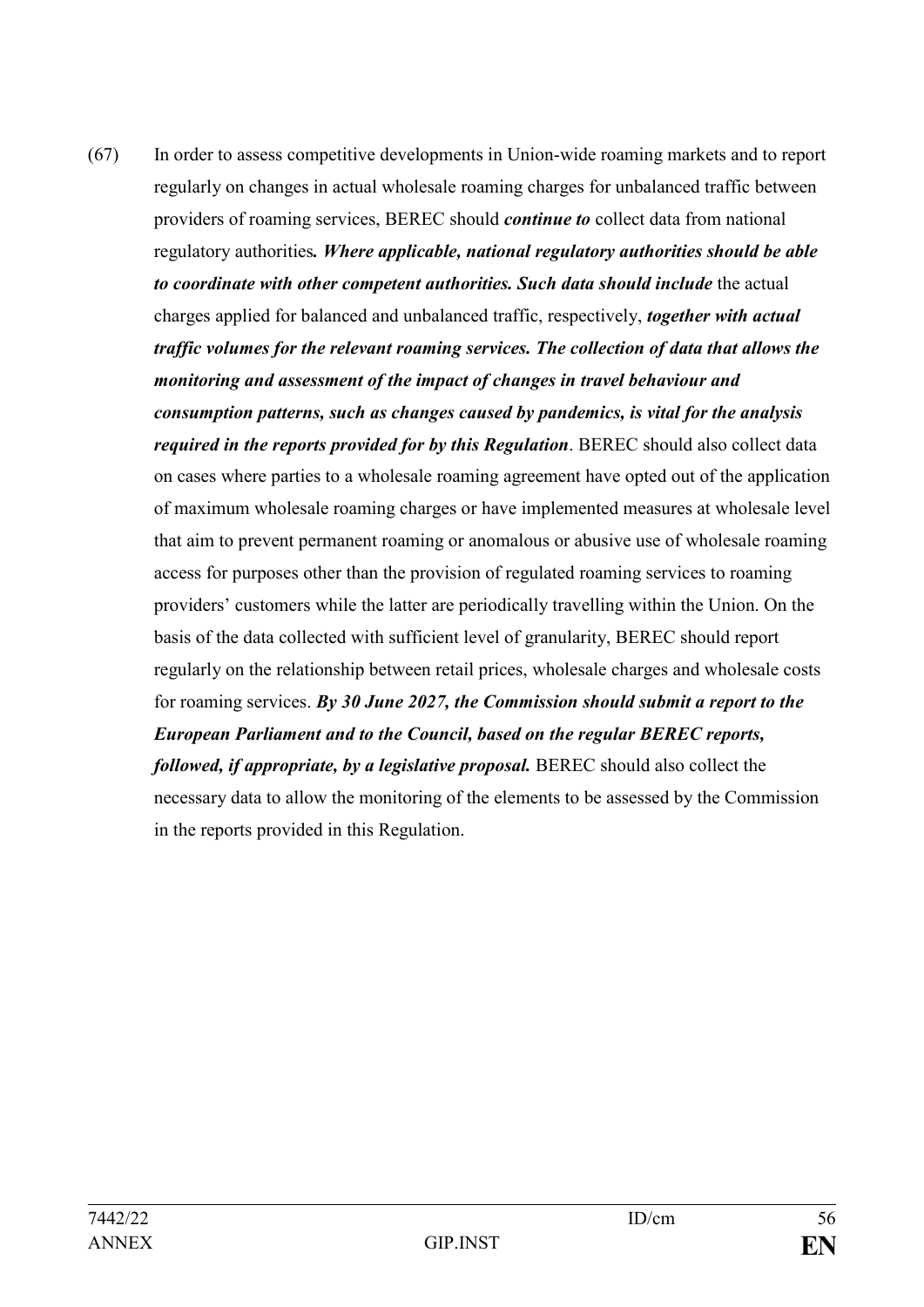- *(68) In the medium term, facilitating machine-to-machine roaming and internet-of-things (IoT) roaming should be recognised as an important driver for digitising the Union's industry and should build on related Union policies in sectors such as health, energy, environment, and transport. The Commission should regularly assess the role of roaming in the market for machine-to-machine connectivity and in the IoT market. If appropriate, the Commission should also provide recommendations, after consulting BEREC. BEREC should also collect the necessary data to allow the monitoring of the elements to be assessed in the Commission's reports on the development of machine-tomachine roaming and IoT devices provided for in this Regulation, taking into account cellular connectivity solutions based on unlicensed spectrum.*
- (69) The Commission, BEREC*,* the national regulatory authorities *and, where applicable, other competent authorities* concerned should fully ensure business confidentiality when sharing information for the purposes of reviewing, monitoring and supervising the application of this Regulation. Compliance with business confidentiality requirements should therefore not prevent national regulatory authorities from being able to share in a timely manner confidential information for such purposes.

▌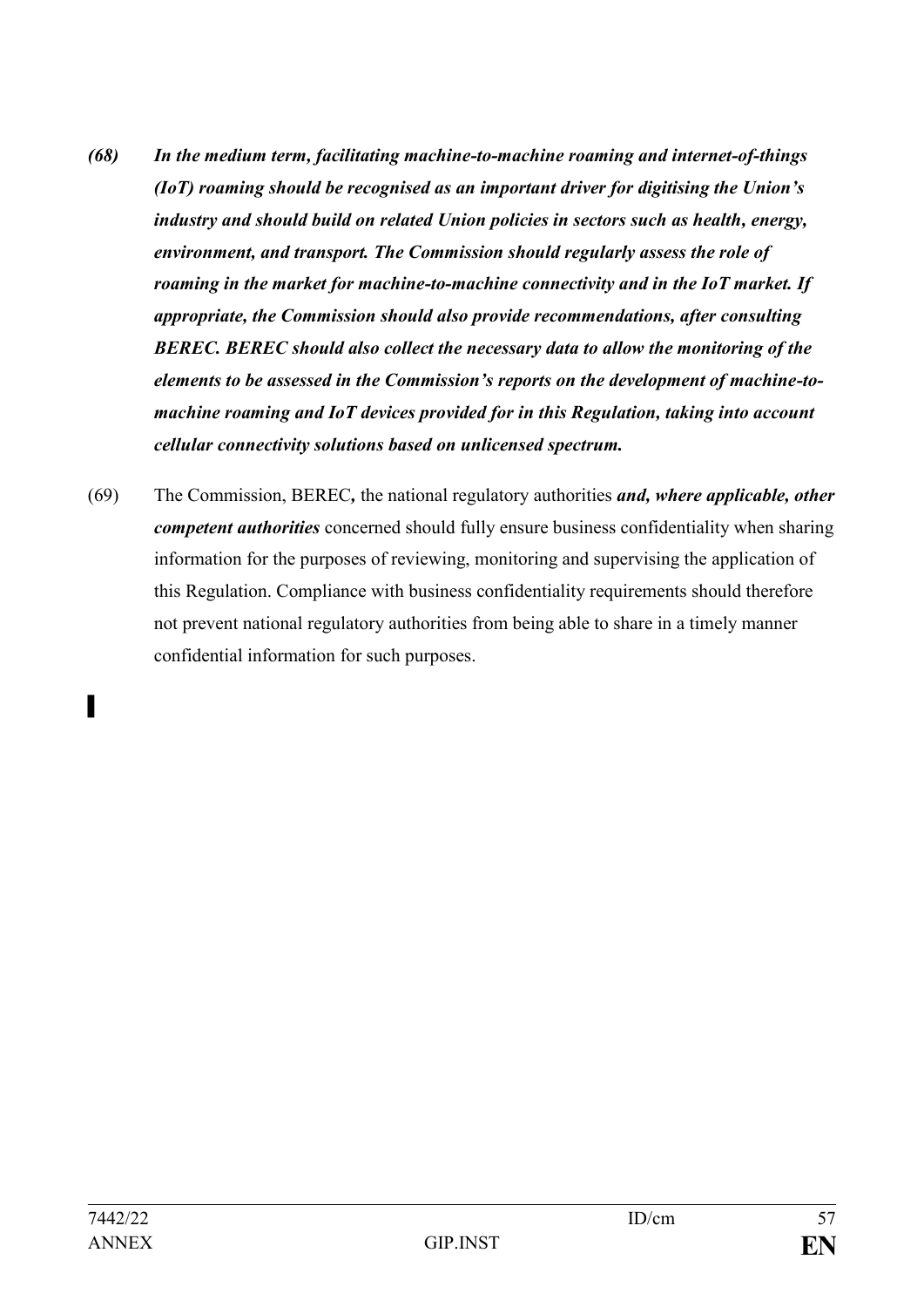- (70) Since the objectives of this Regulation, namely to provide for a common approach for ensuring that users of public mobile communications networks, when travelling within the Union, do not pay excessive prices for Union-wide roaming services in comparison with competitive national prices, and to increase transparency and *consumer protection, as well as to* ensure the sustainability of the provision of retail roaming services at domestic prices and a genuine RLAH experience in terms of quality of service and access to emergency services while roaming, cannot be sufficiently achieved by the Member States but can rather be better achieved at Union level, the Union may adopt measures, in accordance with the principle of subsidiarity as set out in Article 5 of the Treaty on European Union. In accordance with the principle of proportionality as set out in that Article, this Regulation does not go beyond what is necessary in order to achieve those objectives.
- (71) This Regulation respects the fundamental rights and observes the principles recognised in particular by the Charter of Fundamental Rights of the European Union.
- (72) The European Data Protection Supervisor was consulted in accordance with Article 42 of Regulation (EU) 2018/1725 of the European Parliament and of the Council<sup>25</sup>*, and delivered an opinion on 20 April 2021,*

HAVE ADOPTED THIS REGULATION:

1

<sup>&</sup>lt;sup>25</sup> Regulation (EU) 2018/1725 of the European Parliament and of the Council of 23 October 2018 on the protection of natural persons with regard to the processing of personal data by the Union institutions, bodies, offices and agencies and on the free movement of such data, and repealing Regulation (EC) No 45/2001 and Decision No 1247/2002/EC (OJ L 295, 21.11.2018, p. 39).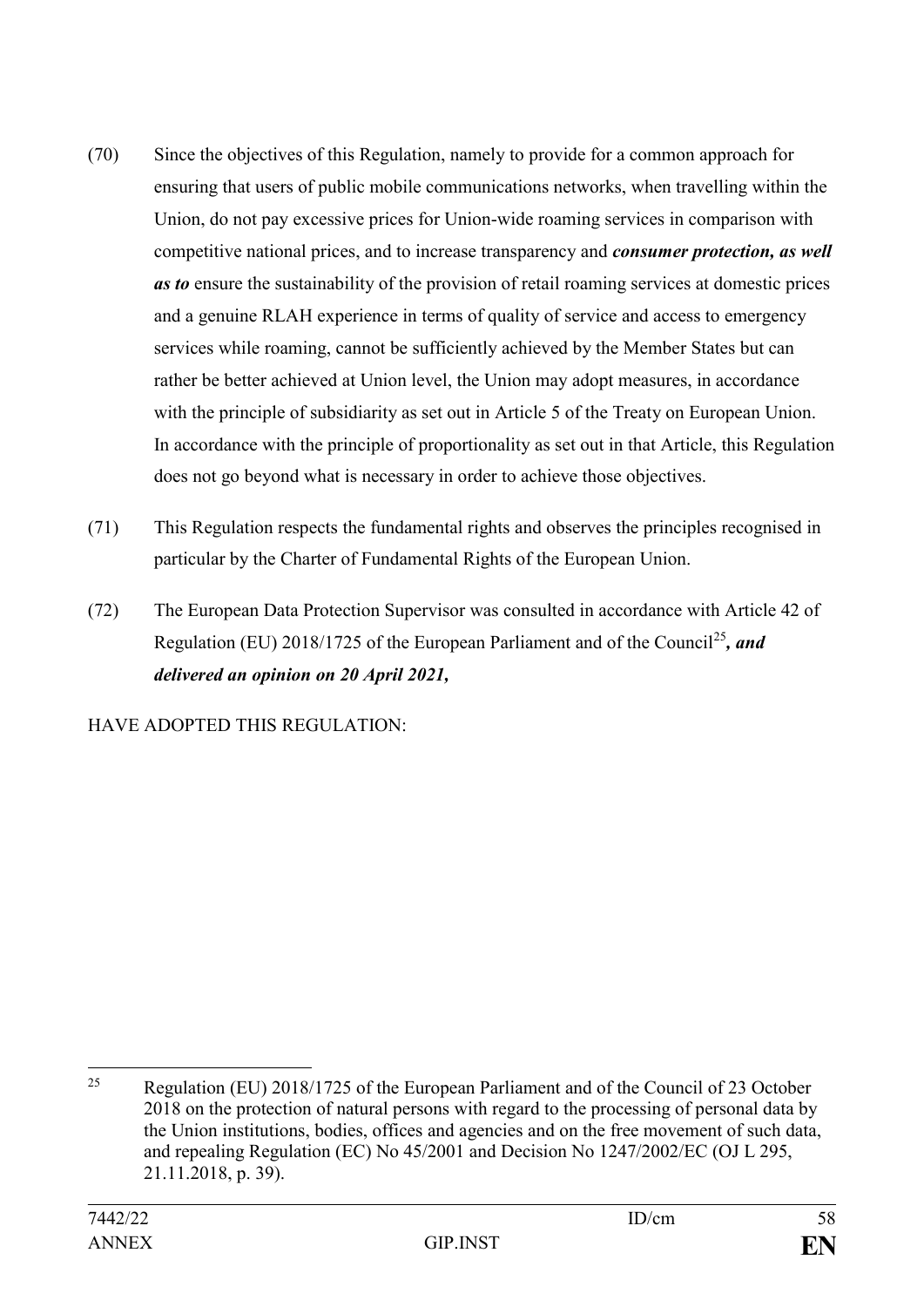#### Article 1

### Subject matter and scope

1. This Regulation provides for a common approach for ensuring that users of public mobile communications networks, when travelling within the Union, do not pay excessive prices for Union-wide roaming services in comparison with competitive national prices, when making calls and receiving calls, when sending and receiving SMS messages and when using packet switched data communication services.

This Regulation thereby contributes to the smooth functioning of the internal market while achieving a high level of consumer protection*, data protection, privacy and trust*, fostering competition*, independence* and transparency in the market and offering incentives for innovation, consumer choice *and the integration of persons with disabilities, while fully complying with the Charter of Fundamental Rights of the European Union*.

This Regulation sets out the conditions for wholesale access to public mobile communications networks for the purpose of providing regulated roaming services. It applies both to charges levied by network operators at wholesale level and to charges levied by roaming providers at retail level.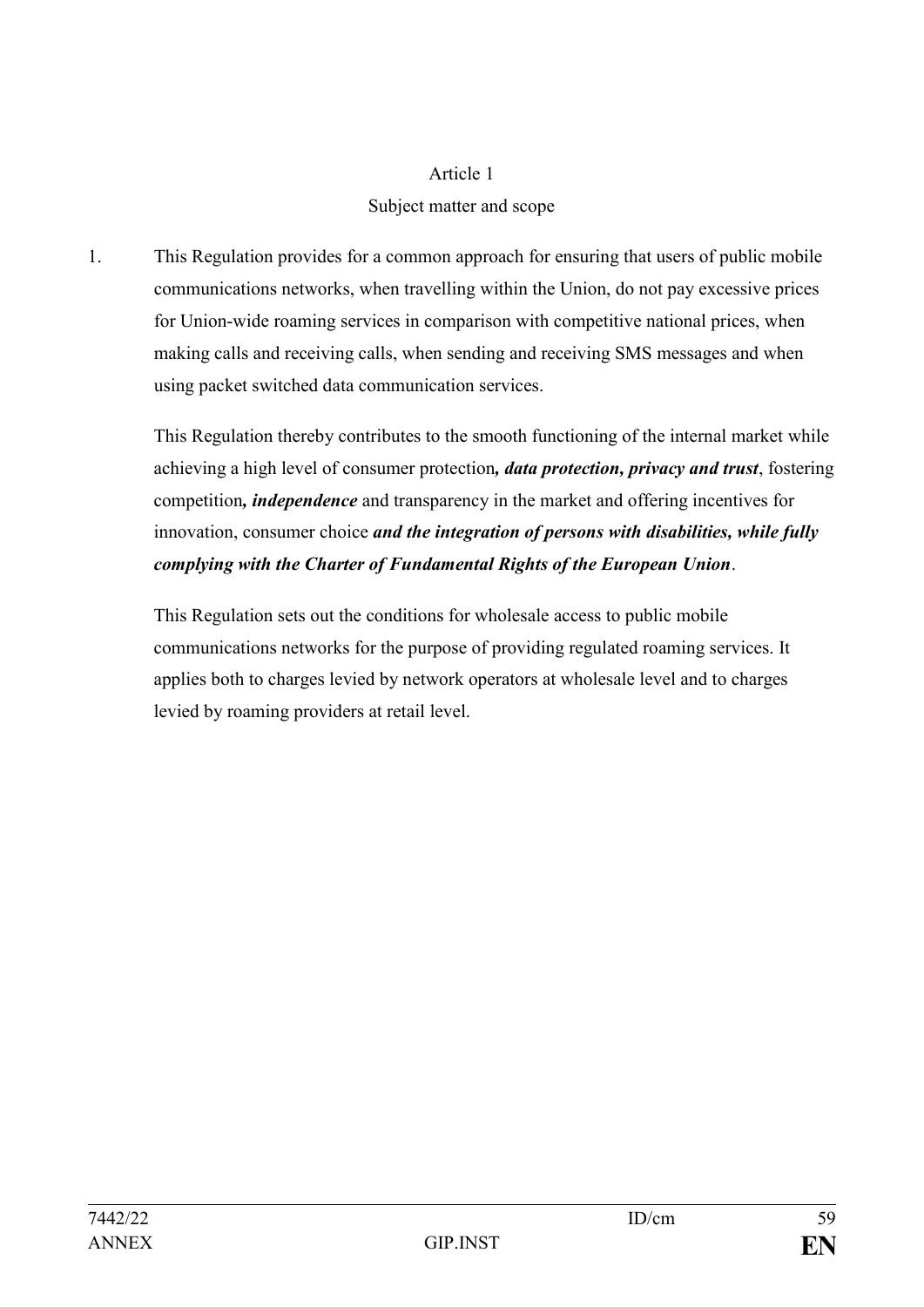- 2. This Regulation also lays down rules aiming to increase transparency and improving the provision of information on charges to users of roaming services*, including users of nonregulated roaming services in third countries. It also increases transparency for users of non-regulated roaming services when they connect to a non-terrestrial public mobile communications network, such as on board vessels or aircraft, where applicable*.
- 3. The maximum charges set out in this Regulation are expressed in euro.
- 4. Where maximum charges under Articles 8 to 11 are denominated in currencies other than the euro, the values shall be determined in those currencies by applying the average of the reference exchange rates published on 15 January, 15 February and 15 March of the relevant calendar year by the European Central Bank in the *Official Journal of the European Union*. For the maximum charges, the limits in currencies other than the euro shall be revised annually as from 2023. The annually revised limits in those currencies shall apply from 15 May.
- *5. This Regulation is without prejudice to the assignment of tasks to national regulatory authorities and other competent authorities under Directive (EU) 2018/1972, including the responsibilities for implementing Part III, Title III of that Directive.*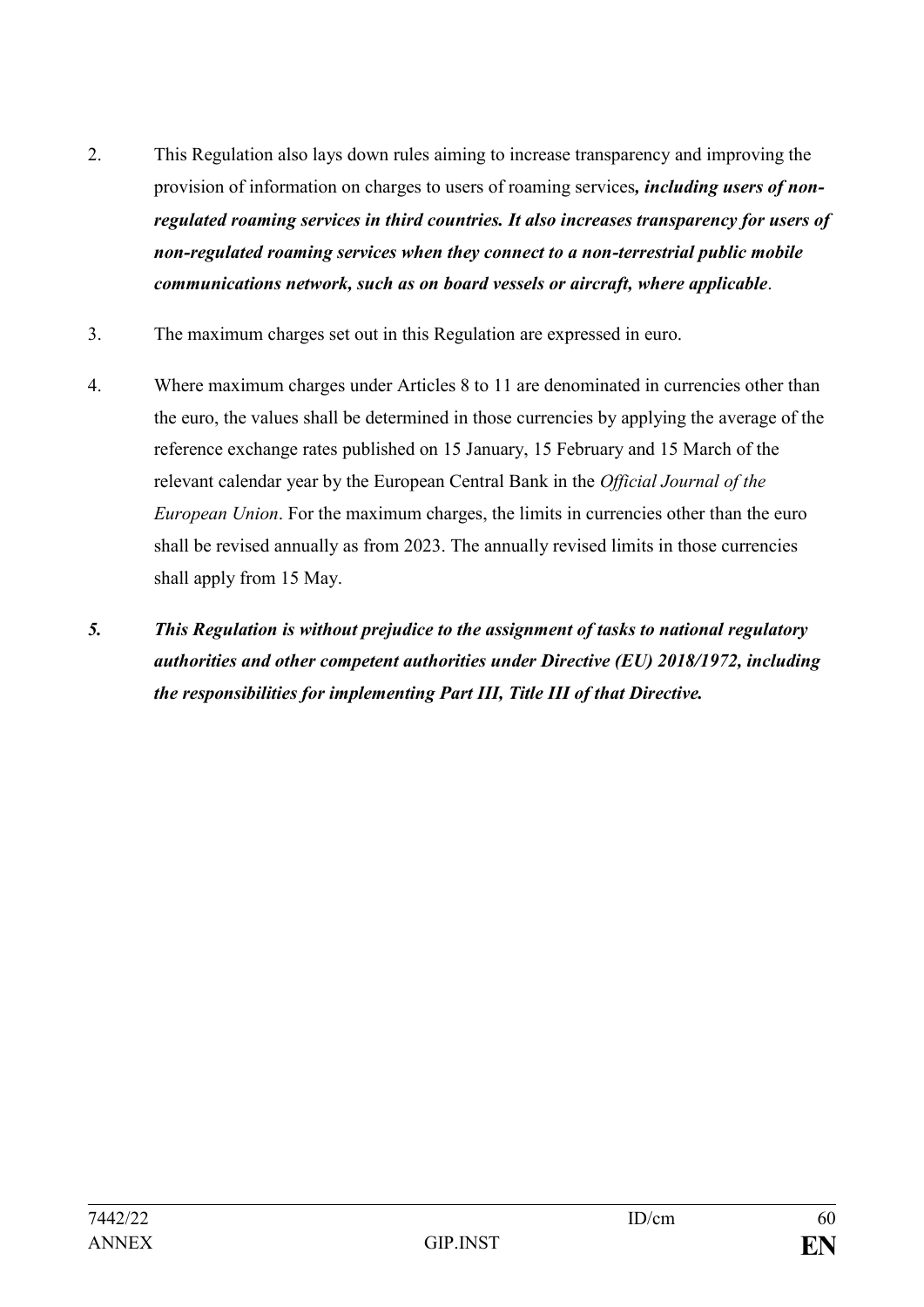# Article 2

### **Definitions**

- 1. For the purposes of this Regulation, the definitions set out in Article 2 of Directive (EU) 2018/1972 shall apply.
- 2. In addition to the definitions referred to in paragraph 1, the following definitions shall apply:
	- (a) 'roaming provider' means an undertaking that provides a roaming customer with regulated retail roaming services;
	- (b) 'domestic provider' means an undertaking that provides a roaming customer with domestic mobile communications services;
	- (c) 'home network' means a public communications network located within a Member State and used by the roaming provider for the provision of regulated retail roaming services to a roaming customer;
	- (d) 'visited network' means a terrestrial public mobile communications network situated in a Member State other than that of the roaming customer's domestic provider that permits a roaming customer to make or receive calls, to send or receive SMS messages or to use packet switched data communications, by means of arrangements with the home network operator;
	- (e) 'Union-wide roaming' means the use of a mobile device by a roaming customer to make or receive intra-Union calls, to send or receive intra-Union SMS messages, or to use packet switched data communications, while in a Member State other than that in which the network of the domestic provider is located, by means of arrangements between the home network operator and the visited network operator;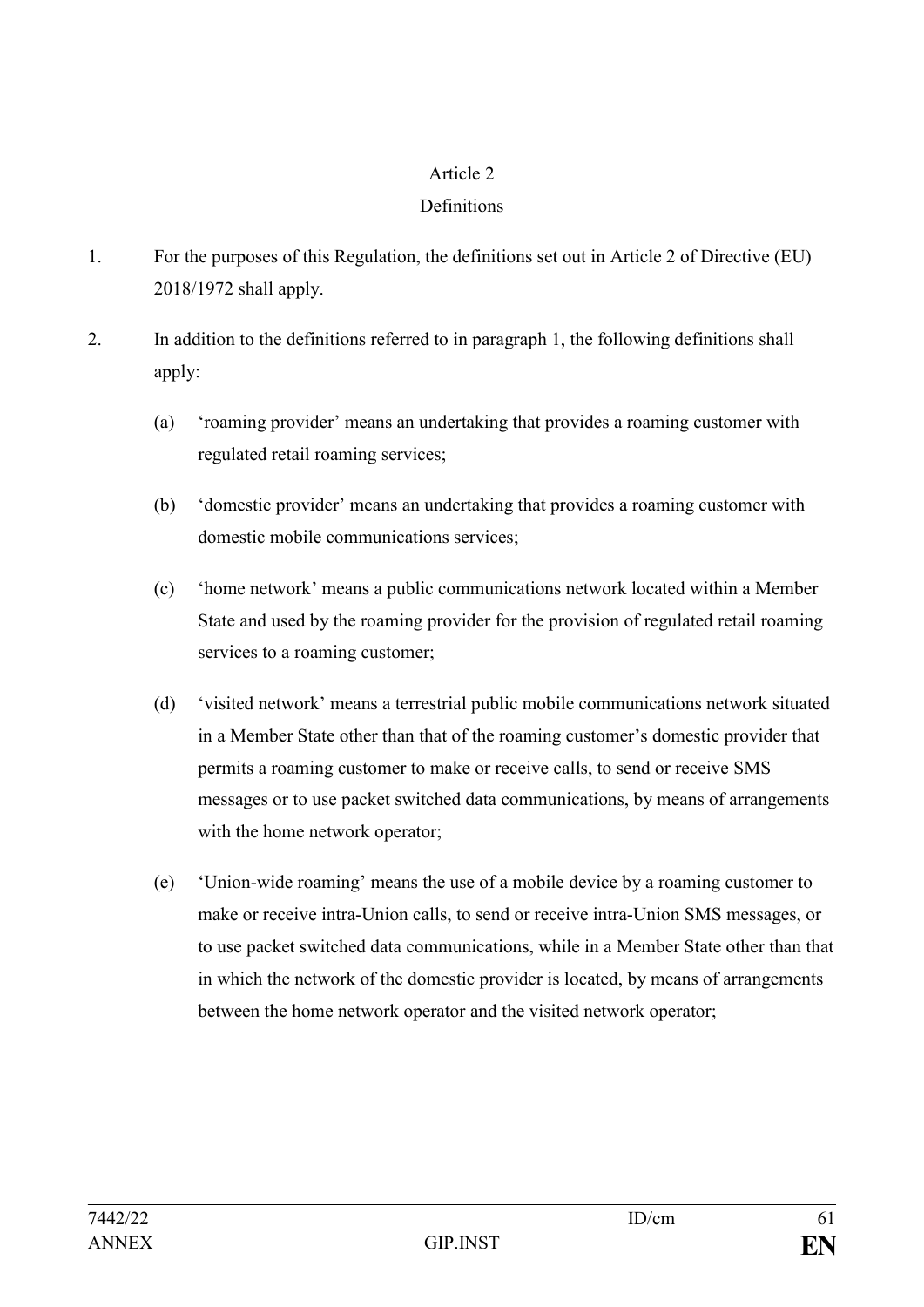- (f) 'roaming customer' means a customer of a roaming provider of regulated roaming services, by means of a terrestrial public mobile communications network situated in the Union, whose retail contract or arrangement with that roaming provider permits Union-wide roaming;
- (g) 'regulated roaming call' means a mobile voice telephony call made by a roaming customer, originating on a visited network and terminating on a public communications network within the Union or received by a roaming customer, originating on a public communications network within the Union and terminating on a visited network;
- (h) 'SMS message' means a Short Message Service text message, composed principally of alphabetical or numerical characters, or both, capable of being sent between mobile and/or fixed numbers assigned in accordance with national numbering plans;
- (i) 'regulated roaming SMS message' means an SMS message sent by a roaming customer, originating on a visited network and terminating on a public communications network within the Union or received by a roaming customer, originating on a public communications network within the Union and terminating on a visited network;
- (j) 'regulated data roaming service' means a roaming service enabling the use of packet switched data communications by a roaming customer by means of his mobile device while it is connected to a visited network, excluding the transmission or receipt of regulated roaming calls or SMS messages, but including the transmission and receipt of MMS messages;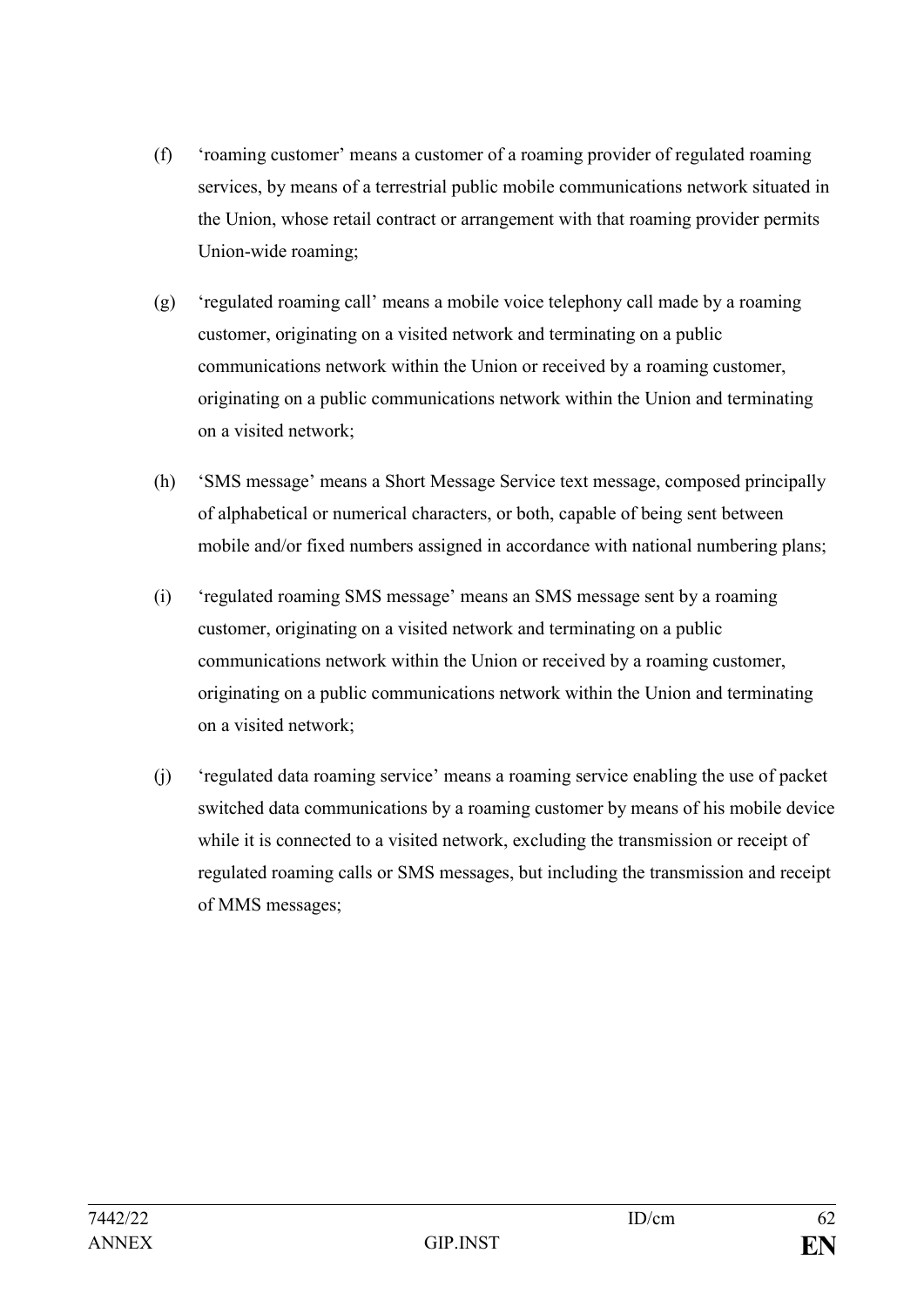- (k) 'wholesale roaming access' means direct wholesale roaming access or wholesale roaming resale access;
- (l) 'direct wholesale roaming access' means the making available of facilities or services, or both, by a mobile network operator to another undertaking, under defined conditions, for the purpose of that other undertaking providing regulated roaming services to roaming customers;
- (m) 'wholesale roaming resale access' means the provision of roaming services on a wholesale basis by a mobile network operator different from the visited network operator to another undertaking for the purpose of that other undertaking providing regulated roaming services to roaming customers;
- (n) 'domestic retail price' means a roaming provider's domestic retail per-unit charge applicable to calls made and SMS messages sent, originating and terminating on different public communications networks within the same Member State, and to data consumed by a customer.

With regard to the first subparagraph, point (n), in the event that there is no specific domestic retail per-unit charge, the domestic retail price shall be deemed to be the same charging mechanism as that applied to the customer for calls made and SMS messages sent, originating and terminating on different public communications networks within the same Member State, and data consumed in that customer's Member State.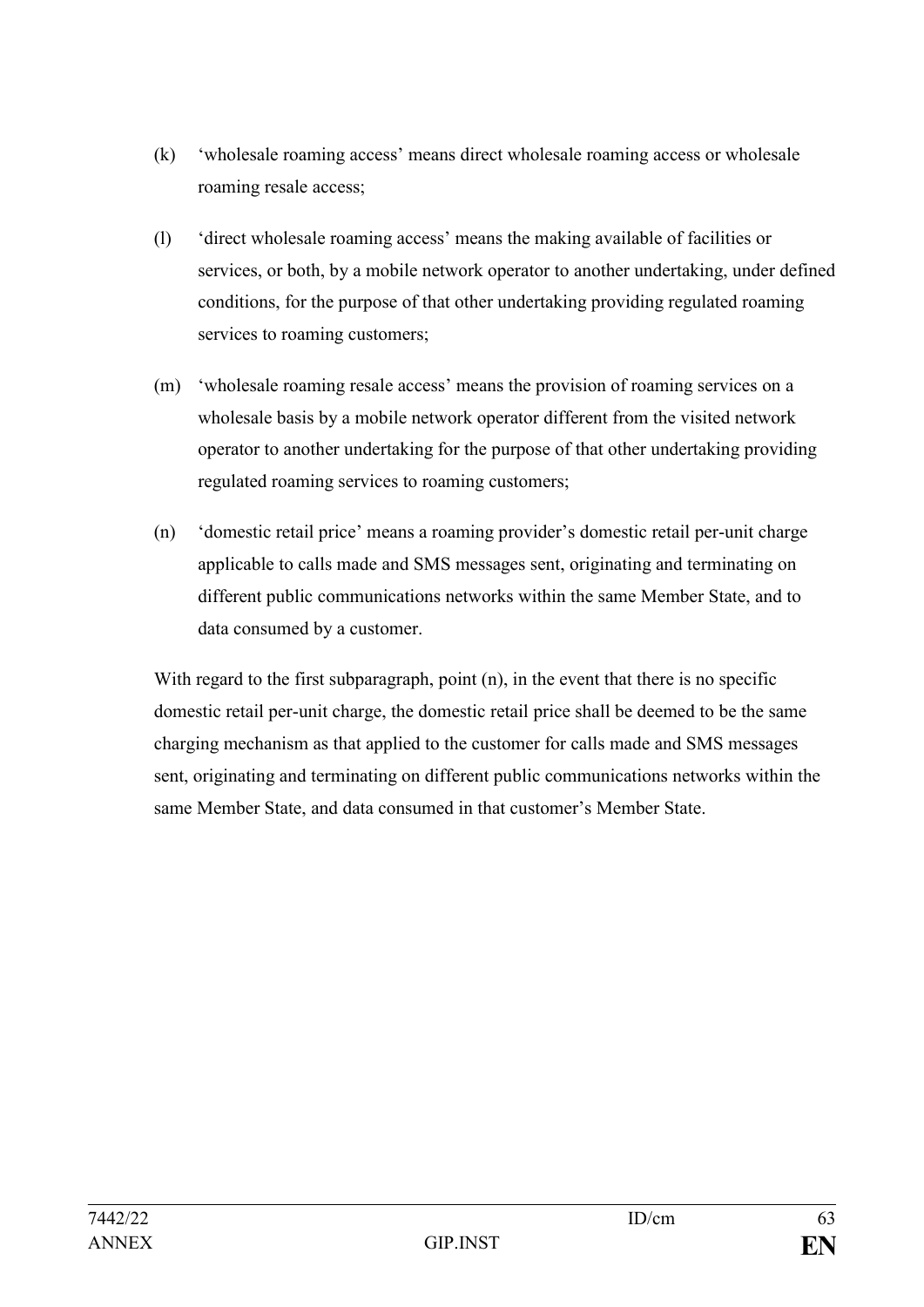#### Article 3

### Wholesale roaming access

- 1. Mobile network operators shall meet all reasonable requests for wholesale roaming access, in particular in a manner that allows the roaming provider to replicate the retail mobile services offered domestically where it is technically feasible to do so *on the visited network*.
- 2. Mobile network operators may refuse requests for wholesale roaming access only on the basis of objective criteria, *such as technical feasibility and network integrity. Commercial considerations shall not be grounds to refuse requests for wholesale roaming access in order to limit the provision of competing roaming services*.
- 3. Wholesale roaming access shall cover access to all network elements and associated facilities, relevant services, software and information systems, necessary for the provision of regulated roaming services to customers, and shall cover all available network technologies and all available network generations.
- 4. Rules on regulated wholesale roaming charges laid down in Articles 9, 10 and 11 shall apply to the provision of access to all components of wholesale roaming access referred to in paragraph 3 of this Article, unless both parties to the wholesale roaming agreement explicitly agree that any average wholesale roaming charge resulting from the application of the agreement is not subject to the maximum regulated wholesale roaming charge for the period of validity of the agreement.

Without prejudice to the first subparagraph of this paragraph, in the case of wholesale roaming resale access, mobile network operators may charge fair and reasonable prices for components not covered by paragraph 3.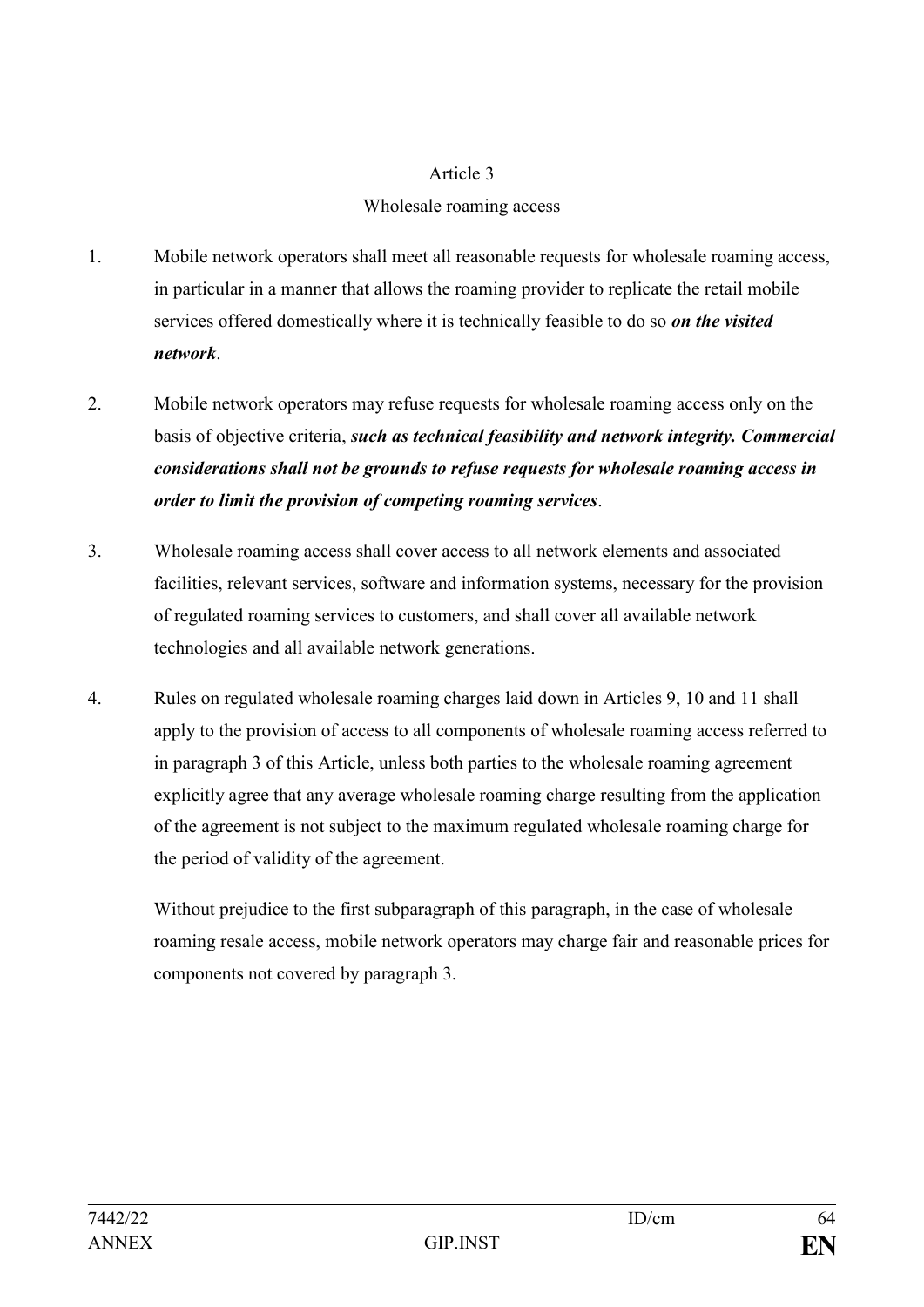- 5. Mobile network operators shall publish a reference offer, taking into account the BEREC guidelines referred to in paragraph 8, and shall make it available to an undertaking requesting wholesale roaming access. Mobile network operators shall provide the undertaking requesting access with a draft wholesale roaming agreement, in accordance with this Article, for such access at the latest one month after the initial receipt of the request by the mobile network operator. The wholesale roaming access shall be granted within a reasonable period of time not exceeding three months from the conclusion of the wholesale roaming agreement. Mobile network operators receiving a wholesale roaming access request and undertakings requesting access shall negotiate in good faith.
- 6. The reference offer referred to in paragraph 5 shall be sufficiently detailed and shall include all components necessary for wholesale roaming access as referred to in paragraph 3, providing a description of the offerings relevant for direct wholesale roaming access and wholesale roaming resale access, and the associated terms and conditions. The reference offer shall contain all information necessary to enable the roaming provider to ensure its customers have access, free of charge, to emergency services through emergency communications to the most appropriate PSAP and to enable the transmission, free of charge, of caller location information to the most appropriate PSAP while using roaming services.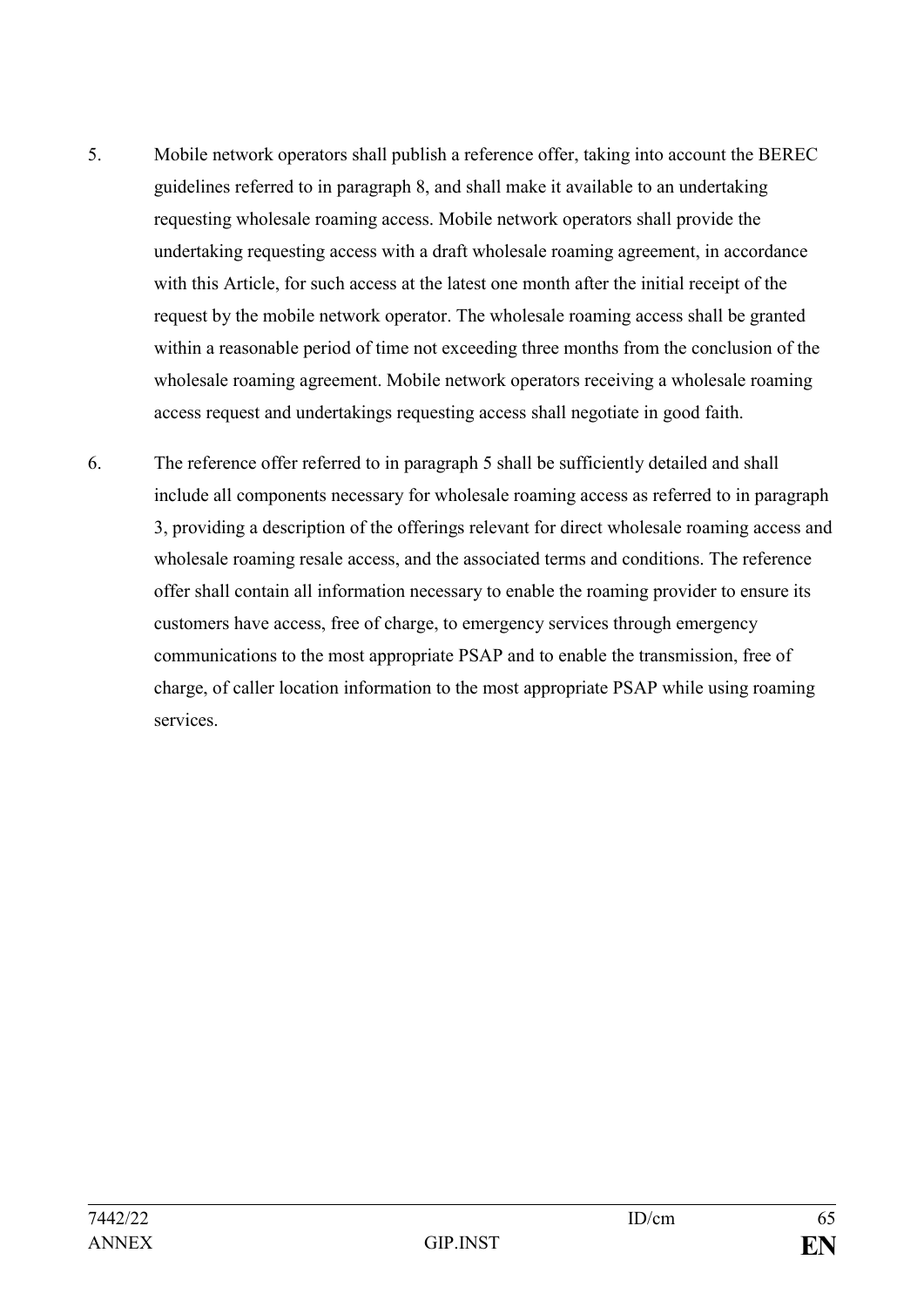That reference offer may include conditions to prevent permanent roaming or anomalous or abusive use of wholesale roaming access for purposes other than the provision of regulated roaming services to roaming providers' customers while the latter are periodically travelling within the Union. Where specified in a reference offer, such conditions shall include the specific measures that the visited network operator may take to prevent permanent roaming or anomalous or abusive use of wholesale roaming access as well as the objective criteria on the basis of which such measures may be taken. Such criteria may refer to aggregate roaming traffic information. They shall not refer to specific information relating to individual traffic of the roaming provider's customers.

The reference offer may, inter alia, provide that where the visited network operator has reasonable grounds for considering that permanent roaming by a significant share of the roaming provider's customers or anomalous or abusive use of wholesale roaming access is taking place, the visited network operator may require the roaming provider to provide, without prejudice to Union and national data protection requirements, information allowing the determination of whether a significant share of the roaming provider's customers is in a situation of permanent roaming or whether there is anomalous or abusive use of wholesale roaming access on the network of the visited operator, such as information on the share of customers for which a risk of anomalous or abusive use of regulated retail roaming services provided at the applicable domestic retail price has been established on the basis of objective indicators in accordance with the implementing acts on the application of fair use policies adopted pursuant to Article 7.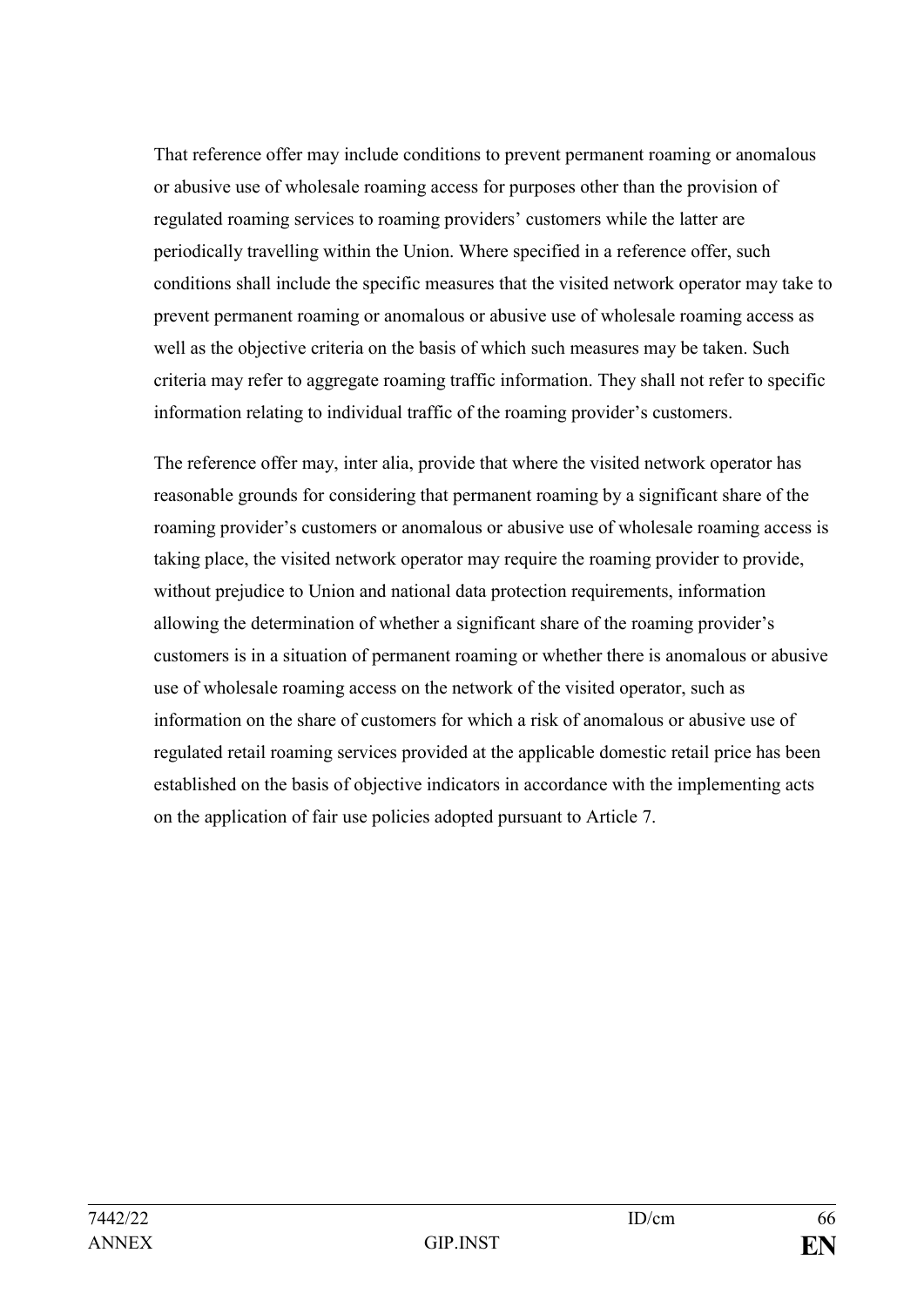The reference offer may, as a last resort, where less stringent measures have failed to address the situation, provide for the possibility to terminate a wholesale roaming agreement where the visited network operator has established that, based on objective criteria, permanent roaming by a significant share of the roaming provider's customers or anomalous or abusive use of wholesale roaming access is taking place, and has informed the home network operator accordingly.

The visited network operator may terminate the wholesale roaming agreement unilaterally on grounds of permanent roaming or anomalous or abusive use of wholesale roaming access only upon prior authorisation of the visited network operator's national regulatory authority.

Within three months of receipt of a request by the visited network operator for authorisation to terminate a wholesale roaming agreement, the national regulatory authority of the visited network operator shall, after consulting the national regulatory authority of the home network operator, decide whether to grant or refuse such authorisation and shall inform the Commission accordingly.

The national regulatory authorities of the visited network operator and of the home network operator may each request BEREC to adopt an opinion with regard to the action to be taken in accordance with this Regulation. BEREC shall adopt its opinion within one month of receipt of such a request.

Where BEREC has been consulted, the national regulatory authority of the visited network operator shall await and take the utmost account of BEREC's opinion before deciding, subject to the three-month deadline referred to in the sixth subparagraph, whether to grant or refuse authorisation for the termination of the wholesale roaming agreement.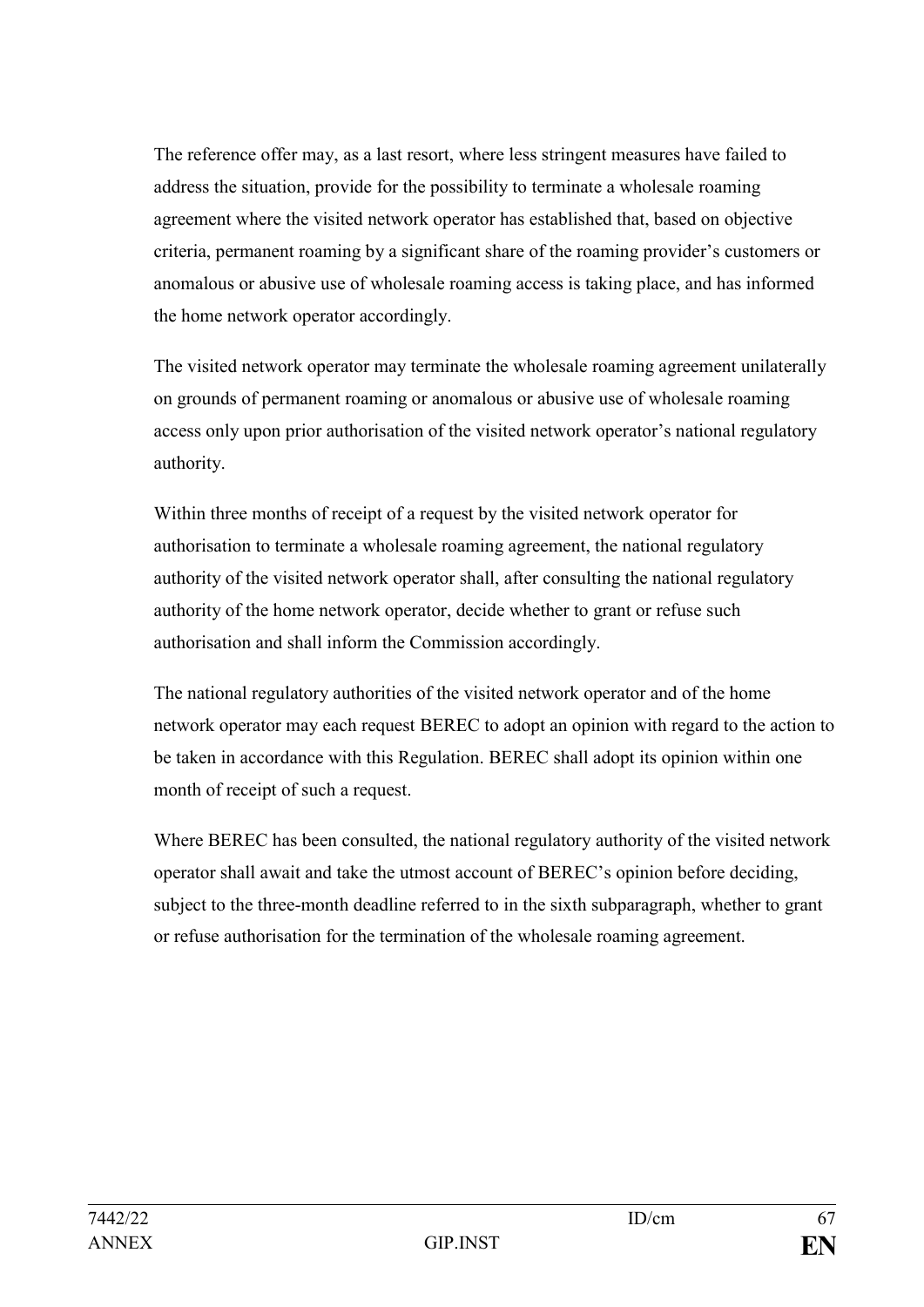The national regulatory authority of the visited network operator shall make information concerning authorisations to terminate wholesale roaming agreements available to the public, subject to business confidentiality.

The fifth to ninth subparagraphs of this paragraph shall be without prejudice to the power of a national regulatory authority to require the immediate cessation of a breach of the obligations set out in this Regulation pursuant to Article 17(7) and to the right of the visited network operator to apply adequate measures in order to combat fraud.

If necessary, national regulatory authorities shall impose changes to reference offers, including as regards the specific measures that the visited network operator may take to prevent permanent roaming or anomalous or abusive use of wholesale roaming access, and the objective criteria on the basis of which the visited network operator may take such measures, to give effect to obligations laid down in this Article.

- 7. Where the undertaking requesting the access desires to enter into commercial negotiations to include components not covered by the reference offer, the mobile network operators shall respond to such a request within a reasonable period of time not exceeding two months from its initial receipt. For the purposes of this paragraph, paragraphs 2 and 5 shall not apply.
- 8. By ... [six months after the date of adoption (the date of the Council decision referred to in footnote 2) of this Regulation], in order to contribute to the consistent application of this Article, BEREC shall, after consulting stakeholders and in close cooperation with the Commission, update the guidelines for wholesale roaming access laid down in accordance with Article 3(8) of Regulation (EU) No 531/2012.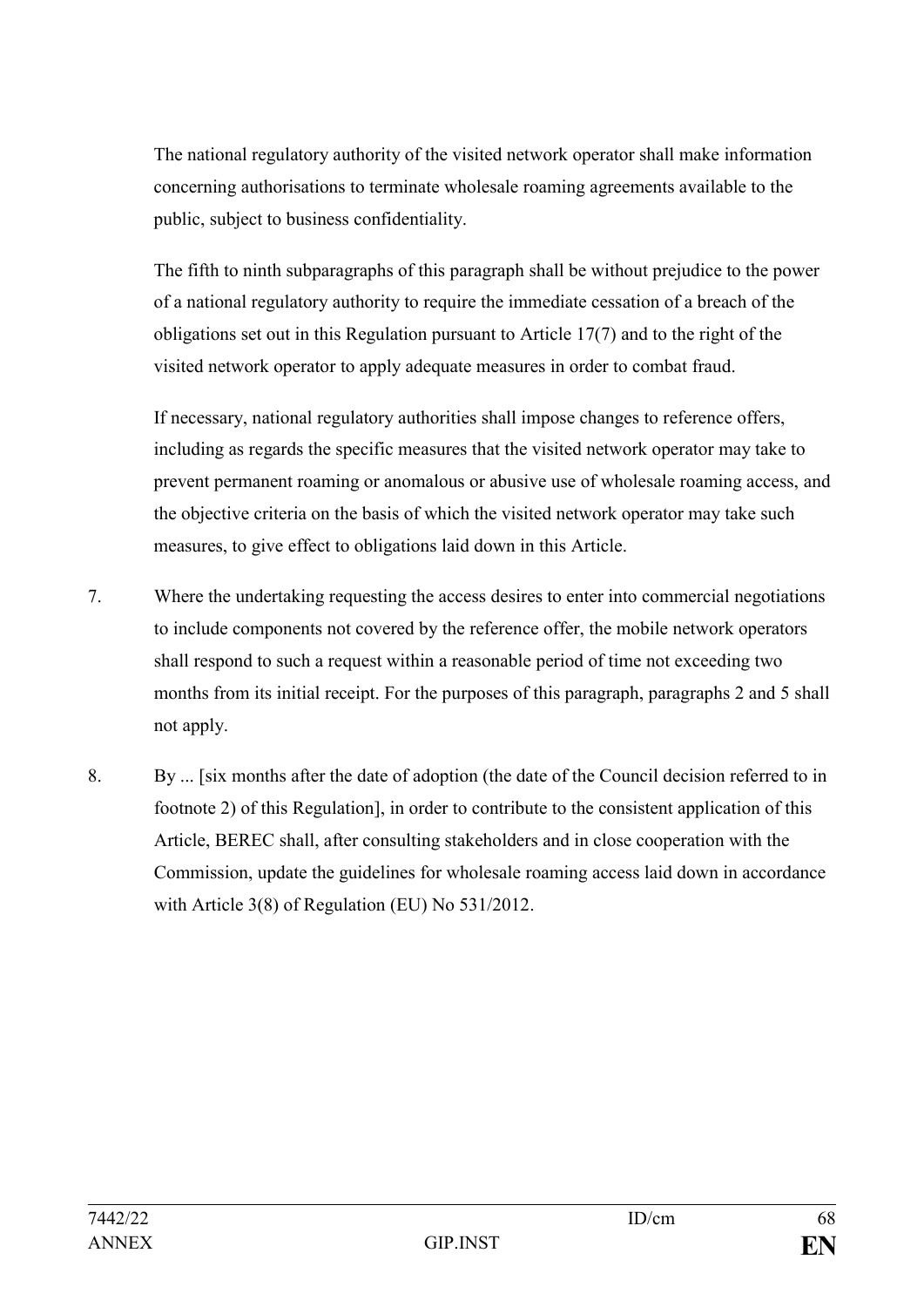### Article 4

# Provision of regulated retail roaming services

- 1. Roaming providers shall not levy any surcharge in addition to the domestic retail price on roaming customers in any Member State for any regulated roaming calls made or received, for any regulated roaming SMS messages sent or for any regulated data roaming services used, nor shall they levy any general charge to enable the terminal equipment or service to be used abroad, subject to Articles 5 and 6.
- 2. Roaming *providers* shall *not offer* regulated retail roaming services under conditions that are *less advantageous than those offered* domestically, in particular in terms of the quality of service provided for *in the retail contract, where the same generation of mobile communications networks and technologies are available on the visited network*.

*Mobile communication operators shall avoid unreasonable delays in handovers between networks at internal Union border crossings.*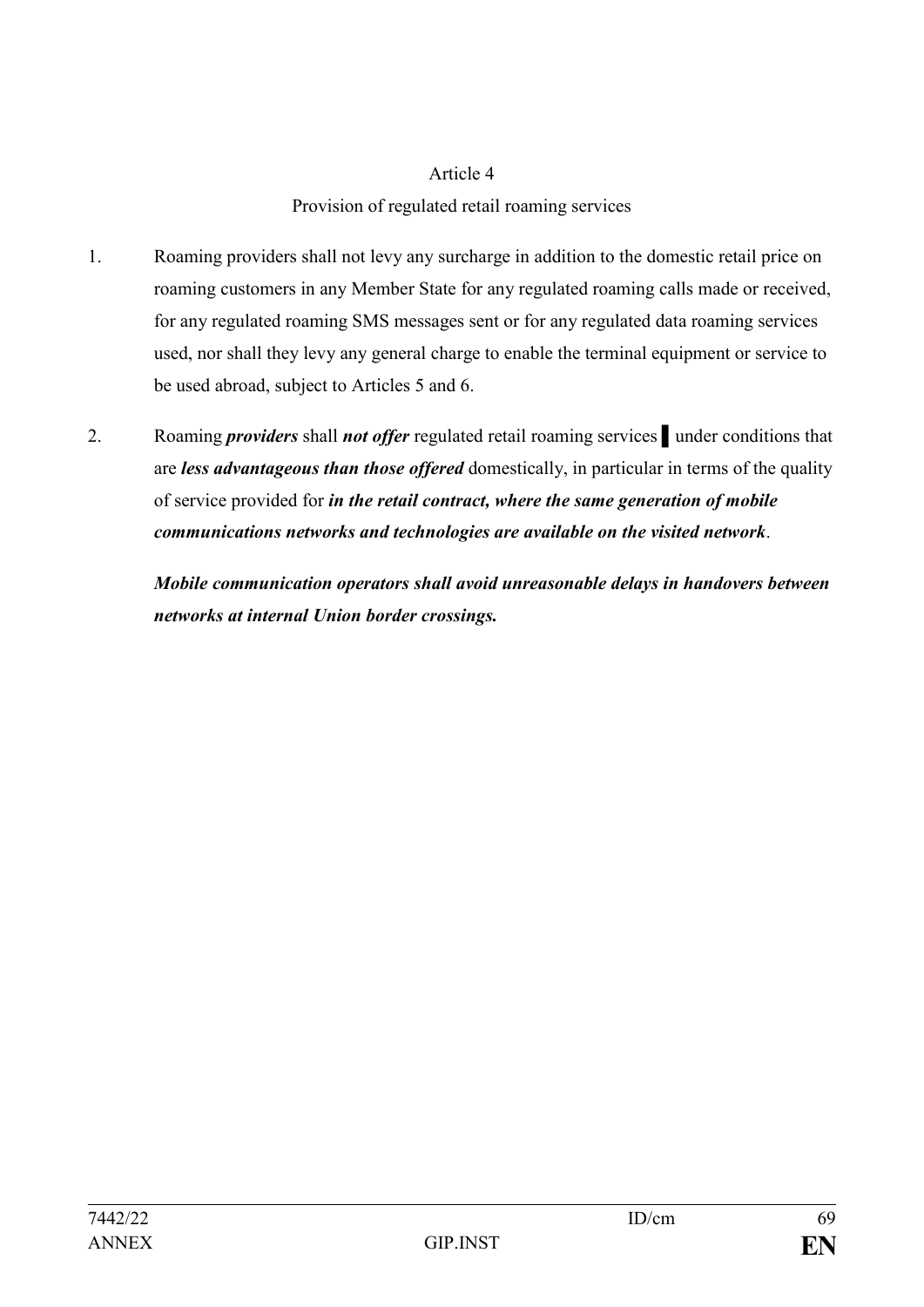*3. In order to contribute to the consistent application of this Article, by 1 January 2023, after consulting stakeholders and in close cooperation with the Commission, BEREC shall update its retail guidelines regarding the implementation of the quality-of-service measures.*

# Article 5

### Fair use

1. Roaming providers may apply in accordance with this Article and the implementing acts adopted pursuant to Article 7 a fair use policy to the consumption of regulated retail roaming services provided at the applicable domestic retail price level, in order to prevent abusive or anomalous usage of regulated retail roaming services by roaming customers, such as the use of such services by roaming customers in a Member State other than that of their domestic provider for purposes other than periodic travel.

Any fair use policy shall enable the roaming provider's customers to consume volumes of regulated retail roaming services at the applicable domestic retail price that are consistent with their respective tariff plans.

2. Article 8 shall apply to regulated retail roaming services exceeding any limits under any fair use policy.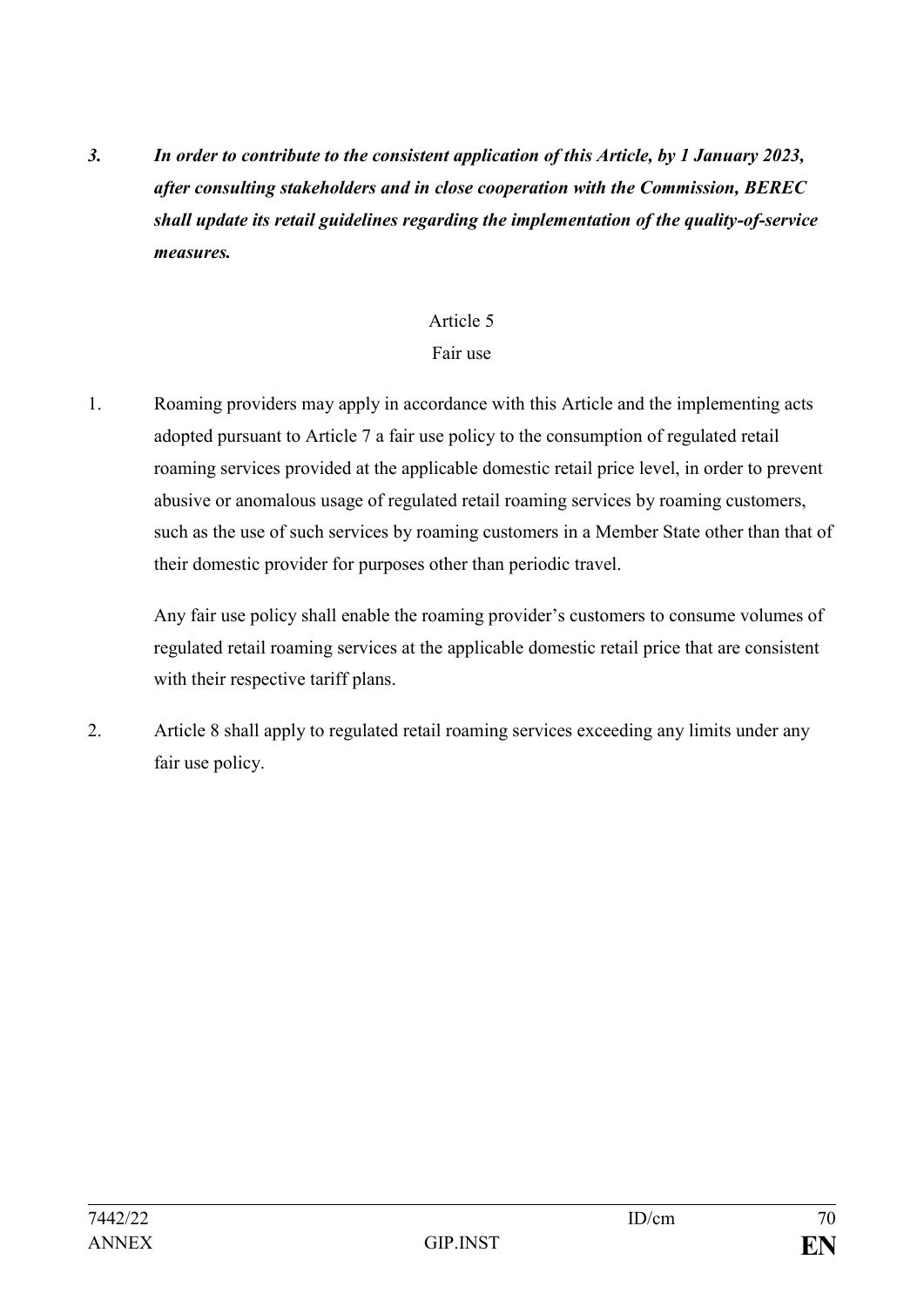#### Article 6

# Sustainability mechanism

- 1. In specific and exceptional circumstances, with a view to ensuring the sustainability of its domestic charging model, where a roaming provider is not able to recover its overall actual and projected costs of providing regulated roaming services in accordance with Articles 4 and 5, from its overall actual and projected revenues from the provision of such services, that roaming provider may apply for authorisation to apply a surcharge. That surcharge shall be applied only to the extent necessary to recover the costs of providing regulated retail roaming services, having regard to the applicable maximum wholesale charges.
- 2. Where a roaming provider decides to avail itself of paragraph 1 of this Article, it shall without delay submit an application to the national regulatory authority and provide it with all necessary information in accordance with the implementing acts referred to in Article 7. Every 12 months thereafter, the roaming provider shall update that information and submit it to the national regulatory authority.
- 3. Upon receipt of an application pursuant to paragraph 2, the national regulatory authority shall assess whether the roaming provider has established that it is unable to recover its costs in accordance with paragraph 1, with the effect that the sustainability of its domestic charging model would be undermined. The assessment of the sustainability of the domestic charging model shall be based on relevant objective factors specific to the roaming provider, including objective variations between roaming providers in the Member State concerned and the level of domestic prices and revenues. The national regulatory authority shall authorise the surcharge where the conditions laid down in paragraph 1 and in this paragraph are met.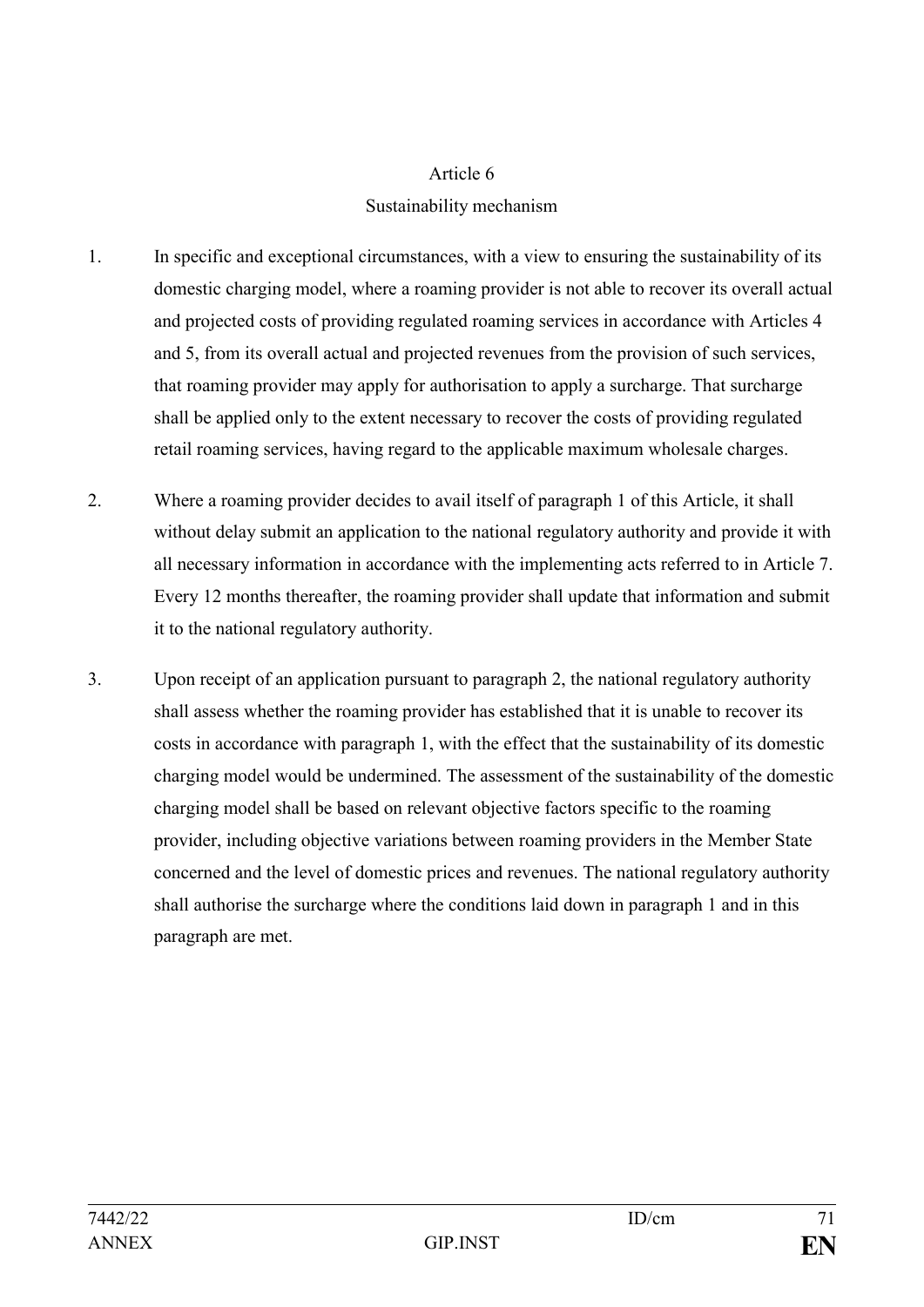4. Within one month of receipt of an application pursuant to paragraph 2, the national regulatory authority shall authorise the surcharge unless the application is manifestly unfounded or provides insufficient information. Where the national regulatory authority considers that the application is manifestly unfounded, or considers that insufficient information has been provided, it shall take a final decision within a further period of two months, after having given the roaming provider the opportunity to be heard, authorising, amending or refusing the surcharge.

### Article 7

Implementation of fair use policy and of sustainability mechanism

- 1. In order to ensure consistent application of Articles 5 and 6, the Commission shall, after consulting BEREC, adopt implementing acts laying down detailed rules on the following:
	- (a) the application of fair use policies;
	- (b) the methodology for assessing the sustainability of the provision of retail roaming services at domestic prices; and
	- (c) the application to be submitted by a roaming provider for the purposes of the assessment referred to in point (b).

The implementing acts referred to in the first subparagraph of this paragraph shall be adopted in accordance with the examination procedure referred to in Article 20(2).

The Commission shall, after consulting BEREC, review the implementing acts referred to in the first subparagraph periodically in light of market developments.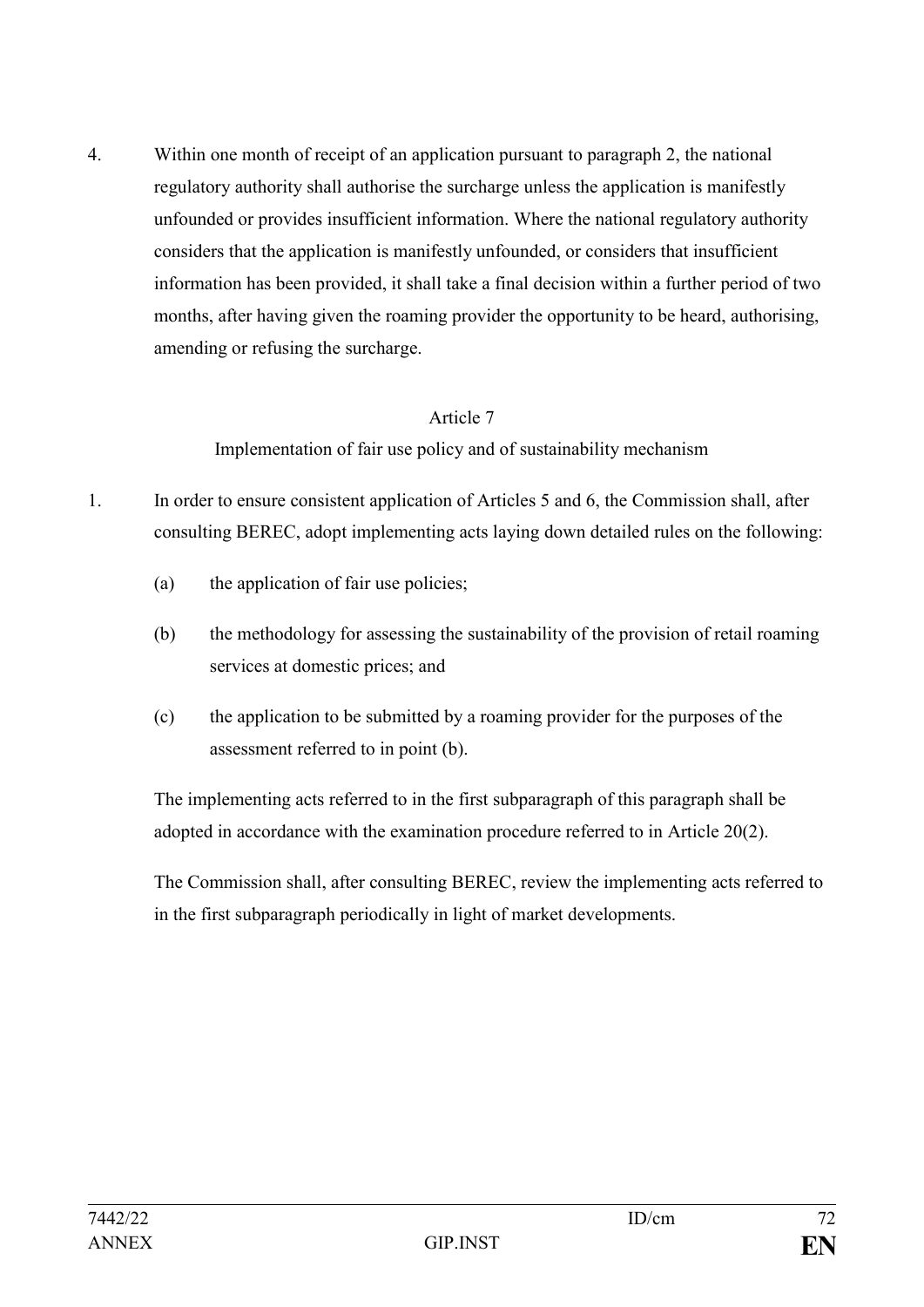- 2. When adopting implementing acts laying down detailed rules on the application of fair use policies, the Commission shall take into account the following:
	- (a) the evolution of pricing and consumption patterns in the Member States;
	- (b) the degree of convergence of domestic price levels across the Union;
	- (c) the travelling patterns in the Union;
	- (d) any observable risks of distortion of competition and investment incentives in domestic and visited markets.
- 3. The Commission shall base the implementing acts referred to in paragraph 1, points (b) and (c) on the following:
	- (a) the determination of the overall actual and projected costs of providing regulated retail roaming services by reference to the effective wholesale roaming charges for unbalanced traffic and a reasonable share of the joint and common costs necessary to provide regulated retail roaming services;
	- (b) the determination of overall actual and projected revenues from the provision of regulated retail roaming services;
	- (c) the consumption of regulated retail roaming services and the domestic consumption by the roaming provider's customers;
	- (d) the level of competition, prices and revenues in the domestic market, and any observable risk that roaming at domestic retail prices would appreciably affect the evolution of such prices.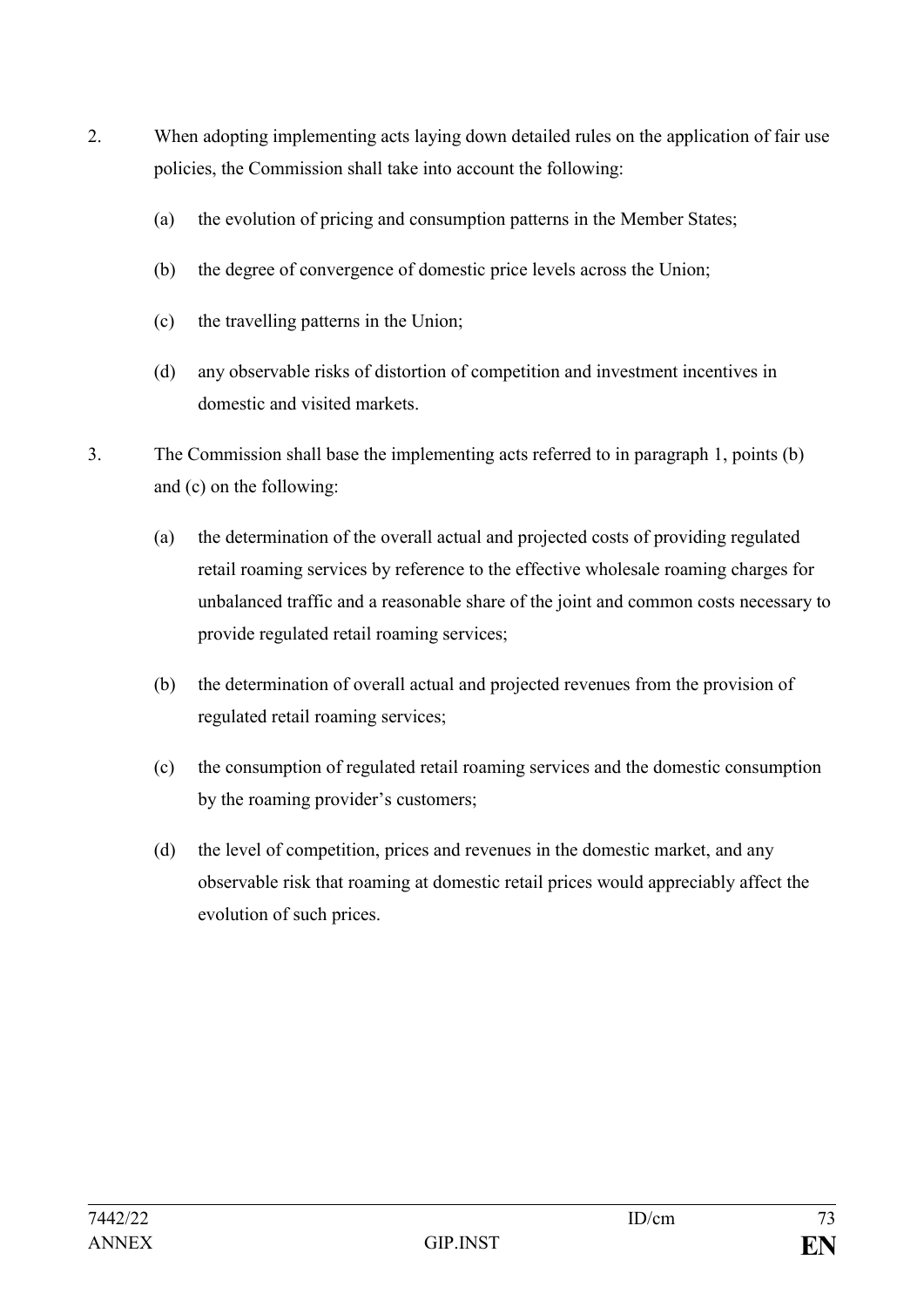4. The national regulatory authority *and, where applicable for the exercise of the powers conferred on them by national law transposing Directive (EU) 2018/1972, other competent authorities* shall strictly monitor and supervise the application of fair use policies*. The national regulatory authority shall strictly monitor and supervise the application of* the measures on the sustainability of the provision of retail roaming services at domestic prices, taking utmost account of relevant objective factors specific to the Member State concerned and of relevant objective variations between roaming providers. Without prejudice to the procedure set out in Article 6(3), the national regulatory authority shall, in a timely manner, enforce the requirements of Articles 5 and 6 and the implementing acts provided for in paragraph 2 of this Article. The national regulatory authority may at any time require the roaming provider to amend or discontinue the surcharge if it does not comply with Article 5 or 6.

# *Other competent authorities shall enforce the requirements of Article 5 and of the implementing acts which are relevant for the exercise of the powers conferred on them by national law transposing Directive (EU) 2018/1972, as the case may be.*

The national regulatory authority *and, where applicable, other competent authorities* shall inform the Commission annually concerning the application of Articles 5 and 6, and of this Article.

5. Implementing Regulation (EU) 2016/2286 shall continue to apply until the date of application of a new implementing act adopted pursuant to paragraph 1 of this Article.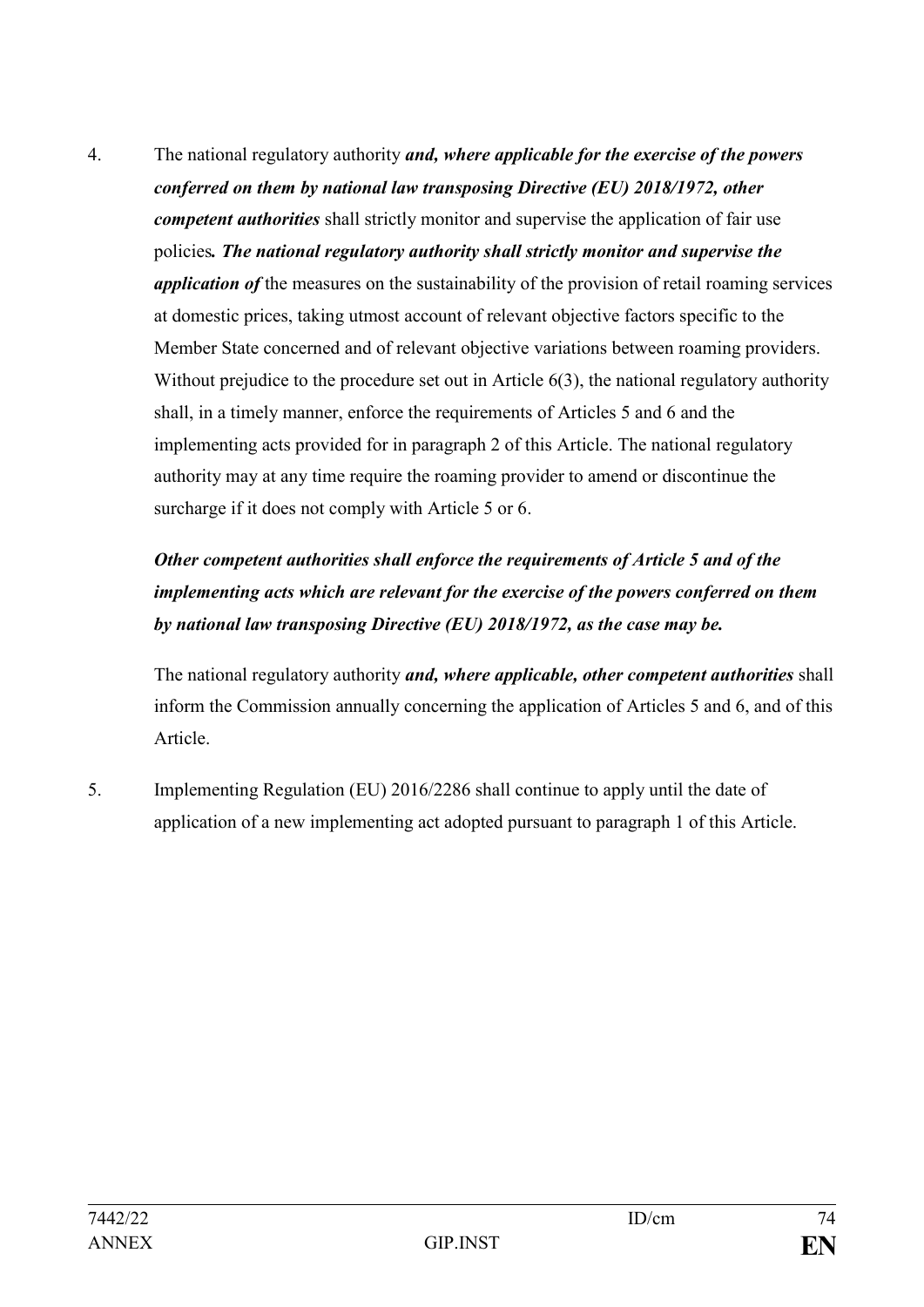Exceptional application of retail surcharges for the consumption of regulated retail roaming services and provision of alternative tariffs

- 1. Without prejudice to the third subparagraph, where a roaming provider applies a surcharge for the consumption of regulated retail roaming services in excess of any limits under any fair use policy, it shall meet the following requirements, excluding VAT:
	- (a) any surcharge applied for regulated roaming calls made, regulated roaming SMS messages sent and regulated data roaming services shall not exceed the maximum wholesale charges provided for in Articles 9(2), 10(1) and 11(1), respectively;
	- (b) any surcharge applied for regulated roaming calls received shall not exceed the single maximum Union-wide mobile voice termination rates set for that year in accordance with Article 75(1) of Directive (EU) 2018/1972.

With regard to point (b) of the first subparagraph of this paragraph, where the Commission decides, following its review of the delegated act adopted pursuant to Article 75(1) of Directive (EU) 2018/1972, that setting a Union-wide voice termination rate is no longer necessary and decides not to impose a maximum mobile voice termination rate, any surcharge applied for regulated roaming calls received shall not exceed the rate set by the most recent delegated act adopted pursuant to Article 75 of that Directive.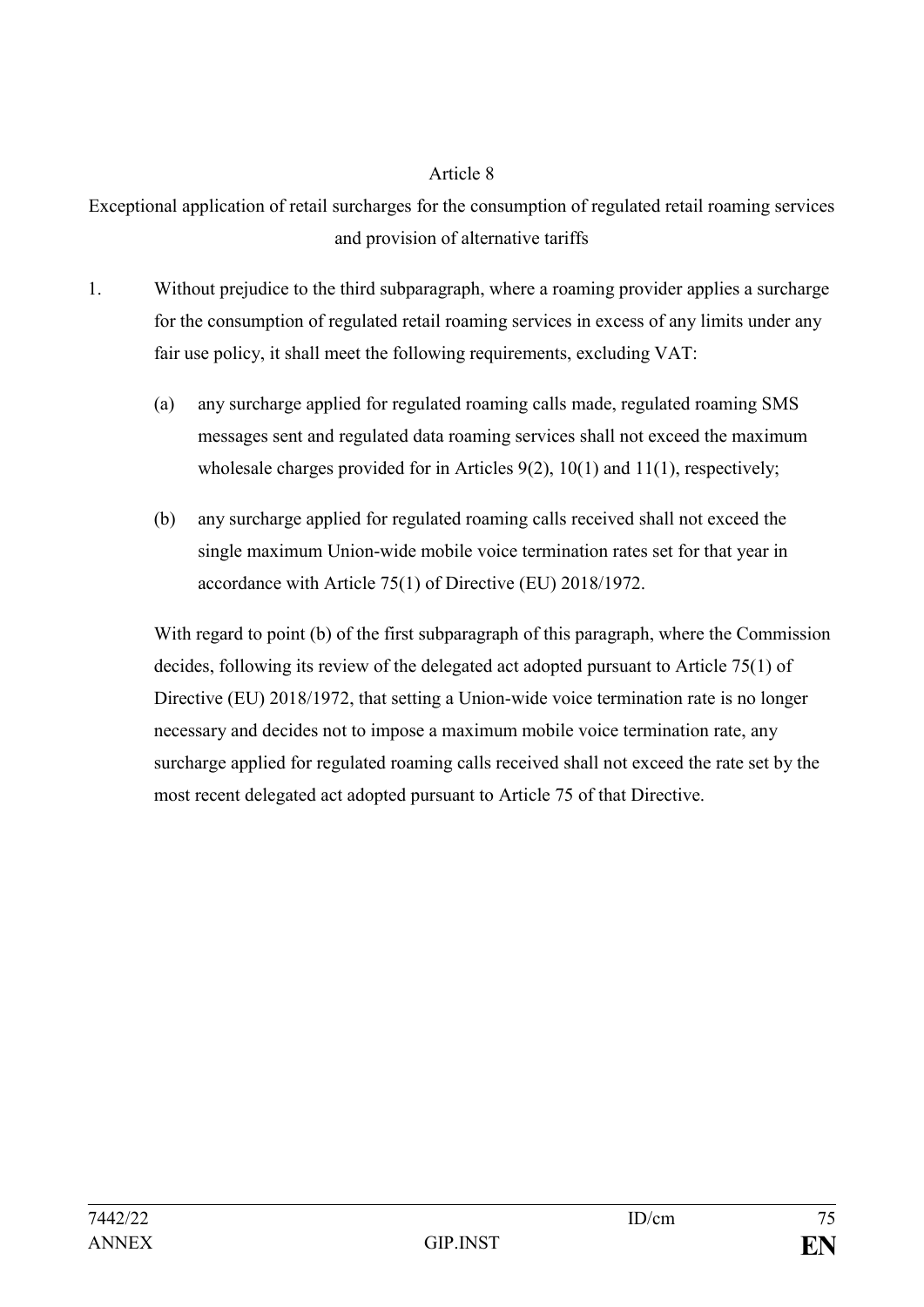Roaming providers shall not apply any surcharge to a regulated roaming SMS message received or to a roaming voicemail message received. This shall be without prejudice to other applicable charges such as those for listening to such messages.

Roaming providers shall charge roaming calls made and received on a per second basis. Roaming providers may apply an initial minimum charging period not exceeding 30 seconds to calls made. Roaming providers shall charge their customers for the provision of regulated data roaming services on a per-kilobyte basis, except for MMS messages, which may be charged on a per-unit basis. In such a case, the retail charge which a roaming provider may levy on its roaming customer for the transmission or receipt of a roaming MMS message shall not exceed the maximum retail charge for regulated data roaming services set out in the first subparagraph.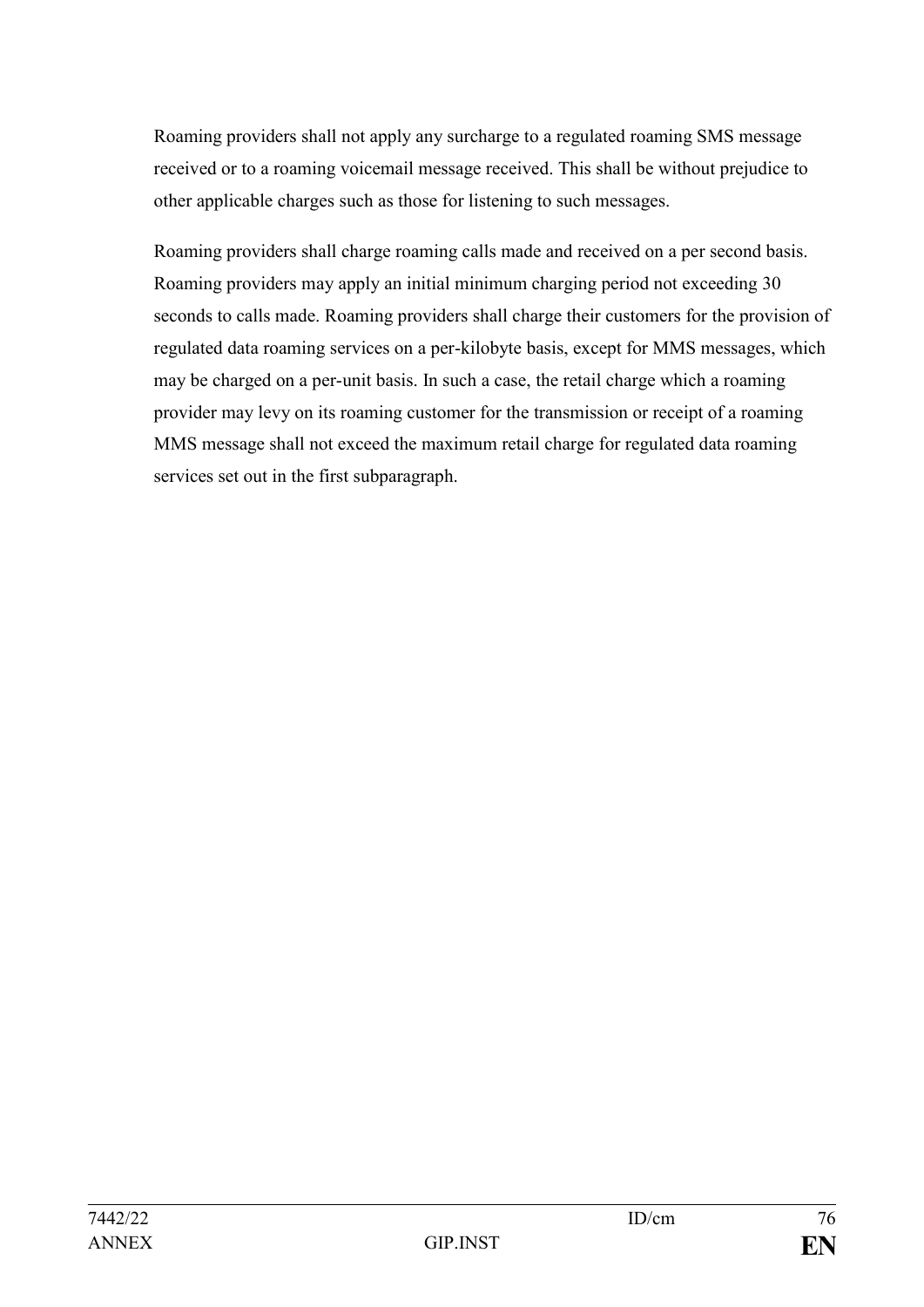2. Roaming providers may offer, and roaming customers may deliberately choose, a roaming tariff other than one set in accordance with Articles 4, 5, 6 and paragraph 1 of this Article, by virtue of which roaming customers benefit from a different tariff for regulated roaming services than they would have been accorded in the absence of such a choice. The roaming provider shall remind those roaming customers of the nature of the roaming advantages which would thereby be lost.

Without prejudice to the first subparagraph, roaming providers shall apply a tariff set in accordance with Articles 4 and 5, and paragraph 1 of this Article to all existing and new roaming customers automatically.

Any roaming customer may, at any time, request to switch to or from a tariff set in accordance with Articles 4, 5, 6 and paragraph 1 of this Article. When roaming customers deliberately choose to switch from or back to a tariff set in accordance with Articles 4, 5, 6 and paragraph 1 of this Article, any switch shall be made within one working day of receipt of the request, shall be free of charge and shall not entail conditions or restrictions pertaining to elements of the subscriptions other than roaming. Roaming providers may delay a switch until the previous roaming tariff has been effective for a minimum specified period not exceeding two months.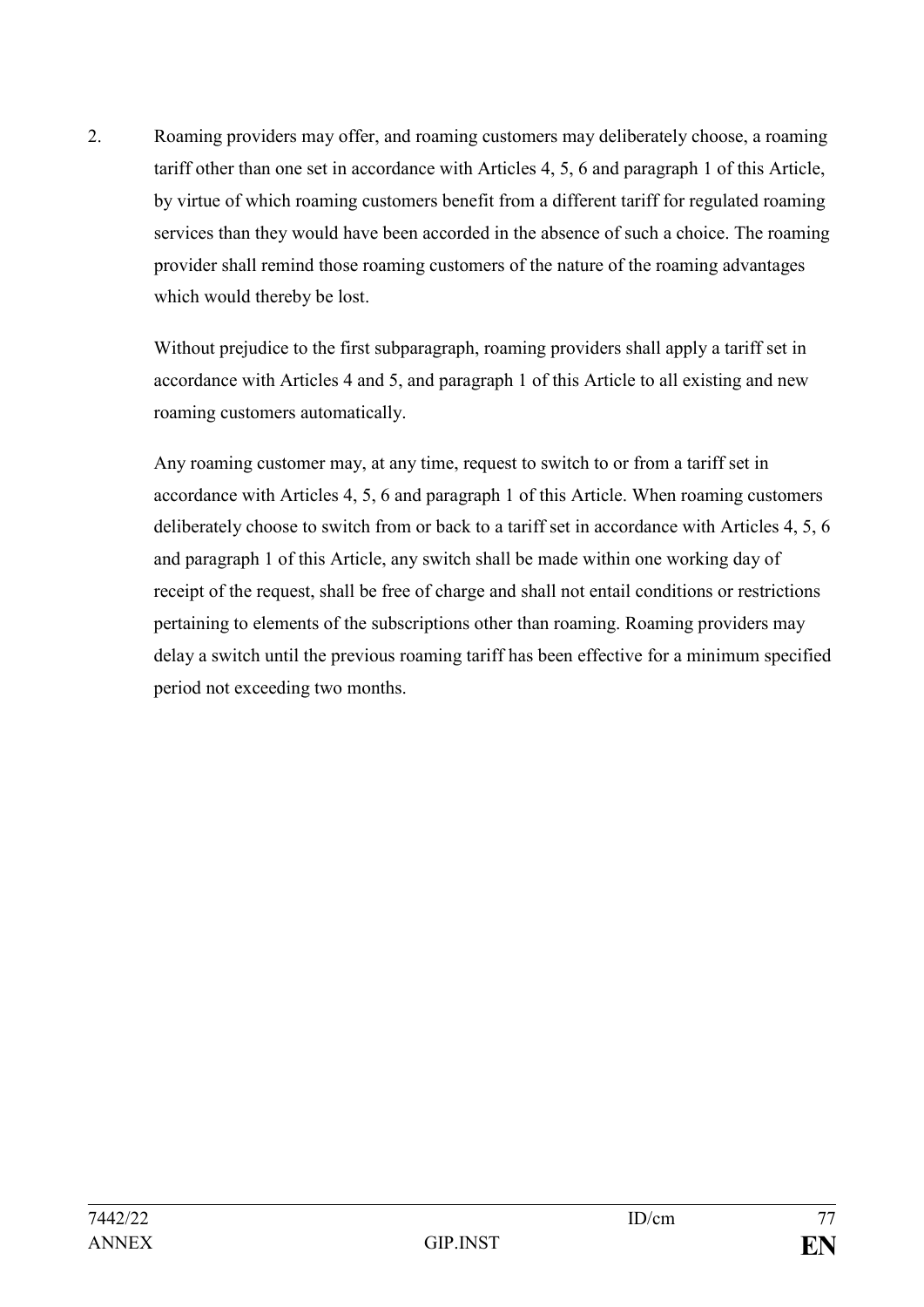- 3. Without prejudice to Part III, Title III of Directive (EU) 2018/1972, roaming providers shall ensure that a retail contract which includes any type of regulated retail roaming service specifies the characteristics of that regulated retail roaming service provided, including in particular:
	- (a) the specific tariff plan or tariff plans and, for each tariff plan, the types of services offered, including the volumes of communications;
	- (b) any restrictions imposed on the consumption of regulated retail roaming services provided at the applicable domestic retail price level, in particular quantified information on how any fair use policy is applied by reference to the main pricing, volume or other parameters of the provided regulated retail roaming service concerned;
	- (c) *clear and comprehensible information on the conditions and the quality of the roaming service* when roaming within the Union *in accordance with the BEREC guidelines referred to in paragraph 6*.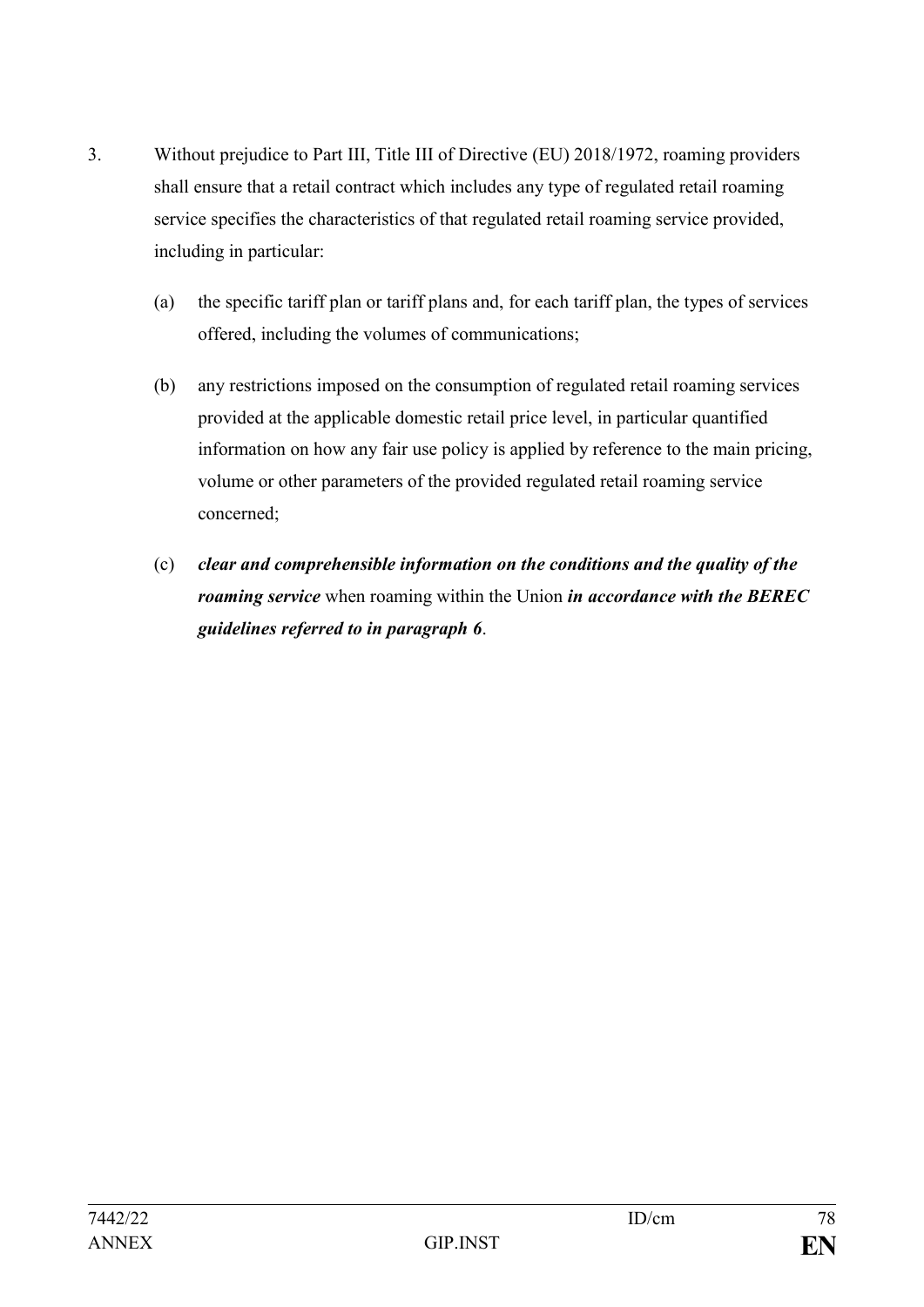- 4. Roaming providers shall ensure that a retail contract which includes any type of regulated retail roaming services provides information about the types of services that may be subject to increased charges when roaming*, without prejudice to Article 97 of Directive (EU) 2018/1972*.
- 5. Roaming providers shall publish the information referred to in paragraphs 3 and 4*.*

*In addition, roaming providers shall publish information about reasons why the roaming service is potentially offered under conditions that are less advantageous than those offered domestically. That information shall include factors that can have an impact on the quality of the roaming service to which the roaming customer subscribes, such as network generations and technologies available to the roaming customer in a visited Member State*.

*6. For the purpose of ensuring the consistent application of this Article, by 1 January 2023, after consulting stakeholders and in close cooperation with the Commission, BEREC shall update its retail roaming guidelines, in particular in regard to the implementation of this Article and the transparency measures referred to in Articles 13, 14 and 15.*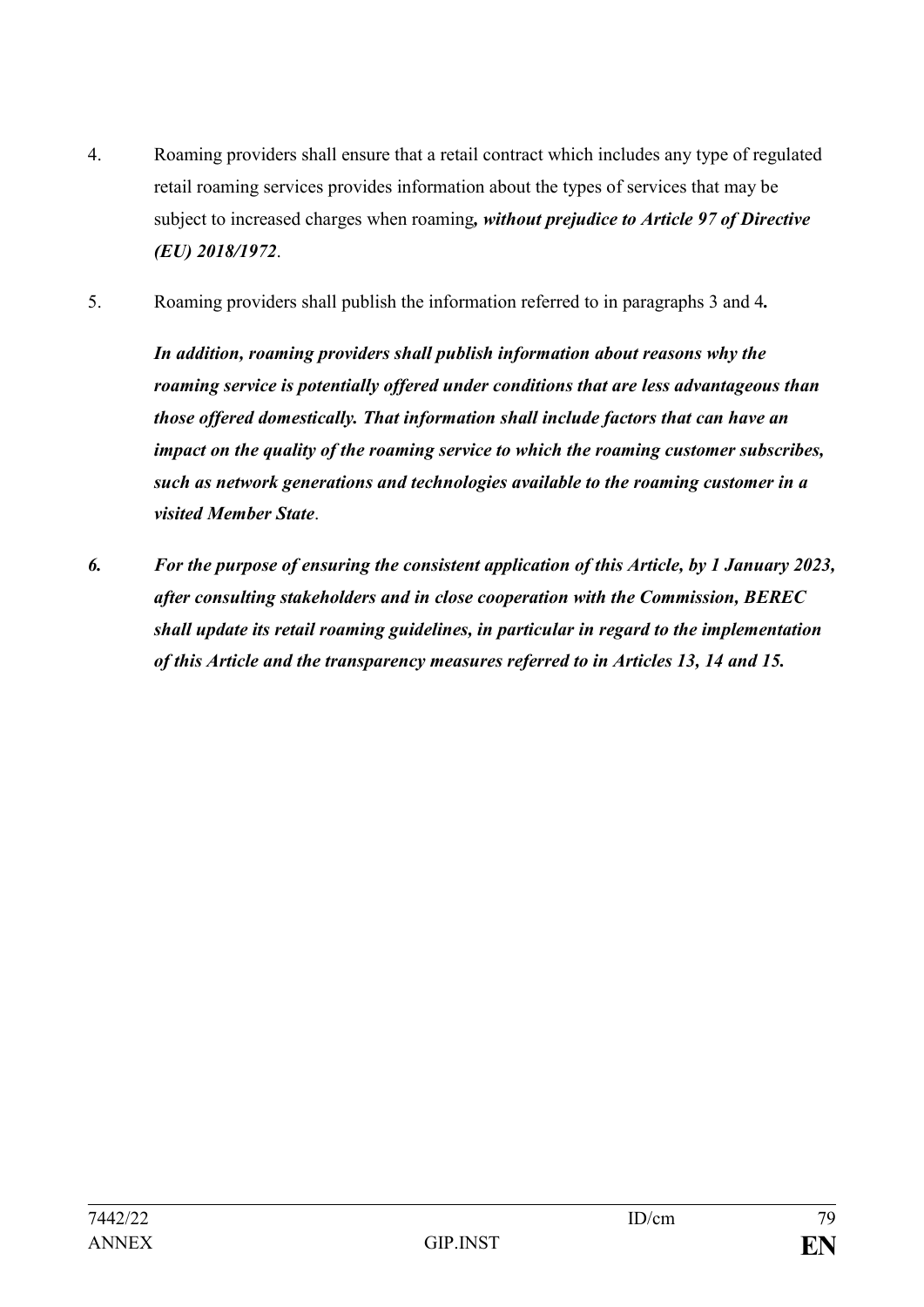# Wholesale charges for the making of regulated roaming calls

- 1. The average wholesale charge that the visited network operator may levy on the roaming provider for the provision of a regulated roaming call originating on the visited network, inclusive, inter alia, of origination, transit and termination costs, shall not exceed a safeguard limit of EUR 0,022 per minute. That maximum wholesale charge shall decrease to EUR 0,019 per minute on 1 January 2025 and shall, without prejudice to *Article 21*, remain at EUR 0,019 per minute until 30 June 2032.
- 2. The average wholesale charge referred to in paragraph 1 shall apply between any pair of operators and shall be calculated over a 12-month period or any shorter period as may remain before the end of the period of application of a maximum average wholesale charge, as provided for in paragraph 1 or before 30 June 2032.
- 3. The average wholesale charge referred to in paragraph 1 shall be calculated by dividing the total wholesale roaming revenue received by the total number of wholesale roaming minutes actually used for the provision of wholesale roaming calls within the Union by the relevant operator over the relevant period, aggregated on a per-second basis adjusted to take account of the possibility for the operator of the visited network to apply an initial minimum charging period not exceeding 30 seconds.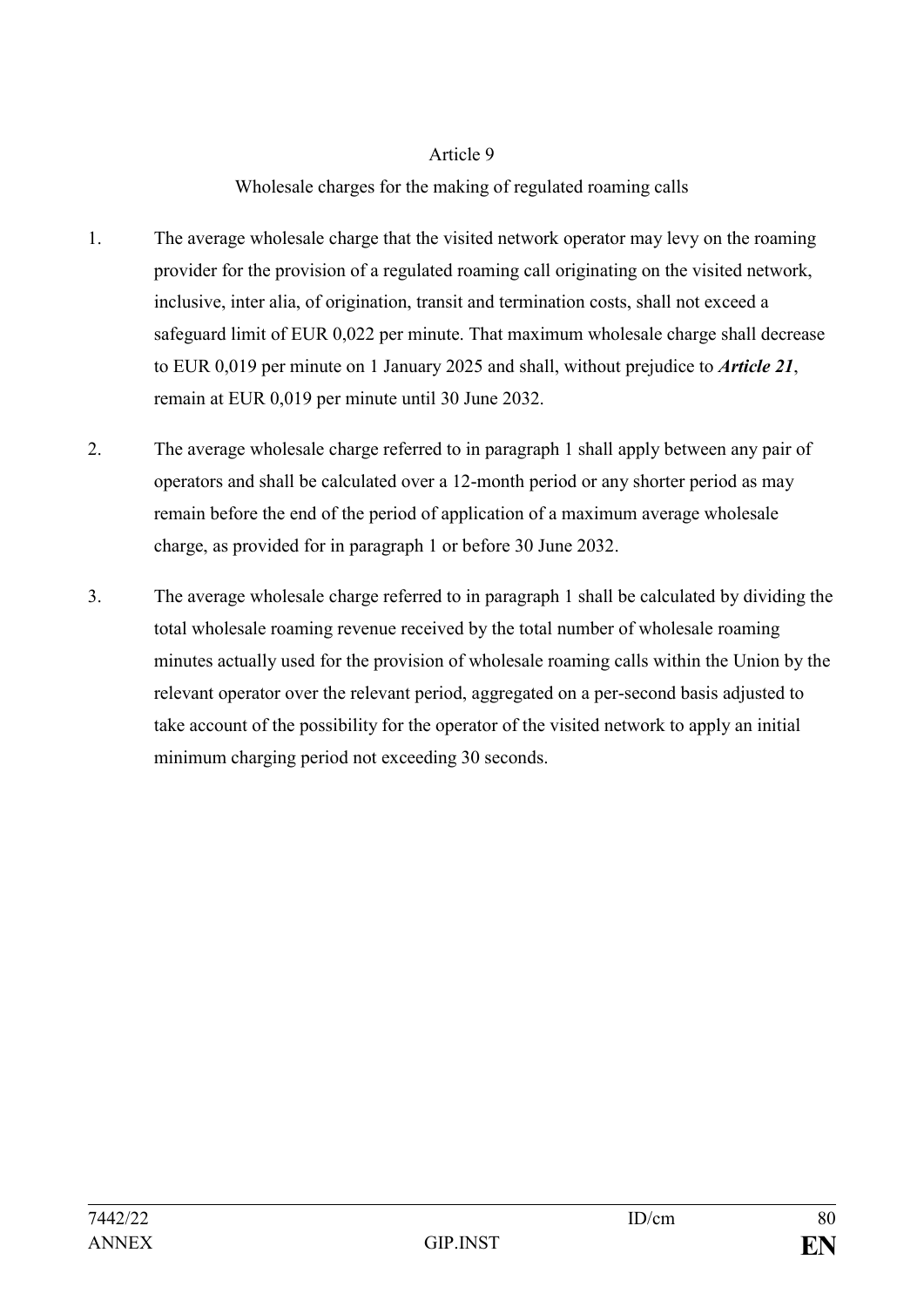## Wholesale charges for regulated roaming SMS messages

- 1. The average wholesale charge that the visited network operator may levy on the roaming provider for the provision of a regulated roaming SMS message originating on the visited network shall not exceed a safeguard limit of EUR 0,004 per SMS message. That maximum wholesale charge shall decrease to EUR 0,003 per SMS message on 1 January 2025, and shall, without prejudice to *Article 21*, remain at EUR 0,003 until 30 June 2032.
- 2. The average wholesale charge referred to in paragraph 1 shall apply between any pair of operators and shall be calculated over a 12-month period or any shorter period as may remain before the end of the period of application of a maximum average wholesale charge, as provided for in paragraph 1 or before 30 June 2032.
- 3. The average wholesale charge referred to in paragraph 1 shall be calculated by dividing the total wholesale revenue received by the visited network operator or home network operator for the origination and transmission of regulated roaming SMS messages within the Union in the relevant period by the total number of such SMS messages originated and transmitted on behalf of the relevant roaming provider or home network operator within that period.
- 4. The visited network operator shall not levy any charge on a roaming customer's roaming provider or home network operator, separate from the charge referred to in paragraph 1, for the termination of a regulated roaming SMS message sent to a roaming customer while roaming on its visited network.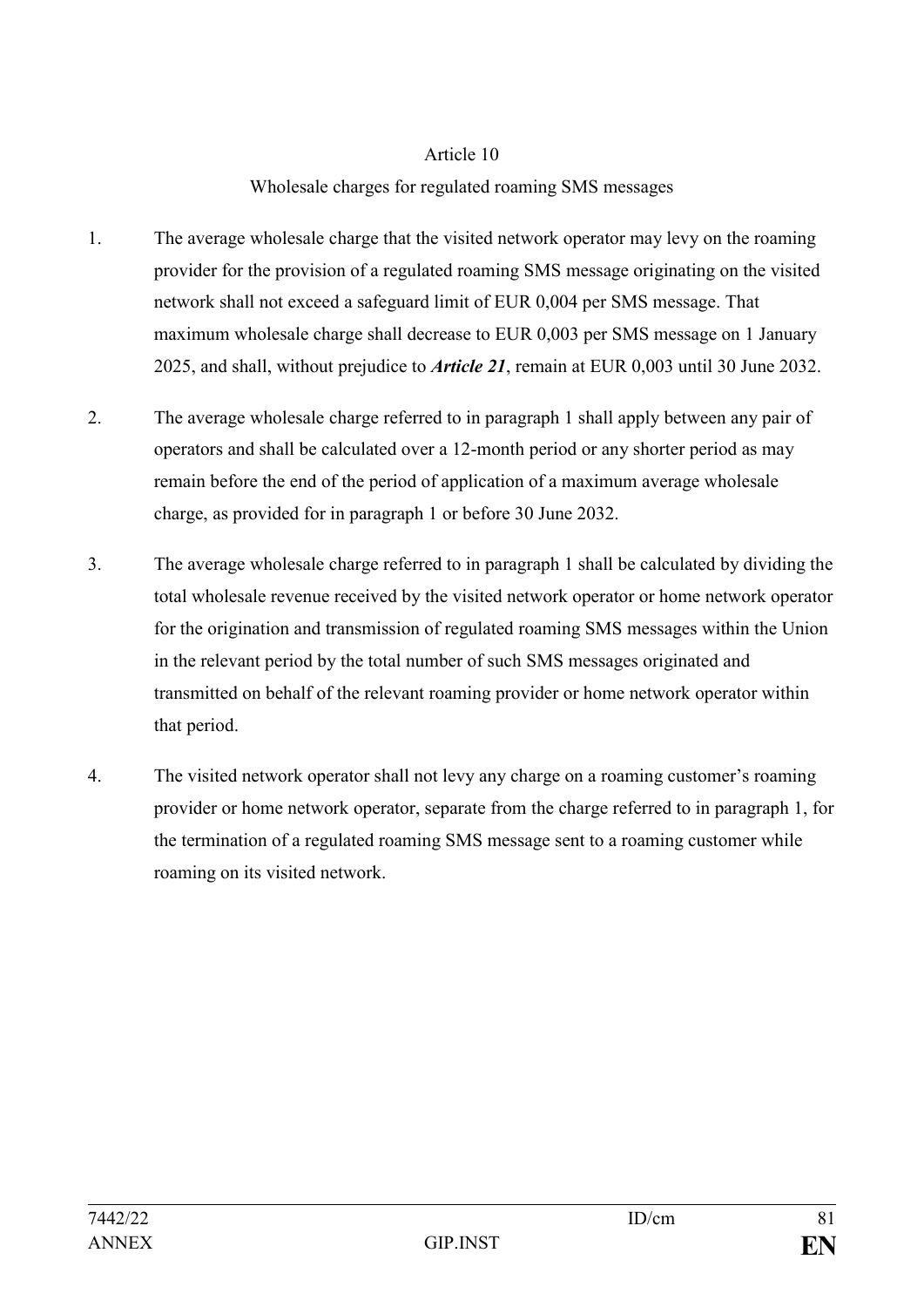#### Wholesale charges for regulated data roaming services

- 1. The average wholesale charge that the visited network operator may levy on the roaming provider for the provision of regulated data roaming services by means of the visited network shall not exceed a safeguard limit of EUR 2,00 per gigabyte of data transmitted. That maximum wholesale charge shall decrease to *EUR 1,80* per gigabyte of data transmitted on 1 January *2023, to EUR 1,55 per gigabyte on 1 January 2024, to EUR 1,30 per gigabyte on 1 January 2025, to EUR 1,10 per gigabyte on 1 January 2026 and to EUR 1,00 per gigabyte by 1 January 2027, after which*, without prejudice to *Article 21, it shall* remain at EUR *1,00* per gigabyte of data transmitted until 30 June 2032.
- 2. The average wholesale charge referred to in paragraph 1 shall apply between any pair of operators and shall be calculated over a 12-month period or any shorter period as may remain before the end of the period of application of a maximum average wholesale charge, as provided for in paragraph 1 or before 30 June 2032.
- 3. The average wholesale charge referred to in paragraph 1 shall be calculated by dividing the total wholesale revenue received by the visited network or home network operator for the provision of regulated data roaming services in the relevant period by the total number of megabytes of data actually consumed by the provision of those services within that period, aggregated on a per-kilobyte basis on behalf of the relevant roaming provider or home network operator within that period.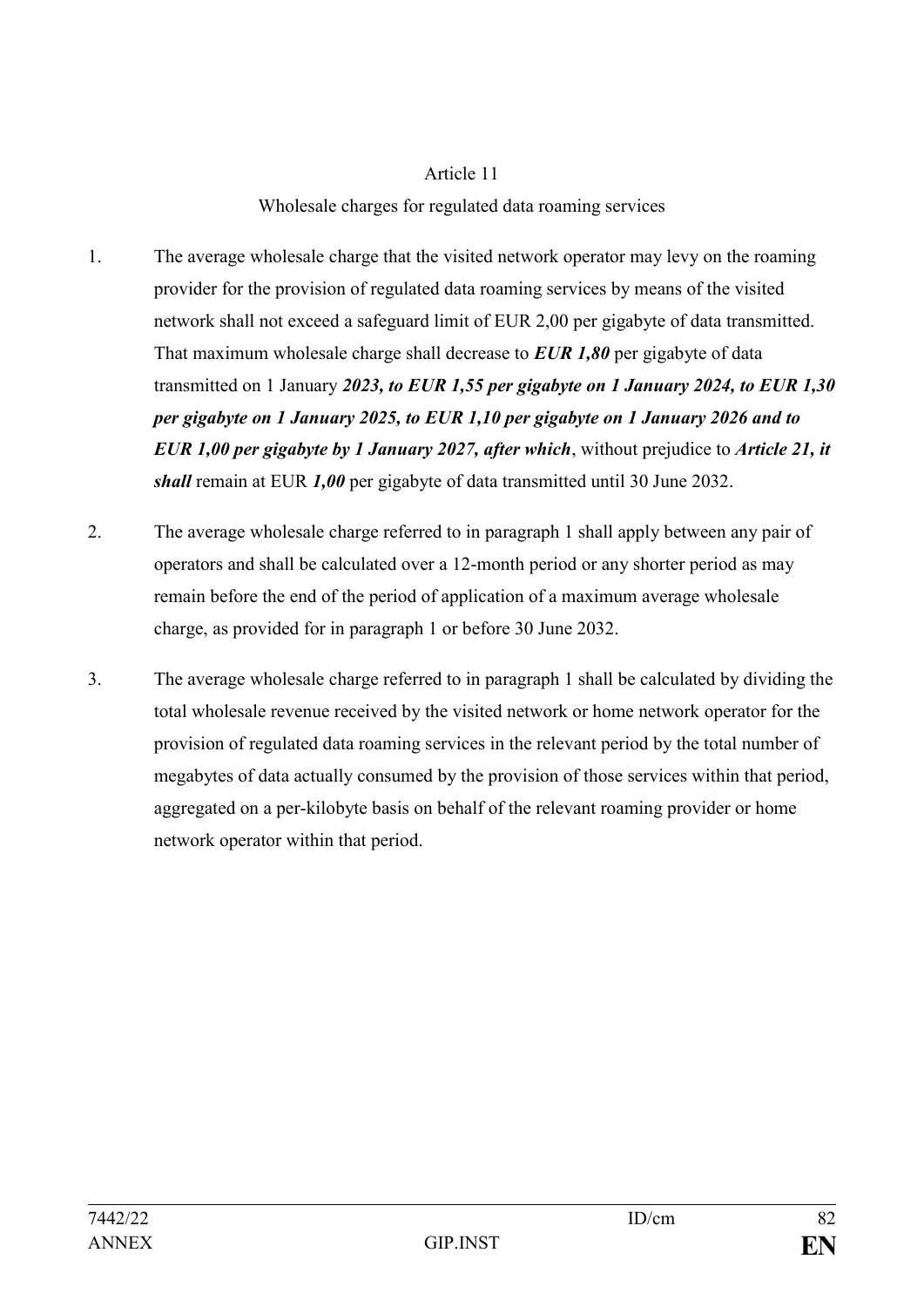#### Wholesale charges for emergency communications

Without prejudice to Articles 9, 10 and 11, the visited network operator shall not levy on the roaming provider any *charges* related to *any type of* emergency communications initiated by the roaming customer or to the transmission of caller location information.

#### Article 13

Transparency of retail conditions for roaming calls and SMS messages

1. To alert roaming customers to the fact that they will be subject to roaming charges when making or receiving a call or when sending an SMS message, each roaming provider shall, except when the customers have notified the roaming provider that they do not require this service, provide the customers, by means of an automatic message, without undue delay and free of charge, when they enter a Member State other than that of their domestic provider, with basic personalised pricing information on the roaming charges, including VAT, that apply to the making and receiving of calls and to the sending of SMS messages by that customer in the visited Member State.

That basic personalised pricing information shall be expressed in the currency of the home bill provided by the customer's domestic provider and shall include information on:

- (a) any fair use policy that the roaming customer is subject to within the Union and the surcharges which apply in excess of any limits under that fair use policy; and
- (b) any surcharge applied in accordance with Article 6.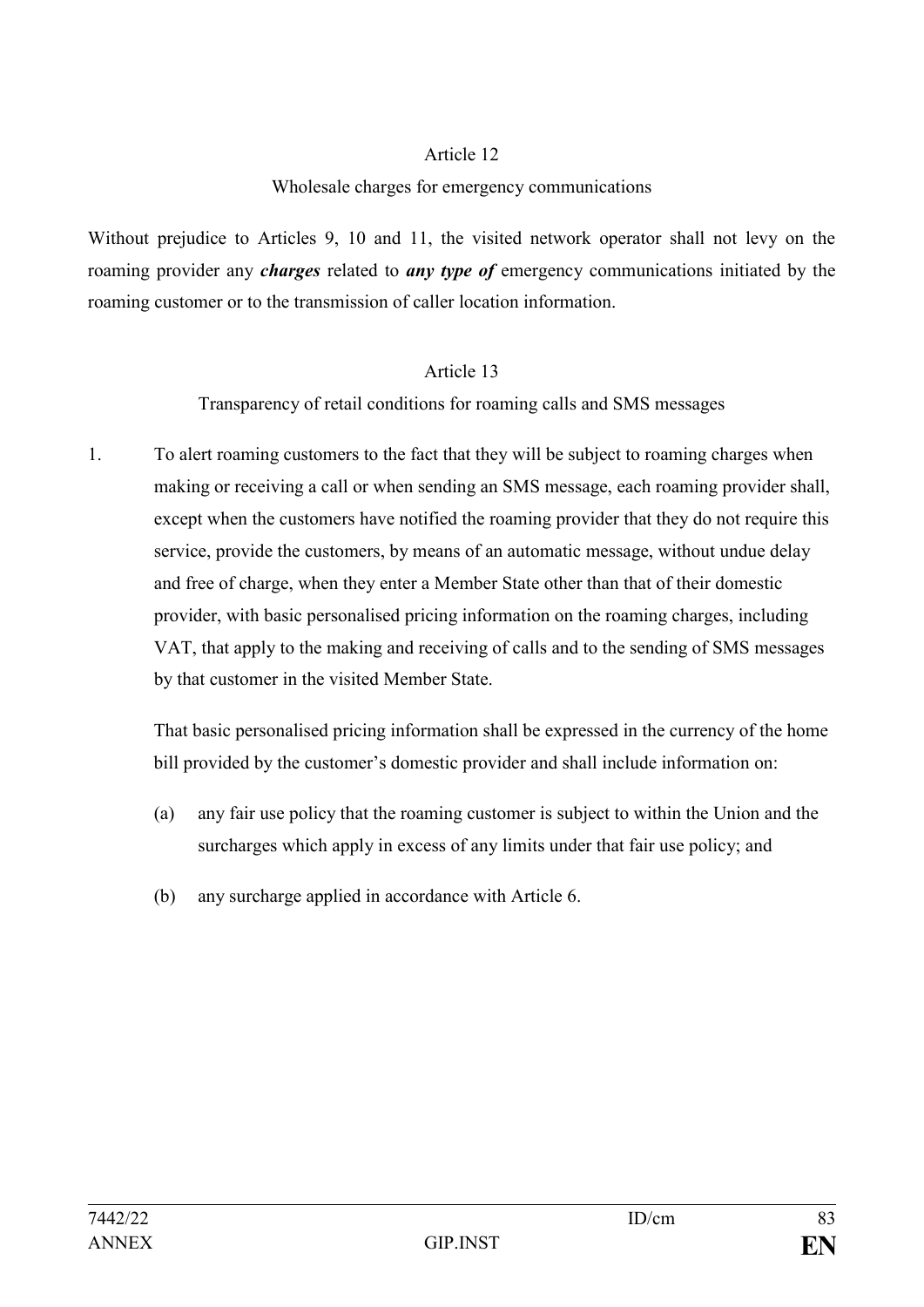Roaming providers shall provide roaming customers, when they enter a Member State other than that of their domestic provider, with information on the potential risk of increased charges due to the use of value-added services by means of an automatic message, without undue delay and free of charge, except where a roaming customer has notified its roaming provider that it does not require this service. Such information shall include a link to *access, free of charge,* a dedicated webpage providing *up-to-date*  information about the types of services that may be subject to increased costs and, *where* available, information about numbering ranges for value-added services *or other relevant additional information contained in the database established pursuant to Article 16, first paragraph, point (a), in accordance with Article 16, third paragraph. The webpage shall include information about charges applicable to freephone numbers while roaming, if any*.

The basic personalised pricing information referred to in the first subparagraph of this paragraph shall also include the free-of-charge number referred to in paragraph 2 for obtaining more detailed information.

On the occasion of each message, customers shall have the opportunity to give notice to the roaming provider, free of charge and in an easy manner, that they do not require the automatic message. Customers who have given notice that they do not require the automatic message shall have the right at any time and free of charge to require the roaming provider to provide the service again.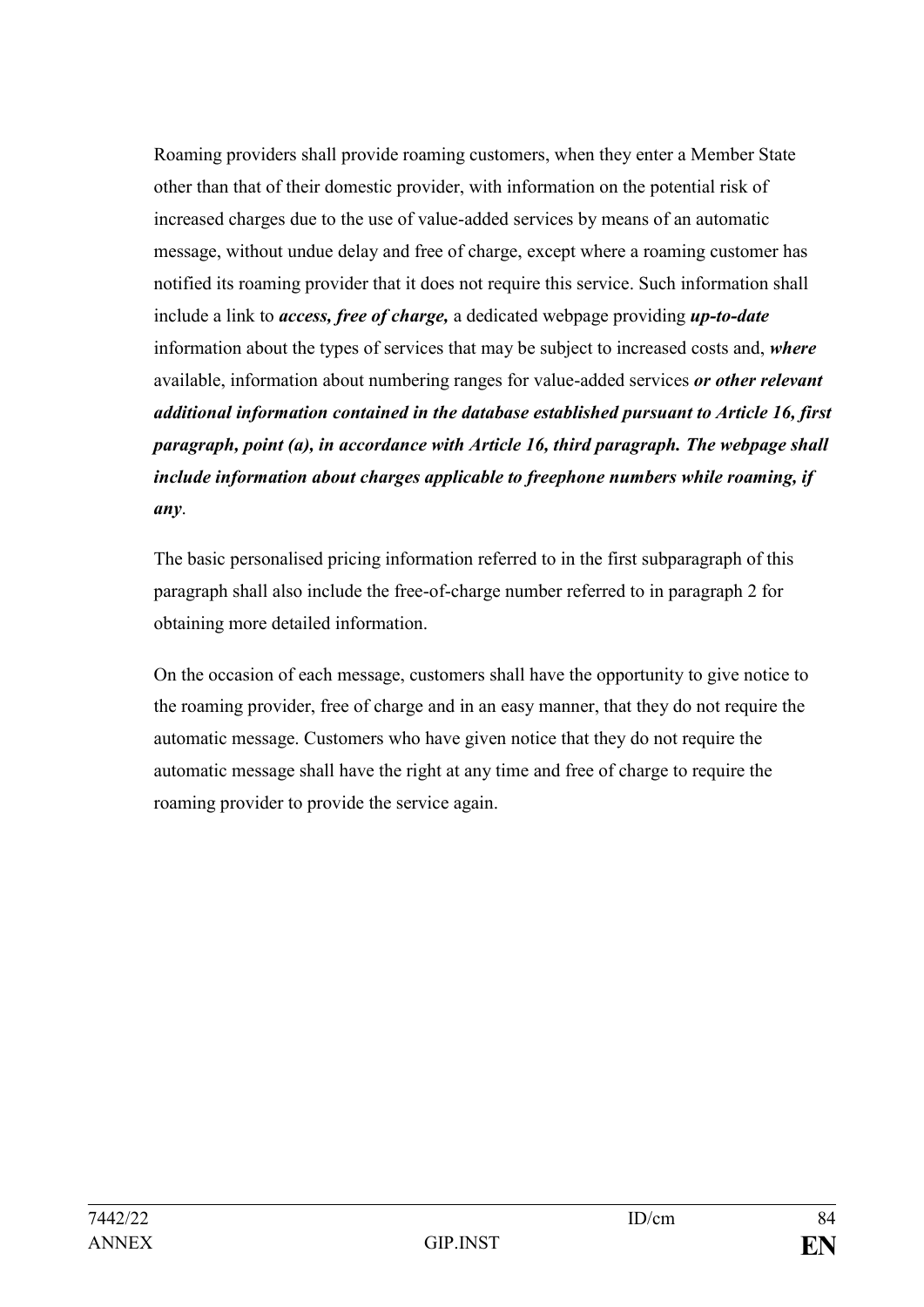Roaming providers shall provide *customers with disabilities* with the basic personalised pricing information referred to in the first subparagraph automatically, by voice call, free of charge, if they so request.

With the exception of the reference to any fair use policy and the surcharge applied in accordance with Article 6, the first, second, fifth and sixth subparagraphs of this paragraph shall also apply both to voice and SMS roaming services used by roaming customers *when connecting to national or international non-terrestrial public mobile communications networks, and provided by a roaming provider and to voice and SMS roaming services used by roaming customers* travelling outside the Union and provided by a roaming provider.

2. In addition to the information provided for in paragraph 1, customers shall have the right to request and receive, free of charge, and irrespective of their location within the Union, more detailed personalised pricing information on the roaming charges that apply in the visited network to voice calls and SMS messages, and information on the transparency measures applicable by virtue of this Regulation, by means of a mobile voice call or by SMS messages. Such a request shall be to a free-of-charge number designated for this purpose by the roaming provider. Obligations provided for in paragraph 1 shall not apply to devices which do not support SMS functionality.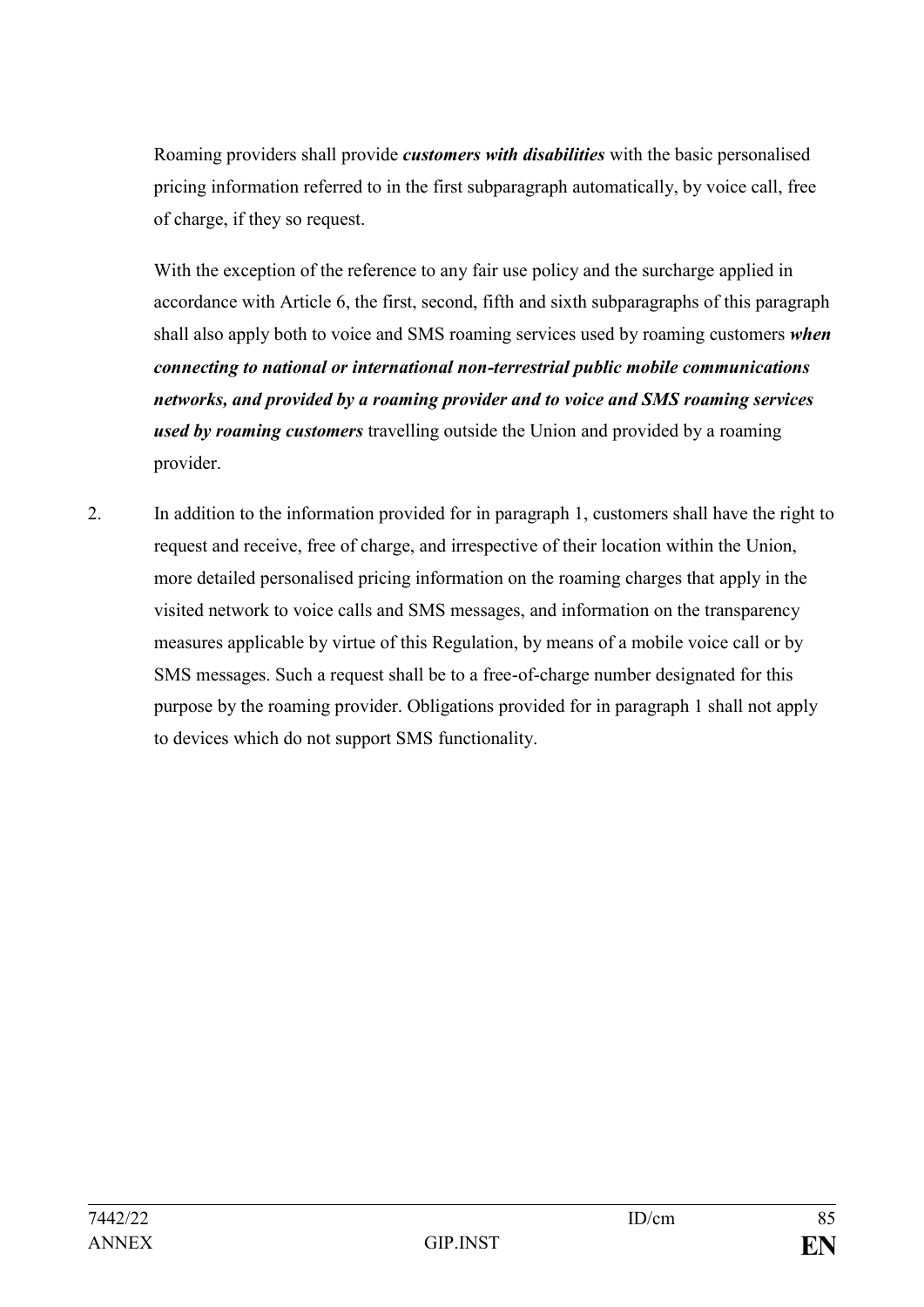- 3. The roaming provider shall send a notification to the roaming customer when the applicable fair use volume of regulated voice, or SMS, roaming services is fully consumed or any usage threshold applied in accordance with Article 6 is reached. That notification shall indicate the surcharge that will be applied to any additional consumption of regulated voice, or SMS, roaming services by the roaming customer. Each customer shall have the right to require the roaming provider to stop sending such notifications and shall have the right, at any time and free of charge, to require the roaming provider to provide the service again.
- 4. Roaming providers shall provide all customers with full information on applicable roaming charges, when subscriptions are taken out. They shall also provide their roaming customers with updates on applicable roaming charges without undue delay each time there is a change in these charges.

Roaming providers shall send a reminder at reasonable intervals thereafter to all customers who have opted for another tariff.

5. Roaming providers shall make available information to their customers on how to *effectively* avoid inadvertent roaming in border regions. Roaming providers shall take *all*  reasonable steps to protect their customers from paying roaming charges for inadvertently accessed roaming services while situated in their home Member State.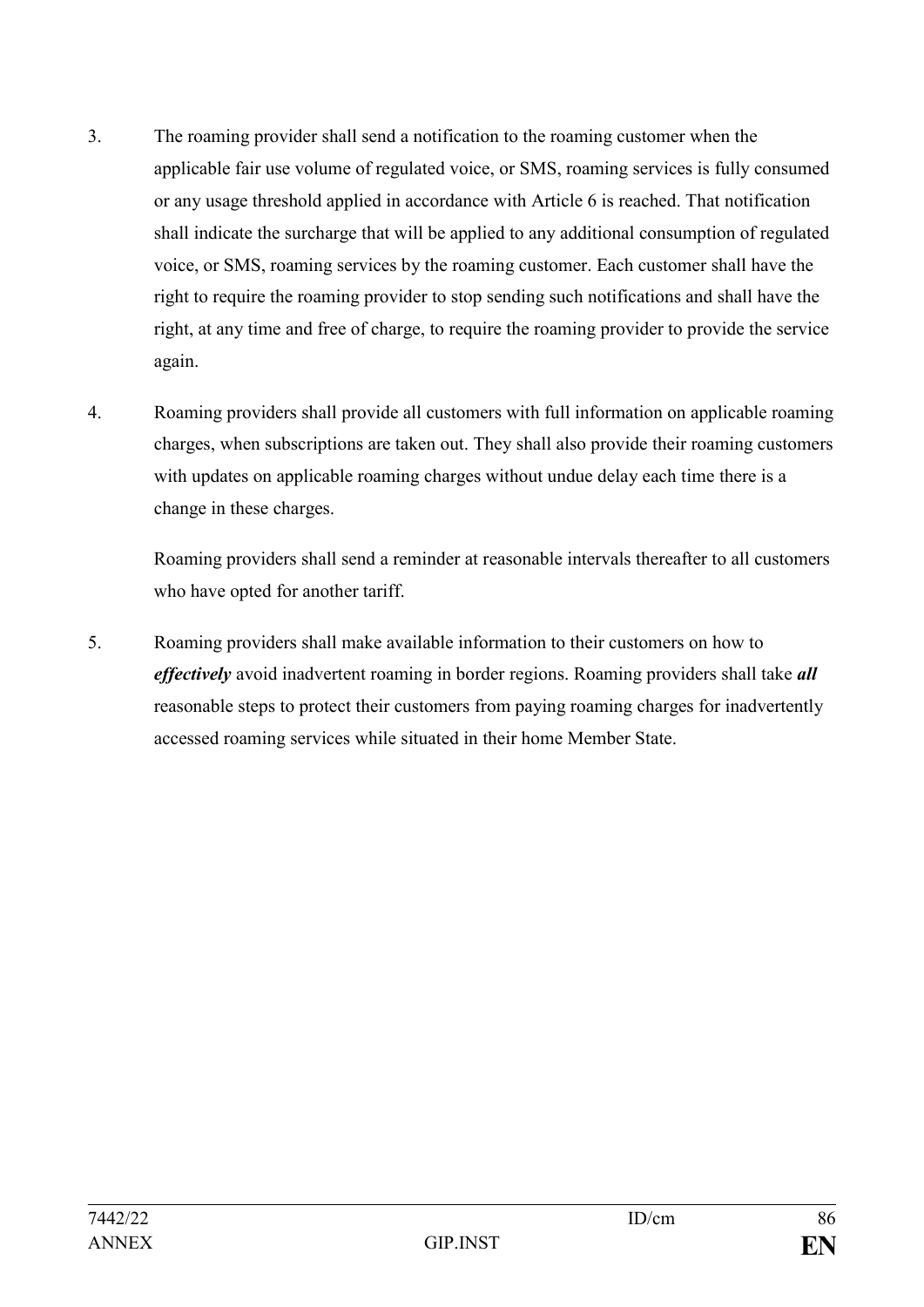*6. Roaming providers shall take all reasonable steps to protect their customers from paying additional charges for voice calls and SMS messages for inadvertently connecting to non-terrestrial public mobile networks, such as enabling roaming customers to opt out of connecting to non-terrestrial networks. Where such an opt-out mechanism is offered, the roaming customer shall have the right to opt out from the use of non-terrestrial networks at any time, easily and free of charge and to request the reinstatement of the connection to such networks.*

#### Article 14

Transparency and safeguard mechanisms for retail data roaming services

1. Roaming providers shall ensure that their roaming customers, both before and after the conclusion of a retail contract, are kept adequately informed of the charges which apply to their use of regulated data roaming services, in ways which facilitate customers' understanding of the financial consequences of such use and permit them to monitor and control their expenditure on regulated data roaming services in accordance with paragraphs 2 and 4.

Where appropriate, roaming providers shall inform their customers, before the conclusion of a retail contract and on a regular basis thereafter, of the risk of automatic and uncontrolled data roaming connection and download. Furthermore, roaming providers shall notify to their customers, free of charge and in a clear and easily understandable manner, how to switch off those automatic data roaming connections in order to avoid uncontrolled consumption of data roaming services.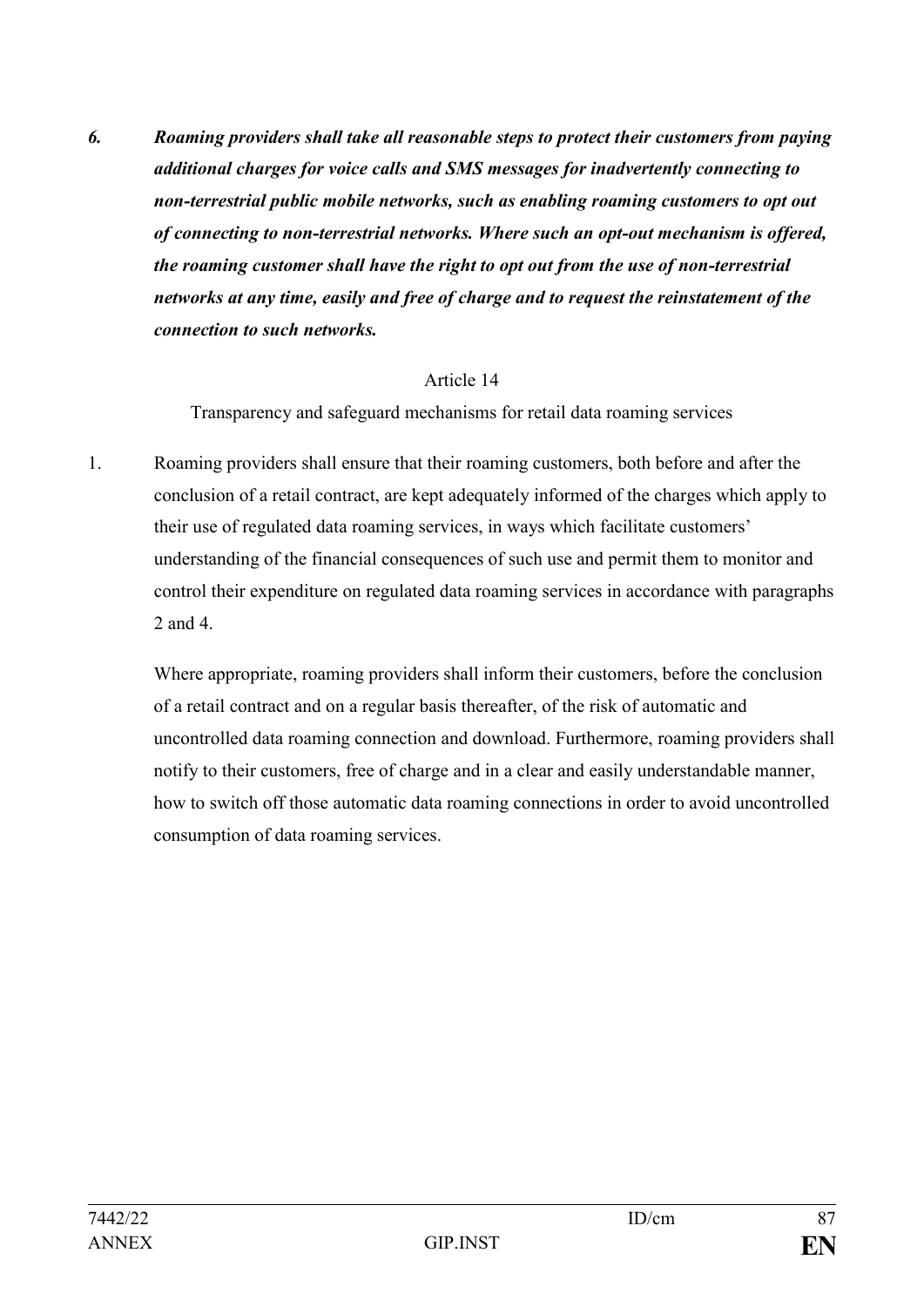2. An automatic message from the roaming provider shall inform the roaming customer that the latter is using regulated data roaming services, and provide basic personalised tariff information on the charges, in the currency of the home bill provided by the customer'sdomestic provider, applicable to the provision of regulated data roaming services to that roaming customer in the Member State concerned, except where the customer has notified the roaming provider that he does not require that information.

That basic personalised tariff information shall include information on:

- (a) any fair use policy that the roaming customer is subject to within the Union and the surcharges which apply in excess of any limits under that fair use policy; and
- (b) any surcharge applied in accordance with Article 6.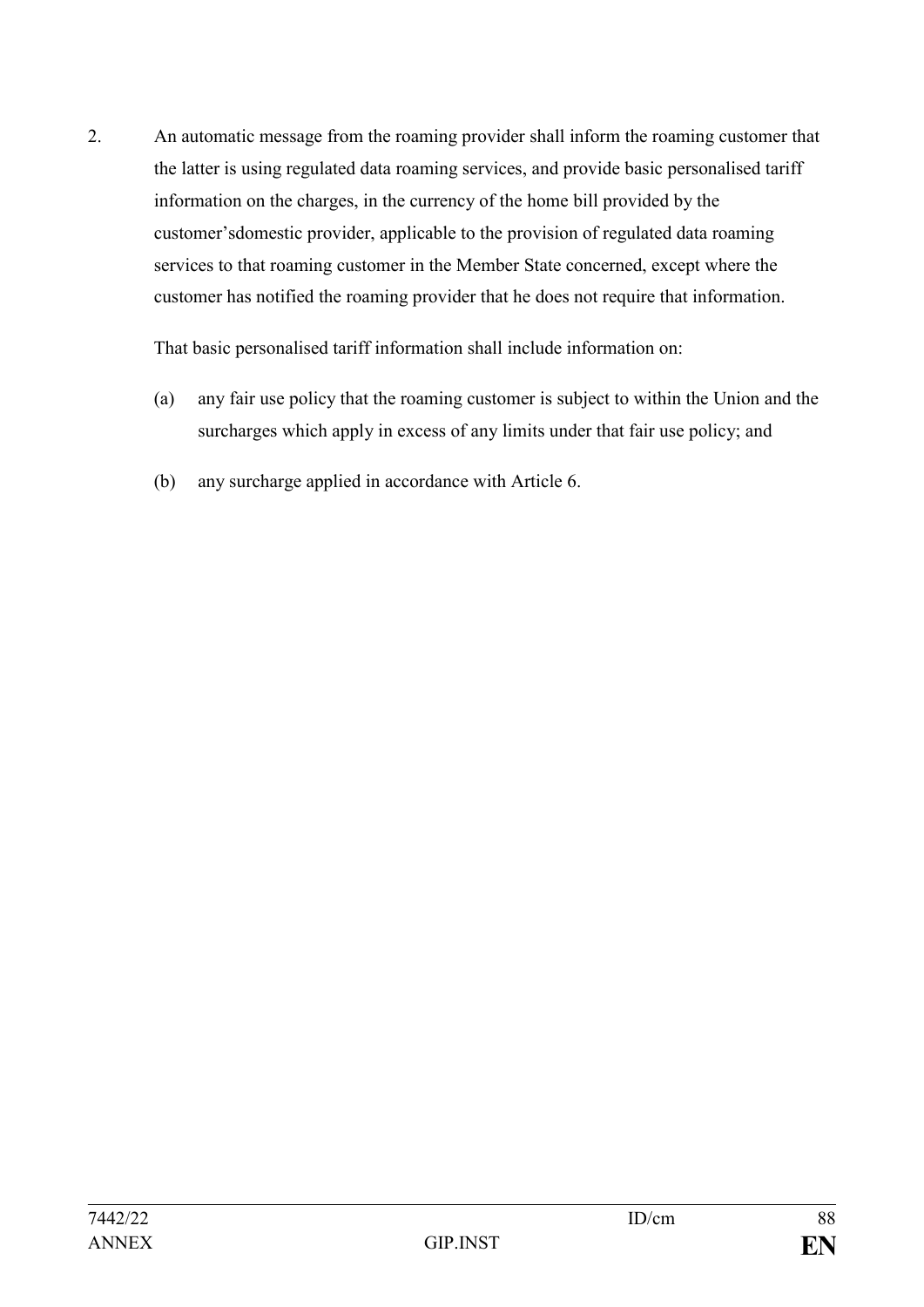The information shall be delivered *directly* to the roaming customer's mobile device, for example by an SMS message, an e-mail*, means of a text message* or a pop-up window on the mobile device, every time the roaming customer enters a Member State other than that of his domestic provider and initiates for the first time a data roaming service in that particular Member State. It shall be provided free of charge at the moment the roaming customer initiates a regulated data roaming service, by an appropriate means adapted to facilitate its receipt and easy comprehension.

A customer who has notified his roaming provider that he does not require the automatic tariff information shall have the right at any time and free of charge to require the roaming provider to provide this service again.

3. The roaming provider shall send a notification when the applicable fair use volume of regulated data roaming service is fully consumed or any usage threshold applied in accordance with Article 6 is reached. That notification shall indicate the surcharge that will be applied to any additional consumption of regulated data roaming services by the roaming customer. Each customer shall have the right to require the roaming provider to stop sending such notifications and shall have the right, at any time and free of charge, to require the roaming provider to provide the service again.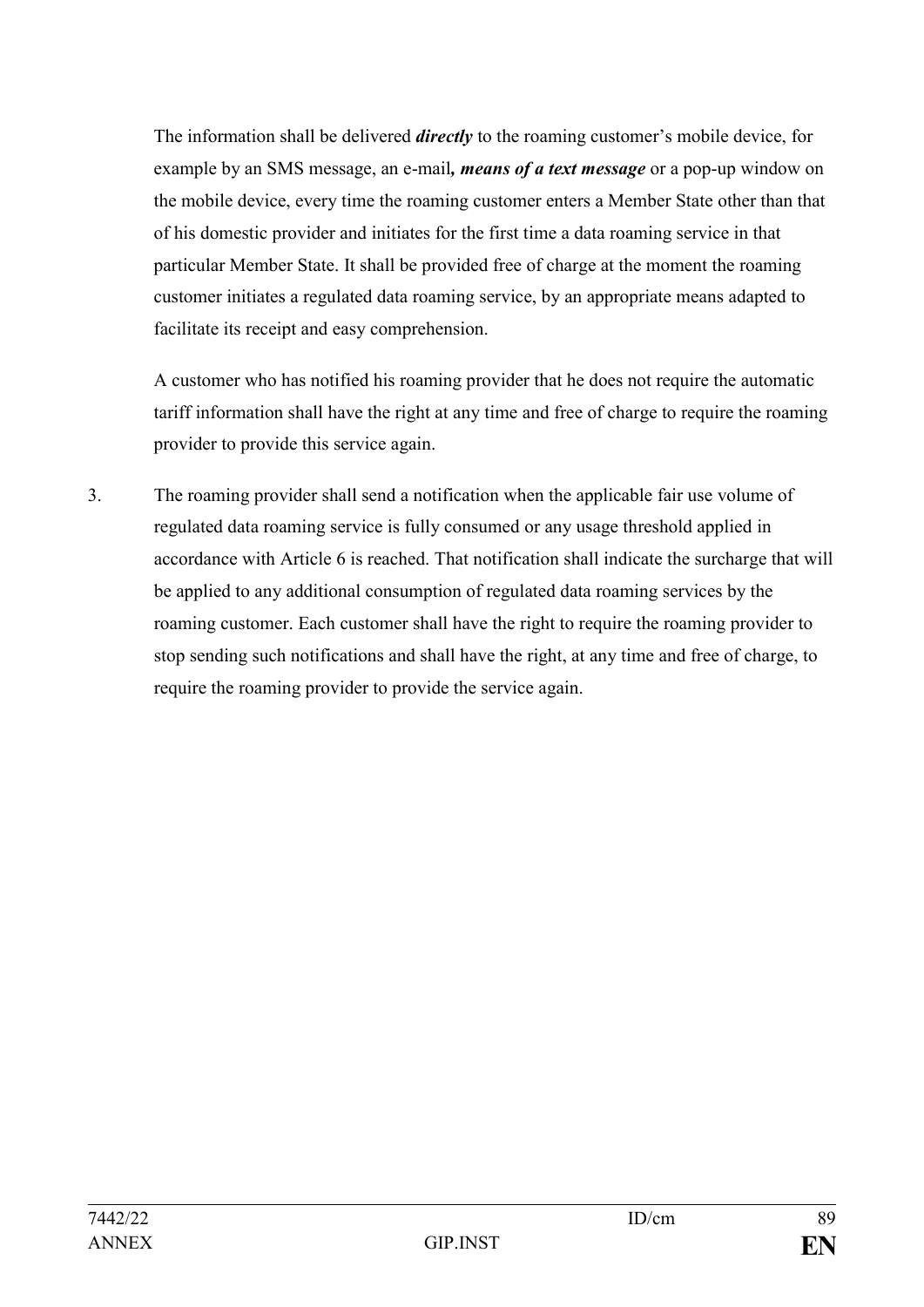4. Each roaming provider shall grant to all their roaming customers ▌free of charge *access to*  a facility which provides in a timely manner information on the accumulated consumption expressed in volume or in the currency in which the roaming customer is billed for regulated data roaming services and which guarantees that, without the customer's explicit consent, the accumulated expenditure for regulated data roaming services over a specified period of use, excluding MMS messages billed on a per-unit basis, does not exceed a specified financial limit. *Customers may notify the roaming provider that they do not require access to such a facility.*

To that end, the roaming provider shall make available one or more maximum financial limits for specified periods of use, provided that the customer is informed in advance of the corresponding volume amounts. One of those limits (the default financial limit) shall be close to, but not exceed, EUR 50 of outstanding charges per monthly billing period, excluding VAT.

Alternatively, the roaming provider may establish limits expressed in volume, provided that the customer is informed in advance of the corresponding financial amounts. One of those limits (the default volume limit) shall have a corresponding financial amount not exceeding EUR 50 of outstanding charges per monthly billing period, excluding VAT.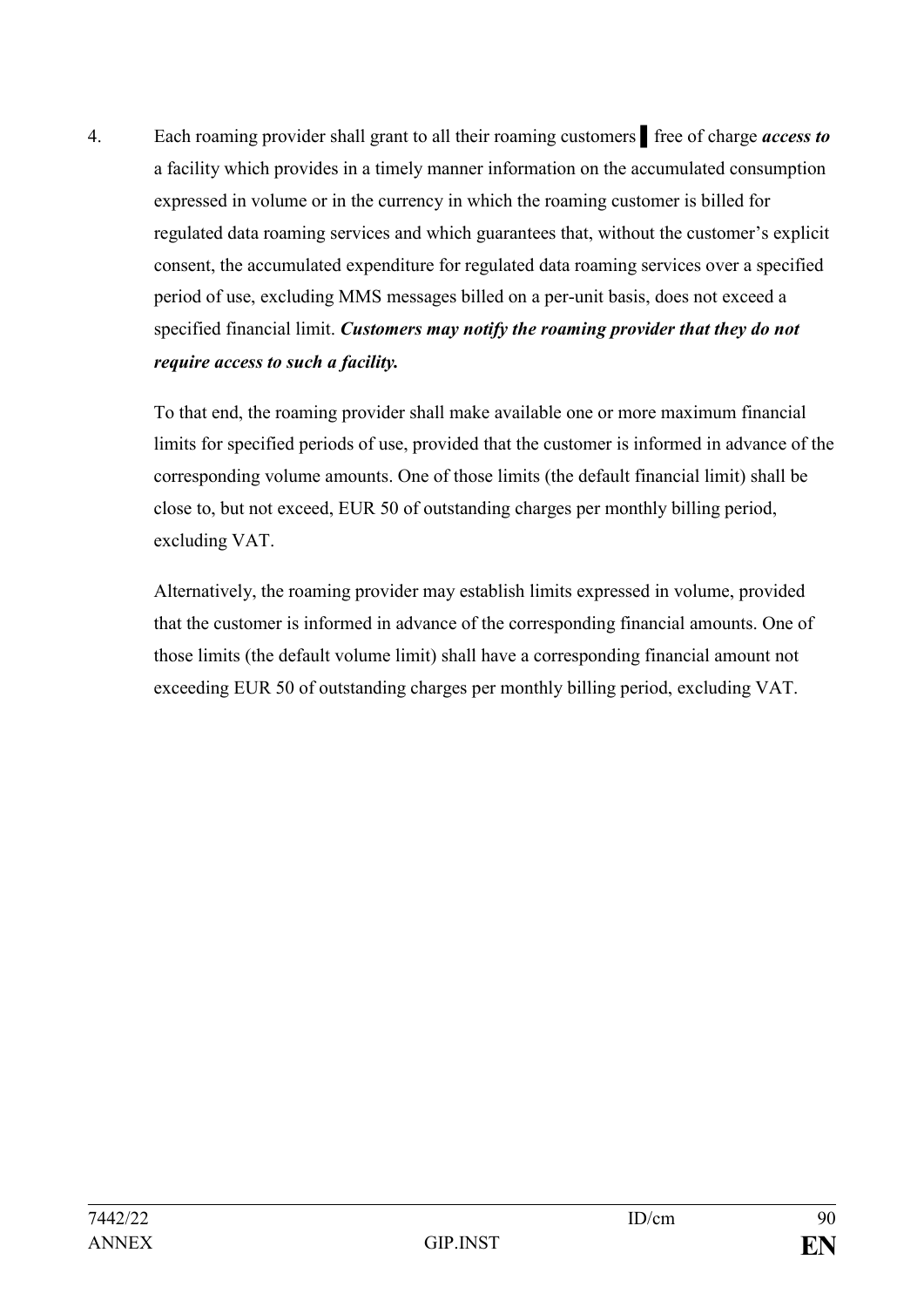In addition, the roaming provider may offer to its roaming customers other limits with different, that is, higher or lower, maximum monthly financial limits.

The default limits referred to in the second and third subparagraphs shall be applicable to all customers who have not opted for another limit.

Each roaming provider shall also ensure that an appropriate notification is sent *directly* to the roaming customer's mobile device, for example by an SMS message, an e-mail*, means of a text message* or a pop-up window on the computer, when the data roaming services have reached 80% of the agreed financial or volume limit. Each customer shall have the right to require the roaming provider to stop sending such notifications and shall have the right, at any time and free of charge, to require the roaming provider to provide the service again.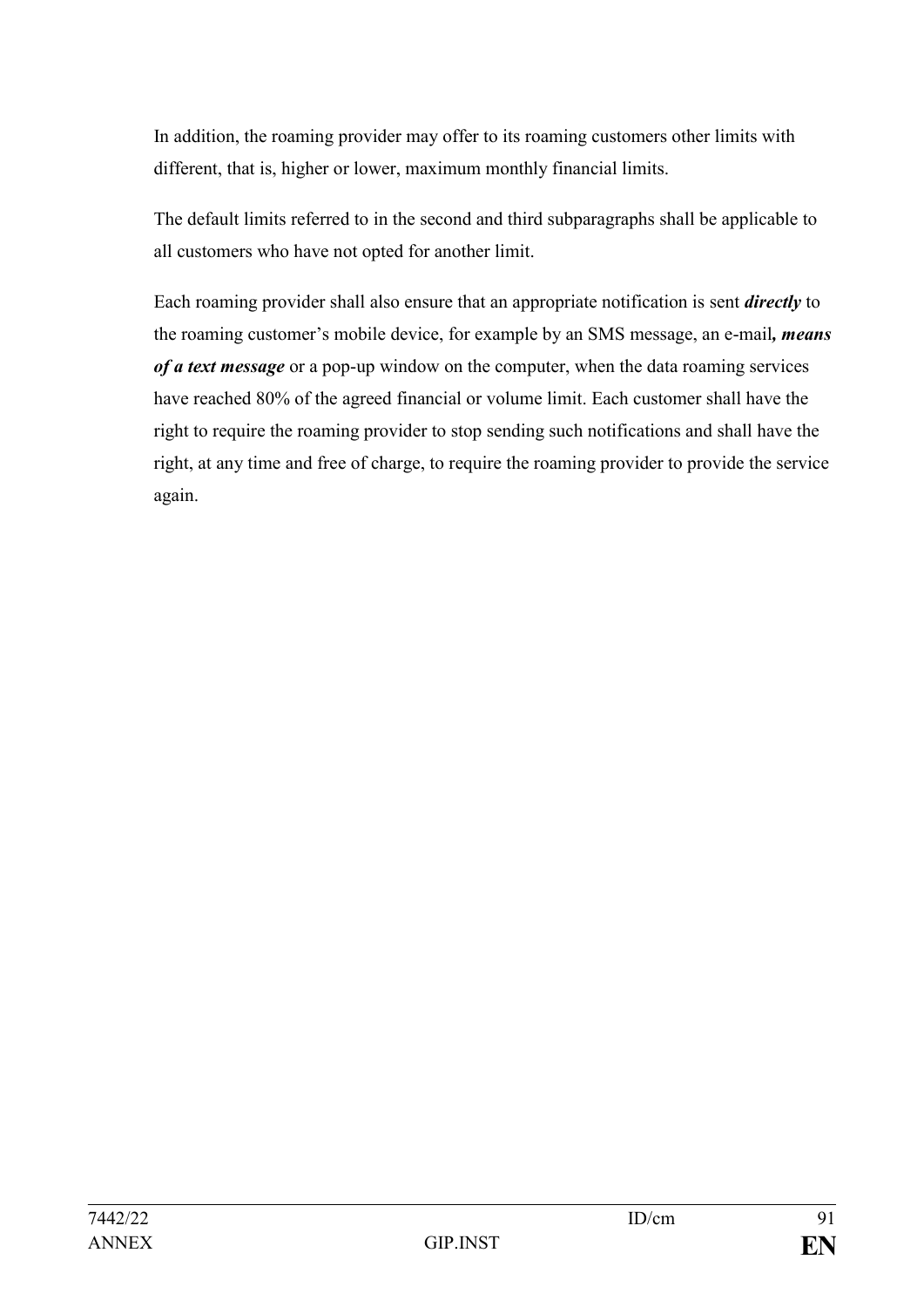When the financial or volume limit would otherwise be exceeded, a notification shall be sent to the roaming customer's mobile device. *Where a roaming customer subject to a default financial limit or default volume limit as referred to in the fifth subparagraph consumes more than EUR 100 in a monthly billing period, excluding VAT, an additional*  notification *shall be sent to that roaming customer's mobile device. Those notifications*  shall indicate the procedure to be followed if the customer wishes to continue provision of those services and the cost associated with each additional unit to be consumed. If the roaming customer does not respond as prompted in the notification received, the roaming provider shall immediately cease to provide and to charge the roaming customer for regulated data roaming services, unless and until the roaming customer requests the continued or renewed provision of those services.

Whenever a roaming customer requests *the removal or reinstatement of* a financial or volume limit facility, the change shall be made within one working day of receipt of the request, shall be free of charge, and shall not entail conditions or restrictions pertaining to other elements of the subscription.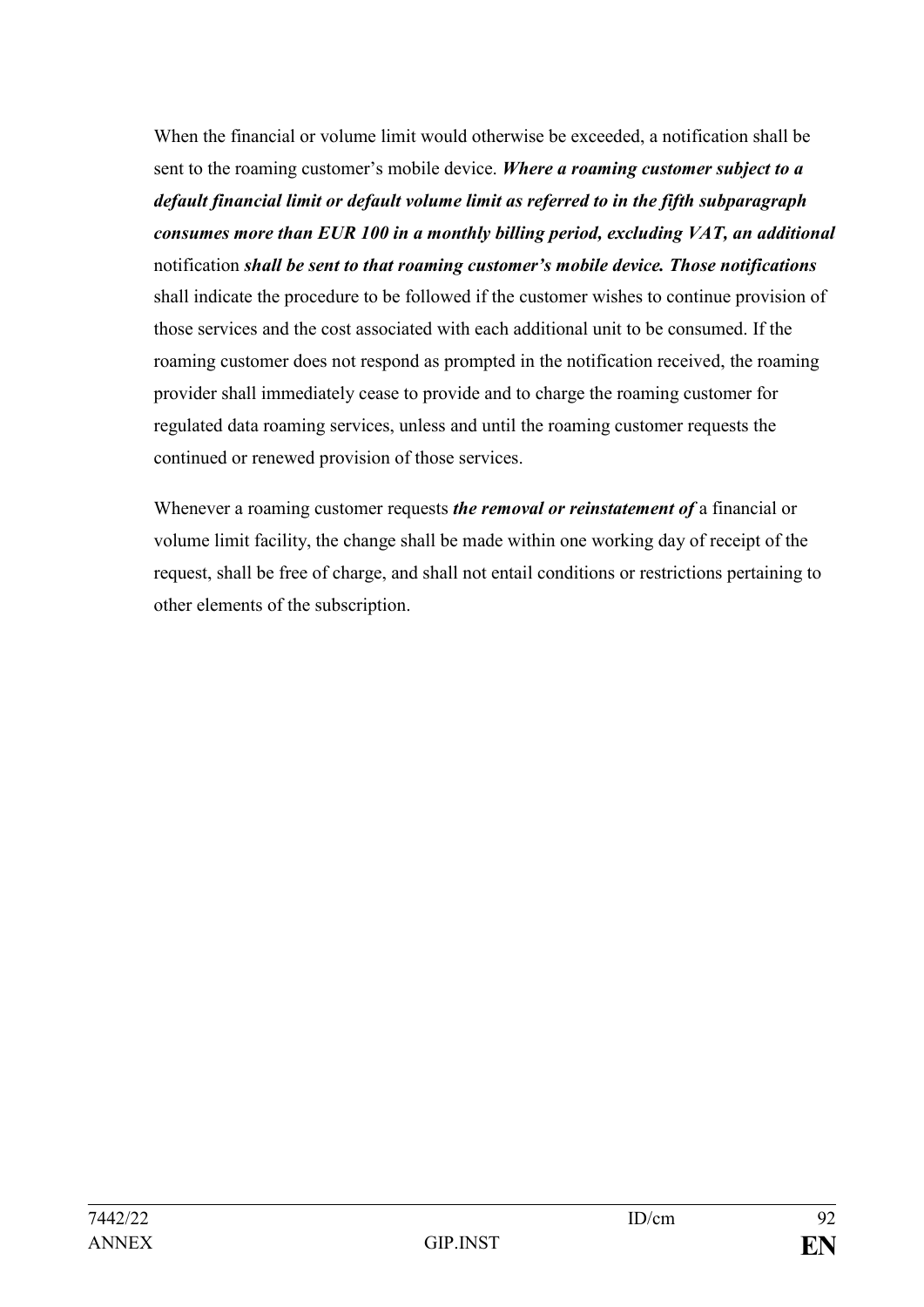- 5. Paragraphs 2 and 4 shall not apply to machine-to-machine devices that use mobile data communication.
- 6. Roaming providers shall take *all* reasonable steps to protect their customers from paying roaming charges for inadvertently accessed roaming services while situated in their home Member State. This shall include informing customers on how to *effectively* avoid inadvertent roaming in border regions.
- *7. Roaming providers shall take all reasonable steps to protect their customers from paying additional charges for data services for inadvertently connecting to non-terrestrial public mobile networks, such as enabling roaming customers to opt out of connecting to nonterrestrial networks. Where such an opt-out mechanism is offered, the customer shall have the right to opt out from the use of non-terrestrial networks at any time, easily and free of charge, and to request the reinstatement of the connection to such networks.*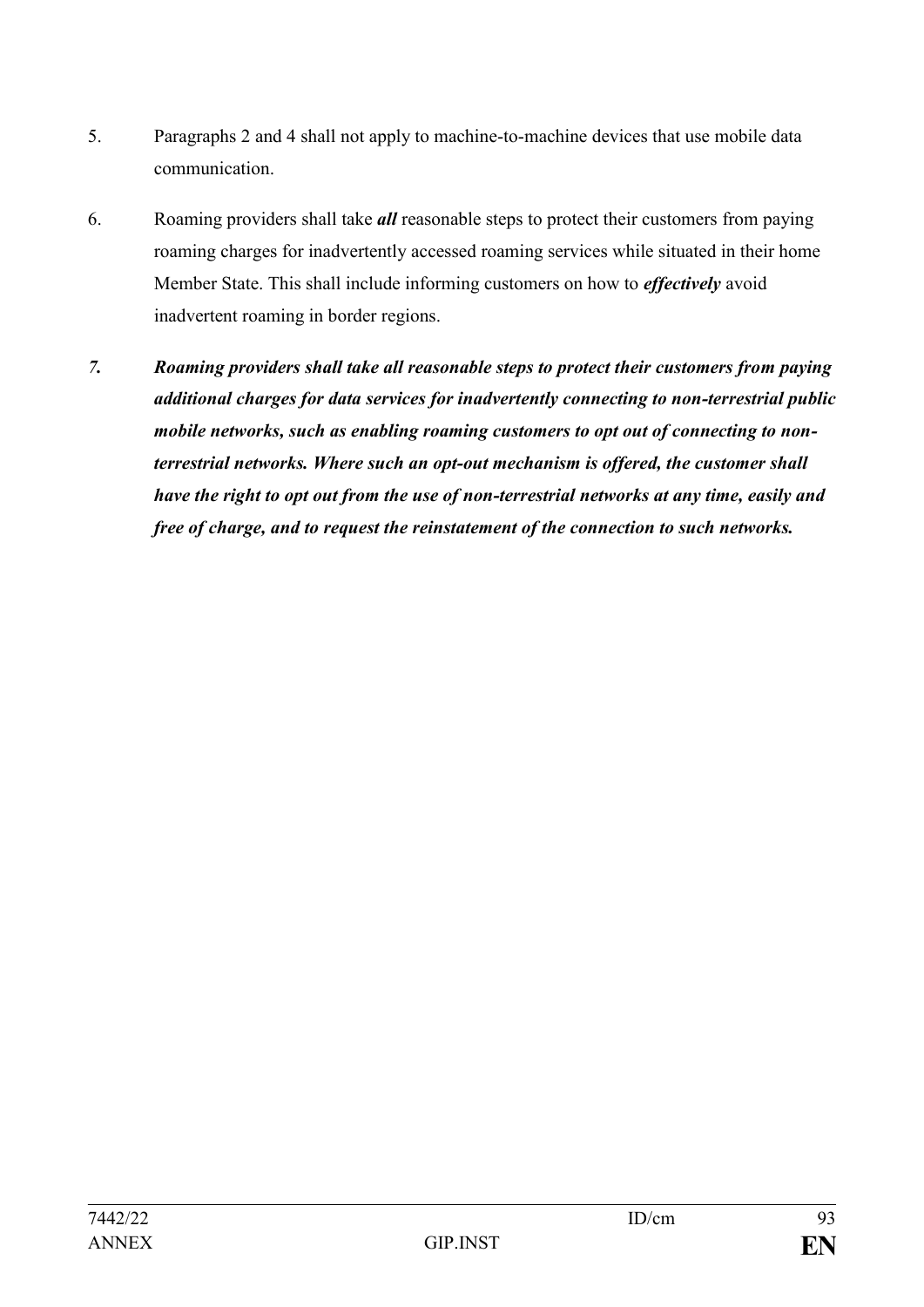8. With the exception of paragraph 2, second subparagraph, paragraph 3 and paragraph 6, and subject to the second and third subparagraphs of this paragraph, this Article shall also apply both to data roaming services used by roaming customers *when connecting to national or international non-terrestrial public mobile networks provided by a roaming provider and to data roaming services used by roaming customers* travelling outside the Union and provided by a roaming provider.

With regard to the facility referred to in paragraph 4, first subparagraph, the requirements provided in paragraph 4 shall not apply if the visited network operator in the visited country outside the Union does not allow the roaming provider to monitor its customers' usage on a real-time basis.

In such a case the customer shall be notified by an SMS message when entering such a country, without undue delay and free of charge, that information on accumulated consumption and the guarantee not to exceed a specified financial limit are not available.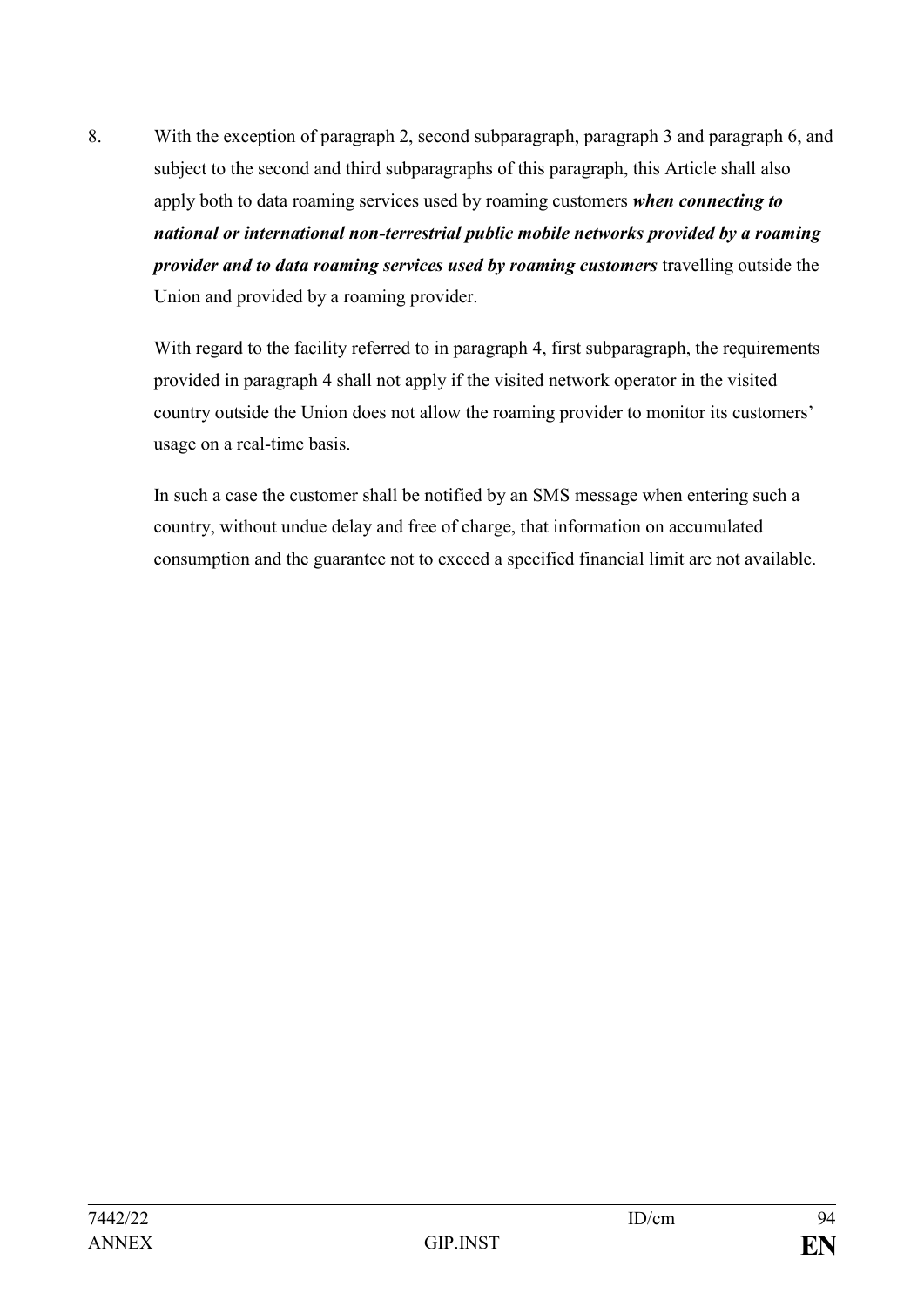## Transparency with regard to the means of access to emergency services

Roaming providers shall ensure that their roaming customers are kept adequately informed about the means of access to emergency services in the visited Member State.

The roaming provider shall inform the roaming customer, by means of an automatic message, that the latter may access emergency services free of charge by calling the single European emergency number '112'*. That message shall also provide the roaming customer with a link to access, free of charge, a dedicated webpage, accessible to persons with disabilities, which provides information on* alternative means of access to emergency services through emergency communications mandated in the visited Member State. The information shall be delivered to the roaming customer's mobile device by an SMS message *or where necessary by an appropriate means adapted to facilitate its receipt and easy comprehension* every time ▌a roaming *customer enters* a Member State other than that of the roaming customer's domestic provider. *The information* shall be provided free of charge*.*

*In Member States where public warning mobile applications are deployed, if a link to that application is reported by the visited Member State in the database established pursuant to Article 16, first paragraph, point (b),* roaming *providers shall include, in the message referred to in the second paragraph of this Article, the information indicating that public warnings may be received by a public warning mobile application. A link to the public warning mobile application and instructions for its download shall be provided in the dedicated webpage referred to in the second paragraph of this Article*.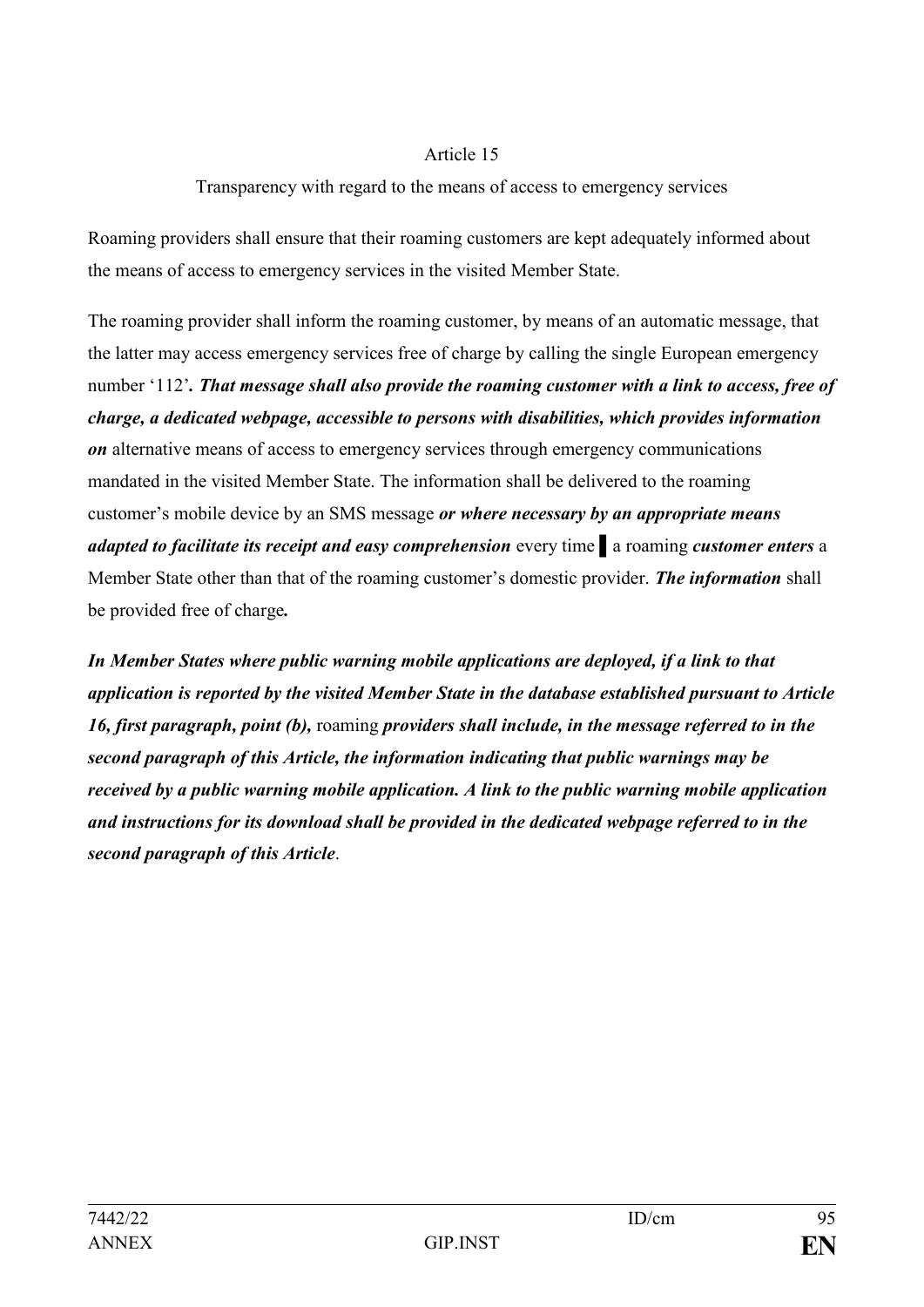Databases of numbering ranges for value-added services *and means of access to emergency services*

*By 31 December 2022, BEREC shall establish, and subsequently maintain:* 

- *(a) a single, Union-wide database of numbering ranges for value-added services in each Member State, to be made accessible to operators, national regulatory authorities and, where applicable, to other competent authorities; and*
- *(b) a single, Union-wide database of means of access to emergency services that are mandated in each Member State and that are technically feasible to be used by roaming customers, to be made accessible to operators and national regulatory authorities and, where applicable, to other competent authorities.*

*For the purposes of the establishment and maintenance of the databases referred to in the first paragraph, the national regulatory authorities or other competent authorities shall provide the necessary information and the relevant updates to BEREC by electronic means without undue delay.*

*Without prejudice to Article 13, the databases referred to in the first paragraph shall enable national regulatory authorities and other competent authorities, on an optional basis, to provide additional information.*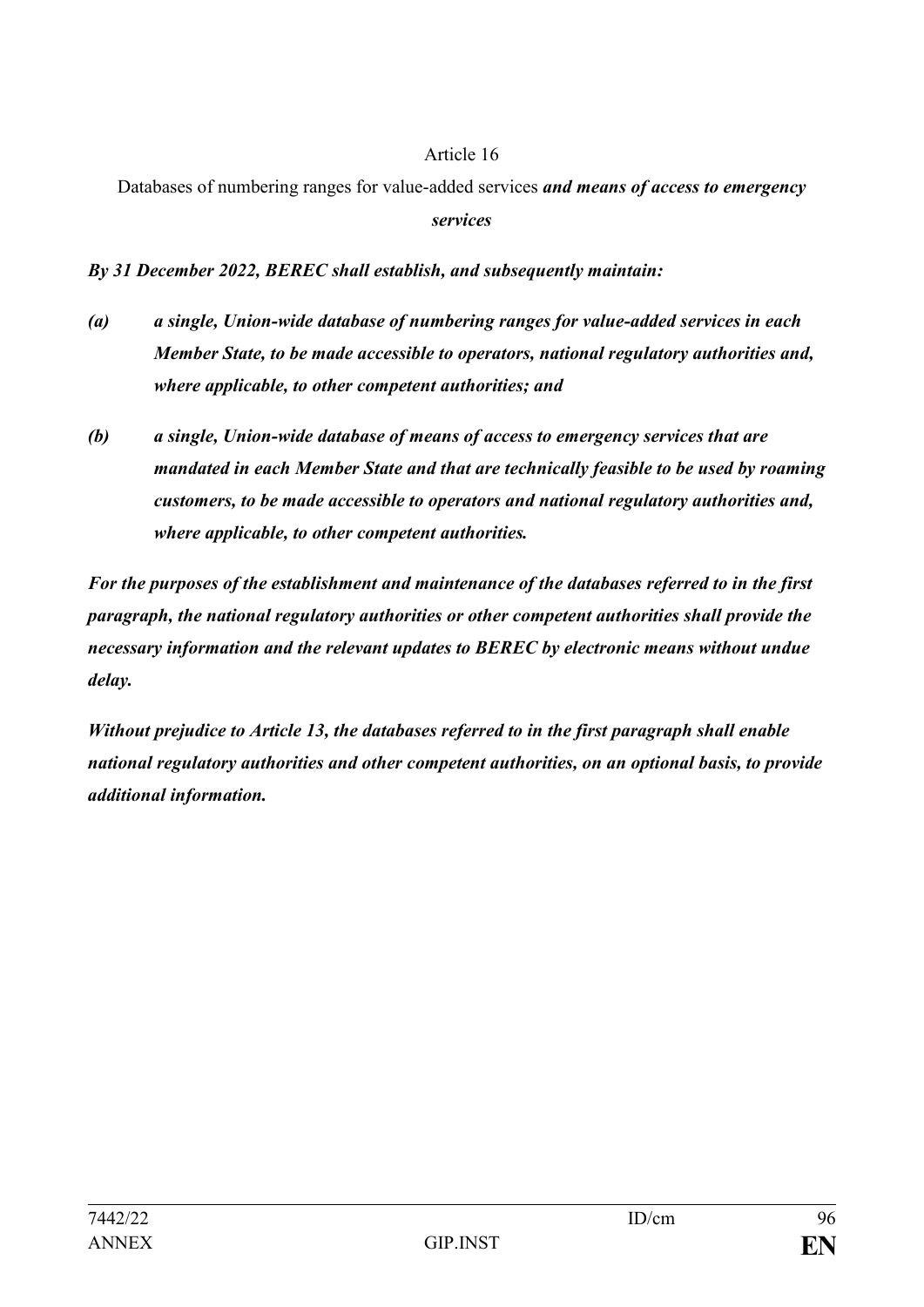# Supervision and enforcement

1. National regulatory authorities *and, where applicable, other competent authorities* shall monitor and supervise compliance with this Regulation within their territory.

National regulatory authorities shall strictly monitor and supervise roaming providers availing themselves of Articles 5 *and 6*.

*Where applicable, other competent authorities shall monitor and supervise compliance by the operators with the obligations laid down in this Regulation which are relevant for the exercise of the powers conferred on them by national law transposing Directive (EU) 2018/1972.*

2. National regulatory authorities and, where *applicable*, *other competent authorities and*  BEREC shall make up-to-date information on the application of this Regulation, in particular Articles 4, 5, 6 and 8 to 11, publicly available in a manner that enables interested parties to have easy access to it.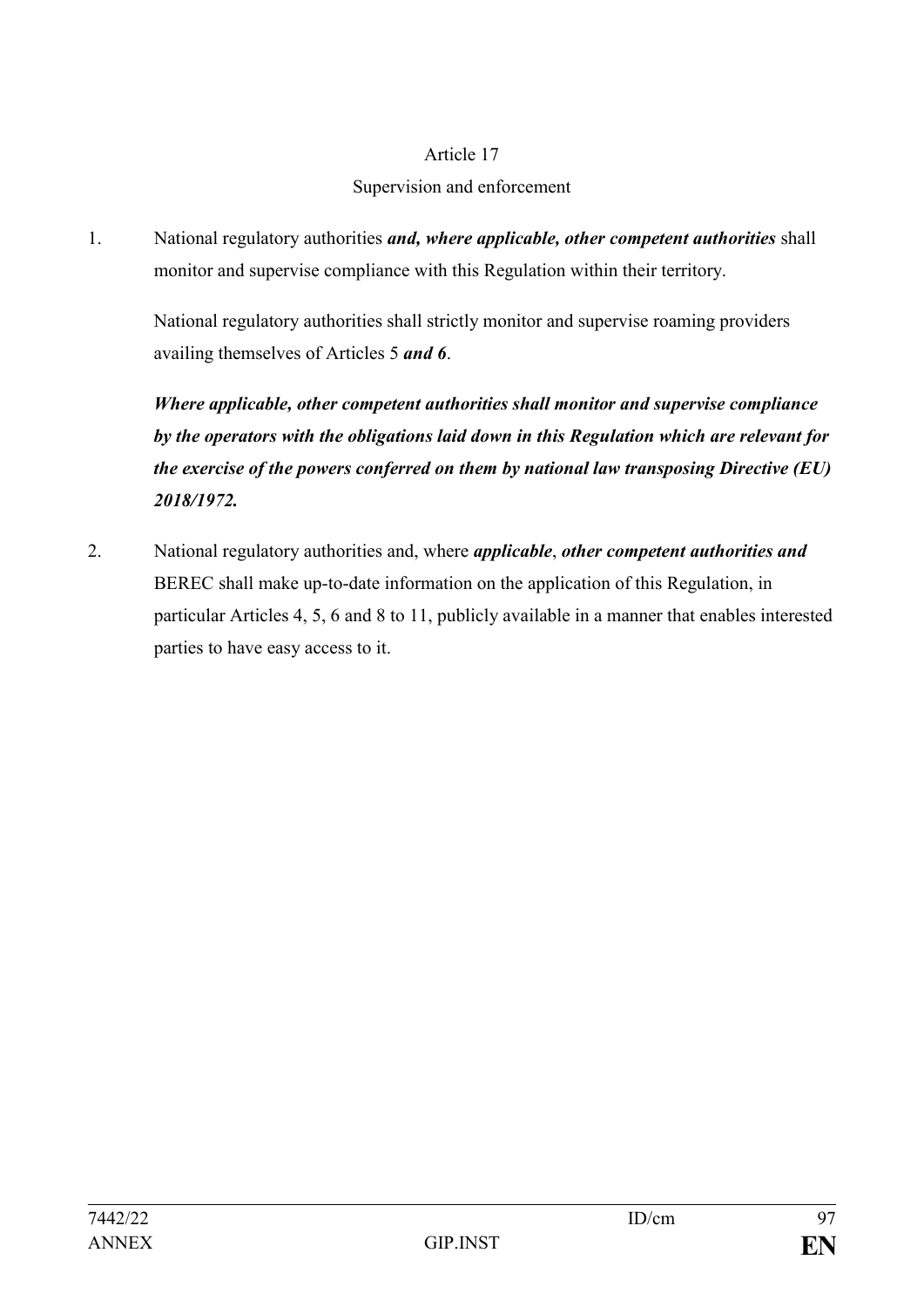3. National regulatory authorities *and, where applicable, other competent authorities* shall, in *accordance with their respective competences, in* preparation for the review provided for in Article 21, monitor developments in wholesale and retail charges for the provision to roaming customers of voice and data communications services, including SMS and MMS, including in the outermost regions referred to in Article 349 of the Treaty on the Functioning of the European Union. National regulatory authorities *and, where applicable, other competent* authorities shall also be alert to the particular case of inadvertent roaming in the border regions of neighbouring Member States and monitor whether traffic-steering techniques are used to the disadvantage of customers.

National regulatory authorities *and, where applicable, other competent* authorities shall monitor and collect information on inadvertent roaming and take appropriate measures.

4. National regulatory authorities *and, where applicable, other competent authorities* shall have the power to require undertakings subject to obligations under this Regulation to supply all information relevant to the implementation and enforcement of this Regulation. Those undertakings shall provide such information promptly on request and in accordance with time limits and level of detail required by the national regulatory authority *and, where applicable, other competent* authorities.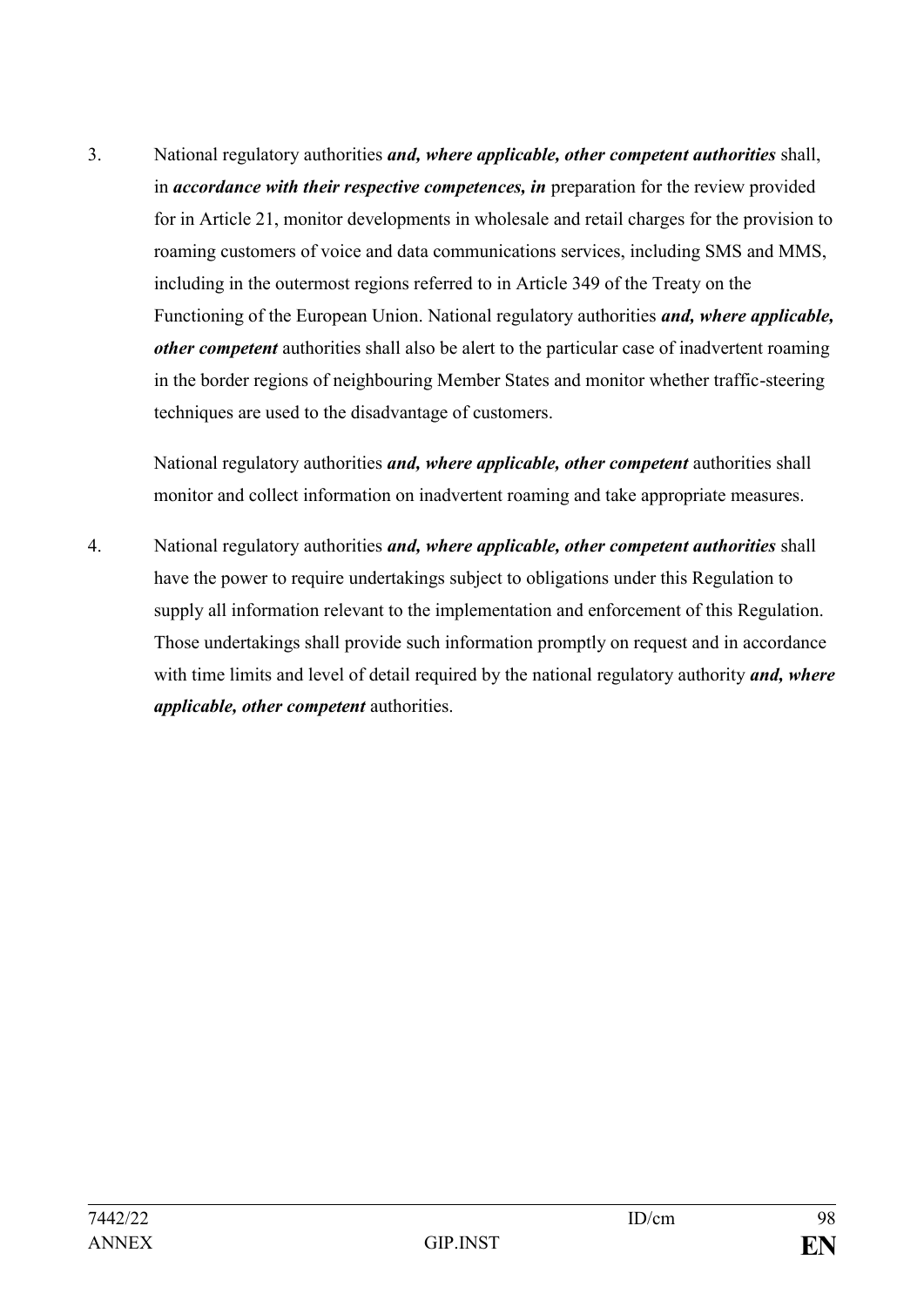- 5. Where a national regulatory authority *or other competent authorities* considers information to be confidential in accordance with Union and national rules on business confidentiality, the Commission, BEREC and any other national regulatory *authority or other competent authority* concerned shall ensure such confidentiality. Business confidentiality shall not prevent the timely sharing of information between the national regulatory authority *or other competent authorities*, the Commission, BEREC and any other national regulatory authorities *or other competent* authorities concerned, for the purposes of reviewing, monitoring and supervising the application of this Regulation.
- 6. National regulatory authorities *shall be empowered to* intervene on their own initiative in order to ensure compliance with this Regulation. *National regulatory authorities or other competent authorities in the situations referred to under Article 61(2), points (b) and (c), of* Directive (EU) 2018/1972*,* shall, where necessary, make use of the powers under Article 61 of that Directive to ensure adequate access and interconnection in order to guarantee the end-to-end connectivity and interoperability of roaming services, for example where customers are unable to exchange regulated roaming SMS messages with customers of a terrestrial public mobile communications network in another Member State as a result of the absence of a wholesale roaming agreement enabling the delivery of those messages.
- 7. Where a national regulatory authority *or, where applicable for the exercise of the powers conferred on them by national law transposing Directive (EU) 2018/1972, other competent authorities find* that a breach of the obligations set out in this Regulation has occurred, it shall have the power to require the immediate cessation of such a breach.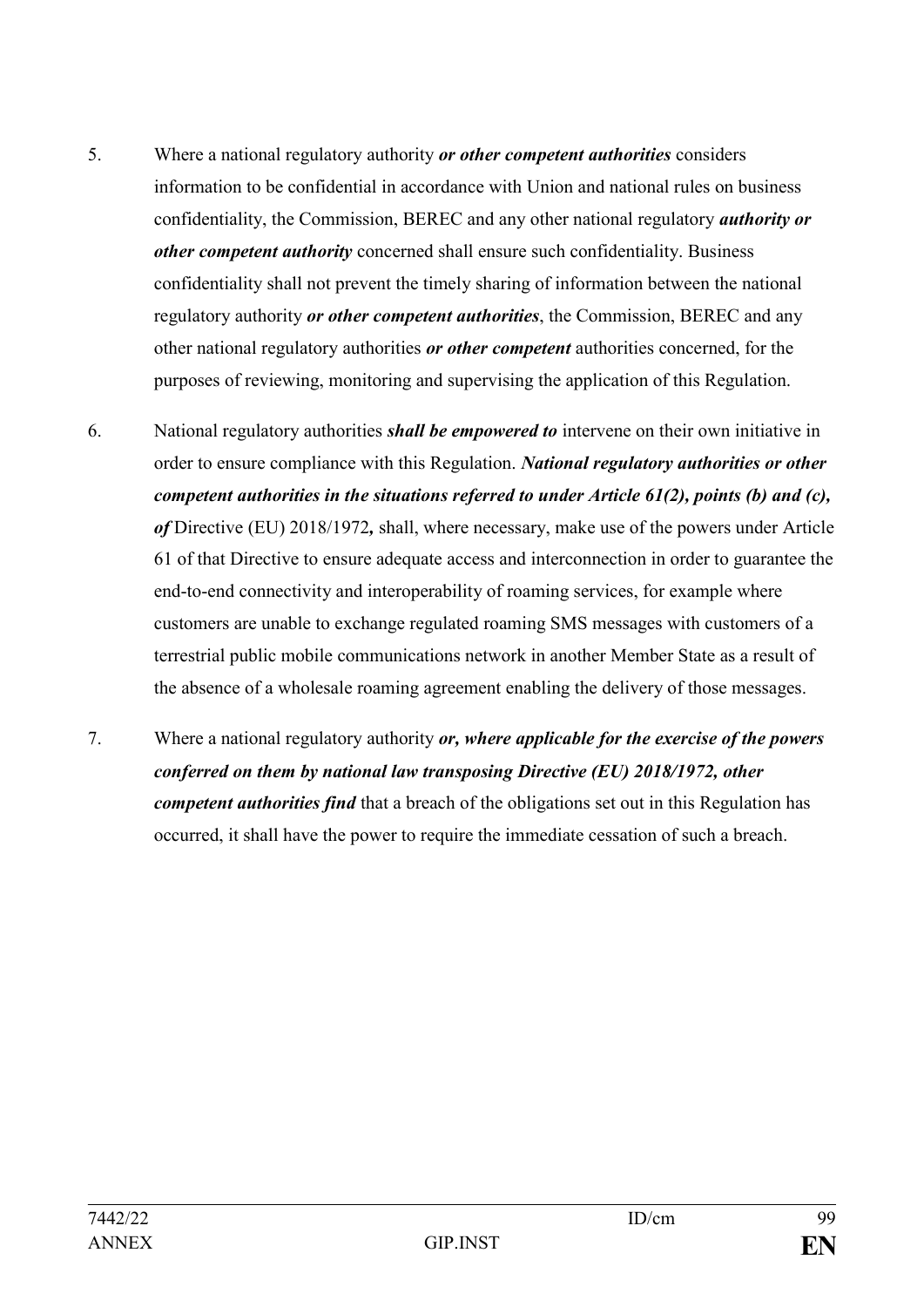# Dispute resolution

1. In the event of a dispute in connection with the obligations laid down in this Regulation between undertakings providing electronic communications networks or services in a Member State, the dispute resolution procedures laid down in Articles 26 and 27 of Directive (EU) 2018/1972 shall apply.

Disputes between visited network operators and other operators on rates applied to inputs necessary for the provision of regulated wholesale roaming services may be referred to the competent national regulatory authority or authorities pursuant to Articles 26 and 27 of the Directive (EU) 2018/1972. ▌The competent national regulatory authority or authorities shall notify *any cross-border* dispute to BEREC in order to bring about a consistent resolution of the dispute. Where BEREC has been consulted, the competent national regulatory authority or authorities shall await BEREC's opinion before taking action to resolve the dispute.

2. In the event of an unresolved dispute involving a consumer or end-user and concerning an issue falling within the scope of this Regulation, the Member States shall ensure that the out-of-court dispute resolution procedures laid down in Article 25 of Directive (EU) 2018/1972 are available.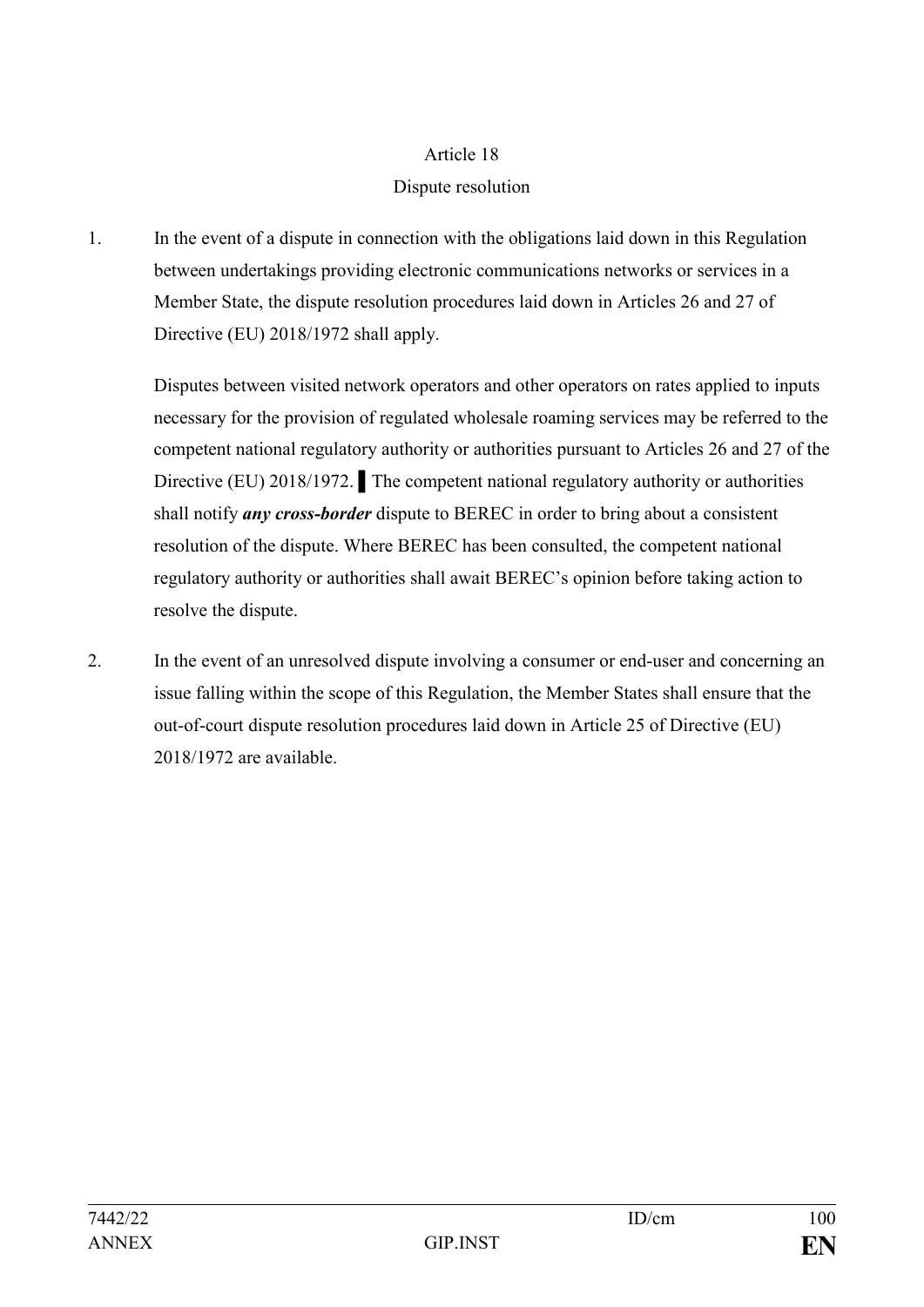# Penalties

Member States shall lay down the rules on penalties applicable to infringements of this Regulation and shall take all measures necessary to ensure that they are implemented. The penalties provided for shall be effective, proportionate and dissuasive. Member States shall notify the Commission of those rules and measures and of any subsequent amendment affecting them without delay.

## Article 20

# Committee procedure

- 1. The Commission shall be assisted by the Communications Committee established by Article 118(1) of Directive (EU) 2018/1972. That committee shall be a committee within the meaning of Regulation (EU) No 182/2011.
- 2. Where reference is made to this paragraph, Article 5 of Regulation (EU) No 182/2011 shall apply.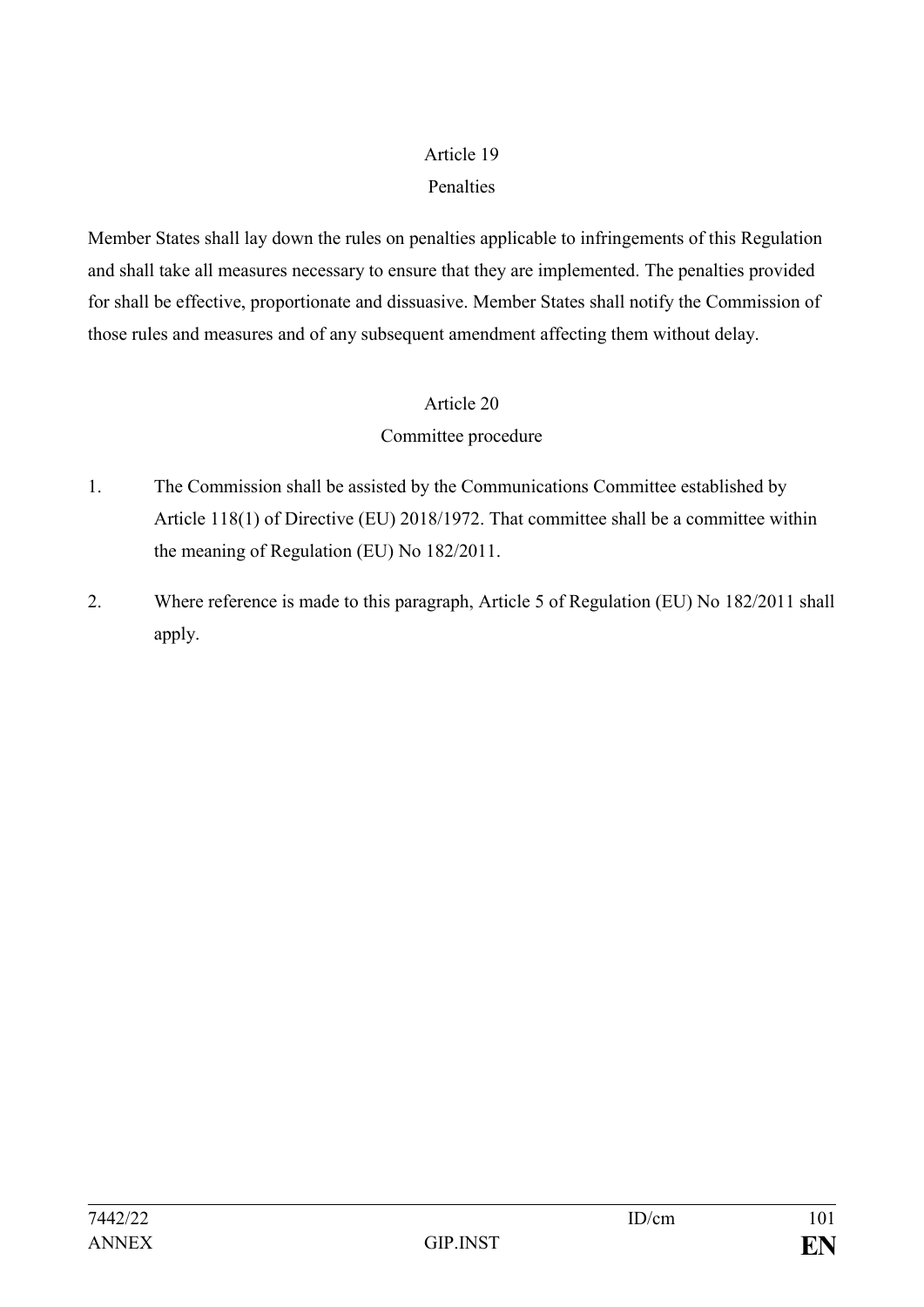# Review

1. The Commission shall, after consulting BEREC, submit two reports to the European Parliament and to the Council, *followed, if appropriate, by a legislative proposal to amend*  this Regulation.

The first such report shall be submitted by 30 June 2025 and the second by 30 June 2029.

The reports shall include, inter alia, an assessment of:

- *(a) the impact of the roll-out and implementation of next generation mobile communications networks and technologies on the roaming market;*
- (b) *the effectiveness of the quality of service obligations with regard to roaming customers,* the availability and quality of services, including those which are an alternative to regulated retail voice, SMS and data roaming services, in particular in light of technological developments and of the access to the different network technologies and generations;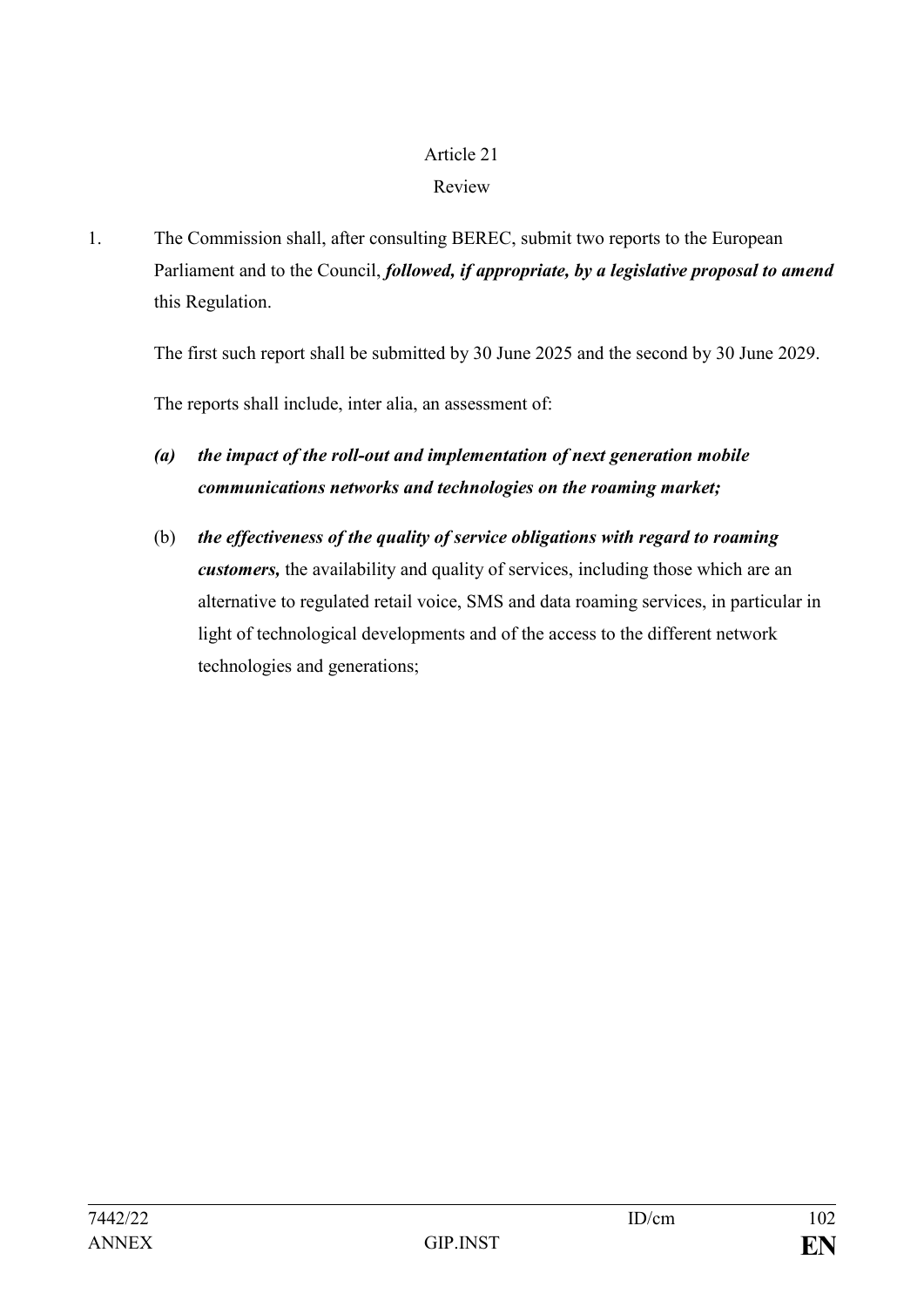- (c) the degree of competition in both the retail and wholesale roaming markets, in particular the actual wholesale rates paid by the operators and the competitive situation of small, independent or newly started operators, and MVNOs, including the competition effects of commercial wholesale roaming agreements, of traffic traded on trading platforms and similar instruments and the degree of interconnection between operators;
- (d) the evolution of the machine-to-machine roaming*, including roaming on IoT devices;*
- (e) the extent to which the implementation of the measures provided for in Article 3, in particular on the basis of the information provided by the national regulatory authorities, of the procedure for prior authorisation laid down in Article 3(6), has produced results in the development of competition in the internal market for regulated roaming services;
- (f) the evolution of the retail tariff plans available;
- (g) changes in data consumption patterns for both domestic and roaming services*, including changes in travel patterns of European end-users caused by circumstances such as pandemics, for example COVID-19, or natural disasters*;
- (h) the ability of home network operators to sustain their domestic charging model and the extent to which exceptional retail roaming surcharges have been authorised pursuant to Article 6;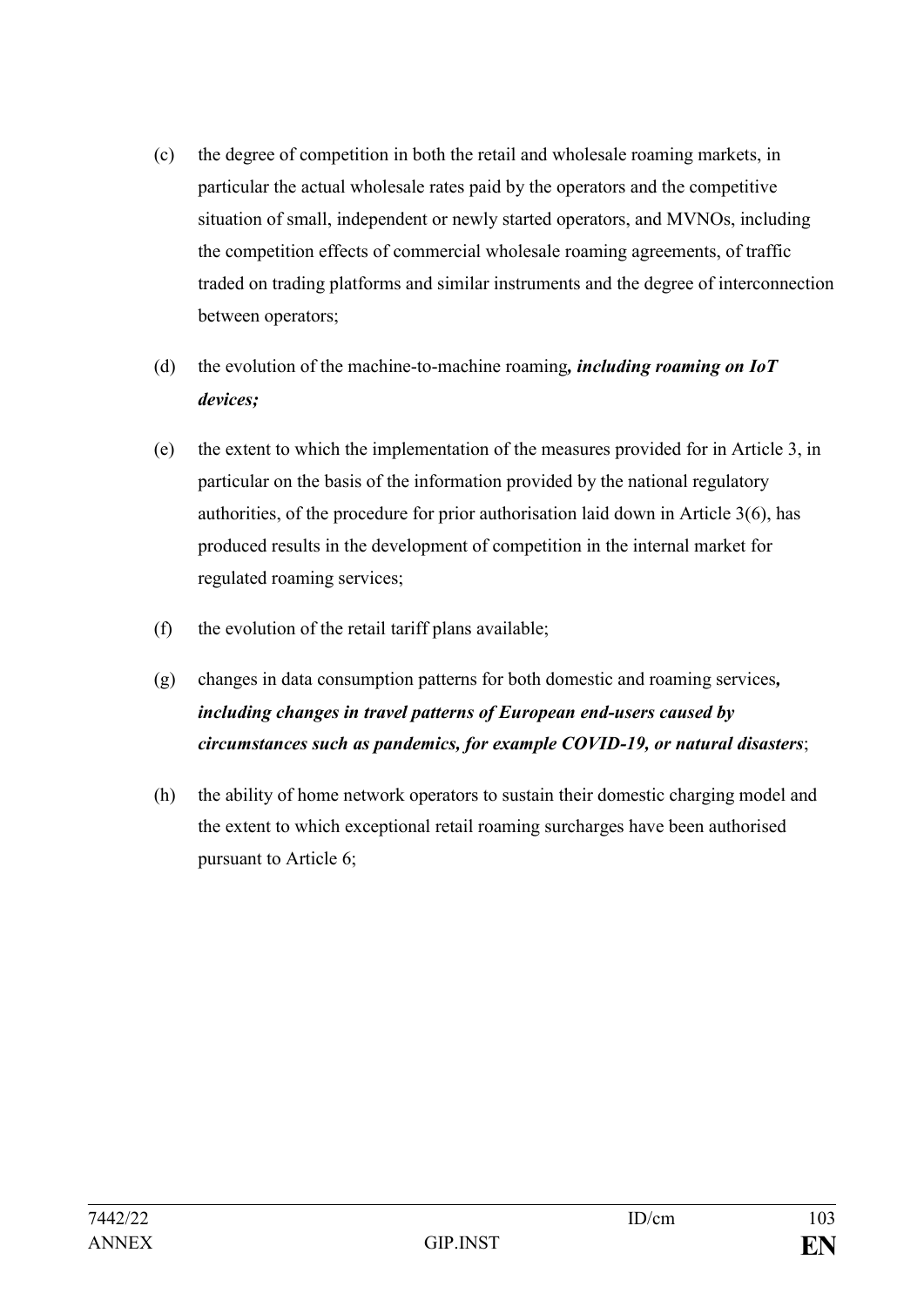- (i) the ability of visited network operators to recover the efficiently incurred costs of providing regulated wholesale roaming services, *taking into account the latest information on network deployment, as well as developments in technical capabilities, pricing models and constraints of the networks, for instance the possibility of including cost model calculations based on capacity rather than consumption*;
- (j) the impact of the application of fair use policies by operators, *including on consumption by end-users,* in accordance with the implementing acts adopted pursuant to Article 7, including the identification of any inconsistencies in the application and implementation of such fair use policies; *as well as the effectiveness and proportionality of the general application of such policies;*
- (k) the extent to which roaming customers and operators face problems in relation to value-added services *and the implementation of the database of numbering ranges for value-added services established pursuant to Article 16, first paragraph, point (a)*;
- (l) the application of the measures of this Regulation *and complaints related to the use of* emergency communications *while roaming;*
- *(m) complaints related to inadvertent roaming.*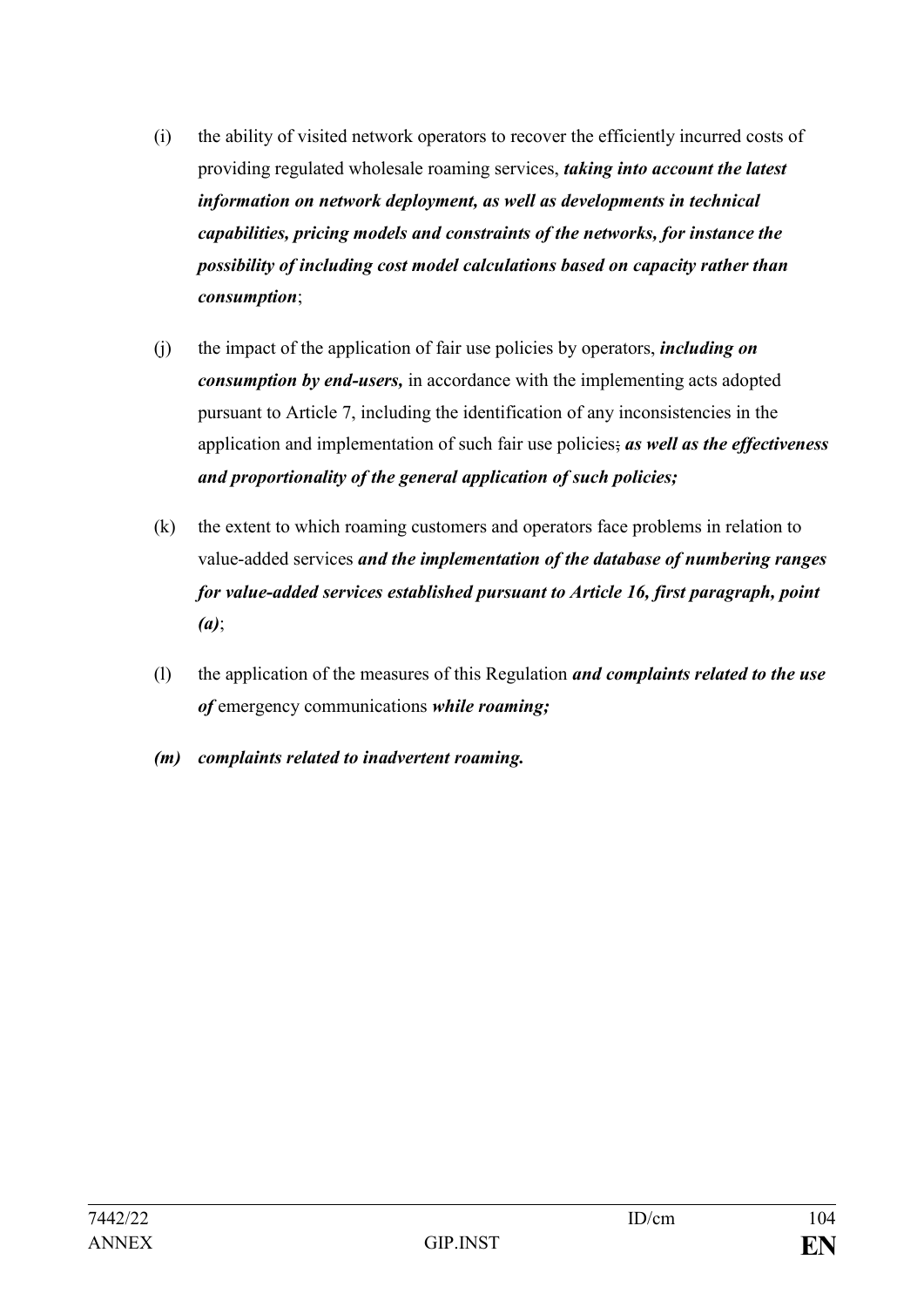2. In order to assess competitive developments in Union-wide roaming markets, BEREC shall collect data regularly from national regulatory authorities on developments in retail and wholesale charges for regulated voice, SMS and data roaming services, including wholesale charges applied for balanced and unbalanced roaming traffic respectively*, on the impact of the roll-out and implementation of next generation mobile communications networks and technologies on the roaming market*, on the use of trading platforms and similar instruments, on the development of machine-to-machine roaming *and IoT devices*, and on the extent to which wholesale roaming agreements cover quality of service and give access to different network technologies and generations. Where applicable, the national regulatory authorities *may provide such data in coordination with other competent authorities.* 

BEREC shall also collect data regularly from national regulatory authorities on the application of fair use policies by operators, the developments of domestic-only tariffs, the application of the sustainability mechanisms and complaints on roaming *and compliance with the quality of service obligations. Where appropriate, national regulatory authorities shall coordinate with and collect such data from other competent authorities*. BEREC shall *regularly* collect and provide additional information on transparency, on the application of measures on emergency communication ▌*,* on value-added services *and on roaming on non-terrestrial public mobile communications networks*.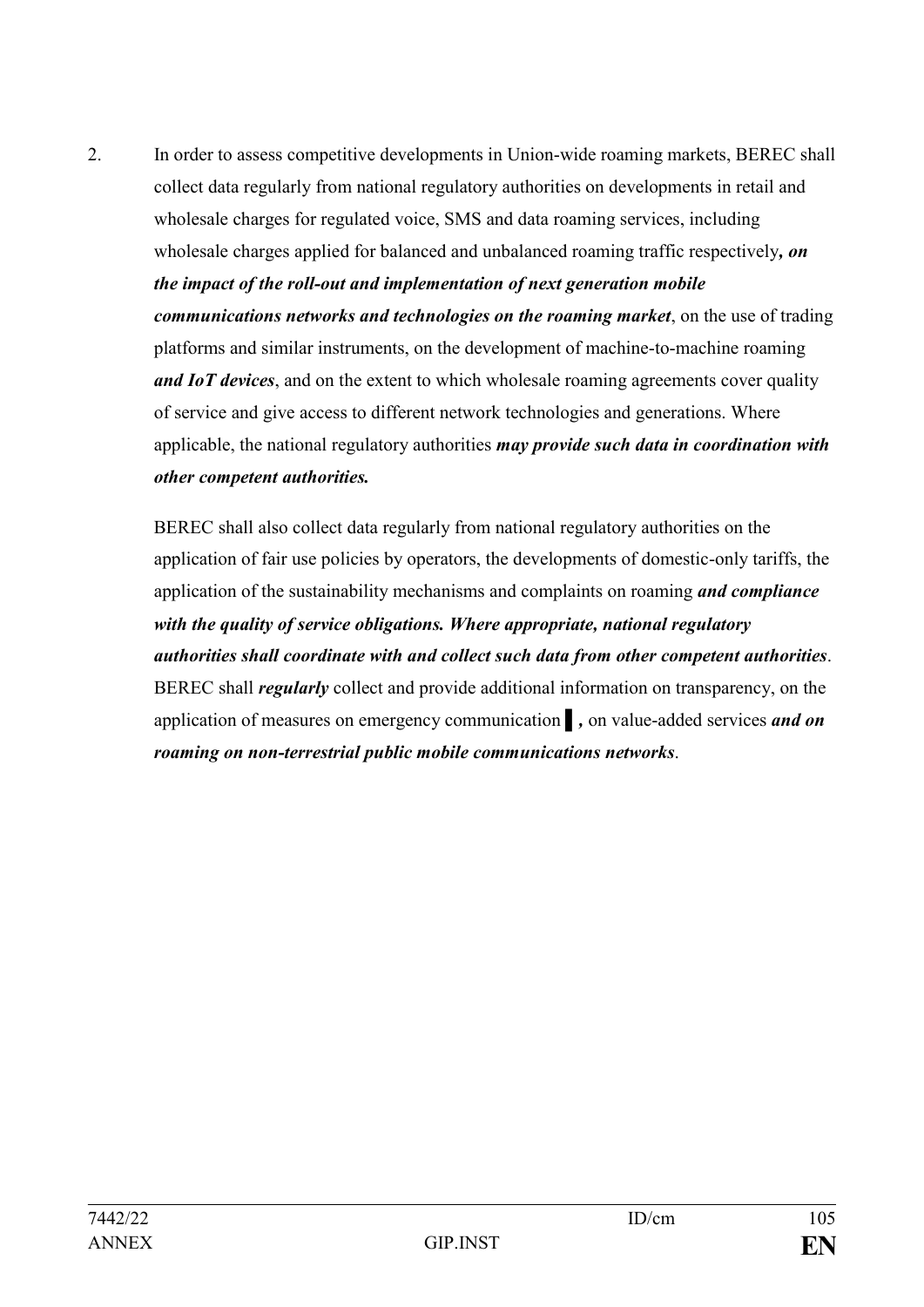BEREC shall also collect data on the wholesale roaming agreements not subject to the maximum wholesale roaming charges provided for in Article 9, 10 or 11 and on the implementation of contractual measures at wholesale level aiming to prevent permanent roaming or anomalous or abusive use of wholesale roaming access for purposes other than the provision of regulated roaming services to roaming providers' customers while the latter are periodically travelling within the Union.

The data collected by BEREC pursuant to this paragraph shall be notified to the Commission at least once a year. The Commission shall make them public.

# *By 30 June 2027, the Commission shall submit an interim report to the European Parliament and to the Council, based on the data collected by BEREC pursuant to this paragraph, followed, if appropriate, by a legislative proposal to amend this Regulation.*

On the basis of data collected pursuant to this paragraph, BEREC shall report regularly on the evolution of pricing and consumption patterns in the Member States both for domestic and roaming services, the evolution of actual wholesale roaming rates for unbalanced traffic between providers of roaming services, and on the relationship between retail prices, wholesale charges and wholesale costs for roaming services. BEREC shall assess how closely those elements relate to each other.

▌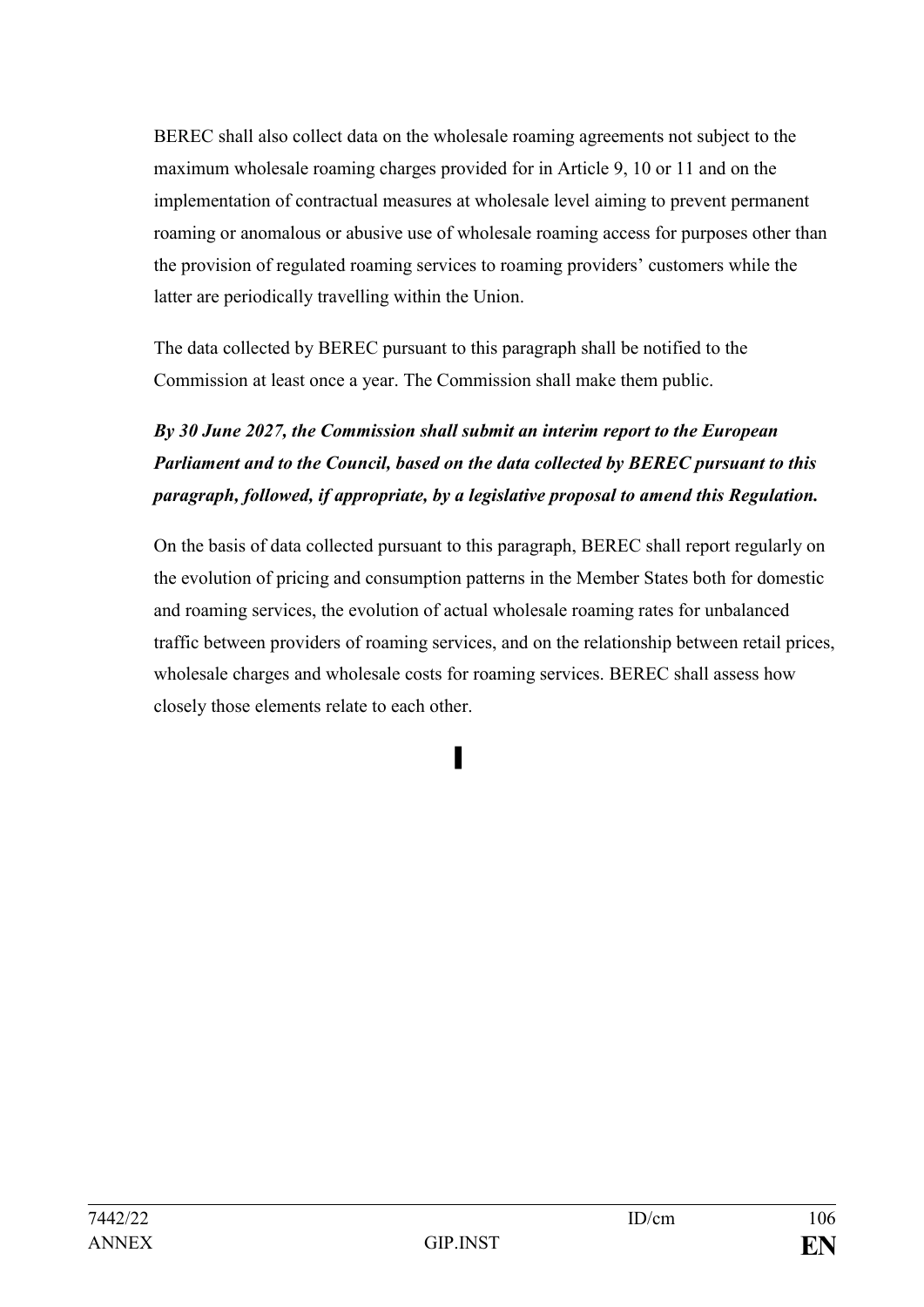#### Notification requirements

Member States shall notify to the Commission the identity of the national regulatory authorities and, where relevant, of other competent authorities responsible for carrying out tasks under this Regulation.

# Article 23 Repeal

Regulation (EU) No 531/2012 is repealed.

References to the repealed Regulation shall be construed as references to this Regulation and shall be read in accordance with the correlation table in Annex II.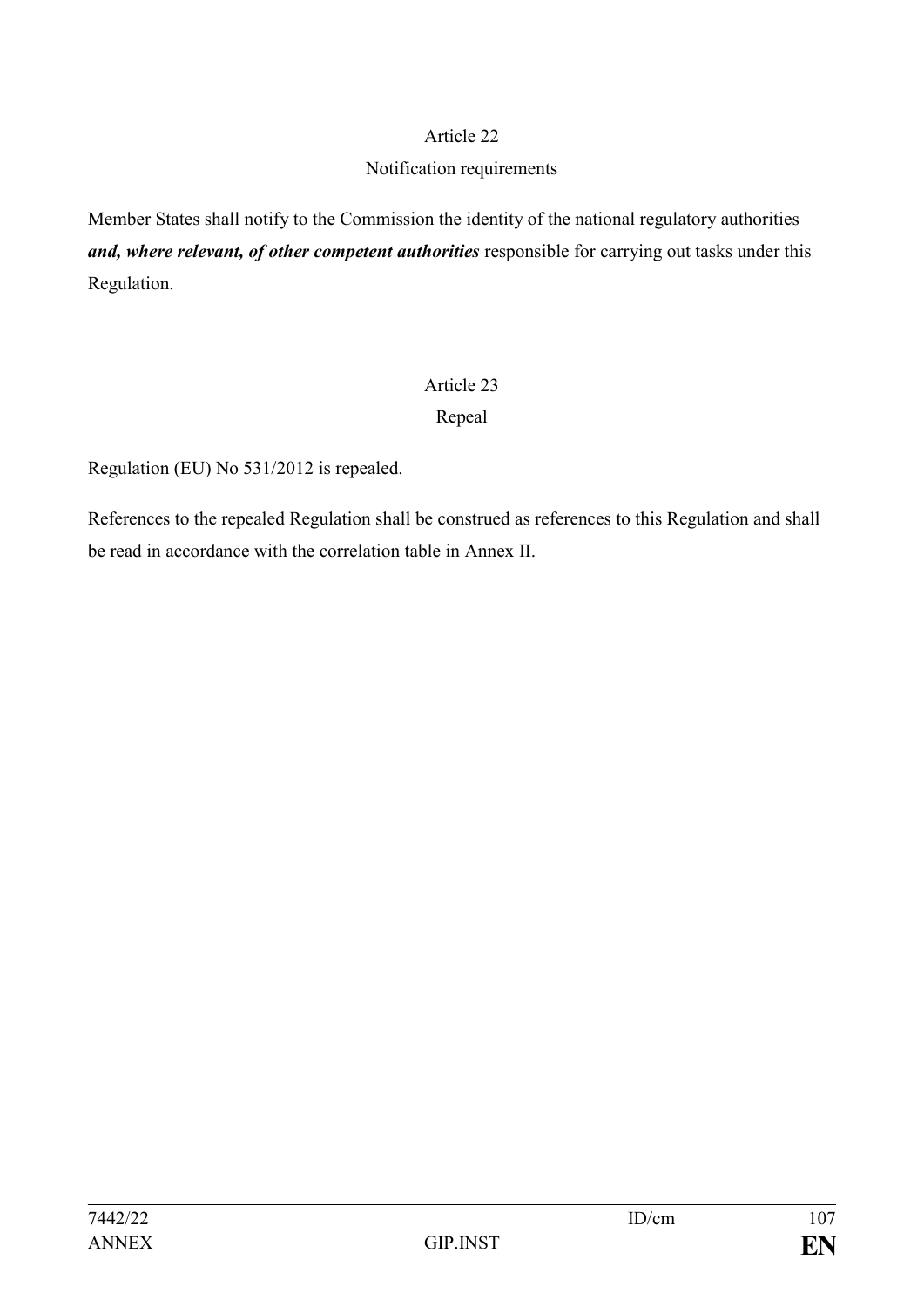## Entry into force and expiry

This Regulation shall enter into force on 1 July 2022.

*However, the obligations of roaming providers to provide information about numbering ranges for value added services as referred to in Article 13(1), third subparagraph, and information about alternative means of access to emergency services as referred to in Article 15, second paragraph with regard to the information in the databases referred to in Article 16 shall apply from 1 June 2023.* 

This Regulation shall expire on 30 June 2032.

This Regulation shall be binding in its entirety and directly applicable in all Member States.

Done at

*For the European Parliament For the Council The President The President*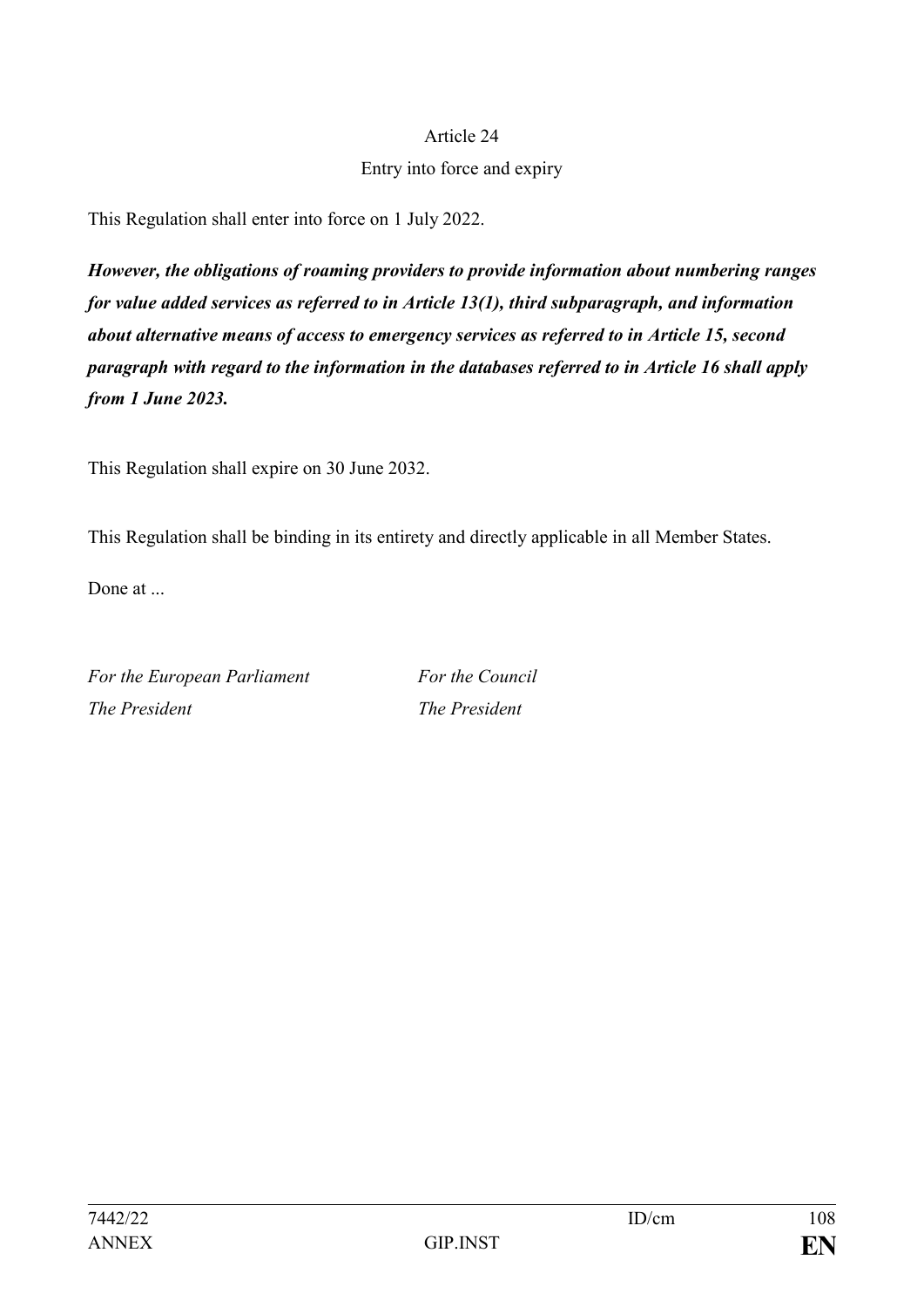## Annex I

▌

## Repealed Regulation with list of the successive amendments thereto

| Regulation (EU) No $531/2012$ of the $\sim$ [column to be deleted]<br>European Parliament and of the |                |
|------------------------------------------------------------------------------------------------------|----------------|
| Council                                                                                              |                |
| (OJ L 172, 30.6.2012, p. 10)                                                                         |                |
| Regulation (EU) $2015/2120$ of the                                                                   |                |
| European Parliament and of the                                                                       |                |
| Council                                                                                              | Only Article 7 |
| (OJ L 310, 26.11.2015, p. 1)                                                                         |                |
| Regulation (EU) $2017/920$ of the                                                                    |                |
| European Parliament and of the                                                                       |                |
| Council                                                                                              |                |
| (OJ L 147, 9.6.2017, p. 1)                                                                           |                |

 $\frac{1}{2}$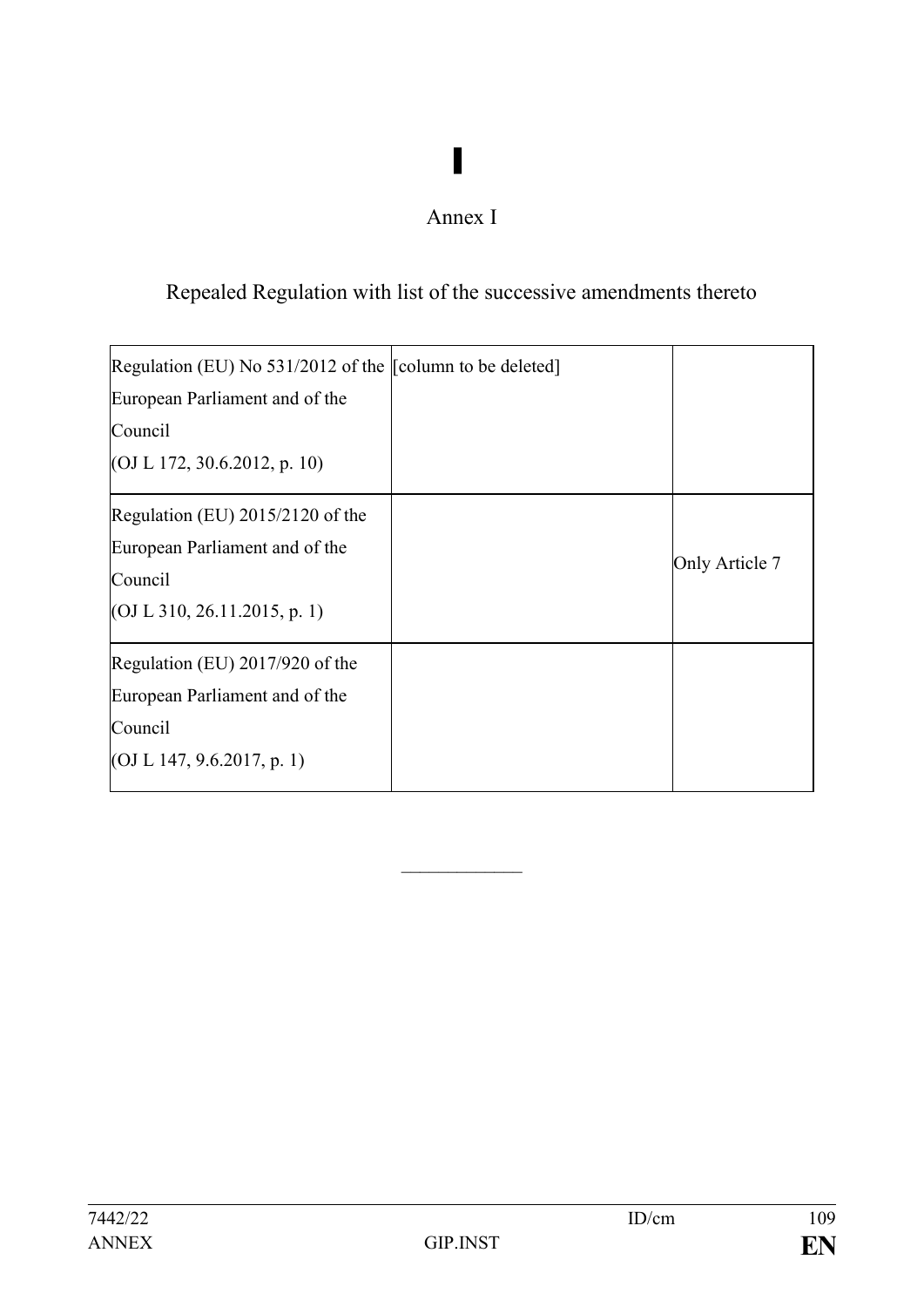## Annex II

## Correlation table

| Regulation (EU) No 531/2012 | This Regulation            |
|-----------------------------|----------------------------|
| Article $1(1)$              | Article 1(1)               |
| Article $1(2)$              |                            |
| Article $1(3)$              | Article $1(2)$             |
| Article $1(4)$              |                            |
| Article $1(5)$              | Article $1(3)$             |
| Article $1(6)$              | Article 1(4)               |
| Article $1(7)$              |                            |
| Article $2(1)$              | Article $2(1)$             |
| Article $2(2)$ (a) and (b)  | Article $2(2)$ (a) and (b) |
| Article $2(2)(c)$           |                            |
| Article $2(2)(d)$           | Article $2(2)(c)$          |
| Article $2(2)(e)$           | Article $2(2)(d)$          |
| Article $2(2)(f)$           | Article $2(2)(e)$          |
| Article $2(2)(g)$           | Article $2(2)(f)$          |
| Article $2(2)(h)$           | Article $2(2)(g)$          |
| Article $2(2)(j)$           | Article $2(2)(h)$          |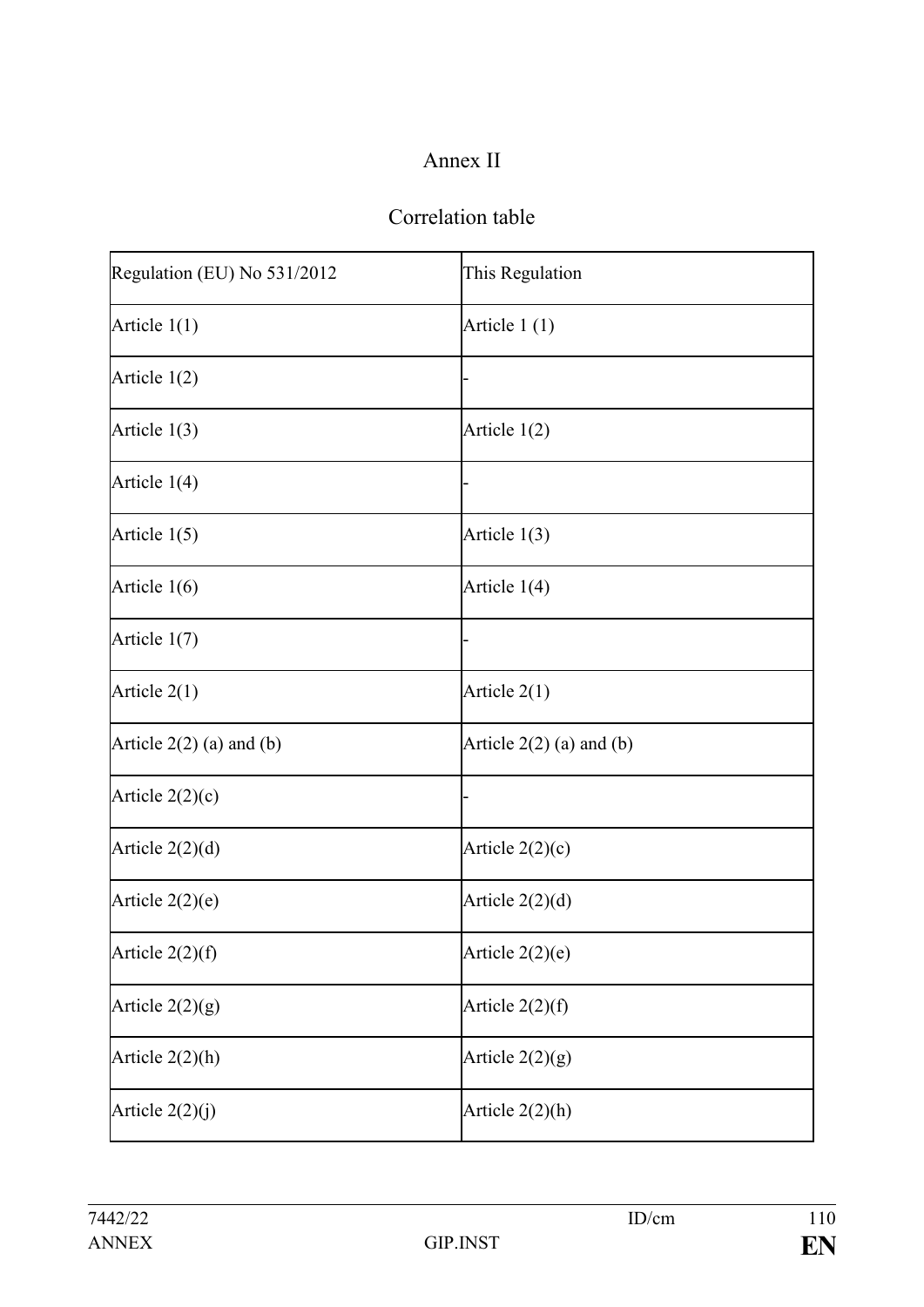| Article $2(2)(k)$             | Article 2(2)(i)                     |
|-------------------------------|-------------------------------------|
| Article $2(2)(m)$             | Article $2(2)(j)$                   |
| Article $2(2)(0)$             | Article $2(2)(k)$                   |
| Article 2(2)(p)               | Article $2(2)(1)$                   |
| Article $2(2)(q)$             | Article $2(2)(m)$                   |
| Article $2(2)(r)$             | Article $2(2)(n)$                   |
| Article $2(2)(s)$             |                                     |
| Article $3(1)$ to $(8)$       | Article $3(1)$ to $(8)$             |
| Article 3(9)                  |                                     |
| Article 4                     |                                     |
| Article 5                     |                                     |
| Article 6                     | Article 20                          |
| Article 6a                    | Article 4(1)                        |
|                               | Article 4(2)                        |
|                               | Article 4(3)                        |
| Article 6b                    | Article 5                           |
| Article 6c                    | Article 6                           |
| Article $6d(1)$ , (2) and (3) | Article $7(1)$ , $(2)$ and $(3)$    |
| Article 6d(4)                 | Article $7(1)$ , third subparagraph |
| Article 6d(5)                 | Article 7(4)                        |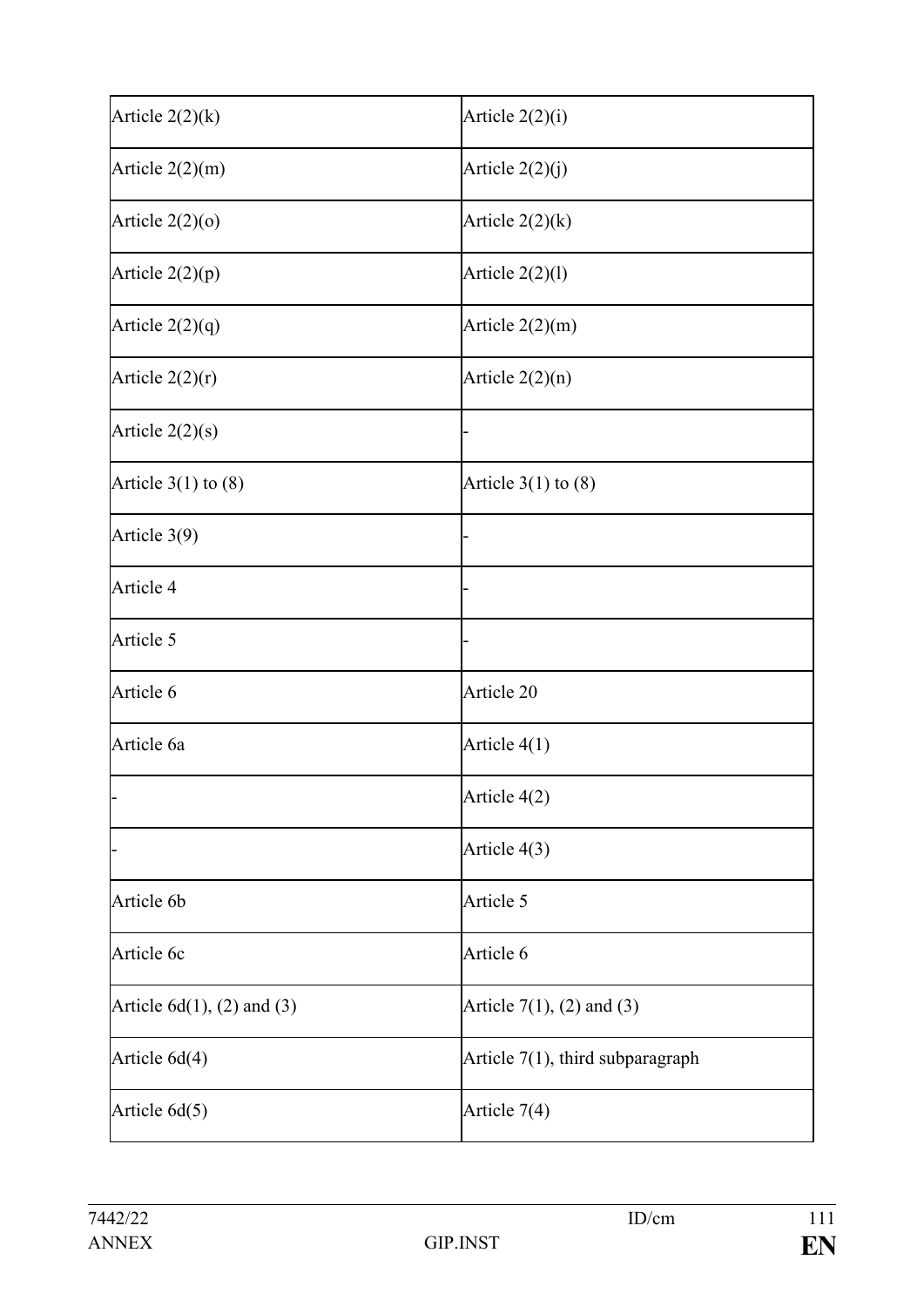|                                                                                               | Article 7(5)                                                                                              |
|-----------------------------------------------------------------------------------------------|-----------------------------------------------------------------------------------------------------------|
| wording                                                                                       | Article 6e(1), first subparagraph, introductory Article 8(1), first subparagraph, introductory<br>wording |
| Article $6e(1)(a)$                                                                            | Article $8(1)(a)$                                                                                         |
| Article 6e $(1)(b)$                                                                           |                                                                                                           |
| Article 6e $(1)(c)$                                                                           | Article $8(1)(b)$                                                                                         |
| Article 6e (1), second subparagraph                                                           | Article 8 (1), second and third subparagraphs                                                             |
| Article 6e (1), third subparagraph                                                            | Article 8 (1), fourth subparagraph                                                                        |
| Article 6e (1), fourth subparagraph                                                           | Article 8 (1), second subparagraph                                                                        |
| Article $6e(2)$                                                                               |                                                                                                           |
| Article 6e(3)                                                                                 | Article 8(2)                                                                                              |
| Article 6e(4), first subparagraph, introductory Article 8(3), introductory wording<br>wording |                                                                                                           |
| Article $6e(4)$ , first subparagraph, (a) and (b)                                             | Article $8(3)(a)$ and $(b)$                                                                               |
|                                                                                               | Article $8(3)(c)$                                                                                         |
|                                                                                               | Article 8(4)                                                                                              |
| Article 6e(4), second subparagraph                                                            | Article 8(5)                                                                                              |
|                                                                                               | Article 8 (6)                                                                                             |
| Article 6f                                                                                    |                                                                                                           |
| Article 7                                                                                     | Article 9                                                                                                 |
| Article 9                                                                                     | Article 10                                                                                                |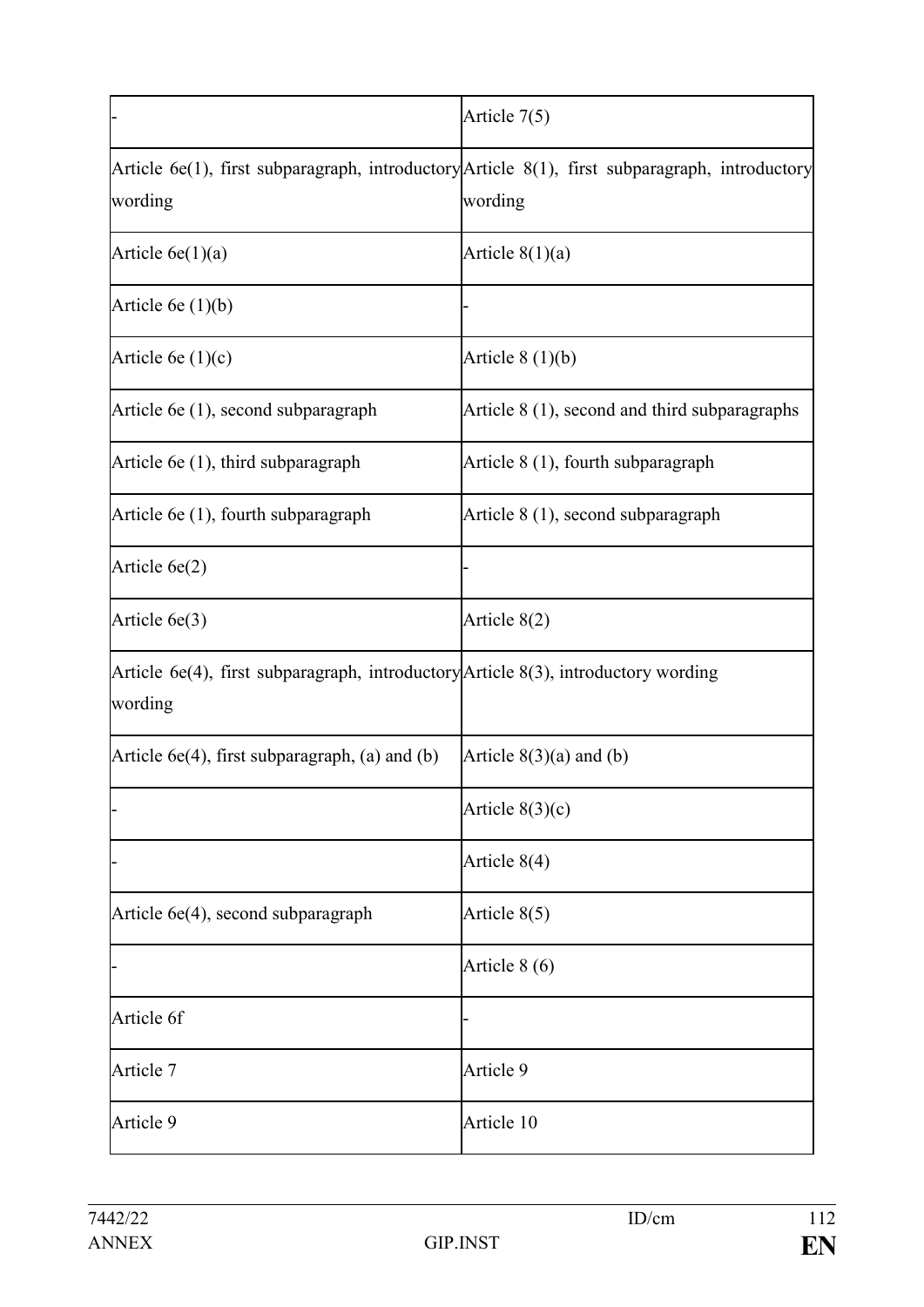| Article 11                                    |                                                   |
|-----------------------------------------------|---------------------------------------------------|
| Article 12                                    | Article 11                                        |
|                                               | Article 12                                        |
| Article 14(1), first and second subparagraphs | Article 13(1), first and second subparagraphs     |
|                                               | Article $13(1)$ , third subparagraph              |
| Article 14(1), third and fourth subparagraphs | Article 13(1), fourth and fifth subparagraphs     |
| Article $14(1)$ , third subparagraph          | Article $15(2)$                                   |
| Article 14(1), fifth and six subparagraphs    | Article $13(1)$ , sixth and seventh subparagraphs |
| Article 14(2)                                 | Article 13(2)                                     |
| Article 14(2a)                                | Article 13(3)                                     |
| Article $14(3)$                               | Article 13(4)                                     |
|                                               | Article 13(6)                                     |
| Article 14(4)                                 | Article 13(5)                                     |
| Article $15(1)$ and $(2)$                     | Article $14(1)$ and $(2)$                         |
| Article 15 (2a)                               | Article 14(3)                                     |
| Article $15(3)$                               | Article 14(4)                                     |
| Article 15(4)                                 | Article 14(5)                                     |
| Article $15(5)$                               | Article 14(6)                                     |
|                                               | Article 14(7)                                     |
| Article $15(6)$                               | Article 14(8)                                     |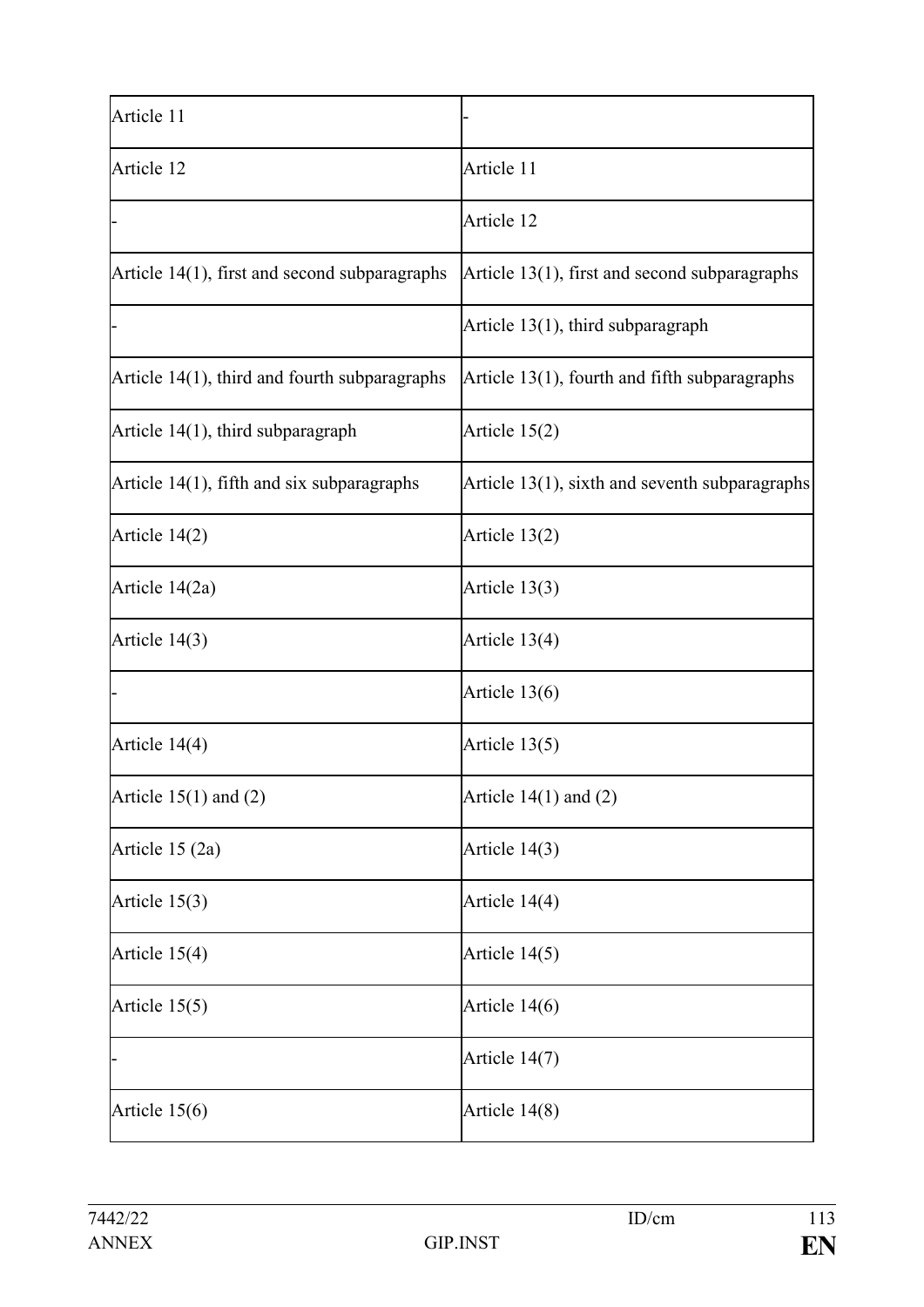|                                                 | Article 15                                     |
|-------------------------------------------------|------------------------------------------------|
|                                                 | Article 16                                     |
| Article 16 $(1)$ to $(4)$                       | Article $17(1)$ to $(4)$                       |
| Article 16 (4a)                                 | Article $17(5)$                                |
| Article $16(5)$                                 | Article $17(6)$                                |
| Article $16(6)$                                 | Article 17 (7)                                 |
| Article 17                                      | Article 18                                     |
| Article 18                                      | Article 19                                     |
| Article $19(1)$                                 |                                                |
| Article 19(2)                                   |                                                |
| Article 19(3) first subparagraph                | Article 21(1) first and second subparagraph    |
|                                                 | Article $21(1)$ , third subparagraph, (a)      |
| Article $19(3)$ second subparagraph (a) and (b) | Article $21(1)$ third subparagraph (b) and (c) |
|                                                 | Article 21(1) third subparagraph (d)           |
| Article $19(3)(c)$                              | Article $21(1)$ third subparagraph (e)         |
| Article $19(3)(d)$                              | Article $21(1)$ third subparagraph $(f)$       |
| Article $19(3)(e)$                              | Article $21(1)$ third subparagraph $(g)$       |
| Article $19(3)(f)$                              | Article $21(1)$ third subparagraph $(h)$       |
| Article $19(3)(g)$                              | Article 21(1) third subparagraph (i)           |
| Article $19(3)(h)$                              | Article 21(1) third subparagraph (j)           |